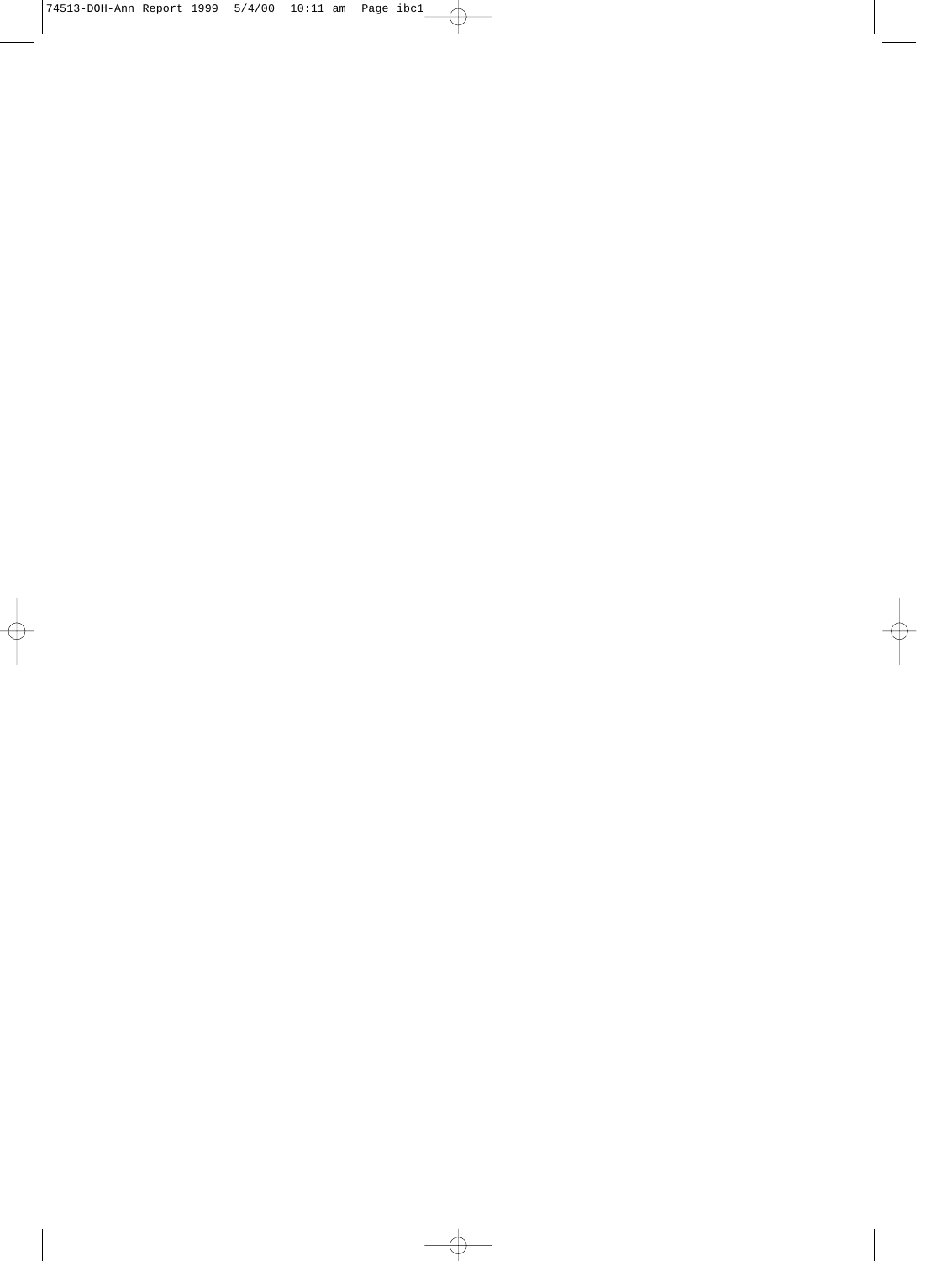

**1999 Annual Report of the Committees on Toxicity Mutagenicity Carcinogenicity of Chemicals in Food, Consumer Products and the Environment**

**Department of Health**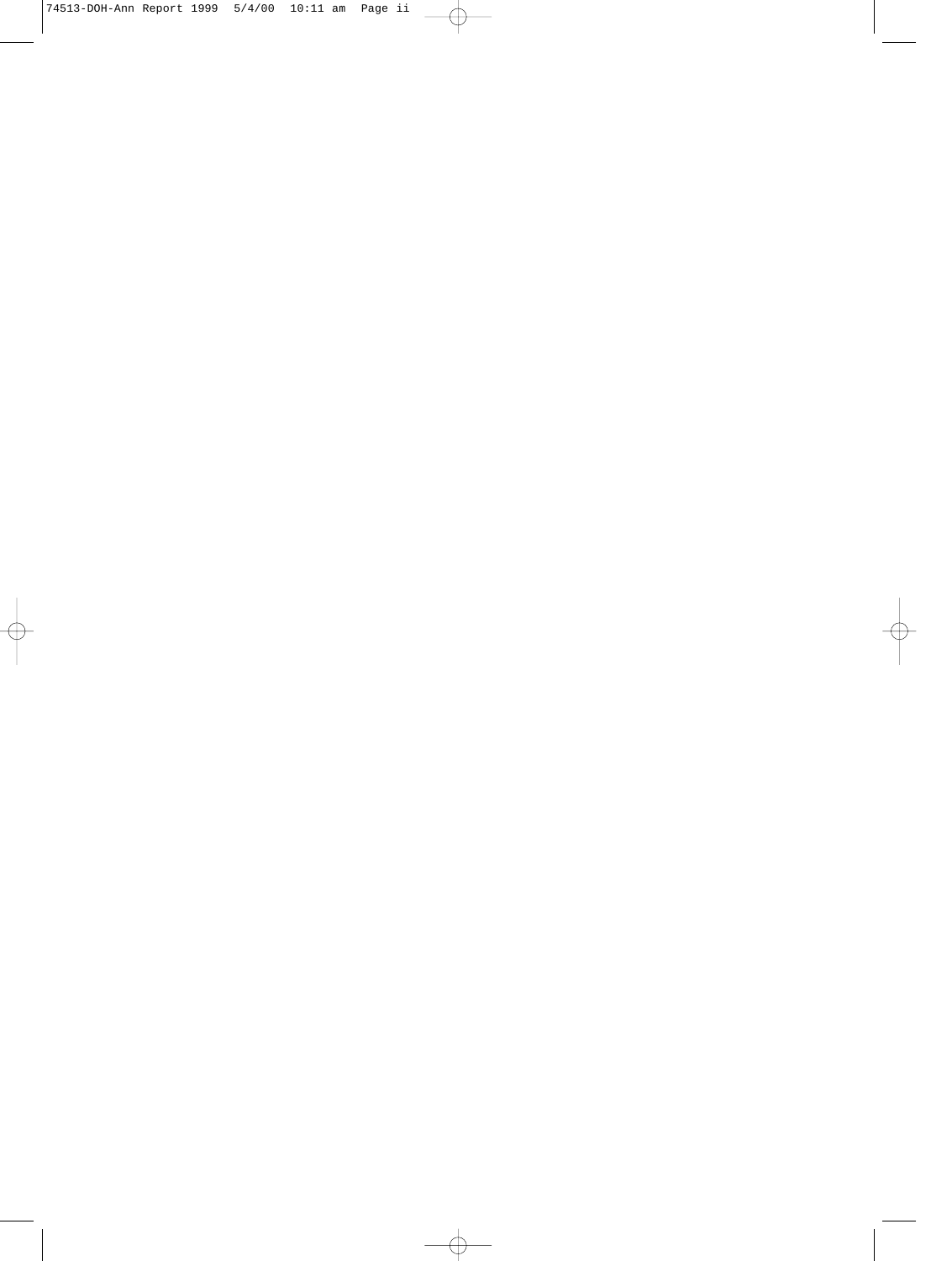# **Contents**

| <b>About the Committees</b>                                                                                 | 3  |
|-------------------------------------------------------------------------------------------------------------|----|
| <b>Committee on Toxicity of Chemicals in Food, Consumer Products and the Environment</b>                    | 5  |
| Preface                                                                                                     | 6  |
| Alitame                                                                                                     | 7  |
| <b>Breast Implants</b>                                                                                      | 7  |
| 2-Chlorobenzylidene Malononitrile (CS) and CS Spray                                                         | 7  |
| Epoxidised Soya Bean Oil                                                                                    | 16 |
| Food Intolerance                                                                                            | 16 |
| French Maritime Pine Bark Extract                                                                           | 16 |
| Hemicellulase Enzyme in Bread-Making                                                                        | 19 |
| Hypospadias and Maternal Nutrition                                                                          | 19 |
| Iodine in Milk                                                                                              | 20 |
| Malachite Green and Leucomalachite Green in Farmed Fish                                                     | 23 |
| Mathematical Modelling                                                                                      | 27 |
| Metals and Other Elements in Infant Foods                                                                   | 27 |
| Methylcyclopentadienyl Manganese Tricarbonyl                                                                | 28 |
| Multielement Survey of Wild Fungi and Blackberries                                                          | 28 |
| Multiple Chemical Sensitivity                                                                               | 30 |
| Openness                                                                                                    | 30 |
| Organophosphates                                                                                            | 30 |
| PCDDs, PCDFs and PCBs in Marine Fish and Fish Products                                                      | 31 |
| Phytoestrogens                                                                                              | 34 |
| Potatoes Genetically Modified to Produce Galanthus nivalis Lectin                                           | 34 |
| Short and Long Chain Triacyl Glycerol Molecules (Salatrims)                                                 | 36 |
| 1999 Membership of the Committee on Toxicity of Chemicals in Food, Consumer Products and the<br>Environment | 40 |
| <b>Committee on Mutagenicity of Chemicals in Food, Consumer Products and the Environment</b>                | 45 |
| Preface                                                                                                     | 46 |
| Malachite Green                                                                                             | 47 |
| MCPD (3-Monochloro-propane 1,2-Diol)                                                                        | 48 |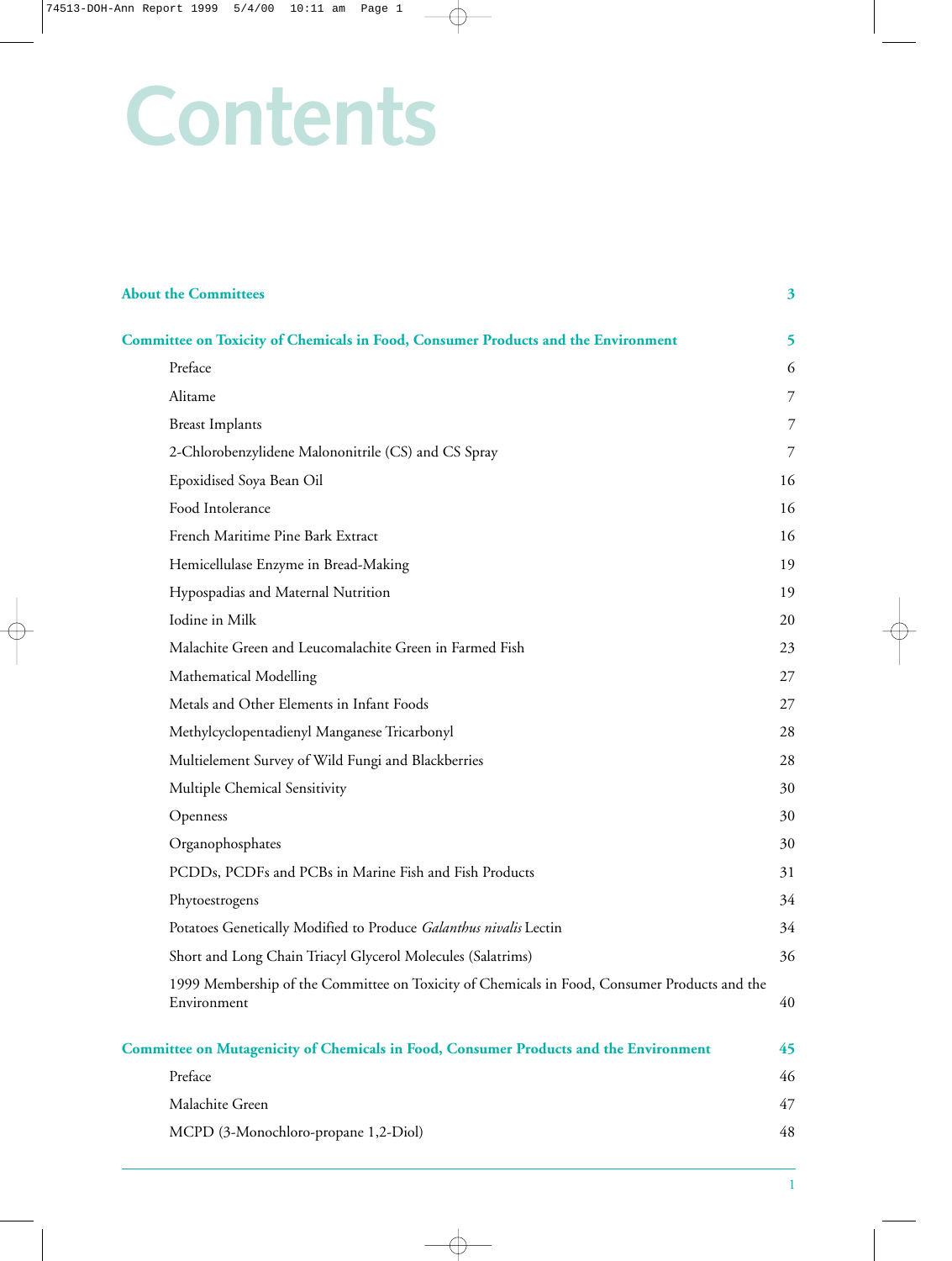| TCDD (2,3,7,8-tetrachlorodibenzo-p-dioxin)                                                                                                                                                                            | 49 |
|-----------------------------------------------------------------------------------------------------------------------------------------------------------------------------------------------------------------------|----|
| Ozone                                                                                                                                                                                                                 | 50 |
| 2-Chlorobenzylidene Malononitrile and CS Spray                                                                                                                                                                        | 51 |
| Test Strategies and Evaluation                                                                                                                                                                                        | 51 |
| Topics Under Consideration                                                                                                                                                                                            | 52 |
| 1999 Membership of the Committee on Mutagenicity of Chemicals in Food, Consumer Products and<br>the Environment                                                                                                       | 53 |
| <b>Committee on Carcinogenicity of Chemicals in Food, Consumer Products and the Environment</b>                                                                                                                       | 57 |
| Preface                                                                                                                                                                                                               | 58 |
| Drinking Water                                                                                                                                                                                                        | 59 |
| Organochlorine Insecticides and Breast Cancer                                                                                                                                                                         | 62 |
| Ozone (Review of Animal carcinogenicity data)                                                                                                                                                                         | 71 |
| Test Strategies and Evaluation                                                                                                                                                                                        | 72 |
| Presentation on Validation of Short-term Carcinogenicity Tests Using Transgenic Animals                                                                                                                               | 73 |
| Topics Under Consideration                                                                                                                                                                                            | 75 |
| 1999 Membership of the Committee on Carcinogenicity<br>of Chemicals in Food, Consumer Products and the Environment                                                                                                    | 76 |
| <b>Annexes</b>                                                                                                                                                                                                        | 54 |
| Annex 1 - Terms of Reference                                                                                                                                                                                          | 54 |
| Annex 2 – Declaration of Interests: a Code of Practice for Members                                                                                                                                                    | 55 |
| Annex 3 – Glossary of Terms                                                                                                                                                                                           | 58 |
| Annex 4 - Index to Subjects and Substances Considered<br>in Previous Annual Reports of the Committees on Toxicity,<br>Mutagenicity and Carcinogenicity of Chemicals in Food,<br>Consumer Products and the Environment | 66 |
| Annex 5 - Index of Considerations by the Committee on Toxicity of Chemicals in Food,<br>Consumer Products and the Environment of MAFF Food Surveillance Papers                                                        | 74 |
| Annex 6 – Publications Produced by the Committees on Toxicity, Mutagenicity and<br>Carcinogenicity of Chemicals in Food, Consumer Products and the Environment                                                        | 76 |
| Annex 7 – Improved Arrangements for Openness                                                                                                                                                                          | 77 |
| Annex 8 - References                                                                                                                                                                                                  | 81 |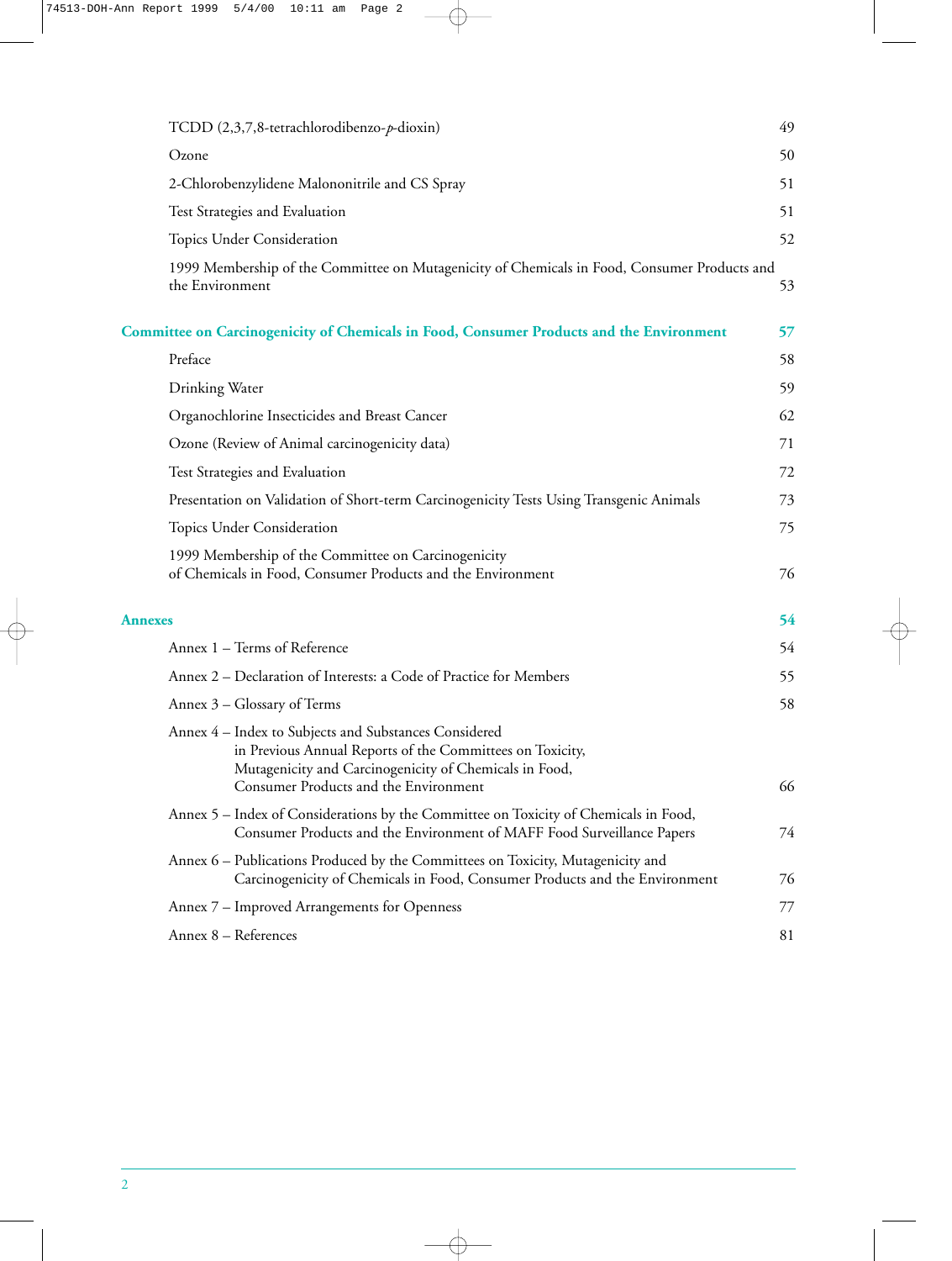# **About the Committees**

This is the ninth joint annual report of the Committee on Toxicity of Chemicals in Food, Consumer Products and the Environment (COT), the Committee on Mutagenicity of Chemicals in Food, Consumer Products and the Environment (COM) and the Committee on Carcinogenicity of Chemicals in Food, Consumer Products and the Environment (COC). The aim of these reports is to provide the toxicological background to the Committees' decisions for the concerned professional. Those seeking further information on a particular subject can obtain relevant references from the Committee's administrative secretary.

Members of the COT, COM and COC are appointed by the Chief Medical Officer (CMO). The Committees advise the CMO and, through the CMO, the Government.

Committee members are appointed as independent scientific and medical experts on the basis of their special skills and knowledge. They are appointed for fixed time periods, generally three years, and are eligible for reappointment at the end of their terms. The terms of reference are at Annex 1.

The report also contains the commercial interests of committee members. Members are required to declare any commercial interests on appointment and, again, during meetings if a topic arises in which they have an interest. If a member declares a specific interest in a topic under discussion, he or she may, at the Chairman's discretion, be allowed to take part in the discussion, but they are excluded from decision making. Guidance on this is at Annex 2.

The report contains, at Annex 4, an alphabetical index to subjects and substances considered in previous reports. A second index, at Annex 5, contains details of the subjects on which the COT has given advice since 1988 as part of its consideration of the results of surveillance for chemicals in the UK diet. These considerations were published formerly in the Food Surveillance Papers which report this surveillance work, rather than in the Committee's annual reports.

The usual way in which committee reviews are conducted is that the relevant Secretariat critically assesses all the relevant data and prepares papers for the committee. These normally consist of appendices giving detailed summaries of the studies reviewed – methodology and results – and a covering paper in which the available data are briefly summarised, the most important points highlighted and recommendations presented for discussion by the Committee. Although original study reports are not routinely circulated to members, they are made available on request and are circulated if the study is particularly complex. Definitive summaries are necessary because documentation on any one chemical can amount to many hundreds of pages. The Committees cannot undertake to review information provided by individuals, industry or other organisations that has not been forwarded through, or discussed with, the appropriate Secretariat.

Many of the reviews conducted by the Committees are done so at the request of other Government Departments and the Committee Secretariats liaise closely with colleagues in these Departments. The Committees offer advice independent of each other in their area of expertise but will, if need be, work closely together. This is helped by the close working relationship of the Secretariats. If, for example, during a review of a particular chemical by the COT, it becomes clear that there is need for expert advice on mutagenicity or carcinogenicity aspects, it will be referred to COM or COC as appropriate. These three Committees also provide expert advice to other advisory committees, such as the Advisory Committee on Novel Foods and Processes and the Food Advisory Committee. There are also links with the Veterinary Products Committee and the Advisory Committee on Pesticides.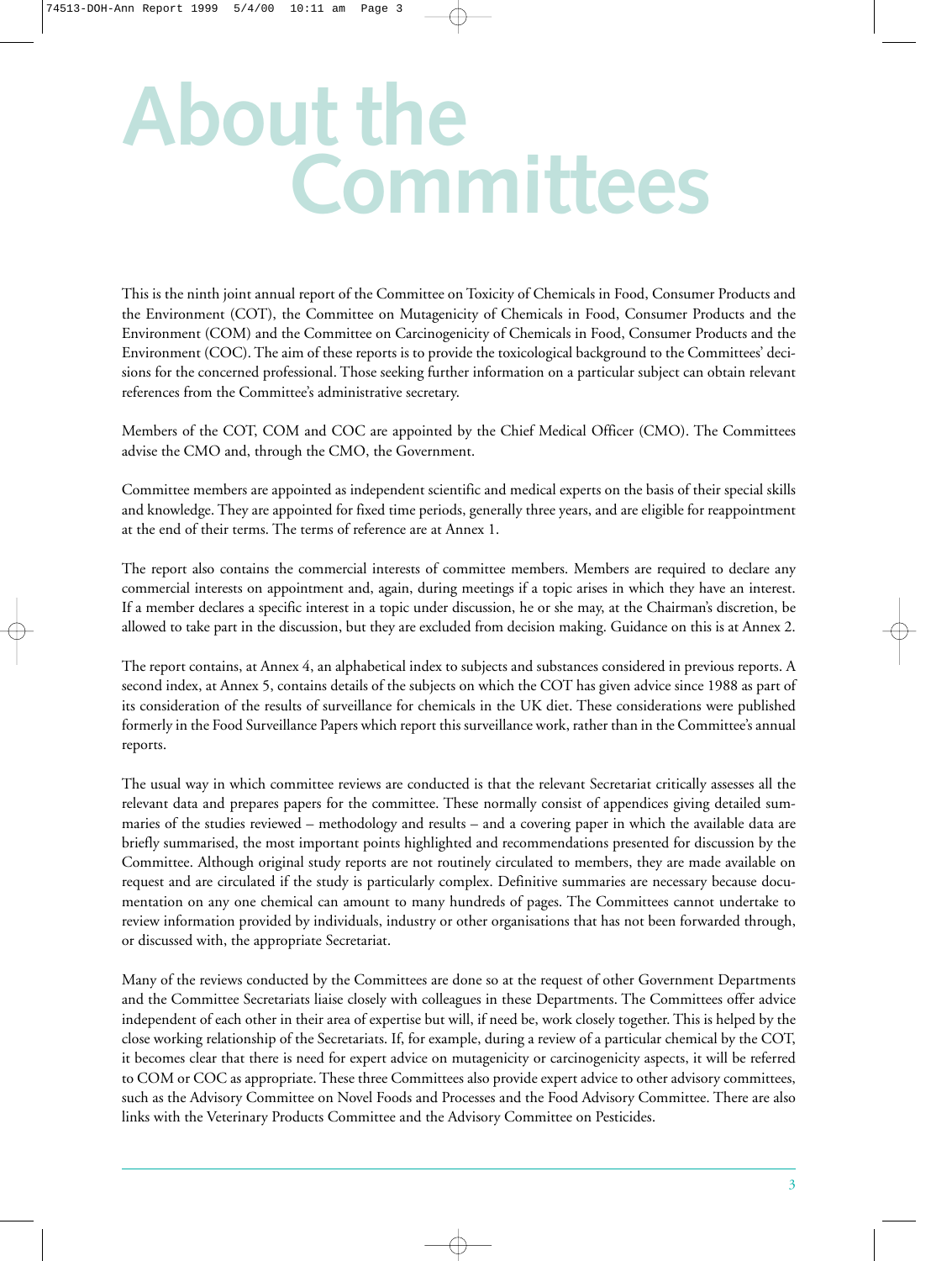During 1999 the CMO announced changes to the procedures of the three Committees. These changes will result in greater openness of committee business and include the publication of agendas, finalised minutes, agreed conclusions and statements. It was also announced that some meetings could be open to members of interest groups, consumer organisations and professional societies to attend. The first of these meetings was held during February in Bath. More information on the changes can be found in a paper at Annex 7.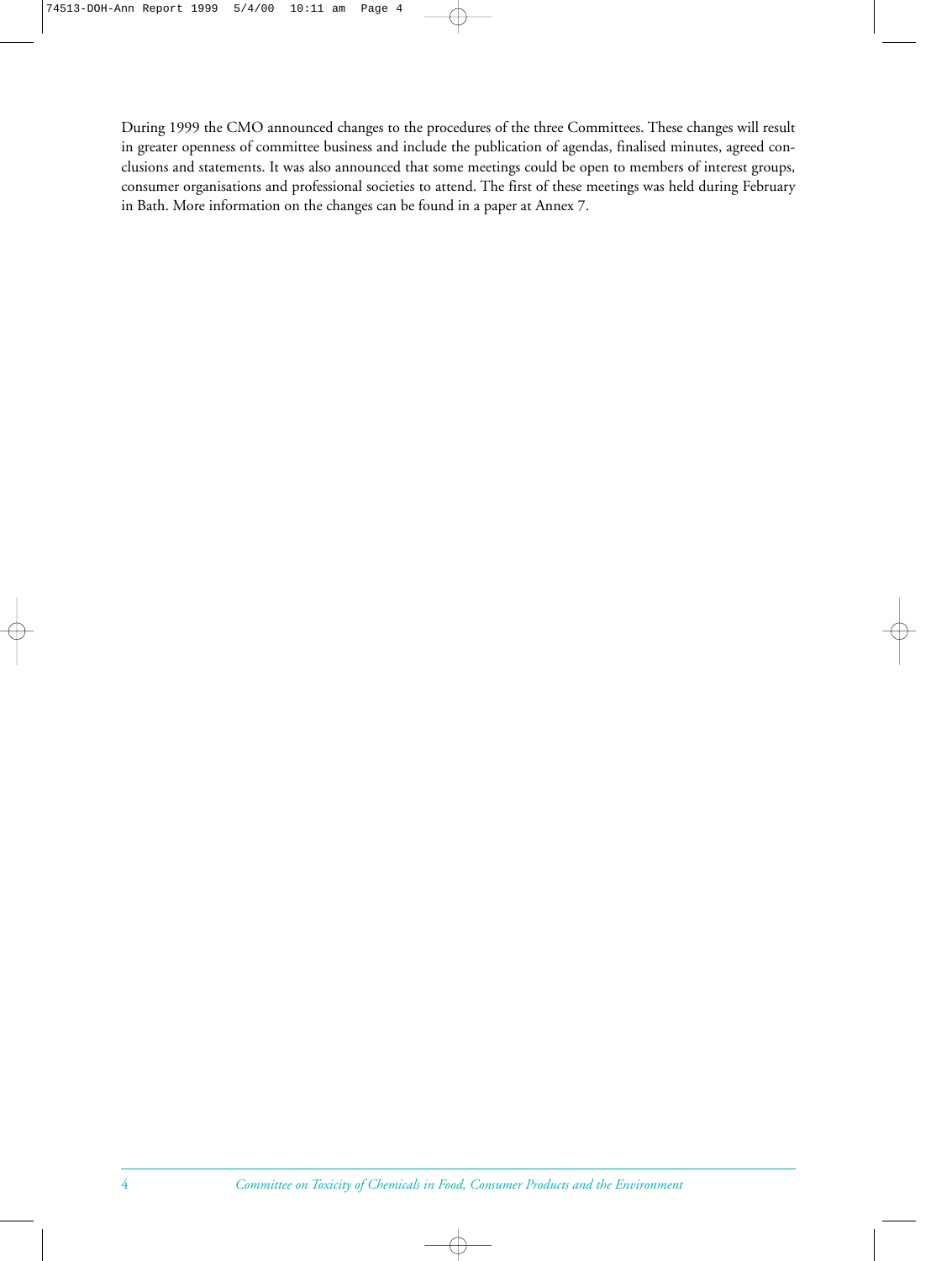**Committee on Toxicity of Chemicals in Food, Consumer Products and the Environment**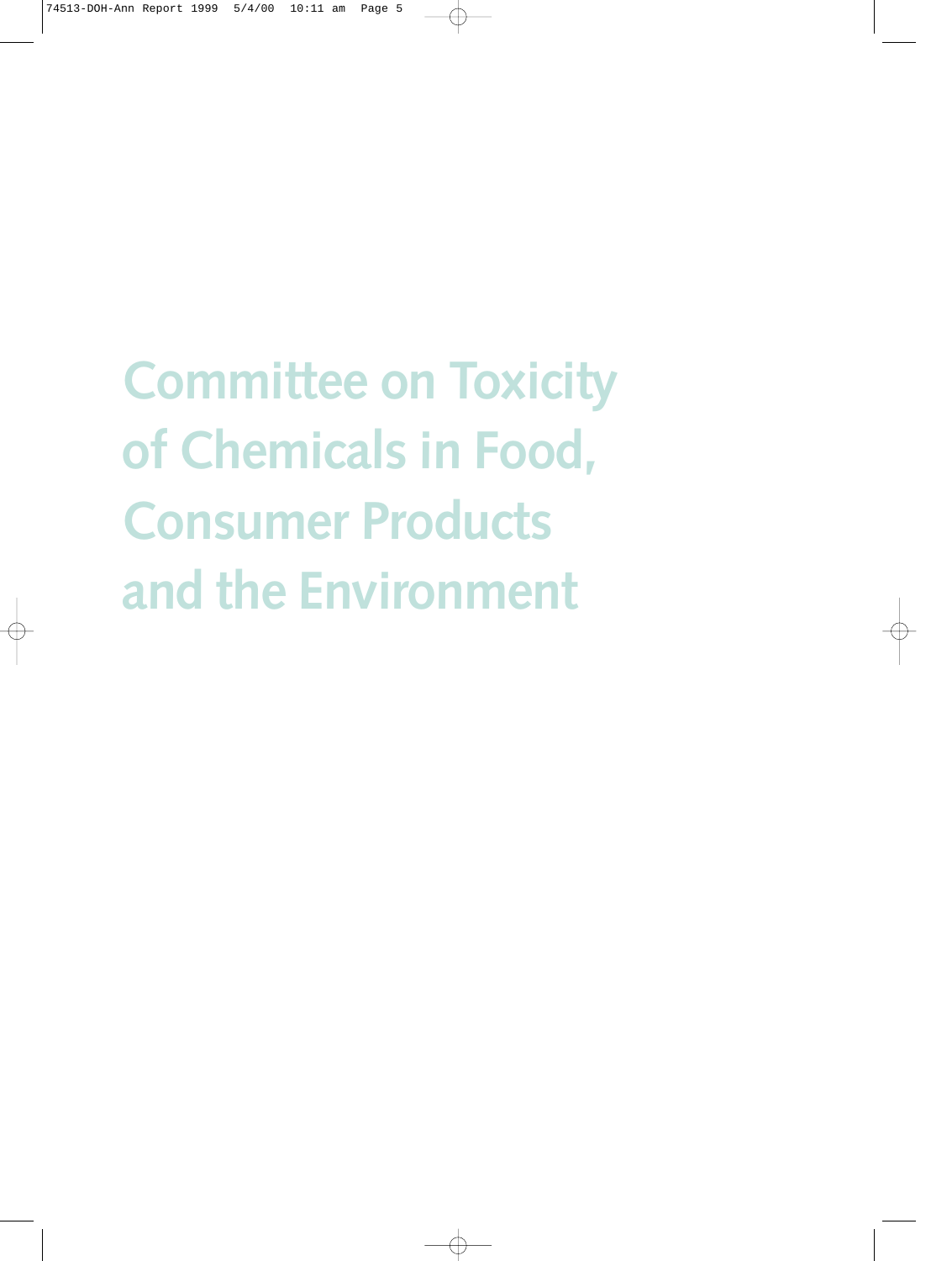## **Preface**



In keeping with the experience in previous years, the Committee has been fully engaged in the consideration of a wide range of toxicological problems. Whereas these are described in detail in the text, consideration of the topics points to a number of general matters which are important to the overall function of the Committee.

Together with its sister Committees, the COT has adopted new principles of working in order to increase openness, it is our intention to further increase the degree of openness, through a process of evolution. During the year we held an Open Meeting to discuss mathematical modelling in toxicology. This brought together a number of experts and provided a forum for discussion which will inform future methodology applied to toxicological assessment in man.

The section on the toxicology of breast implants illustrates how the Committee can act rapidly to provide an opinion. The rapidity of response is dependent upon the willingness of members of the Committee to act at short notice and also upon our being able to call upon a wide range of toxicological expertise from within the membership of the Committee.

During the year two Working Groups were meeting, one considering Food Intolerance and the other Organophosphates. The Report on Organophosphates was published in November 1999 and provided the basis for discussion of this topic by other Committees which advise Ministers in relation to policy so far as Organophosphates are concerned. It is the intention to publish the Food Intolerance report in the year 2000.

The report contains information on our consideration of the toxicology of a group of novel molecules (the Salatrims). This work underlines the importance of there being well-conducted human studies which inform the formulation of advice about the inclusion of novel foods within the human diet.

A further important general point was raised by our consideration of potatoes genetically modified to produce *Galanthus nivalis* lectins. During the assessment of genetically modified foods, considerable stress has rightly been laid upon the possible adverse effects of the genetic modification itself. The work on lectins described in the report underlines the fact that there exists the possibility of "downstream" effects of genetic modification upon the ability of an organism to produce toxic compounds. This Committee, together with others, are very much aware of the importance of this type of assessment of genetically modifies organisms.

As in previous years, we have been very well served by the Secretariat who have continued to ensure the smooth running of Committee proceedings and have provided working documents of the highest quality.

Professor H F Woods (Chairman) BSc BM BCh DPhil FFPM FIFST HonFFOM FRCP (London & Edinburgh)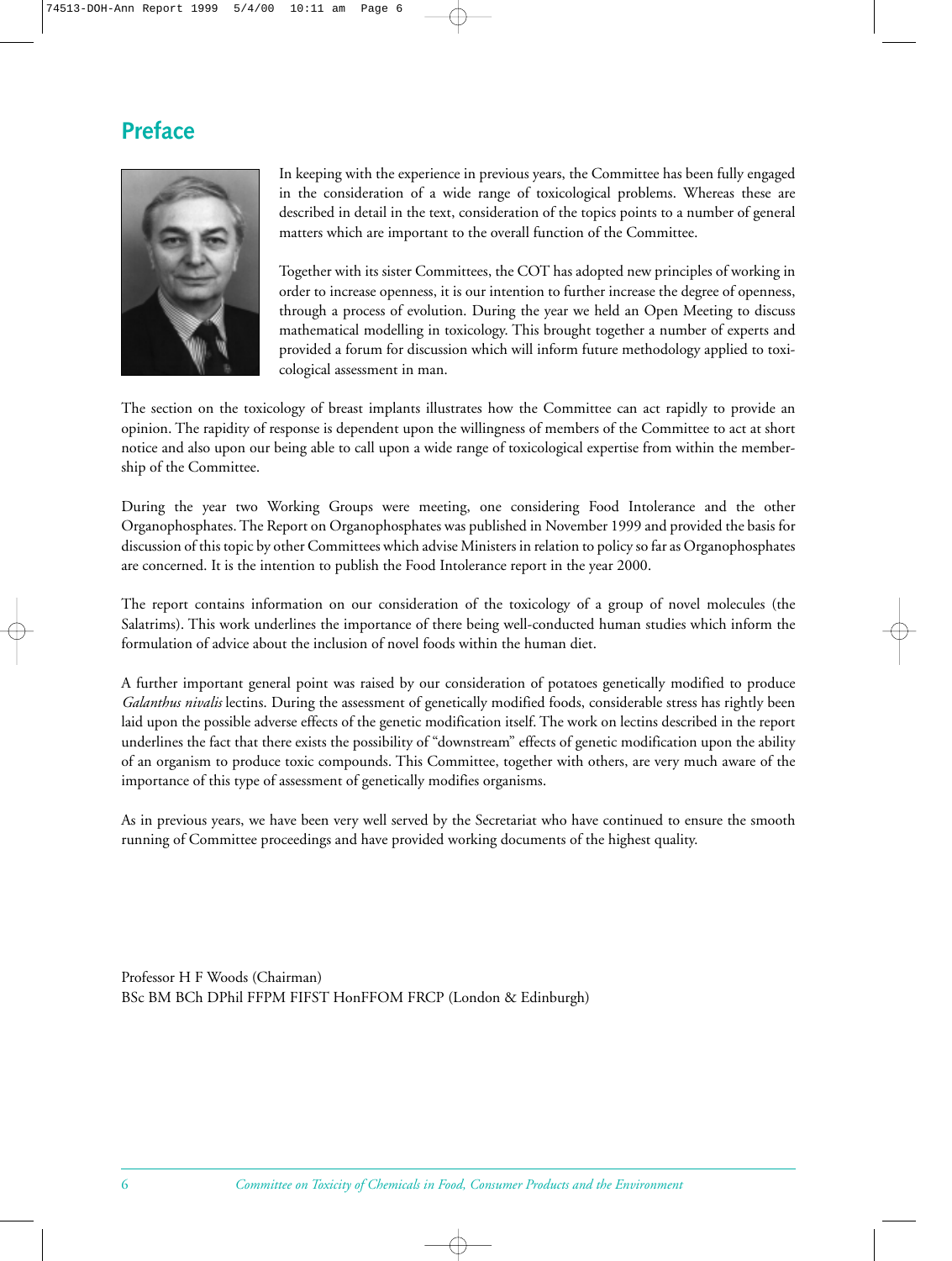# **Alitame**

1.1 Alitame is a novel intense sweetener derived from the amino acids L-aspartic acid and D-alanine. It is intended for use in a wide range of food products. A case of need for alitame was agreed by the Food Advisory Committee in 1988.

1.2 Alitame was initially considered by the Committee in 1989. A full submission of toxicological data was made, this included repeat dose studies of up to 2 years duration in rats and mice and 18 months duration in dogs, a 2 generation toxicity in rats, studies of foetotoxicity in rats and rabbits and *in vitro* genotoxicity studies. A tolerance study in human volunteers was also submitted. Alitame decomposes into a β-isomer both on storage and *in vivo* and additional toxicity data were provided on this compound.

1.3 Additional data were submitted to the COT during the period 1990-1994 and in 1998, both in response to requests made by the Committee and as a result of requests made to the company by other regulatory bodies. At the request of the company, consideration of alitame by the COT was suspended from 1994 until 1997 when consideration of the compound by the Joint FAO/WHO Expert Committee on Food Additives was completed.

1.4 After consideration of all the data submitted during the period 1989-1998 an Acceptable Daily Intake of 0.3 mg/kg bw per day was established. This was derived as follows: a significant elevation in liver weights was found in the dogs treated with 500 mg/kg bw per day alitame for 18 months. The Committee considered that there was a suggestion that liver weights were also elevated in male dogs receiving the next lowest dose (100 mg/kg bw per day). Whilst this elevation in liver weights was not statistically significant, the Committee considered that this finding was sufficiently unusual that it would be prudent to regard this as a LOAEL. Consequently, the NOAEL derived for alitame was 30 mg/kg bw per day, the lowest dose tested. Uncertainty factors of 10 for interspecies and 10 for intra-individual variability were then applied, resulting in an Acceptable Daily Intake of 0.3 mg/kg bw per day.

# **Breast Implants**

1.5 At the request of the Department of Health and the Medical Devices Agency (MDA) an emergency consideration of data relating to the safety of breast implants containing soya bean oil was undertaken. This procedure is one that can be undertaken if necessary and with the agreement of the Chairman. It requires the identification of a limited number of members with particularly relevant expertise and the rapid circulation of the appropriate documentation to them. In such circumstances the outcome does not represent the views of the Committee but is the collated opinions of individual members. In this instance, the documentation was circulated to some members on Thursday, 4 March; their opinions were received by early afternoon on Saturday, 6 March; these were passed to the MDA. MDA and Department of Health advice on the implants, which referred to a voluntary withdrawal of the implants by the manufacturers, was made public on Monday, 8 March.

# **2-Chlorobenzylidene Malononitrile (CS) and CS Spray**

1.6 At the request of the Department of Health, with the support of the Home Office, the advice of the Committee and its sister Committees was sought on CS spray in the context of its use as a chemical incapacitant because of potential public health concerns. The Committees produced the following joint statement:

(i) The advice of the Committees on Toxicity, Mutagenicity and Carcinogenicity of Chemicals in Food, Consumer Products and the Environment (COT, COM, and COC), on 2-chlorobenzylidene malononitrile (CS), specifically in the context of the use of CS spray as a chemical incapacitant, was sought by the Department of Health, with the support of the Home Office.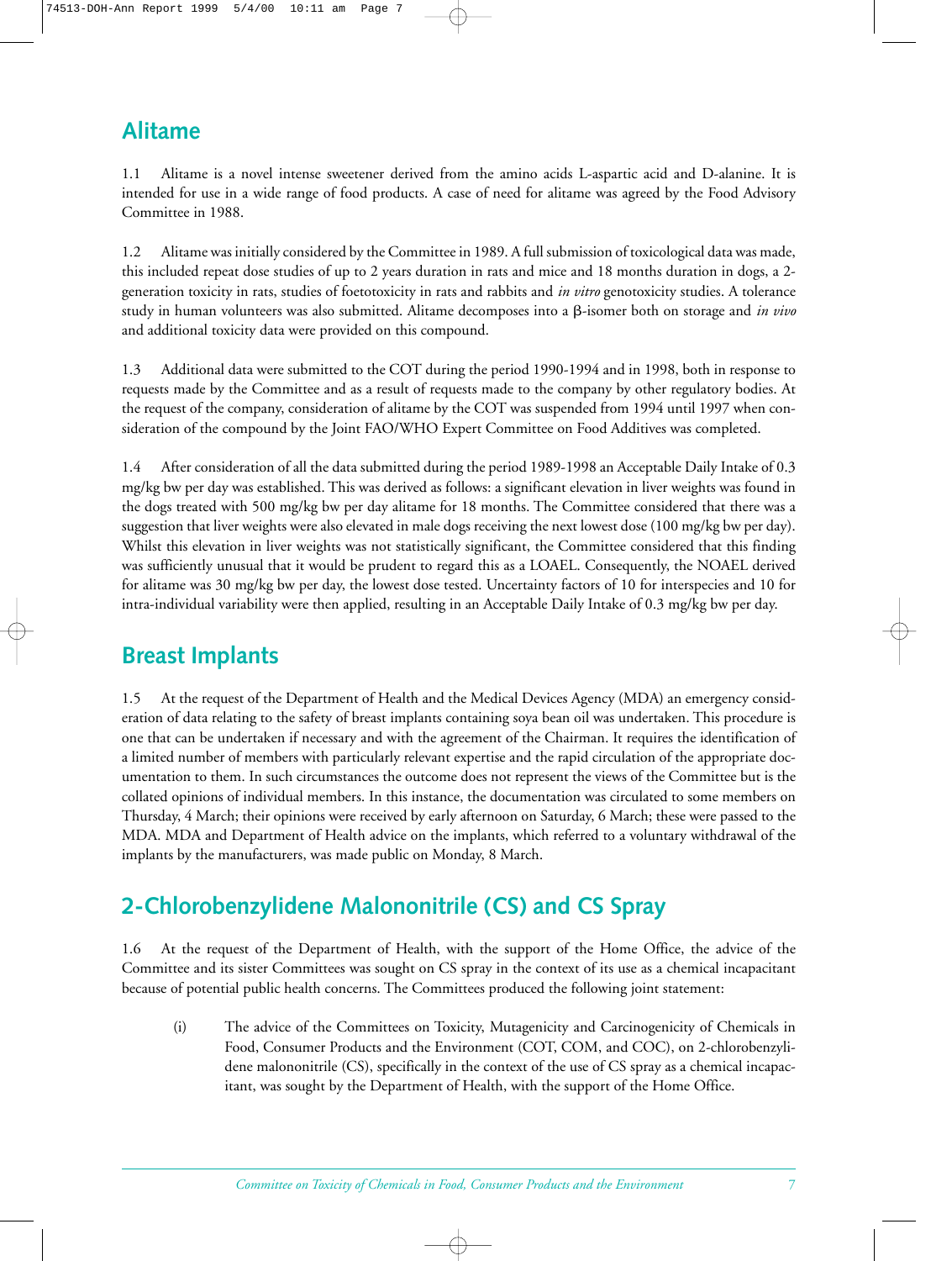- (ii) CS spray has now been used by some police forces in England and Wales since March 1, 1996 when it was introduced for a trial period which was followed by approval in September 1996. Although the use of CS as an aerosol or 'smoke' was reviewed following its use in Londonderry in  $1969,$ <sup>1,2</sup> the spray itself has not been subjected to scrutiny by independent expert advisory committees. It was for this reason, and because of the potential public health concerns, that the Department of Health was of the opinion that such a referral was appropriate.
- (iii) This statement incorporates the conclusions of each of the three Committees and is divided into sections concerned with a) the physical and chemical properties of the spray, b) the toxicological data on the compound CS, c) the toxicological data on the solvent, methyl isobutyl ketone (MIBK), and d) the toxicological data on CS spray. The COT considered toxicological data on CS itself and the solvent MIBK itself and then the very limited animal and human data on the combination, CS spray. Professor K.E. Donaldson of Napier University assisted the Committee in its deliberation and Dr V.S.G. Murray and her colleagues from the Chemical Incident Response Service (CIRS) and the National Poisons Information Service (NPIS), London Centre described cases of putative toxic effects of CS spray reported to their service.

#### *The nature of CS spray and its components*

(iv) The CS spray used by police forces in the UK consists of a 5% (w/v) solution of CS in MIBK, comprising 1.5 grams (g) of CS dissolved in a total volume of 30 millilitres (ml), contained in a canister with nitrogen as a propellant. The chemical structures of CS and MIBK are given in the Figure below.

#### **Figure**



2-Chlorobenzylidene malononitrile (CS) Methyl isobutyl ketone (MIBK)



## *Exposure to CS spray*

- (v) The COT noted that, although there are reports and studies which describe the effects of CS spray on humans, these do not provide data in respect of individuals who have been sprayed which allow any estimation of their exposure to the constituent chemicals. The guidelines for the use of CS spray that have been provided to police forces for the training of officers were available<sup>3</sup> but, in the absence of quantitative evidence relating to operational use, the Committee was unable to estimate exposure in the field.
- (vi) However, to address this question the Police Scientific Development Branch (PSDB) of the Home Office carried out a study of 500 canisters that had been used operationally in the UK by police officers in the course of arrests of individuals. The Committee has been informed that it is standard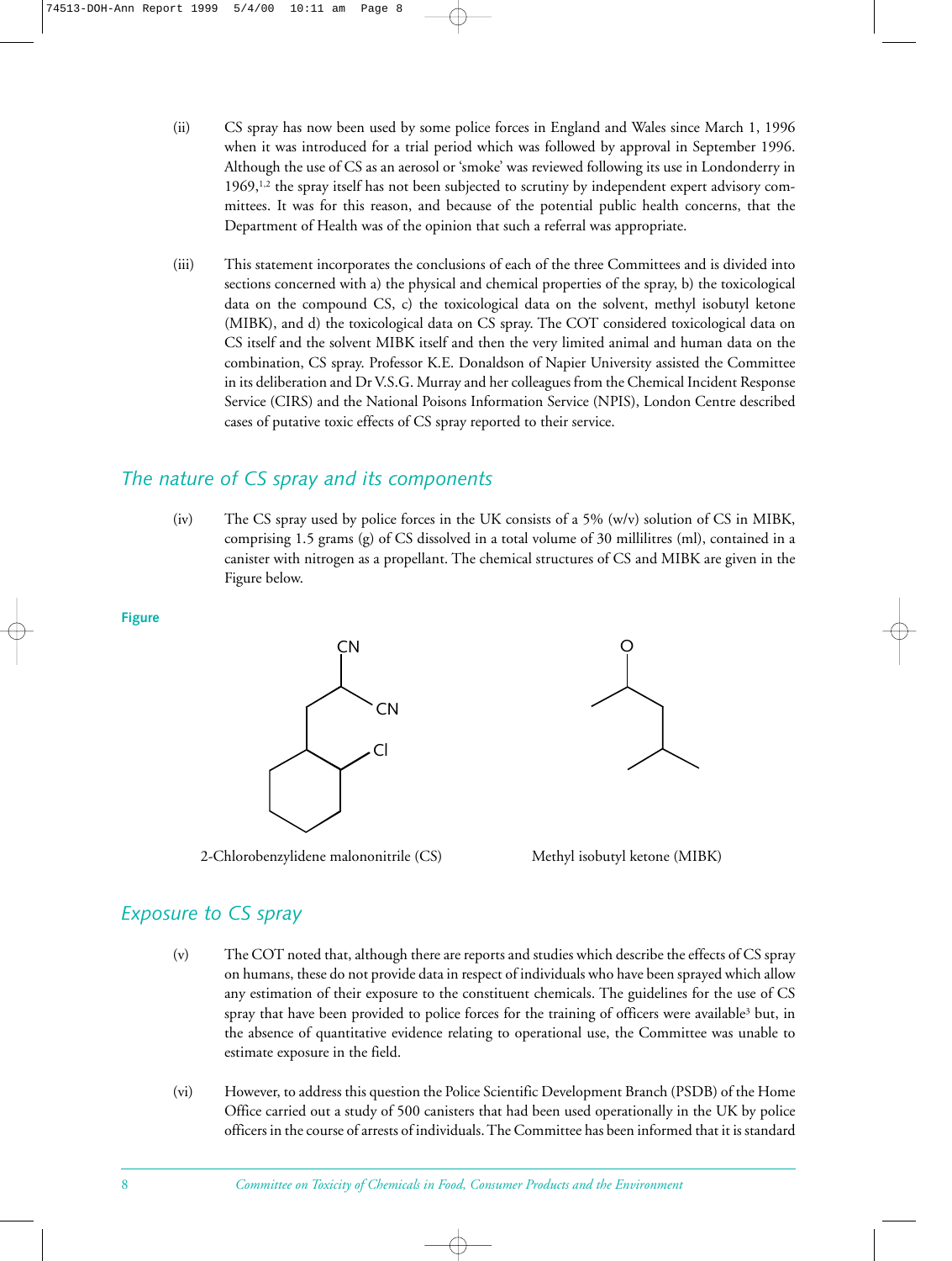practice to replace a canister after it has been used once. By comparing the weights of the used canisters with the mean weight of unused canisters it was possible to estimate the quantities of CS spray that had been used during each incident. At the maximum flow rate permitted in the specifications, 10% of the canisters had been discharged for a total calculated period of more than 3 seconds and had weights corresponding to the release of between 12.0 and 23.7 g of the CS solution in MIBK. The peak of the exposure distribution corresponded to the release of 4 to 6 grams of the solution of CS in MIBK, of which 0.28 to 0.35 g is calculated to have been CS.<sup>4</sup>

- (vii) The nature of the toxic effects of the spray will depend upon the extent to which exposure occurs to the eyes, to the skin and via inhalation or ingestion. The mass and size of the droplets of the CS solution in MIBK produced during spraying will determine how far the droplets can penetrate into the respiratory tract. In response to the COT's enquiries about the physical properties of the spray released from the canisters, the PSDB commissioned a study, undertaken by AEA Technology, to address the question of the size distribution of droplets produced under conditions simulating operational use.
- (viii) The results of this study indicate that, when the CS spray is used at distances of 2 to 3 metres from a detector, the median diameter of the spray particles is between  $417$  to  $441$  micrometres ( $\mu$ m). There are, however, some particles with diameters of less than 100 µm and a few with diameters of less than 50 µm. When the spray was used at distances of less than 0.1 m, (a shorter distance than that recommended for operational use), the proportion of the smaller droplets decreased. When the spray was allowed to impinge on, and be scattered back from, a solid target the proportion of smaller diameter droplets increased. In a further study with 5 canisters of CS spray in which the diameter of the smaller particles was measured, none were found to have diameters of less than  $28 \mu m.<sup>5</sup>$
- (ix) The Committee was of the view that, although the CS canisters release, for the most part, a coarse spray, there is a proportion of droplets with diameters of less than 100  $\mu$ m which, in the event of full discharge of the can, could transport a maximum of 20 mg of the spray solution into the upper respiratory tract the smallest droplets of which (diameter 28 to 50 µm), could reach the large- and medium-sized airways of the lung. This proportion will be increased if the spray is scattered from any nearby surface. Since these are the airways that are affected in bronchial asthma, it is possible that an asthmatic attack could occur in susceptible individuals. It was also recognised that the increased rate and depth of respiration occurring in an individual under stress might, in addition, result in a greater dose of the CS spray being inhaled.
- (x) In a separate study with CS canisters the vapour concentration of the solvent MIBK was measured at 6 positions placed either as close as could be achieved or up to 0.5 m from a target. The target was sprayed from a distance of 2.0 m for periods of 1 or 3 seconds or until the canister was empty. The resultant MIBK vapour concentration at each position was then measured at one second intervals for a period of 15 minutes. In these trials the Short Term Exposure Limit (STEL)\* for MIBK of 100 ppm time-averaged over a 15 minute reference period<sup>6</sup> was exceeded on four out of eighteen occasions. However, static air conditions were used in these trials in order to achieve a greater reproducibility,4 such conditions would reduce dispersion and increase average measured concentrations.
- (xi) Because of the nature of this trial, and the differences in circumstances from operational use where static air conditions would be unlikely, the Committee felt that these results probably did not represent a cause for concern, provided that the spray is used in accordance with the operational guidelines.

An occupational exposure limit defining a level of exposure over a 15 minute reference period which should never be exceeded.<sup>6</sup> Such values are typically set to protect workers against effects that occur rapidly after exposure eg irritation of the eyes, nose and throat.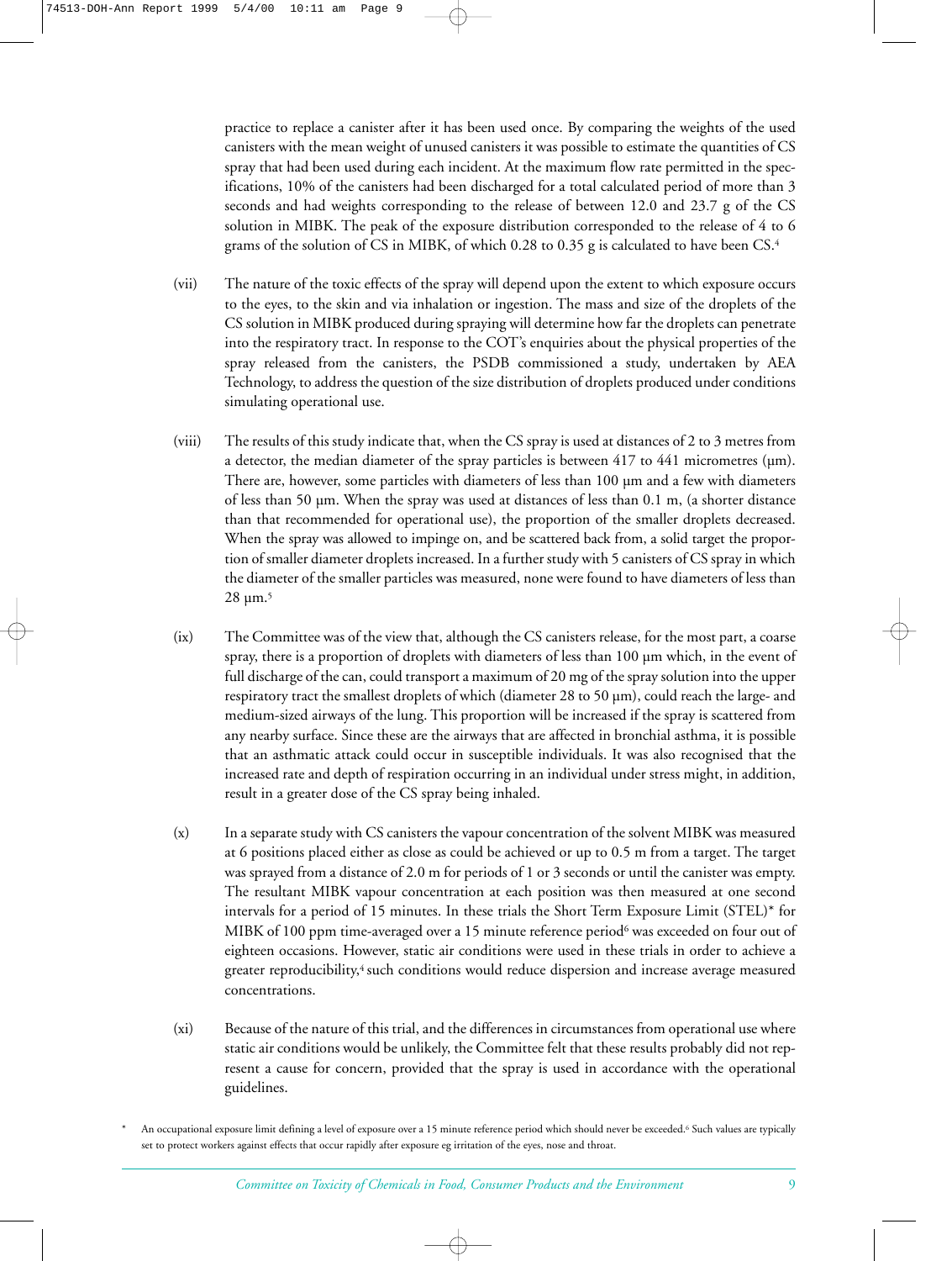## *Toxicity of CS*

(xii) Most of the data on the toxicity of CS derive from studies which have used either CS aerosols or pyrotechnically-generated 'smokes'. In both cases respirable particles were produced. Data have been obtained on the size of droplets resulting from the use of CS dissolved in an organic solvent and delivered in the form of a spray; these are discussed in paragraphs (vii) to (ix) above.

#### *Metabolism*

(xiii) Studies of the metabolism of CS have been conducted on the compound itself and not in the form in which it would be used as an incapacitating agent by police officers. It is readily hydrolysed in aqueous mixtures7,8, and reacts readily with plasma proteins and glutathione *in vitro* and *in vivo*. 9,10 It undergoes rapid metabolism and chemical breakdown *in vitro* and *in vivo*, initially to 2 chlorobenzaldehyde and malononitrile, each of these then undergo further rapid reactions. The half lives (t½) of CS and the metabolites, 2-chlorobenzaldehyde and 2-chlorobenzylmalononitrile in one *in vivo* experiment involving the administration of compounds by intra-arterial injection into cats were 5.4, 4.5 and 9.5 seconds respectively.11 After oral administration CS is metabolised and eliminated largely (*circa* 70%) via the urine as 2-chlorohippuric acid and 2-chlorobenzoic acid.12 Other metabolites have been identified but there is no evidence of dechlorination. It was noted however that the available data were not as comprehensive as would have been obtained if modern techniques had been used. In addition, no data were available on the kinetics of CS administered as a solution in MIBK.

#### *Experimental studies in animals*

- (xiv) The acute toxicity of CS following exposure via inhalation is characterised by sensory irritancy followed by prompt recovery. Acute studies in rodents and guinea pigs using pyrotechnically-generated CS smokes indicated that short term exposure (10 to 20 minutes) to concentrations of CS of around 4 grams/metre<sup>3</sup> (g/m<sup>3</sup>), or longer exposure (several hours) to levels of around 30 to 40 mg/m3, resulted in deaths. Death was due to severe lung damage (comprising haemorrhages and oedema).13 Animals that survived showed no pathological abnormalities when examined 14 days later.
- (xv) Studies to investigate skin irritancy in rats, rabbits and guinea pigs indicated that a 12.5% (w/v) solution of CS in corn oil or acetone applied for 6 hours without occlusion produced mild skin irritation.7 No conclusions can be drawn with regard to its potential to induce skin sensitisation from the two animal studies available due to limitations in the methodology used.14,15 There are, however, some data in humans to indicate that CS can provoke skin sensitisation (see paragraph xxx).
- (xvi) The eye irritancy of CS has been shown to be dependent upon the solvent used. A 5%  $(w/v)$ solution in PEG-300 (polyethylene glycol) produced severe irritant effects in the rabbit (mild or moderate keratitis lasting for 2 weeks or more after a single application) whereas a 10%  $(w/v)$ solution in trichloroethane produced some conjunctivitis but no corneal damage and no effects were seen after 7 days.16,17 Results of eye irritancy studies in rabbits using a 7% (w/v) solution in MIBK are given in paragraph xliv; signs of severe irritation were seen initially with recovery after 8 days.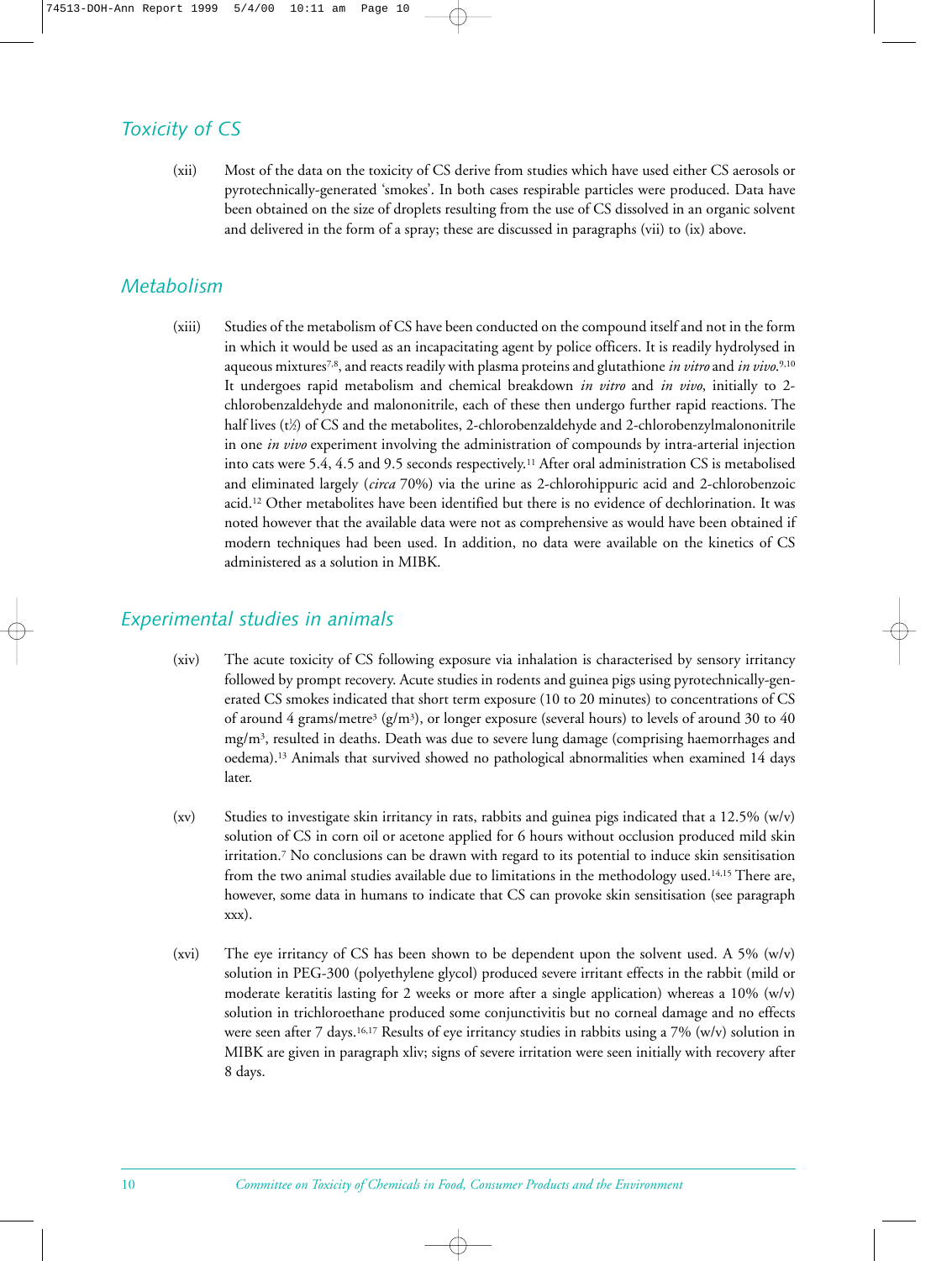(xvii) Repeated dose inhalation studies involving exposure for 1 hour a day for 120 days, indicated a NOAEL\* of about 30 mg  $CS/m^3$  in a range of species (mice, rats, guinea-pigs).<sup>18</sup> At around 200  $mg/m<sup>3</sup>$  in mice and guinea pigs, deaths of 23% and 48% respectively of the exposed animals occurred in the first month of the experiment.

## *Mutagenicity*

(xviii) The mutagenicity data on CS were considered by the Committee on Mutagenicity of Chemicals in Food, Consumer Products and the Environment (COM). Their conclusions are given in the following paragraphs.

#### In vitro *studies*

- (xix) The mutagenicity of CS has been extensively studied in vitro. Negative results were obtained in Salmonella assays, but there were reservations regarding the suitability of the standard protocols used in these tests with respect to CS in view of its very short half life.19–23 Positive results were noted in assays in V79 cells for gene mutation and also in the mouse lymphoma assay.20,24,25 Positive results were documented also in metaphase analysis for clastogenicity in V79 and CHO cells.20,26 In addition, CS has been shown to induce SCEs (Sister Chromatid Exchanges) in CHO cells.20 These data indicate that CS has clastogenic potential.
- (xx) There is evidence from *in vitro* studies to indicate that CS has aneugenic effects. It has been shown to interfere with the spindle machinery and cell division in mammalian cells resulting in C-mitosis and metaphase block.27–32 CS has also been shown to induce micronuclei in mammalian cells *in vitro*. <sup>25</sup> These data suggest that CS has aneugenic potential.
- (xxi) The clastogenic effects seen appear to be due to CS itself, or an unknown short-lived intermediate.26 The mechanism of aneugenicity appears to differ from the clastogenicity with 2-chlorobenzaldehyde being the important metabolite regarding aneugenicity but not in respect of clastogenicity.29

## In vivo *studies*

- (xxii) Negative results were consistently obtained in bone marrow or peripheral blood assays for micronuclei induction using high dose levels and both the oral and intraperitoneal routes.23,33 (These assays are capable of detecting clastogens and aneugens if the active metabolite reaches the bone marrow.) It was noted that no data were available to indicate if adequate amounts of CS or short lived reactive metabolites reached the target organ. Data from DNA binding studies in the liver and kidney did not help in this regard as no relevant analysis of tissues of initial contact (ie skin or nasal mucosa) were undertaken.21 Studies using Drosophila (fruit flies) did not provide any meaningful data as the experimental design was unlikely to result in exposure of Drosophila to biologically active CS.23 It was felt prudent for complete reassurance on the lack of mutagenic activity of CS *in vivo* to have data from a study to investigate genotoxicity to measure potential mutagenicity at a site of contact, for example in the nasal mucosa. However, some members of COM recognised that the design of such an animal study would be difficult both from practical and ethical standpoints and were of the opinion that these studies were not necessary.
- No Observable Adverse Effect Level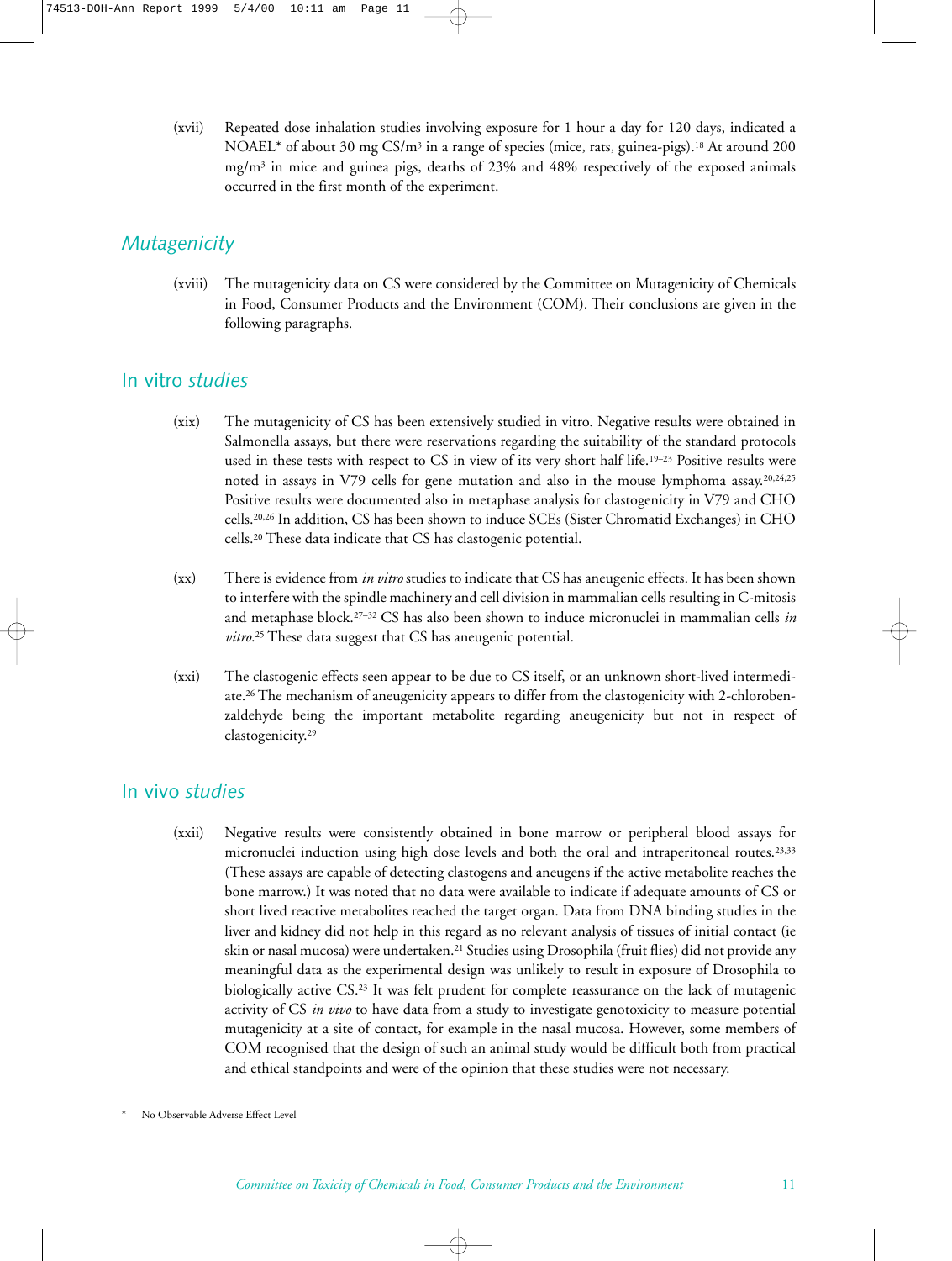## *Carcinogenicity*

- (xxiii) The carcinogenicity data on CS were considered by the Committee on Carcinogenicity of Chemicals in Food, Consumer Products and the Environment (COC). Their conclusions are given in the following paragraph.
- (xxiv) The US National Toxicology Program carcinogenicity studies provide no evidence that CS had any carcinogenic effects in adequately conducted inhalation bioassays in rats or in mice following 2 year exposure at up to 0.75 mg/m<sup>3</sup> and 1.5 mg/m<sup>3</sup> respectively.<sup>20</sup> These data provide reassurance that CS does not have mutagenic activity *in vivo* at site of contact tissues, a concern raised by the COM. No further work relating to CS is therefore needed in this area.

## *Reproductive toxicity*

- (xxv) Developmental toxicity (teratogenicity) studies using the inhalation route and an aerosol of CS (1-2 µm mass median diameter) did not indicate any teratogenic or foetotoxic effects in rats or rabbits exposed to 60 mg/m3 CS (5 minutes per day) on days 6 to 15 of pregnancy.34 Similar results were obtained when CS was given by the intraperitoneal route at 20 mg/kg as a single dose on day 6, 8, 9, 10, 12 or 14 of pregnancy.
- (xxvi) There were no data available relating to single or multigeneration reproductive toxicity studies.

#### *Effects in humans*

- (xxvii) Most of the data available relates to studies involving CS smoke or aerosol and exposure via inhalation. Aerosols were generated by thermal dispersion (particle size about 0.5 µm) or from a solution in methylene chloride (particle size about 1 µm). Studies on volunteers indicate that exposure to about 0.5 to 1 mg/m3 CS for 90 minutes in an exposure chamber produced profuse tears (lachrymation), involuntary repeated closure of eyes (blepharospasm), a burning sensation in the mouth, nasal irritation and symptoms of tightness in the chest; in some cases difficulty in breathing was experienced, particularly upon initial exposure.<sup>35,36</sup> Subjects were able to tolerate exposure at these levels throughout the 90 minute duration of this experiment. In general exposures of about 2.5  $mg/m<sup>3</sup>$  could be tolerated only for a few minutes. These data relate to subjects not previously exposed to CS. There is evidence for the development of some tolerance if exposures are built up slowly with 7/8 (88%) subjects then being able to tolerate 2.5 mg/m<sup>3</sup> for 60 minutes.<sup>36</sup> Once exposure ceased all symptoms and signs, apart from headache, disappeared within a few minutes. No biologically significant effects were seen on respiratory function, blood chemistry nor in the pattern of electrocardiograms (ECG). However, the observation of effects on the ECG would be very dependent on the time after exposure at which they were measured and it is not clear from the published paper how long a delay occurred after exposure had ceased.36 Dermal exposure of volunteers, by body drenching whilst only lightly clothed, with very dilute aqueous solutions of CS (up to 0.0005% w/v) resulted in marked transient skin and eye irritation.37 During this period a rise in both systolic (30 to 59 mm Hg) and diastolic (15 to 30 mm Hg) blood pressures was noted which took 2 to 25 minutes to fall to within 10 mm Hg of the controls. This was not doserelated and was not exacerbated by exercise.
- (xxviii) Data from volunteer studies and experience in use, both in the manufacture of CS and its use in riot control, indicate that CS itself is a skin irritant. Volunteers whose forearm skin was exposed to dry powder experienced a mild, transient skin reaction.38 The effects were more pronounced if the powder was moistened, when erythema lasted for between 1 to 2 days. Studies have also been carried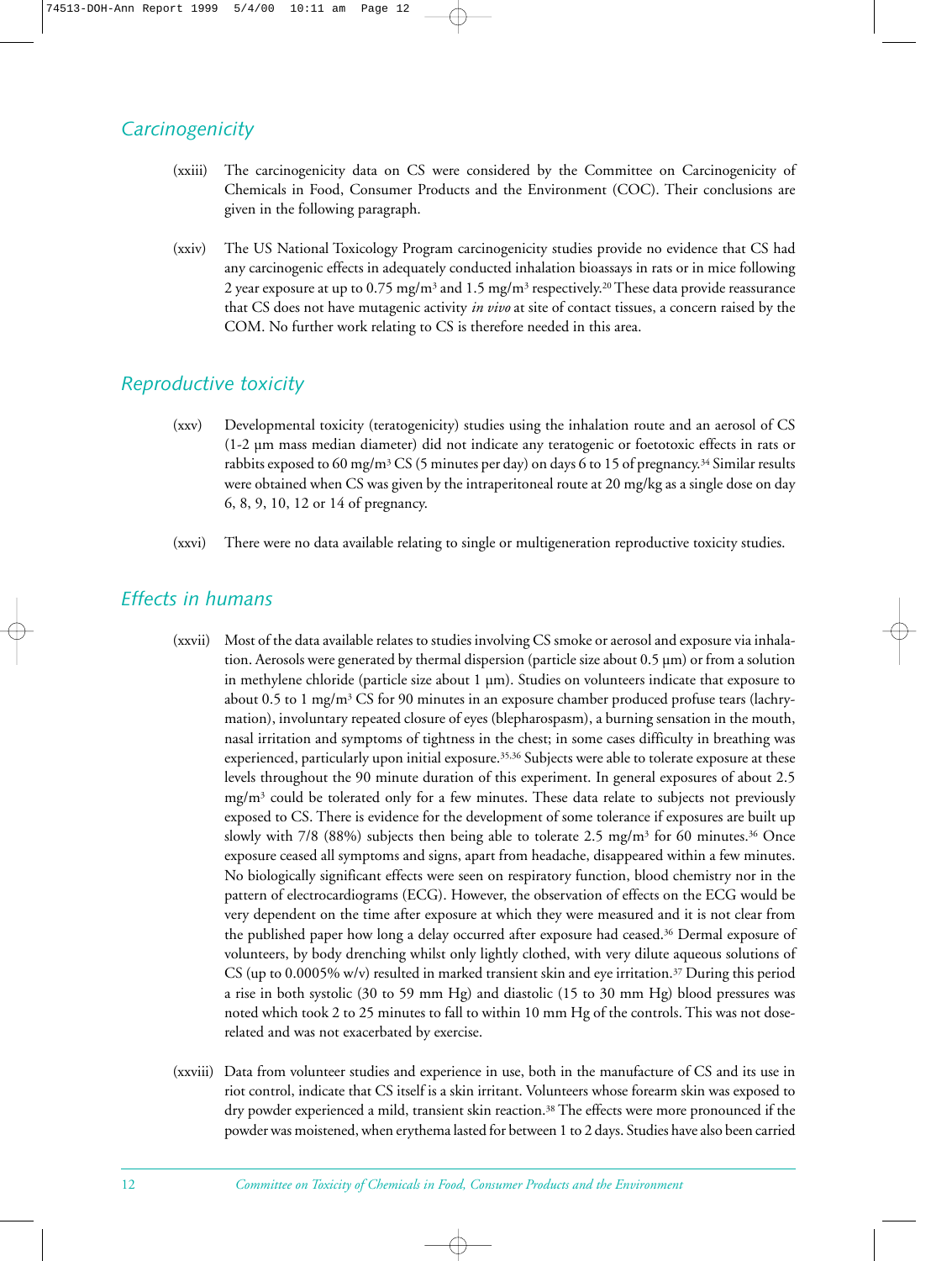out on volunteers whose forearm skin was exposed to high concentrations of CS under simulated tropical conditions.39 Marked irritant effects could be produced although there was much variability in response depending on the individual and on local conditions (heat and moisture). A high incidence of dermatitis on the arms and neck has been reported at the industrial site in the USA that manufactured CS in the past.39 Occupational hygiene standards at this plant were poor, with airborne CS concentrations of levels up to 12 mg/m3 (much greater than the Threshold Limit Value  $TLV^*$  at the time of 0.4 mg/m<sup>3</sup>).

- (xxix) Skin problems were common in individuals exposed to CS from grenades when these were used in Hong Kong during rioting at a Vietnamese detention camp, under circumstances where the rioters were not able to disperse.40,41 A subsequent review of case records of 184 patients with symptoms consistent with CS exposure revealed a high incidence (52%) of skin problems including contact dermatitis and minor burns, most of which resolved within 2 weeks. Some of the skin injuries were caused by contact with hot canisters or grenades.
- (xxx) There is some evidence that CS can also produce skin sensitisation. At the CS manufacturing site referred to in paragraph xxviii, 8% (2/25) of the individuals who were patch tested with CS showed skin reactions consistent with allergic contact dermatitis.39There are also case reports of CS-induced allergic contact dermatitis in four individuals who were also exposed to CS from tear gas grenades.42–44 There is, however, no information on the sensitisation potential of CS in solvent formulations.
- (xxxi) Data on eye irritancy are available from studies in volunteers. Exposure of young male volunteers to 0.1 or 0.25% CS as a slurry in 0.5% polysorbate, either directly (0.25 ml drop) or as a spray (handheld disperser from 15 feet), resulted in a severe pain response for a few minutes, profuse tears and redness of the conjuctiva for about 10 minutes.45 Comparable effects were seen in volunteers exposed to up to 1% CS in an organic solvent (trioctyl phosphate) using identical methodology.<sup>46</sup> There was complete recovery after about 30 minutes. Similar effects were seen in volunteers exposed to CS powder (0.8 mm mass median diameter) at up to 6.7 mg/m<sup>3</sup> for 10 minutes.<sup>47</sup> There were no effects on visual acuity several minutes after exposure ceased. Data from experience in use indicates similar effects with transient pain, profuse tears and conjunctival reddening. There is no evidence from these studies of any permanent damage.
- (xxxii) The question as to whether subjects being treated with neuroleptic drugs are likely to be more sensitive to CS spray has been raised.<sup>48</sup> There are no experimental data to allow any conclusions to be drawn on this aspect of the toxicity of CS.
- (xxxiii) The only data on the effects of repeated exposure to CS derived from case reports of workers occupationally exposed.2 These do not indicate any effects other than local irritant effects seen after acute exposure, but no conclusions can be drawn from these very limited data.

## *Toxicity of MIBK*

(xxxiv) MIBK is readily absorbed and widely distributed in various tissues of rats and mice following oral or inhalation exposure.49,50 The major metabolites in rodents are 4-hydroxy-4-methyl-2-pentanone (4-OHMIBK) and 4-methyl-2-pentanol (4-MPOL) which may be further conjugated, or metabolised and eliminated as carbon dioxide, or incorporated into tissues.50,51 Data on elimination of MIBK are incomplete. Studies in humans suggest that absorbed MIBK is rapidly cleared from blood and that very little unchanged MIBK is eliminated in the urine.<sup>52</sup>

<sup>\*</sup> Occupational exposure limit, for an 8 hour time weighted exposure, recommended by the American Conference of Government Industrial Hygienists in the USA.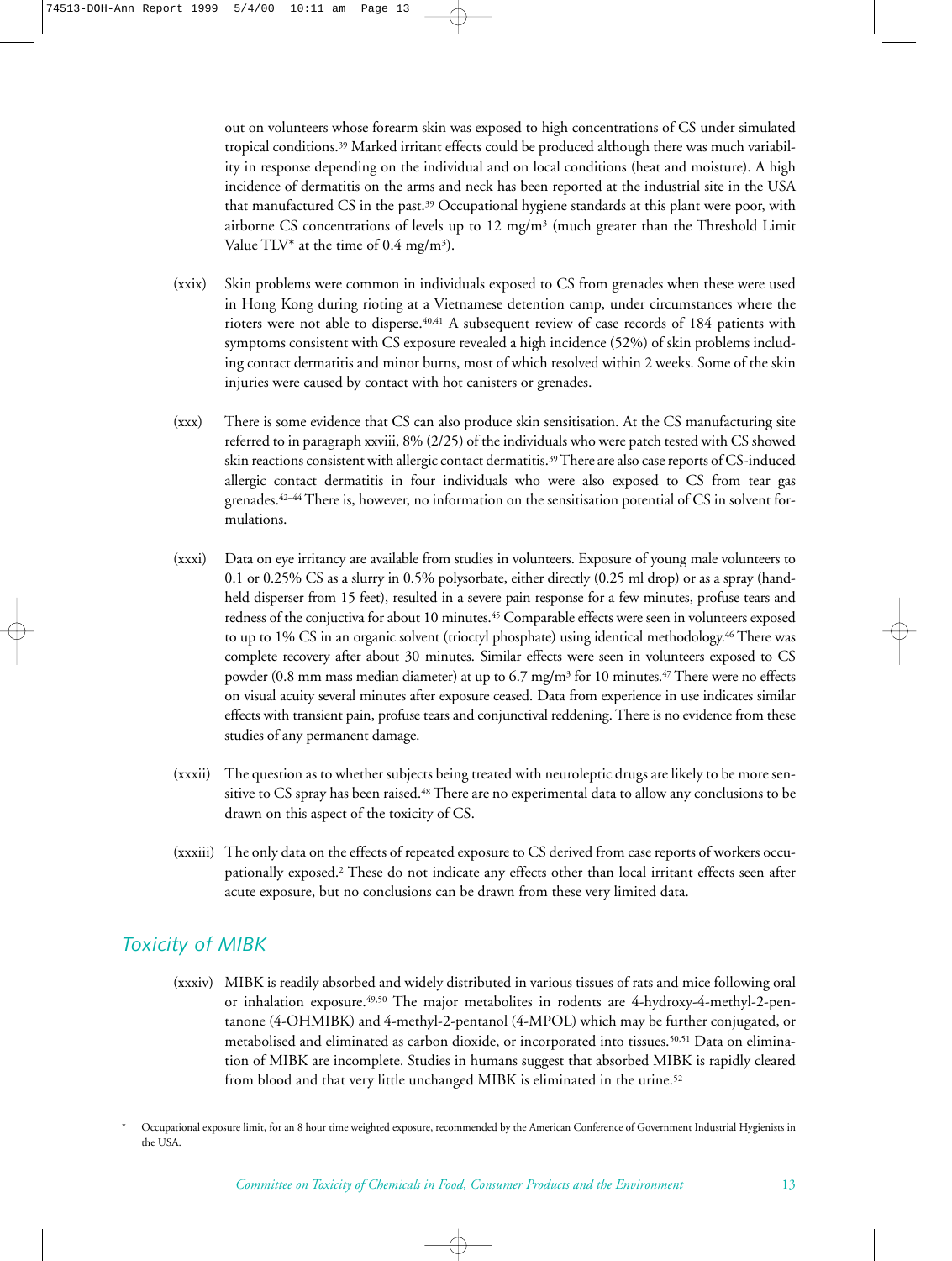- (xxxv) Studies using hens have indicated that MIBK has the potential to induce microsomal metabolism carried out by cytochrome P450 enzymes in the liver after repeated exposure for 3 months. MIBK would thereby potentiate the effects of other chemicals (including drugs) that undergo activation via cytochrome P450-mediated metabolism.53These data, however, derived from studies involving prolonged, repeated exposure and are not relevant to single exposure, as is the case in the use of CS spray in the field.
- (xxxvi) MIBK is of low acute toxicity in rats or mice both by inhalation (4 hour LC<sub>50</sub><sup>\*</sup> circa 12 g/m<sup>3</sup>) or by ingestion (oral LD<sub>50</sub><sup>\*\*</sup> 2 to 5 g/kg b.w.).<sup>54–56</sup> Studies in rabbits to investigate skin irritancy using an occlusive dressing and 10 to 24 hour exposure resulted in minor transient effects, indicating that MIBK has a low skin irritant potential.57,58 Repeated exposure produced drying and flaking of the skin due to the defatting action of MIBK. Eye irritancy studies in the rabbit using neat MIBK (0.1 ml) resulted in transient effects.<sup>54</sup>These results indicate that MIBK has low eye irritant potential.
- (xxxvi) Repeated dose (90-day) studies by inhalation showed effects on the liver and kidneys.59 In mice the only effect seen, apart from lachrymation, at the top dose  $(4100 \text{ mg/m}^3)$  was a small increase (11%) in liver weight, not accompanied by histopathological abnormalities. A similar effect was seen in the liver of rats. In addition, nephrotoxicity was seen in the proximal tubules of the rat kidney at concentrations of 1025 and 4100 mg/m<sup>3</sup> of MIBK. Nephrotoxicity was limited to the male rat and was associated with hyaline droplet deposition. It may have been due to binding to alpha-2 urinary microglobulin, a male rat specific protein; this mechanism is believed to be specific to the male rat.<sup>60</sup> The NOAEL was 205 mg/m<sup>3</sup> in the rat and 1025 mg/m<sup>3</sup> in the mouse.
- (xxxvii) In an unpublished 90-day oral study in the rat, histological evidence of kidney damage was reported at doses of 250 mg/kg and above, both in male and female animals. There was increased liver weight, not accompanied by histopathological damage, at 100 mg/kg.<sup>61</sup> The NOAEL for this study was estimated to be 50 mg/kg.
- (xxxviii) There is no evidence that MIBK or its major metabolite 4-OHMIBK have any genotoxic properties. Negative results were obtained with MIBK in the Salmonella assay, a metaphase analysis for clastogenicity in hepatocytes, a mouse lymphoma assay, an unscheduled DNA synthesis (UDS) assay in hepatocytes and also *in vivo* in a bone marrow micronucleus assay.62,63 Negative results were obtained for the metabolite in the Salmonella assay and metaphase analysis in hepatocytes.<sup>62</sup>
- (xxxix) The developmental toxicity (teratogenicity) of MIBK in rats and mice has been assessed following exposure between 300 and 3000 ppm by inhalation on gestation days 6-15.64 Maternal toxicity and foetotoxicity were observed in both species at 3000 ppm, but not at 1000 ppm. Significant reductions in foetal weight and ossification in the rat at 300 ppm were probably related to litter sizes and were not treatment-related. Contrary to the statement in some reports (which have relied on secondary sources and not the original article), there was no evidence of teratogenicity in either species, even at the maternally toxic exposure concentration of 3000 ppm.
- (xl) It was noted that no carcinogenicity bioassays nor any single or multigeneration reproductive toxicity studies have been carried out on MIBK.
- (xli) The characteristic effects noted in humans relate to local irritant effects and non-specific central nervous system (CNS) effects (eg headache, nausea) at occupational exposures of about 100 ppm and above.52,65,66 The odour threshold is low (0.4 ppm) and the irritant effects can be detected at about 2 ppm.67
- Lethal concentration estimated to result in deaths of 50% of the exposed animals.

Lethal dose estimated to result in deaths of 50% of the exposed animals.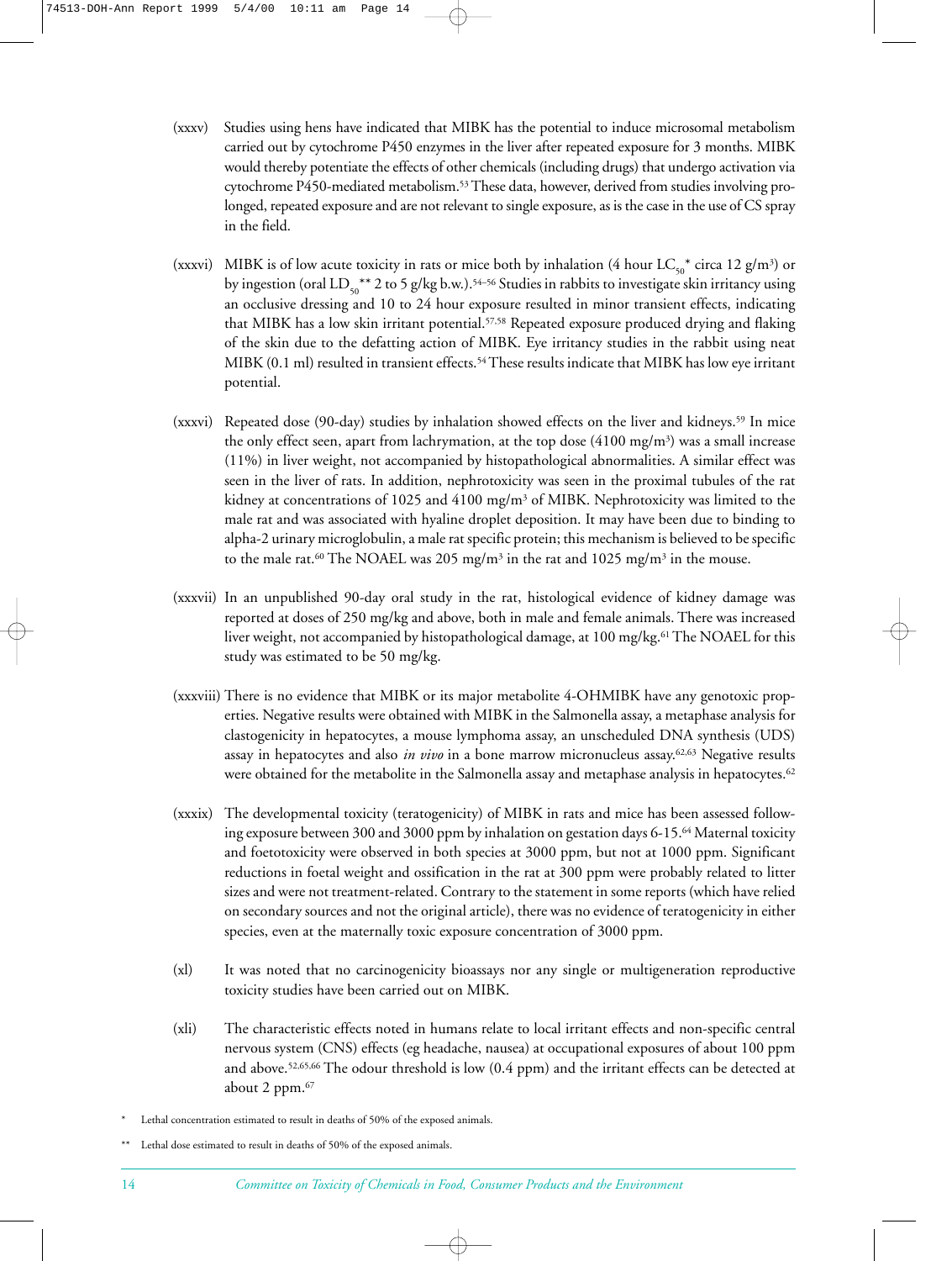## *Data on the combination of CS and MIBK*

- (xlii) The Committee noted the sparsity of data on the combination of CS dissolved in MIBK. There are no data available on the metabolism, kinetics, acute toxicity, or skin irritancy of CS when administered in MIBK as solvent.
- (xliii) The only experimental data specifically on this combination consist of a study on the eye irritancy of 7% CS in MIBK (w/v) in rabbits.68 This indicated that spraying 7% CS directly into the eyes of rabbits from close range produced severe irritant effects, including a degree of corneal opacity, which had cleared by day 8 and was not followed by irreversible damage.
- (xliv) Information was available from experience arising from the use of the spray from studies carried out by NPIS London Centre and the CIRS.<sup>69,70</sup> These indicated that there were cases of dermatitis following the use of CS spray: the effects produced were noted 6 hours after the exposure. No longer term follow-up studies have been carried out. There are also case reports of marked dermatitis following the use of CS spray in France. The report describes eleven subjects of whom five had multiple exposures to CS. The authors considered that a direct irritant effect was responsible, although an allergic dermatitis could not be ruled out. It is not clear from the published information whether exposure was to CS in MIBK or to another formulation. In addition, no information is available on the ethnicity of the exposed individual who developed dermatitis.<sup>71</sup>
- (xlv) Literature searches did not reveal reports of serious eye damage caused by CS spray. Furthermore such cases were not identified as a consequence of exposure to CS spray in the data provided by NPIS London Centre.

## *Conclusions*

- (xlvi) The Committee noted that there are considerable data available to assess the toxicity of CS itself, and to a lesser extent, the solvent MIBK itself. CS is a potent sensory irritant, particularly to the skin and the eyes. It is rapidly hydrolysed and therefore tissue exposure to CS itself is transient. Experience in use indicates that it is a skin irritant and there are some reports of skin sensitisation occurring. There are no concerns relating to the mutagenicity, carcinogenicity or teratogenicity of CS itself. The toxicity of the solvent MIBK is characterised by transient local irritant effects and central nervous system (CNS) effects (particularly headache, nausea) resulting from occupational exposures of about 100 ppm and above. Negative results were obtained in mutagenicity tests and there was no evidence of teratogenicity in developmental toxicity studies. There is no information from carcinogenicity or multigeneration reproductive toxicity assays.
- (xlvii) There are very few data on the formulated material. A 7% (w/v) solution of CS in MIBK produced severe irritant effects in rabbit eyes followed by recovery in 8 days. This is consistent with the absence of evidence of serious permanent eye damage in humans. Experience in use indicates that it has skin irritant properties, and can cause dermatitis.
- (xlviii) The Committee's conclusions regarding the health effects of CS spray were based on consideration of the toxicity data on CS and MIBK. As noted above there was very little information on the formulated product. The Committee's advice applies to all individuals exposed to CS spray during its use as a chemical incapacitant.
- (xlix) The Committee considered that the available data did not, in general, raise concerns regarding the health effects of CS spray itself. Local irritant effects are short term and there exists the possibility of skin sensitisation occurring in some individuals. It must be noted that no comprehensive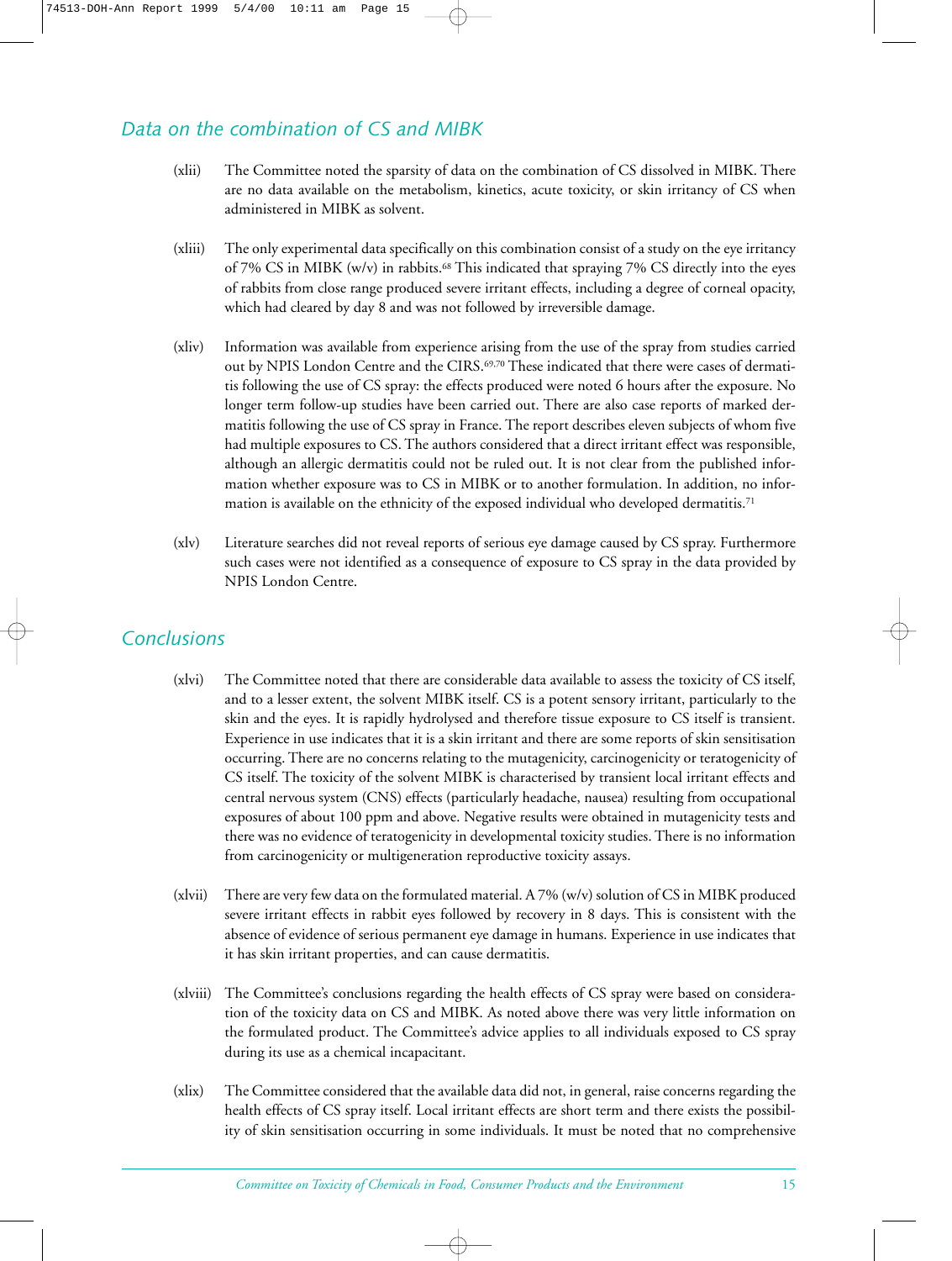investigation of the effects of CS spray in humans was available, nor has there been any systematic follow-up of individuals who have been sprayed with CS spray. The Committee has concerns regarding exposure to CS spray in susceptible groups. These are:

- (a) Individuals with bronchial asthma or chronic obstructive airways disease whose condition could be aggravated by the irritant effects of CS spray on the respiratory tract.
- (b) Individuals suffering from hypertension or other cardiovascular disease because of the transient effects of CS spray in increasing blood pressure.
- (c) It was not possible, on the basis of the available data, to comment on whether individuals being treated with neuroleptic drugs are more likely to be sensitive to the effects of CS spray.
- (l) The Committee noted that adherence to the operational guidelines for the use of CS spray was of particular importance since at the time of exposure it would be exceedingly unlikely that the medical status of those exposed would be known. These concerns, and the uncertainties noted earlier, lead to the conclusion that particular care needs to be taken to follow the recommended aftercare guidelines for all persons exposed to CS.
- (li) The Committee considered that further information needs to be obtained on the effects of CS spray in humans. In this regard it was noted that systematic studies in volunteers to investigate the toxicity of CS spray may present insurmountable difficulties. The Committee thus recommended that follow-up studies be carried out on individuals treated for the immediate effects of CS spray in order to obtain data on whether delayed effects occur. Information should also be collected in these studies relating to the previous medical history of the individuals involved, particularly with regard to respiratory or cardiovascular disease, or treatment with neuroleptic drugs.

# **Epoxidised Soya Bean Oil**

1.7 Epoxidised soya bean oil (ESBO) is a mixture of substances that is produced by the controlled epoxidation of soya bean oil in which the carbon-carbon double bonds are largely converted to epoxy groups. It is used for plasticising gaskets in the lids of most glass containers used in this country for baby foods. The Committee was asked to give consideration to the results of a MAFF/DH Joint Food Safety and Standards Group (JFSSG) survey of ESBO migration from plasticised gaskets in the lids of glass containers used for baby foods.

1.8 The Committee had reviewed the available toxicology data on ESBO in 1989 when it considered a report on plasticiser levels in food contact materials prepared by the Working Group on Chemical Contaminants from Food Contact Materials of the Steering Group on Chemical Aspects of Food Surveillance. A further review was undertaken during 1994 when the Committee recommended a tolerable daily intake (TDI) of 1 mg/kg bw per day. This was derived by applying a safety factor of 100 to the NOAEL of 100 mg/kg bw per day determined by a twoyear feeding study in rats.

1.9 After consideration of the latest survey data, the Committee concluded that it would be prudent that action should be taken to reduce the levels of ESBO in these products in order to restore the safety margin incorporated into the TDI. The Food Advisory Committee (FAC) welcomed the action already being taken by industry with this objective in mind and noted that the design of the packaging and the use of ESBO in it have provided confidence that the products are safe. The FAC concluded that action by industry must continue and be done in ways that continue to ensure the highest level of safety of the products.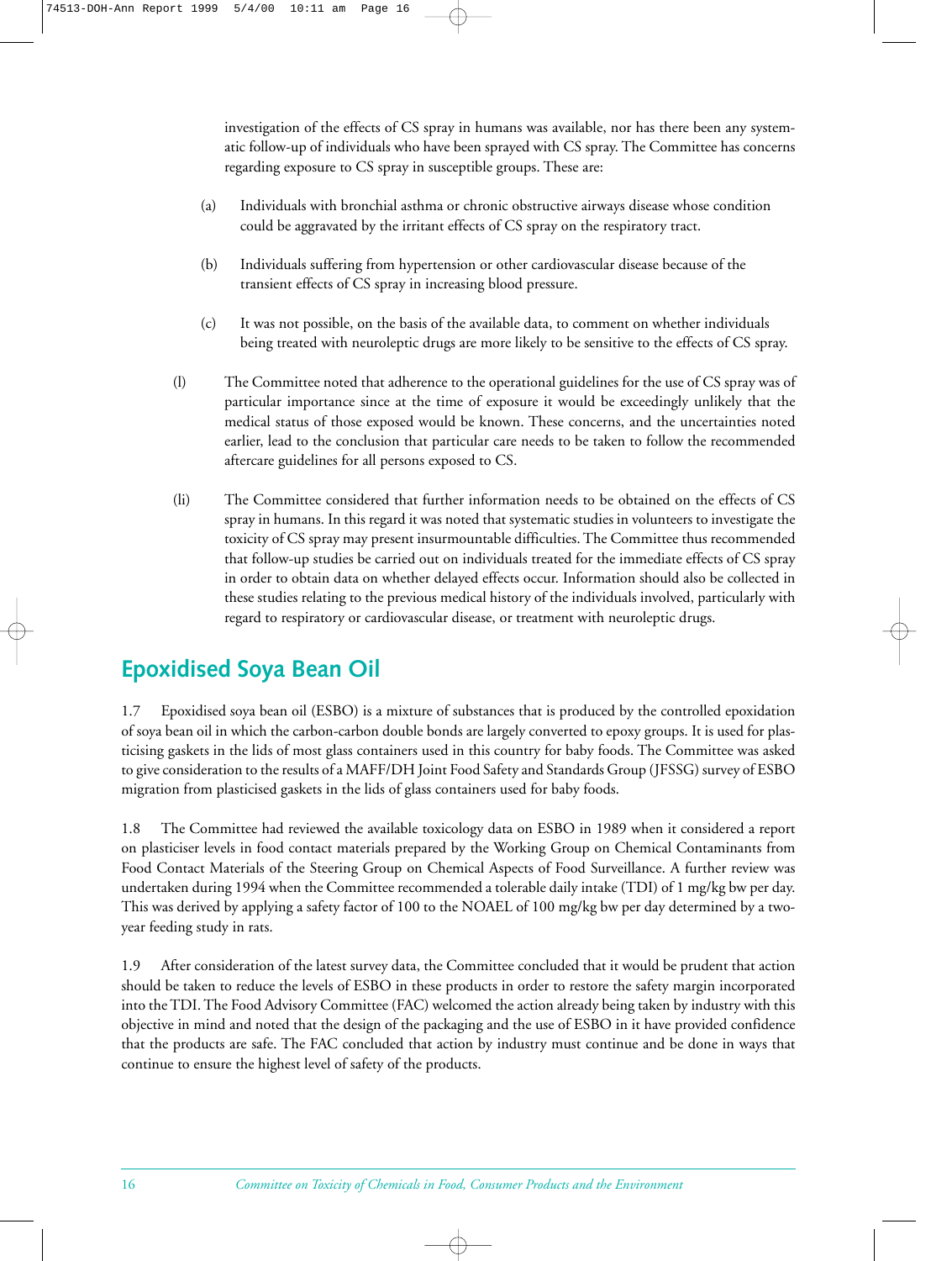# **Food Intolerance**

1.10 The Working Group on Food Intolerance prepared a first draft report which was discussed by the Committee during the year. The final report is in preparation.

# **French Maritime Pine Bark Extract**

1.11 Consideration was given to additional, more detailed toxicological data on a commercial extract of pine bark that is marketed as a dietary supplement. This matter had been referred to the Committee by the Advisory Committee on Novel Foods and Processes and a statement was prepared in 1998. In 1999 the Committee prepared the following statement:

- (i) In 1998 we were asked to consider a submission which had initially been made to the Advisory Committee on Novel Foods and Processes (ACNFP) seeking food safety clearance of an extract derived from the bark of the pine tree (*Pinus pinaster*). The French maritime pine bark extract is sold in the form of a dietary supplement. The ACNFP had advised that since the extract has been on sale in the UK and other European countries for a number of years, it would not be considered a novel food. However, the ACNFP did have some concerns regarding the toxicological data included in the submission and it was therefore referred to this Committee.
- (ii) In our consideration of the submission we identified problems with the data received, as some of the information was in the form of brief summaries of old, unpublished studies. In addition, it was not clear that the studies had used material which corresponded to that currently marketed. We therefore indicated that an adequate specification of the extract should be provided before any further work was undertaken. The deficiencies in the reporting or execution of the toxicological studies led us to recommend that some studies should be repeated or appropriate new studies be performed in order to clarify aspects of the toxicity of the extract. In particular we had concerns about a report, in an abstract, of lesions occurring in the brain of dogs after a 6-month feeding study, about potential teratogenic/foetotoxic and endocrine/reproductive effects and also the possible mutagenicity and allergenicity of the extract. Our conclusions were recorded in the form of a statement.72

## *Consideration of new data*

- (iii) We have since received additional documentation which comprises:
	- a) more detailed specifications of the product;<sup>73</sup>
	- b) history of the production and nomenclature of the extract;<sup>74</sup>
	- c) a new mutagenicity study;<sup>75</sup>
	- d) a copy and certified translation of the report of the original 6-month feeding study in dogs;<sup>76</sup>
	- e) an expert opinion of the report of the original 6-month feeding study in dogs;<sup>77</sup> and
	- f) a statement as to the absence of protein in the product.78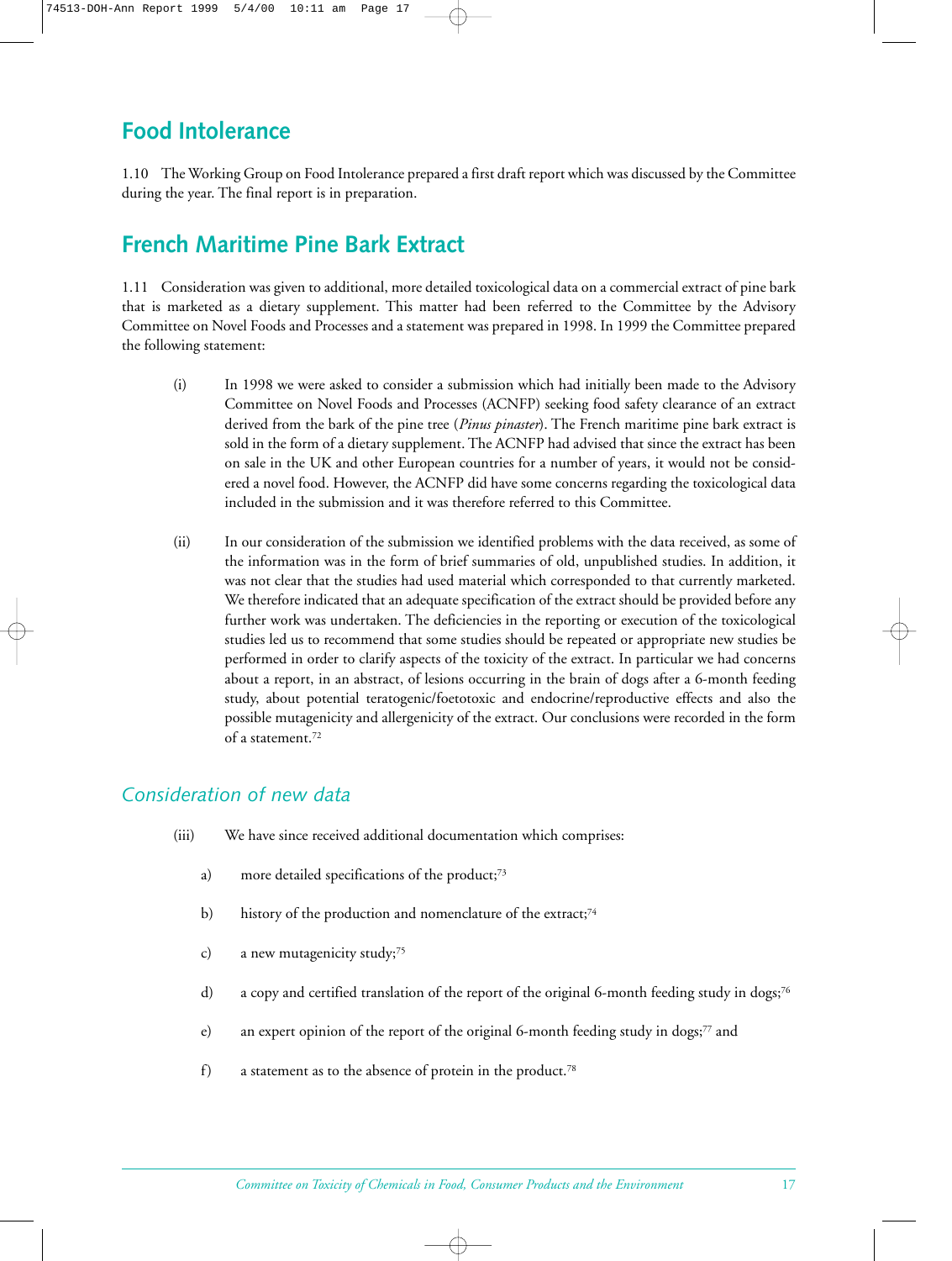## *Specifications*

(iv) We are satisfied that, within the limitations of the analytical methodology, the specifications and analytical data submitted provide adequate assurance of the consistency of batches of French maritime pine bark extract prepared by current production methods.73 Although there is an extensive history of production of the extract, the analytical data are not available to demonstrate that the extract used in early studies is similar to that currently produced.74

## *Mutagenicity*

(v) We have been informed that the recently completed mutagenicity assay (Ames test) has been reviewed by the Secretariat of the Committee on Mutagenicity of Chemicals in Food, Consumer Products and the Environment who concluded that the extract was non-mutagenic in the assay. Having seen the report of this study,<sup>75</sup> we endorse this conclusion.

## *The 6-month toxicity study in dogs*

- (vi) When we first considered the toxicity data available for the French maritime pine bark extract the only information on this study, carried out in 1975, was a short abstract. A statement about the development of lesions in the brains of dogs raised concerns that were not resolved by the other available toxicity data. Unfortunately, the full report of the study did not remove these concerns.76 Although the lesions of the brain and spinal cord occurred only in the group of animals receiving the highest dose, we note that the study pathologists had not been able to determine whether the lesions were treatment-related or were artefactual, possibly having resulted from some difference in the post mortem processing of the tissues. Lack of detail in the report meant that we were unable to make any judgement on this issue.
- (vii) Other aspects of this study were of concern. The dosing schedule at the start of the treatment had involved the oral administration of 0, 60, 150 and 500 milligram of the extract per kilogram of body weight (mg/kg b.w.) on only six days of each week. Six weeks before the end of the study the top dose was increased to 1000 mg/kg b.w. administered continuously, which we assume to be on seven days per week. This variation to the dosing schedule of the top dose group makes comparisons with the two lower dose groups difficult to interpret.
- (viii) It has been suggested to us that the administration of six doses per week would have been considered reasonable at the period when the study was carried out.<sup>77</sup> This is not our opinion, as at that time it was recognised that the use of such a schedule could offer a period of recovery from any adverse effects of the test substance. Since the report does not provide information to indicate at what stage of the weekly dosing schedule animals were killed or samples were taken for haematology and clinical chemistry it is possible that some of the changes recorded during the study and at its termination may have been minimised by an intervening period of recovery.
- (ix) In addition to the lesions of the nervous system there were effects on the heart rate and body weight gain in the top dose group. These were restricted to that group. However, some changes, e.g. in organ weights, in leucocyte counts and in blood triglyceride and glucose concentrations were reported as occurring in all the treated groups, although there was evidence of a sex-specificity of changes in some organ weights.
- (x) The deficiencies in the study mean that we reiterate our opinion that this study needs to be repeated in order either to dismiss or to substantiate the concerns that it has raised.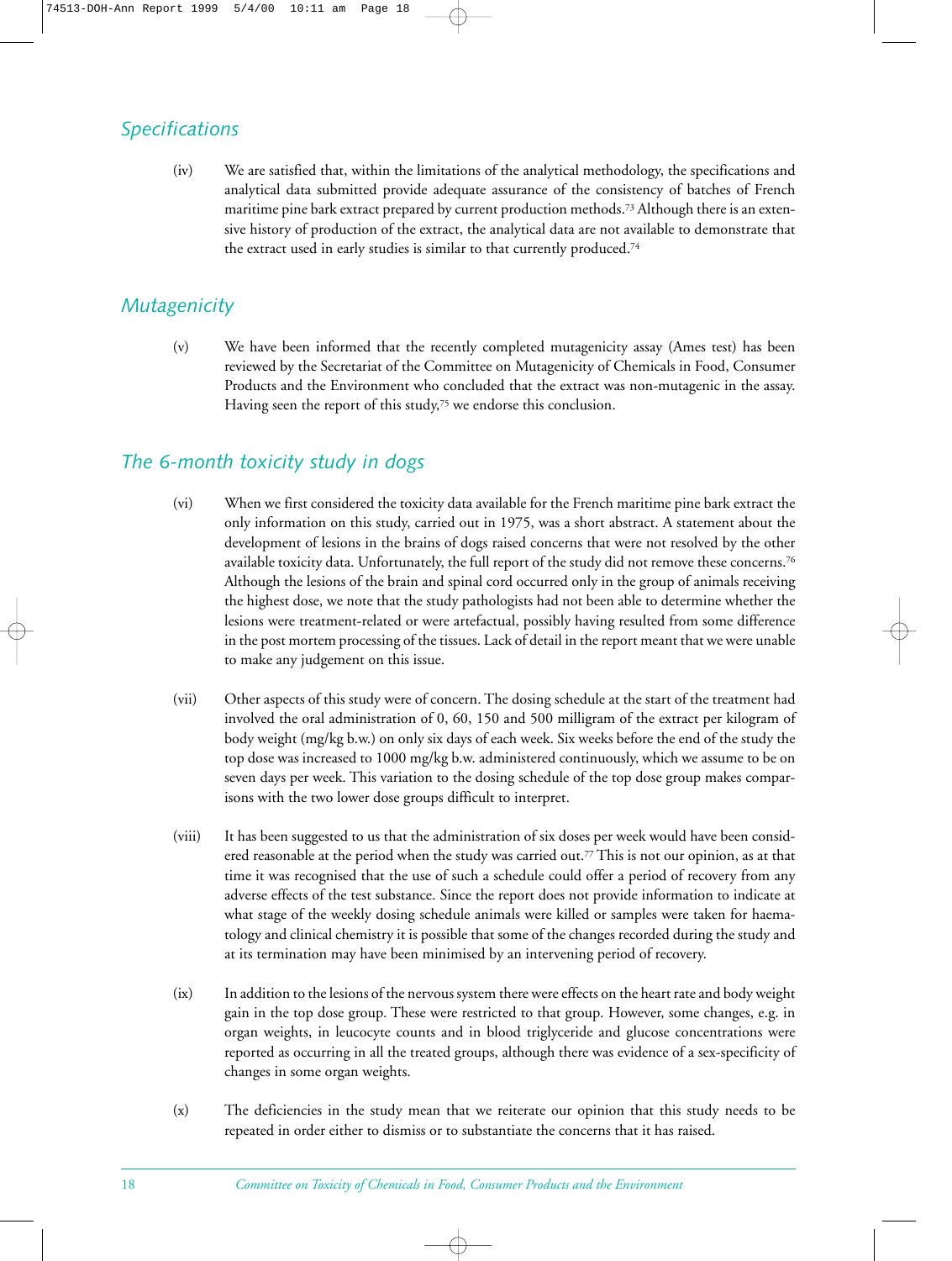## *Allergenicity*

(xi) We considered a statement which indicated that no nitrogen had been detected in three batches of the French maritime pine bark extract by elemental analysis and that no protein had been detected by an electrophoretic technique (SDS-PAGE). Without information on the procedures involved and the Limits of Detection for the samples the statement does not provide any reassurance as to the absence of allergenic protein in the extract.78

## *Reproductive toxicity*

(xii) Neither new data nor original full study reports have been submitted to address our concerns about possible teratogenicity and endocrine and/or reproductive effects of the French maritime pine bark extract. We have been informed that a consultation with industry is in progress about the labelling of the product in order to indicate that it is a preparation for adults but should not be taken during pregnancy or breastfeeding. We have been asked whether it would be sufficient to advise that it not be taken by children younger than 8 years of age. In the absence of data that provide reassurance in these matters we would not recommend that the suggested age be lowered from that of adulthood.

## *Conclusions*

- (a) We accept that, within the limits of the techniques used, the analytical data submitted on batch-to-batch variation of the French maritime pine bark extract provide evidence of consistency of the currently manufactured product.
- (b) The full report of the 6-month dog study has not removed our concerns about the possible adverse effects resulting from the administration of French maritime pine bark extract. We do not consider that this study is adequate for the determination of a No Observed Adverse Effect Level. Therefore, we reiterate our view that it is necessary to repeat this study to present-day testing guidelines.
- (c) On the basis of the studies originally and recently submitted we consider that the extract is non-mutagenic.
- (d) We would wish to see the experimental details, including the Limits of Detection, of the studies undertaken to detect any protein in the extract before accepting that allergenic proteins are absent.
- (e) We repeat our recommendation that the original reports of the high dose embryo-foetal studies be provided and that *in vitro* and/or short-term *in vivo* studies be undertaken to address the question of possible endocrine or reproductive effects of the extract. In the interim, we support the suggested labelling of the product to indicate that it should be taken only by adults but not by pregnant women or nursing mothers.

# **Hemicellulase Enzyme in Bread-Making**

1.12 The Committee carried out a postal consultation on the toxicological aspects of a submission to the Food Advisory Committee requesting clearance for the use of a hemicellulase enzyme in bread-making. It was agreed that the enzyme could be given temporary clearance for one year subject to the company's provision of an assurance that the frequency of testing for mycotoxins and antibacterial activity would be increased to one batch in four and of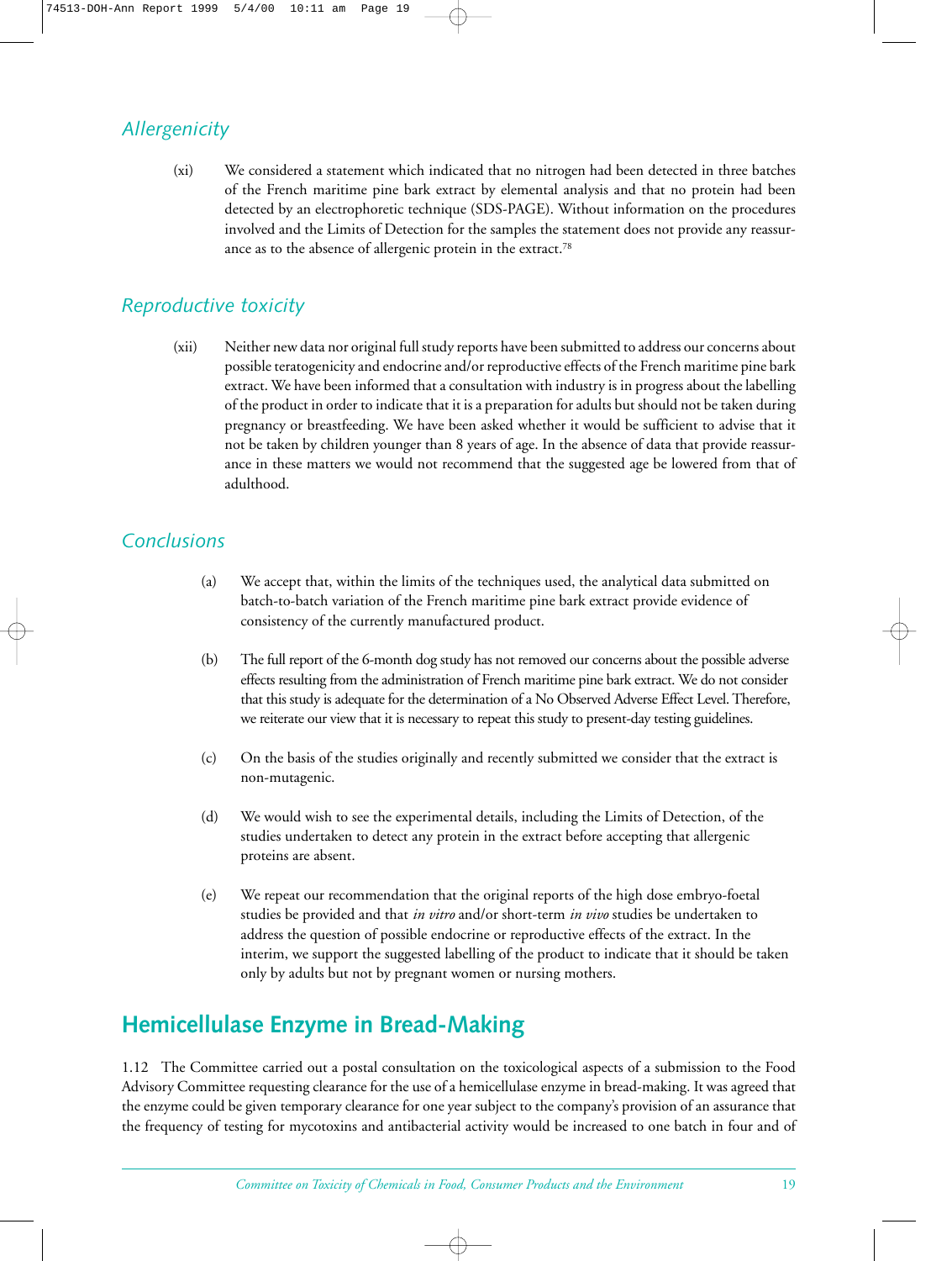evidence to support the company's claim that no residual enzyme activity would be expected in the bread after the baking process.

# **Hypospadias and Maternal Nutrition**

1.13 The Committee was asked to review an unpublished paper describing an investigation of the possible role of maternal nutrition in the origin of hypospadias in male children. The study had involved a cohort of mothers and their children participating in the Avon Longitudinal Study of Pregnancy and Childhood (ALSPAC). It was claimed that there was an association between hypospadias and the mother eating a vegetarian diet. The incidence of hypospadias in the study population was higher than that recorded in the 1992 figures from the Office of National Statistics, however the Committee agreed that it was not possible to be certain that the increase represented a true increase in the incidence of this malformation.

1.14 The limited number of cases of hypospadias, as well as the classification of the degree of severity of these, in the group of vegetarian mothers were of concern to members. It was noted that, since random fluctuation in incidence could not be ruled out, it was important to validate the classification.

1.15 The biological plausibility of the hypothesis that the concentration of phytoestrogens in the maternal diet was a risk factor for hypospadias was discussed. It was noted that the mother's self-definition of 'vegetarianism' varied between individuals and that the information on the consumption of phytoestrogens was not detailed enough.

1.16 The Committee concluded that the paper was based on a study with a good prospective longitudinal design but that there were considerable concerns about the possible confounding factors. There was concern that the link to oestrogen exposure and alternative mechanisms had not been considered. In addition, there were reservations about the ascertainment of the hypospadias and about the objective interpretation of the data.

## **Iodine in Milk**

1.17 The results of a survey of the concentrations of iodine in retail samples of milk was considered by the Committee. This survey had been carried out by the Joint Food Safety and Standards Group in response to the points raised by the Committee in 1997. The following statement was produced:

(i) We have considered a draft Food Surveillance Information Sheet79 describing the results of a survey carried out for the MAFF/DH Joint Food Safety and Standards Group on the concentration of iodine in cows' milk.

## *Results of the survey*

- (ii) Representative purchases of whole (93 samples), semi-skimmed (107 samples) and skimmed (20 samples) pasteurised cows' milk on sale in the UK were made during the summer of 1998 and the winter of 1998/1999 from Belfast, Edinburgh, Swansea, Sunderland, Leicester and London and were analysed for total iodine. We welcome this latest survey of iodine in cows' milk. The overall mean iodine concentration in cows' milk was 311 mg/kg. We note that mean iodine concentrations were lower in summer (200 mg/kg) compared to winter (430 mg/kg). The higher concentrations in winter may reflect greater use of supplemented compound feedstuffs during this period. We also note that the fat content of the milk did not influence these values.
- (iii) Since 1989 we have reviewed iodine concentrations in cows' milk on a number of occasions, most recently in September 1997.80 In our 1997 review we noted that iodine concentrations in cows' milk were higher than in previous surveys, though the reasons for this were unclear. We consid-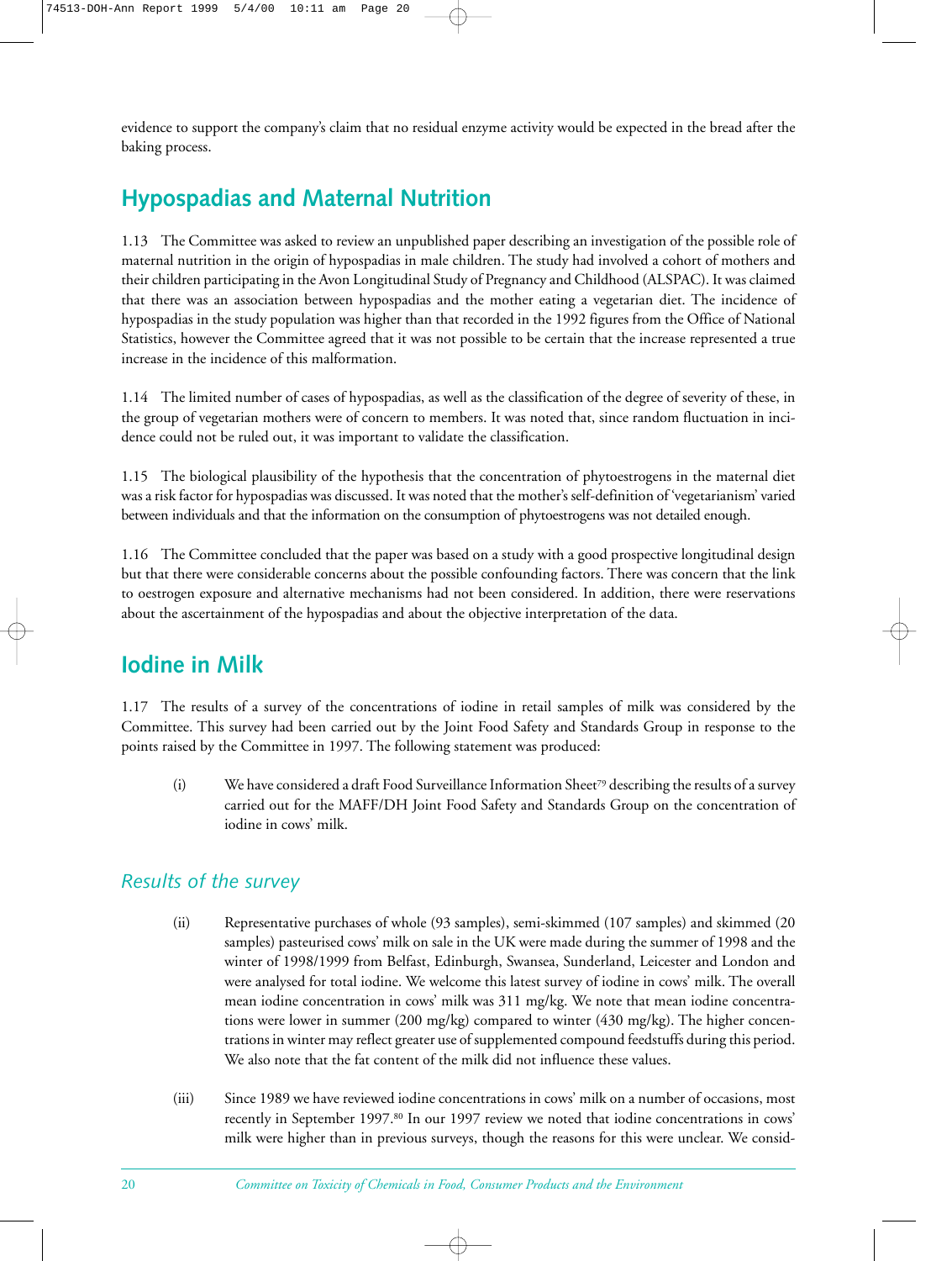ered that these higher concentrations of iodine were unlikely to pose a risk to health but we recommended that the monitoring of iodine in cows' milk should continue. Possible sources of iodine in cows' milk include iodine in the animal diets and the iodophors used as sterilants of cow teats and milking vessels. Therefore, we encouraged investigation of the bioavailability of iodine in iodophors and the different chemical forms of iodine in cows' milk. This would help to identify potential sources of iodine in cows' milk. Additionally, we requested study of the different chemical forms of iodine in infant formulas. We have been informed that research is underway to investigate the iodophors and the different chemical forms of iodine in cows' milk and infant formulas.

(iv) We note that the concentrations of iodine in cows' milk reported in this latest survey are similar to those we considered in 1997 but are higher than values reported in the earlier surveys.<sup>81-83</sup>

#### *Dietary iodine intake*

- (v) Iodine is an important nutrient element and is required for the synthesis of thyroid hormones. An inadequate intake can lead to a broad spectrum of iodine deficiency diseases. For protection against iodine deficiency the Department of Health's Committee on Medical Aspects of Food Policy has recommended a Reference Nutrient Intake (RNI) for adults of 140 mg/day. The RNI for children ranges from 50 mg/day (for children aged 0-3 months) to 140 mg/day (for children aged between 15-18 years).84 However, a high intake of iodine can result in functional impairment of, and tissue damage to, the thyroid gland and death has been caused by extremely high intakes. In our previous review.80 we took reassurance from a study in which 1-11 year old children were given doses of iodine up to 1000 mg/day over a period of 4 months without signs of toxicity.<sup>85</sup> In order to protect individuals against the toxic effects of excessive iodine intake the Joint Expert Committee on Food Additives (JECFA) of the Food and Agriculture Organization (FAO) and the World Health Organization (WHO) has recommended a Provisional Maximum Tolerable Daily Intake (PMTDI) of 0.017 milligrams per kilogram body weight (mg/kg b.w.).86 This is applicable to individuals over the age of 12 weeks and is equivalent to 1000 micrograms (mg)/day for a 60 kg adult (the equivalent values for children are reported in Table 1).
- (vi) There are few data on which to base estimates of the potential intake of iodine by different age groups. Iodine intakes from milk have been estimated for adults and for children aged 1½ – 2½,  $2\%-3\%$ , and  $3\%-4\%$  years, using mean iodine concentrations in milk from this survey<sup>79</sup> and consumption data from the National Dietary and Nutritional Survey.<sup>87,88</sup> No intakes were estimated for schoolchildren as the available consumption data for this age group are limited and outdated. It is understood that new data to address this point will be available soon. To estimate the current total dietary intake, incorporating the latest concentrations of iodine in milk, the mean population dietary intake estimated from the 1995 Total Diet Study<sup>89</sup> minus the contribution from milk was added to the intakes from milk alone estimated from this survey. These intake estimates from milk alone and from the total diet are presented in Table 1. We note that the estimate of mean population dietary intake is based on household, rather than individual, consumption. Therefore the estimate of the non-milk intakes will be biased by the intakes of adults in the household; in consequence the value added for non-milk sources (123 mg/day – see Table 1) is likely to be an overestimate for children.
- (vii) Calculations for adults suggest that the average and high level (97.5th percentile) consumer of milk would ingest 194 and 301 mg/day respectively from the total diet (including milk), which are both within the guideline intake calculated from the JECFA PMTDI of 0.017 mg/kg b.w. As detailed in Table 1 the estimated total dietary intakes for average level consumers of milk in the  $1\frac{1}{2} - 2\frac{1}{2}, 2\frac{1}{2} - 3\frac{1}{2}$ , and  $3\frac{1}{2} - 4\frac{1}{2}$  age ranges are 221, 215, and 204 mg/day respectively, which are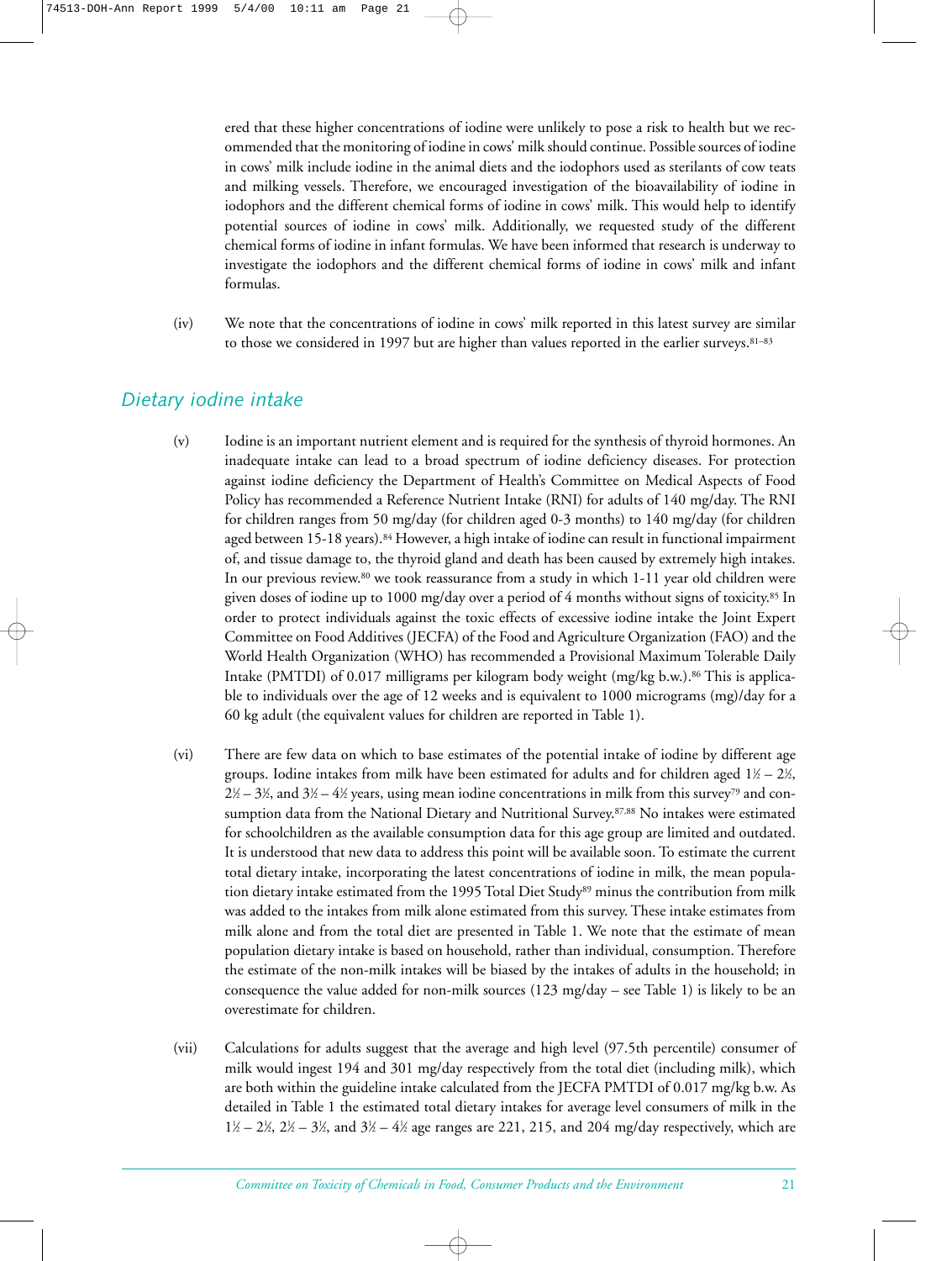close to the guideline intake. For high level consumers of milk in the  $1\%-2\%$ ,  $2\%-3\%$ , and  $3\% 4\%$  age ranges the estimated total dietary intakes are 362, 379, and 330 mg/day respectively, all of which exceed the relevant guideline intake. For high level consumers of milk in the  $1\%-2\%$  and 2½ – 3½ age ranges, though not the 3½ – 4½ age range, the estimated intake from milk alone exceeds the relevant guideline intake. As shown in Table 1 exceedence of the guideline intake occurs mainly in the 1½ – 2½ and 2½ – 3½ age ranges and after children reach the age of 3½ exceedence is restricted to high level consumers only.

#### *Recommendations*

- (viii) Our recommendations are:
	- (a) The revised dietary intakes estimated from the results of this survey support our conclusions of September 1997 that monitoring of iodine concentrations in cows' milk should continue;
	- (b) We have been informed that the UK Expert Group on Vitamins and Minerals will be reviewing the toxicity of iodine in due course and we may wish to reconsider these survey results in the light of the findings of that group;
	- (c) The revised dietary intakes increase the need for data on the different chemical forms of iodine in cows' milk and infant formulas and on the bioavailability of the iodine in iodophors. We therefore request that we see the results on the studies on the different chemical forms of iodine in cows' milk and infant formulas at the earliest opportunity and we reiterate our previous recommendation that the bioavailability of the iodine in iodophors is investigated.

## *Conclusions*

(ix) We have made a number of recommendations, including investigation of the bioavailability of iodine from iodophors in milk. However, we conclude that the new data from this latest survey do not alter our previous advice that the concentrations of iodine in cows' milk are unlikely to pose a risk to health, even in those children who are high level consumers.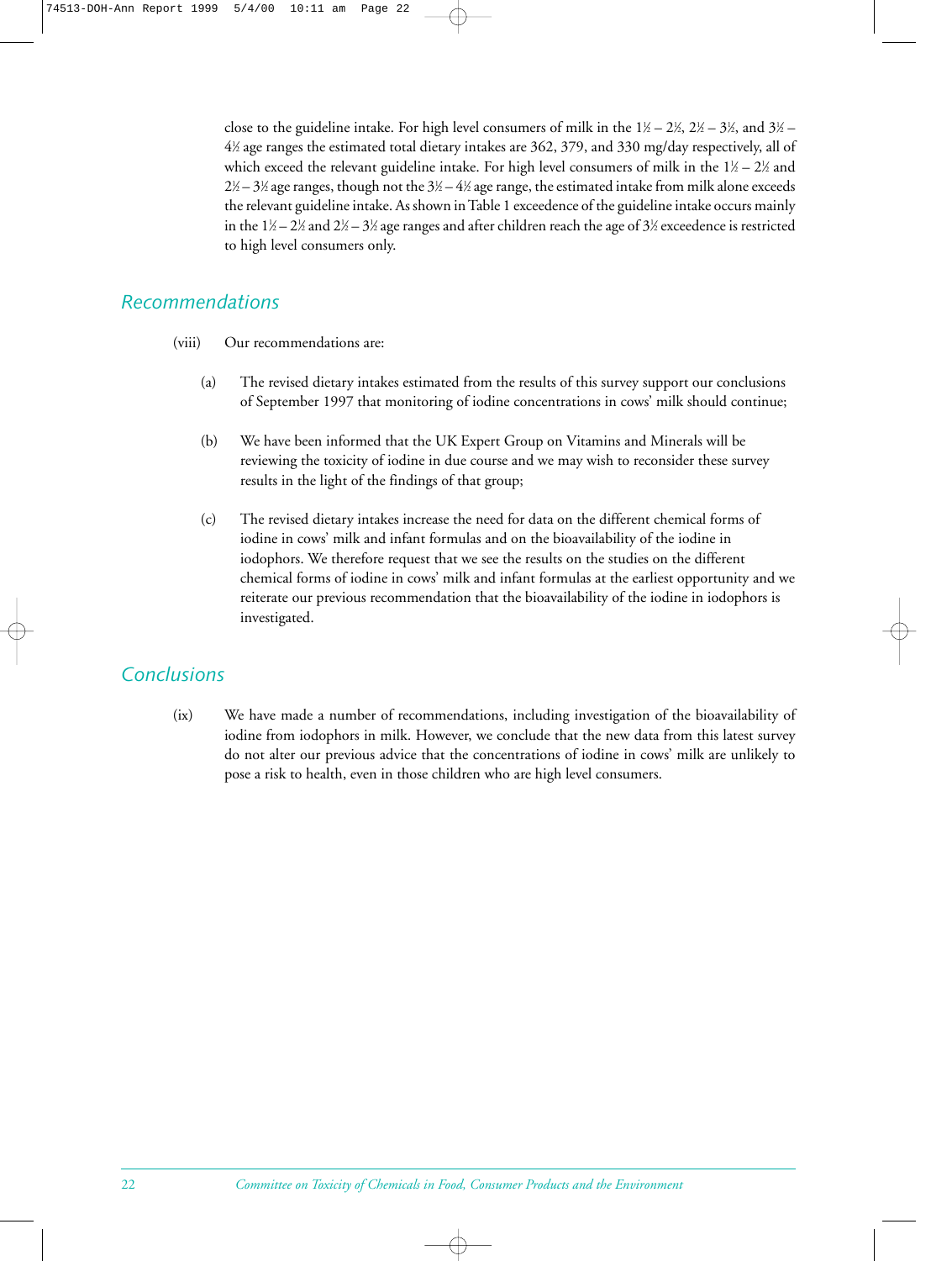#### **Table 1.1: Estimated dietary iodine intakes of adults and young children**

|                                                              |      | Dietary exposure (µg/person/day) * |      |                             |      |  |
|--------------------------------------------------------------|------|------------------------------------|------|-----------------------------|------|--|
|                                                              |      | via milk only                      |      | via total diet <sup>1</sup> |      |  |
|                                                              | Mean | 97.5%ile                           | Mean | 97.5%ile                    |      |  |
| <b>Summer</b>                                                |      |                                    |      |                             |      |  |
| Adult $(16 - 64$ years)                                      | 46   | 118                                | 169  | 241                         | 1000 |  |
| Child $(1\text{\textdegree}-2\text{\textdegree}\textdegree)$ | 59   | 147                                | 182  | 270                         | 210  |  |
| Child $(2\frac{1}{2} - 3\frac{1}{2})$ years)                 | 58   | 171                                | 181  | 294                         | 250  |  |
| Child $(3\frac{1}{2} - 4\frac{1}{2})$ years)                 | 51   | 138                                | 174  | 261                         | 280  |  |
| Winter                                                       |      |                                    |      |                             |      |  |
| Adult $(16 - 64$ years)                                      | 96   | 234                                | 219  | 357                         | 1000 |  |
| Child $(1\frac{1}{2} - 2\frac{1}{2})$ years)                 | 142  | 332                                | 265  | 455                         | 210  |  |
| Child $(2\frac{1}{2} - 3\frac{1}{2})$ years)                 | 129  | 329                                | 252  | 452                         | 250  |  |
| Child $(3\frac{1}{2} - 4\frac{1}{2})$ years)                 | 114  | 266                                | 237  | 389                         | 280  |  |
| Average                                                      |      |                                    |      |                             |      |  |
| Adult $(16 - 64$ years)                                      | 71   | 178                                | 194  | 301                         | 1000 |  |
| Child $(1\frac{1}{2} - 2\frac{1}{2})$ years)                 | 98   | 239                                | 221  | 362                         | 210  |  |
| Child $(2\frac{1}{2} - 3\frac{1}{2})$ years)                 | 92   | 256                                | 215  | 379                         | 250  |  |
| Child $(3\frac{1}{2} - 4\frac{1}{2})$ years)                 | 81   | 207                                | 204  | 330                         | 280  |  |

\* values in **bold** text exceed the relevant guideline intake

 $1$  To estimate total dietary intake the mean population dietary intake of iodine minus the contribution from milk (i.e. 209 mg/day [total diet] – 86 mg/day [milk] = 123 mg/day) was added to the intakes from milk alone estimated from this survey. For example, to estimate the average total dietary intake for adult consumers during the summer the intake from milk i.e. 46 mg/day, is added to 123 mg/day to give a final value of 169 mg/day

<sup>2</sup> This guideline intake, calculated for the purposes of this statement, is equivalent to the JECFA PMTDI of 0.017 mg/kg b.w. when expressed on a total body weight basis. For example, for children aged 1½ – 2½ years weighing 12.3 kg the PMTDI is equivalent to 210 mg/day (rounded to 2 significant figures)

## **Malachite Green and Leucomalachite Green in Farmed Fish**

1.18 The Committee has previously reviewed the toxicity of malachite green and was asked to consider the results of a new survey of the concentrations of this compound and its metabolite, leucomalachite green in farmed fish. It prepared the following statement:

(i) The Committee has been requested by the Veterinary Medicines Directorate (VMD) of the Ministry of Agriculture, Fisheries and Food to consider the results of recent surveillance for the compounds malachite green and leucomalachite green in farmed trout. The Committee was invited to comment on the results and any possible consequences for the safety of consumers and the operators of fish farms.

## *Background*

(ii) The triphenylmethane dye malachite green has been used in aquaculture throughout the world for the treatment of parasitic and fungal infections in fish and shellfish. Within the United Kingdom (UK) trout industry it has been used for many years as a general hatchery disinfectant, to treat fungal conditions on trout eggs and for the control of certain ectoparasites. Additionally,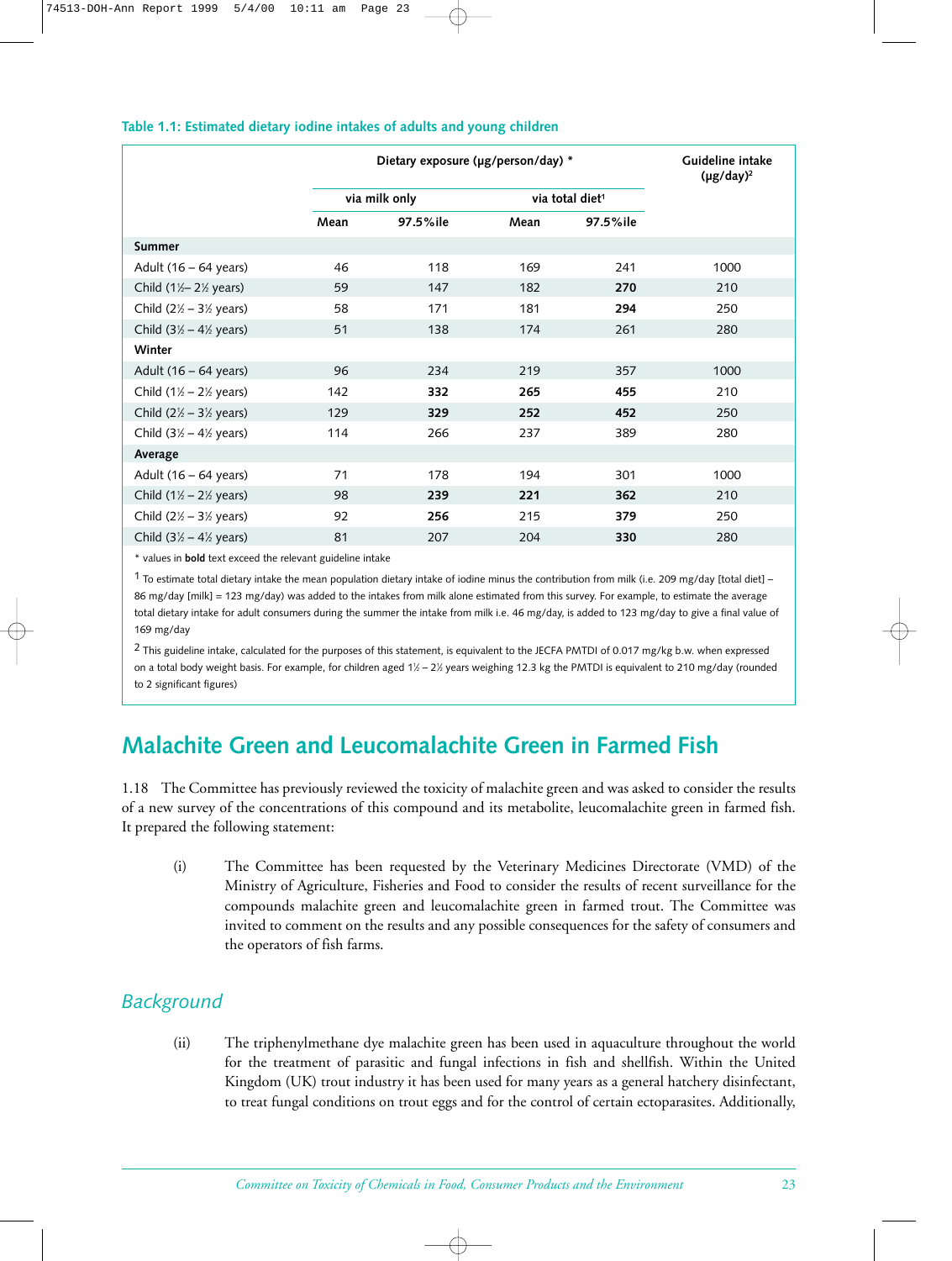it has been found to be effective in the treatment of 'proliferative kidney disease', a systemic protozoal disease in trout. Leucomalachite green is the major metabolite of malachite green.

(iii) Malachite green is used as a dye for fabrics and is freely available. It is not a licensed veterinary medicine and there are no regulations on dosage or mode of use in fish farming. The Committee understands that operators apply a solution of malachite green at the water inlet of the fish tanks or transfer the fish that require treatment to a separate container. Advice has been provided to the farmed and game fish industries about the precautions that should be taken to reduce the occurrence of malachite green and its metabolites in the fish that are sold on the retail market (*vide infra*).

#### *The 1993 review*

- (iv) In 1993 the VMD sought the advice of the Committee on the possible risk to consumers from residues of malachite green that had been detected in some samples of farmed trout purchased at retail outlets. As only low concentrations, 1 to 7.4 µg/kg, of malachite green had been detected in about 7% of the samples the Committee concluded that these residues would not adversely affect the health of consumers. Nevertheless, the Committee had reservations about a) the chemical characterisation of the malachite green used in toxicological studies and in fish farming, b) similarities of the structure of malachite green to compounds that are carcinogenic and/or mutagenic, and c) the existence of evidence of foetotoxicity in rabbits, with there being some evidence to suggest that it may also be teratogenic. These reservations led the Committee to conclude that there were insufficient reliable toxicological data to permit a full safety assessment.<sup>90</sup>
- (v) The Committee's advice was passed to the Veterinary Products Committee (VPC) in 1994. The VPC noted the Committee's views and agreed with its conclusions.

#### *The 1995 review*

(vi) In 1995 the Committee considered further data from 406 trout samples analysed in three surveys between July 1993 to March 1995. Sixty-seven of the samples, about 16%, contained malachite green at concentrations of 2 to 50 µg/kg. The Committee considered there were still insufficient data to reach a conclusion about the safety of this substance, and concern was expressed about the apparent increase in residue levels. Although the concentrations of residues found were considered to be unlikely to affect the health of the consumers if the substance continued to be used, the Committee recommended that toxicity data should be obtained and, in the first instance, appropriate genotoxicity studies should be carried out on malachite green and its major conversion products in fish, the carbinol derivative and leucomalachite green.<sup>91</sup>

## *Subsequent actions*

- (vii) The Committee has been informed that, in the light of the results in 1995, the British Trout Association (BTA) issued a briefing note to their members stressing the need to ensure that any trout placed on the market did not contain residues of malachite green. As part of a package of precautions, the BTA advised members that malachite green should not be administered to fry over 5 grams in weight. In support of this initiative, the VMD wrote to all registered trout farmers in the UK in July 1995 underlining its concerns about the results and repeating the BTA advice.
- (viii) In 1996, the BTA further advised its members to limit malachite green to use only in the hatchery, on eggs and, if essential, to alevins and first feeding fry on grounds of welfare. So that due regard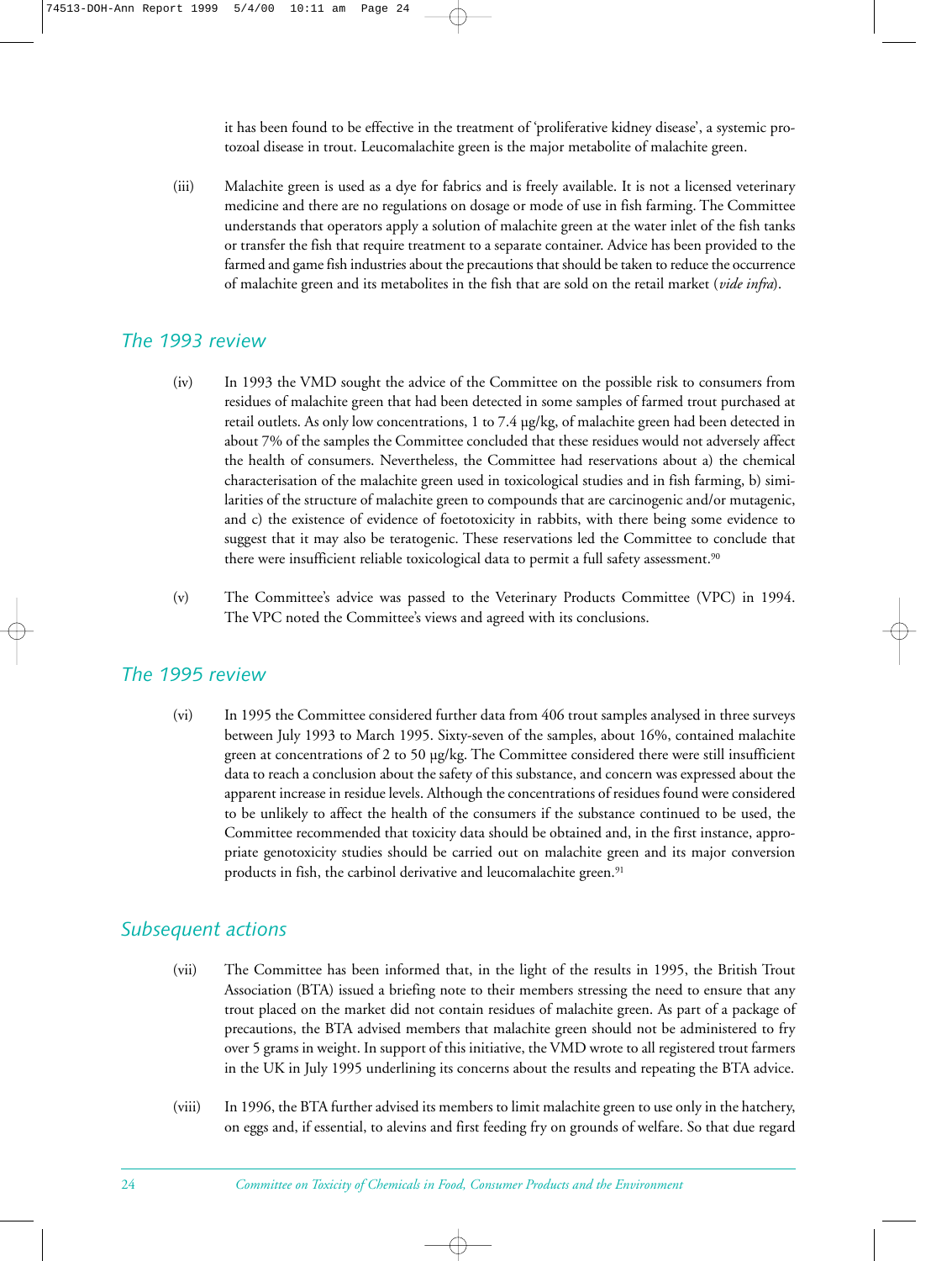for consumer safety should be taken into account, the fish should only be sold on to the next stage of the production chain once they were confirmed as being free of malachite green residues. The VMD endorsed this advice by writing in August 1996 to all registered trout farmers in the UK and to over 500 fisheries producing trout for game.

## *Additional survey data*

- (ix) We have been informed that malachite green was detected in 15 of 208 samples tested in a survey of retail trout in 1996. In 1997 there were only two trout, out of 137 tested, which contained residues of malachite green (Table 1.2). Subsequently a new method of analysis, capable of determining both malachite green and leucomalachite green, was tested on the samples from 31 of the 137 trout that had been tested in 1997. These samples were randomly selected although they included the two which had contained malachite green residues. Residues of leucomalachite green were detected and quantified in seven samples. The most recently received sample which had been positive for malachite green still contained residues of malachite green and also the highest concentration of leucomalachite green (Table 1.3). Surveillance for residues of malachite green and leucomalachite green in trout has been undertaken in 1998 using the new analytical method. Of the twenty seven samples collected in January to August, one was found to contain both malachite green and leucomalachite green and five others were found to contain leucomalachite green alone (Table 1.2).
- (x) We have queried whether there is information about any additional sources of malachite green or leucomalachite green that might result in their accumulation in the fish but have been advised that such information is not available.

## *Additional toxicological data*

- (xi) We have had the opportunity of considering full reports of short-term (28 day) range-finding studies in rats and mice which have been carried out on malachite green and leucomalachite green by the National Center for Toxicological Research in the United States (US) in preparation for priority carcinogenicity testing of these compounds as part of the US National Toxicology Program.92,93
- (xii) The results of these studies show that leucomalachite green caused a greater number of, and more severe, effects in rodents as compared to malachite green. Changes in body weight and liver to body weight ratio generally occurred at lower doses of leucomalachite green as compared to malachite green. In male rats, a dose-related increase in midzonal and centrilobular hepatocyte vacuolisation was observed in the groups fed leucomalachite green at 580 and 1160 milligrams/kilogram (mg/kg), whereas hepatocyte vacuolisation was observed in the malachite green-treated rats of either gender only in the group fed 1200 mg/kg diet. The dose levels of 1200 mg/kg of malachite green and 1160 mg/kg of leucomalachite green are approximately equimolar and were the highest doses tested.
- (xiii) Morphological evidence of cell death in the transitional epithelium of the urinary bladder was observed in all female mice fed 1160 mg/kg diet of leucomalachite green, but not in female or male mice fed 1200 mg/kg diet of malachite green.
- (xiv) There were histopathological changes in the thyroid glands of some female mice and male rats fed the highest concentrations of leucomalachite green. However, the number of animals affected was not statistically significant. Changes in the concentrations of total thyroxine (T4) and thyroid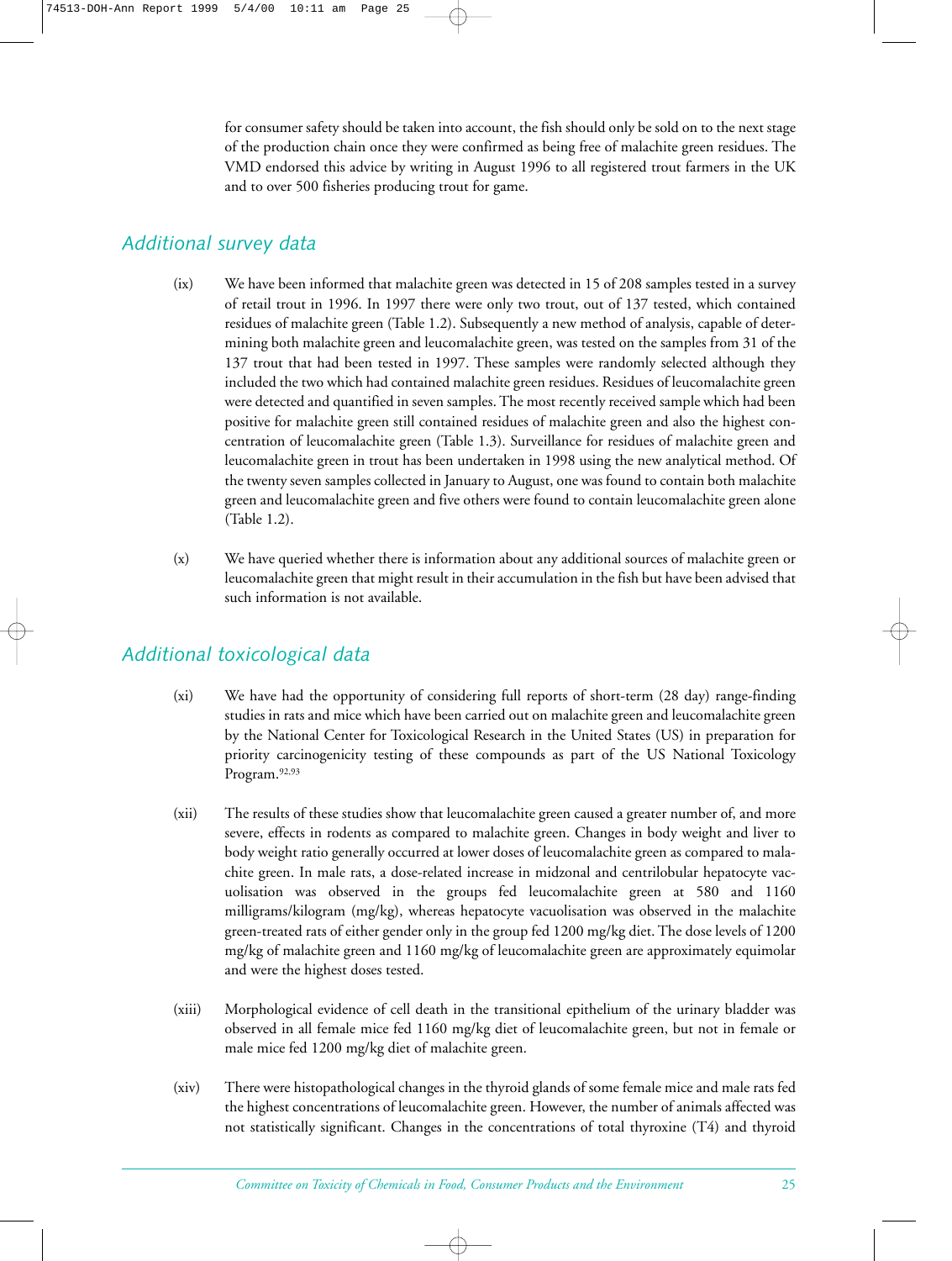stimulating hormone indicative of alterations of thyroid function were observed in male rats fed leucomalachite green at 1160 mg/kg diet for 4 or 21 days. Such changes were not observed in male rats fed malachite green at 1200 mg/kg diet although alterations to 3,5,3'-triiodothyronine and T4 concentrations were observed in the female rats after 21 days at this dietary concentration.

- (xv) In a separate study, the formation of liver DNA adducts was demonstrated by 32P-postlabelling in rats or mice fed either 100 or 600 mg/kg diet of malachite green for 28 days. Increased concentrations of adducts were observed in the livers of rats fed 96 or 580 mg/kg of leucomalachite green for the same period, but not in the livers of mice.
- (xvi) Concerns about the possible genotoxicity of malachite green and its major conversion products, i.e. leucomalachite green and the carbinol, had led to our 1995 recommendation that appropriate genotoxicity studies should be carried out on these compounds. The additional data available now have led to our seeking the views of our sister committee, the Committee on Mutagenicity of Chemicals in Food, Consumer Products and the Environment, on the possible mutagenicity of malachite green and leucomalachite green. They have advised us that it would be prudent to consider both malachite green and leucomalachite green as potential *in vivo* mutagens.94 The full statement of the Committee on Mutagenicity is given below.

## *Conclusions*

(xvii)

- (a) We *note* that recent surveillance data from the UK, together with a number of other studies, indicate that the predominant residue derived from malachite green in trout from fish farms is leucomalachite green rather than the parent substance. We *note* also that the possible presence of the carbinol derivative of malachite green has not been monitored and that there are no recent toxicological data on this compound.
- (b) We *recommend* that the results of surveillance for malachite green and leucomalachite green should report separately the detected concentrations of these compounds.
- (c) We *note* that leucomalachite green was not measured in surveys of farmed trout in the UK carried out between 1993 and 1996 inclusive.
- (d) We are *concerned* that residues of malachite green continue to be detected in farmed trout. The toxicology data are insufficient to allow us to reach a full conclusion about the implications of these residues of malachite green and its metabolites for the health of the consumer of farmed trout. However, we *note* that, by comparison with the data provided at our review of 1995, there may have been a decline in the proportion of fish sampled that are found to contain residues of malachite green, see Table 1.2. We are aware that malachite green and leucomalachite green are currently undergoing carcinogenicity tests in the United States. We *consider* that, in the light of the opinion of the Committee on Mutagenicity (that it would be prudent to assume that malachite green and leucomalachite green are potential *in vivo* mutagens), there must be some concern about the health implications for those operators of fish farms who may be exposed to high concentrations of these compounds.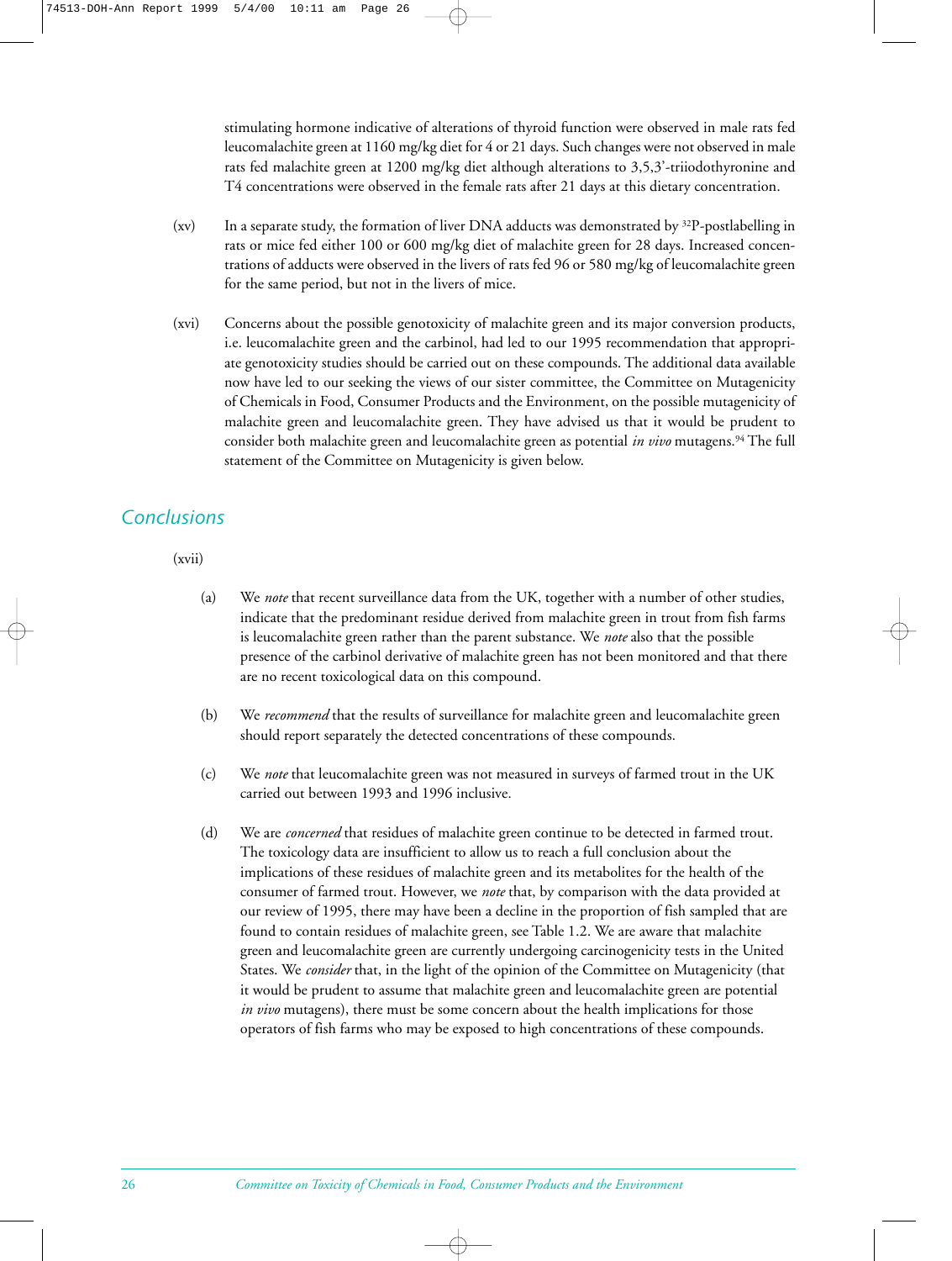**Table 1.2: Results of recent Surveillance in the United Kingdom by the Veterinary Medicines Directorate for Residues of Malachite Green and Leucomalachite Green in Trout Muscle**

| Sampling period                                                                                  | No. of<br>samples<br>analysed | No.<br>containing<br>residues# | Incidence% | Mean<br>mg/kg  | Range<br>mg/kg | Concentration<br>detected, mg/kg                                                              |  |
|--------------------------------------------------------------------------------------------------|-------------------------------|--------------------------------|------------|----------------|----------------|-----------------------------------------------------------------------------------------------|--|
| <b>Malachite Green</b>                                                                           |                               |                                |            |                |                |                                                                                               |  |
| January to December 1995*                                                                        | 210                           | 35                             | 16.7       | 9              | $2 - 35$       | $2(3)$ , $3(6)$ , $4(2)$ , $5(3)$ ,<br>$6(6)$ , 7, 8(3), 12, 13, 14,<br>16(4), 18, 23, 25, 35 |  |
| January to December 1996                                                                         | 208                           | 15                             | 7.2        | 10             | $3 - 31$       | 3(3), 4(2), 5(3), 6(2),<br>17(2), 21, 22, 31                                                  |  |
| January to December 1997                                                                         | 137                           | $\overline{2}$                 | 1.4        | $\overline{7}$ | $2 - 12$       | 2, 12                                                                                         |  |
| Introduction of new analytical method                                                            |                               |                                |            |                |                |                                                                                               |  |
| <b>Malachite Green</b>                                                                           |                               |                                |            |                |                |                                                                                               |  |
| January to August 1998                                                                           | 27                            | $\mathbf{1}$                   | 3.7        |                |                | $R^*$                                                                                         |  |
| Leucomalachite Green                                                                             |                               |                                |            |                |                |                                                                                               |  |
| January to August 1998                                                                           | 27                            | 6                              | 22.2       | 76             | $4 - 150$      | 4, 6, 70, 78 $**$ , 150(2)                                                                    |  |
| # Maximum Residue Limits (MRL) not set, Limits of Quantification (LOQ) = 2 mg/kg                 |                               |                                |            |                |                |                                                                                               |  |
| * Contains data from samples collected in January to March 1995 previously considered by the COT |                               |                                |            |                |                |                                                                                               |  |

\*\* Same sample contained both malachite green and leucomalachite green

**Table 1.3: Results of reanalysis of samples of Trout Muscle collected in 1997 for residues of Malachite Green and Leucomalachite Green using the new analytical method**

| Sampling period                                                                         | No. of<br>samples<br>analysed | No.<br>containing<br>residues# | Incidence%    | Mean<br>mg/kg | Range<br>mg/kg | Concentration<br>detected, mg/kg |
|-----------------------------------------------------------------------------------------|-------------------------------|--------------------------------|---------------|---------------|----------------|----------------------------------|
| Malachite Green                                                                         |                               |                                |               |               |                |                                  |
| September to December 1997                                                              | 31                            |                                | $3.2^{\circ}$ |               |                | $5^*$ . **                       |
| Leucomalachite Green                                                                    |                               |                                |               |               |                |                                  |
| September to December 1997                                                              | 31                            | 7                              | 22.0          | 66            |                | 4-330 4, 5, 7, 25, 41, 48, 330** |
| # Maximum Residue Limits (MRL) not set, Limits of Quantification (LOQ) = 2 mg/kg        |                               |                                |               |               |                |                                  |
| * When first analysed this sample had contained 12 µg/kg malachite green, see Table 1.2 |                               |                                |               |               |                |                                  |
| ** Same sample contained both malachite green and leucomalachite green                  |                               |                                |               |               |                |                                  |

# **Mathematical Modelling**

1.19 During 1999 the Committee held its first open meeting. The meeting took the form of a seminar at which the topic was 'Mathematical Modelling – Applications in Toxicology' and an audience with members from a variety of disciplines heard talks on *'Safety factors: what we think we are doing and what we are actually doing'* by Professor A.G. Renwick, University of Southampton (COT member); *'Population physiological pharmokinetic modelling – effect of ethanol on m-xylene exposure'* by Professor G.T. Tucker, Royal Hallamshire Hospital, Sheffield; *'Modelling consumer exposure of chemicals from food – future challenges and developments'*; Dr Naomi Rees, Joint Food Safety and Standards Group; and *'Intelligent learning about toxicity levels in the food chain after a catastrophe'* by Professor J.Q. Smith, University of Warwick.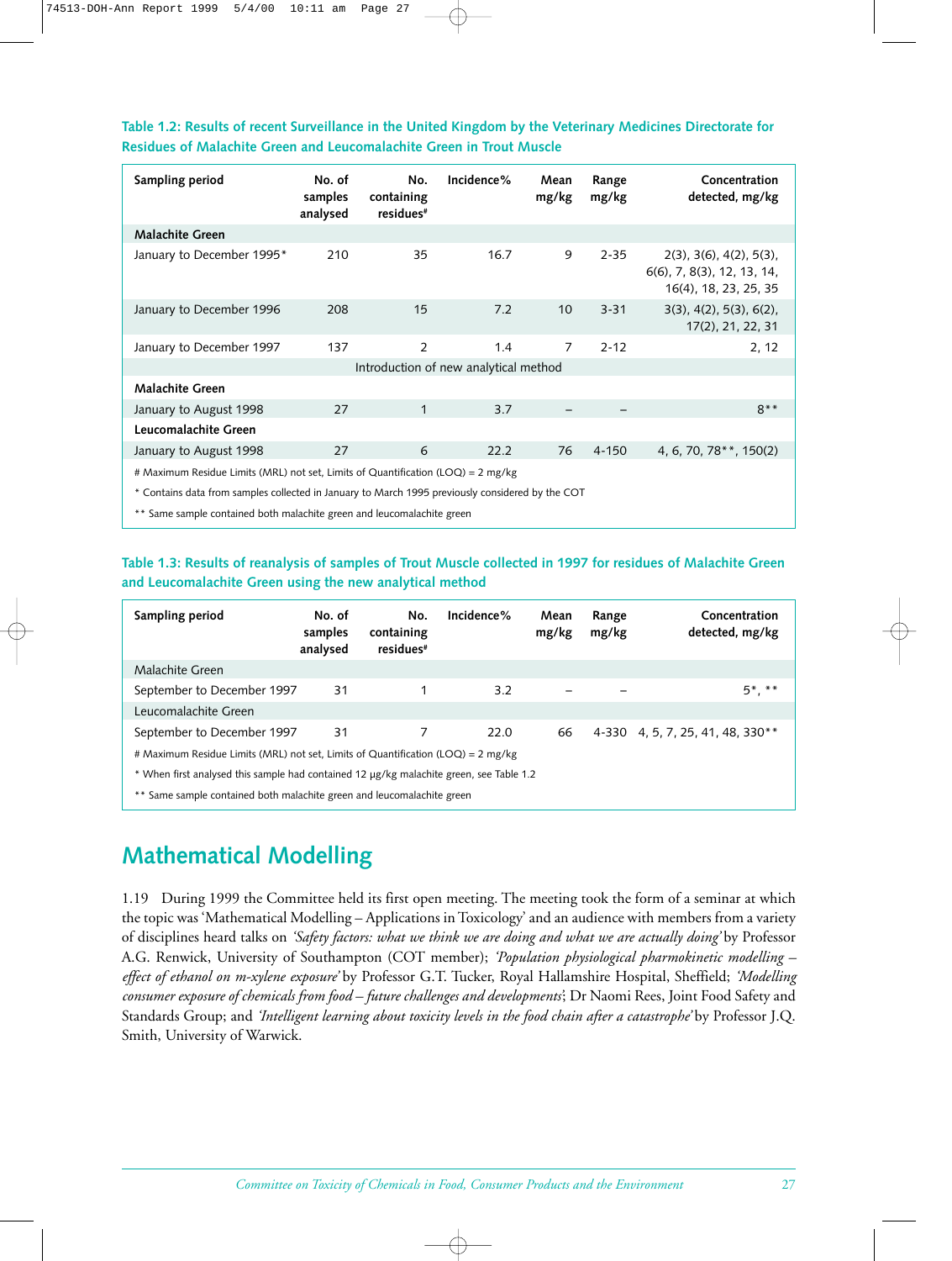# **Metals and Other Elements in Infant Foods**

1.20 The results of a survey of the concentrations of various elements in infant foods was considered by the Committee, the members agreed the following statement:

- (i) We have considered a draft Food Surveillance Information Sheet<sup>95</sup> describing the results of a survey carried out for the MAFF/DH Joint Food Safety and Standards Group on the concentrations of 13 elements (aluminium, antimony, arsenic, cadmium, chromium, cobalt, copper, lead, mercury, nickel, selenium, tin and zinc) in infant formulas, baby foods, rusks and infant drinks.
- (ii) We have been informed that the concentrations of arsenic, copper, lead, tin and zinc in the infant foods did not exceed the statutory limits for those elements.
- (iii) The Joint Food and Agriculture Organization/World Health Organization Expert Committee on Food Additives (JECFA) has set Provisional Maximum Tolerable Daily Intakes or Provisional Tolerable Weekly Intakes for the metals aluminium, cadmium, copper, lead, mercury, tin and zinc.96–98 We note that the estimated intakes by UK infants of these metals, other than zinc, in infant foods do not exceed the JECFA tolerable intakes.96
- (iv) Although the upper range of the estimated intake of zinc by an infant aged 0-6 months exceeds the JECFA Provisional Maximum Tolerable Daily Intake we are aware that there is a nutritional requirement for zinc such that an infant consuming the Reference Nutrient Intake for zinc will exceed the JECFA tolerable intake. However, JECFA tolerable intakes are intended to apply throughout an individual's life with the exclusion of the 12 week period after birth. In addition, all the relevant samples contained a concentration which was within the statutory concentration range for zinc in infant formulas.
- (v) The measured concentrations of antimony, chromium, cobalt, nickel and selenium in the infant foods are all consistent with earlier surveys of foodstuffs or infant formulas. For nickel the estimated high level  $(97.5<sup>th</sup>$  percentile) intake by infants aged 6-12 months would exceed by 2% a Tolerable Daily Intake (TDI) derived by the World Health Organization. However, we note that this TDI was derived using three 10-fold uncertainty factors to accommodate the lack of adequate data.99

## *Conclusions*

- (vi) We *note* that the estimates of intake by infants rely either on assumptions about feeding patterns (infants aged 0-6 months) or on survey data which may now be outdated (infants aged 6–12 months). We would welcome new studies to determine the patterns of consumption of foodstuffs in infants.
- (vii) However, we *consider* that the consumption of the infant foods sampled in the survey will not result in the intake of such quantities of any of the analysed elements such as would give concern for the health of infants.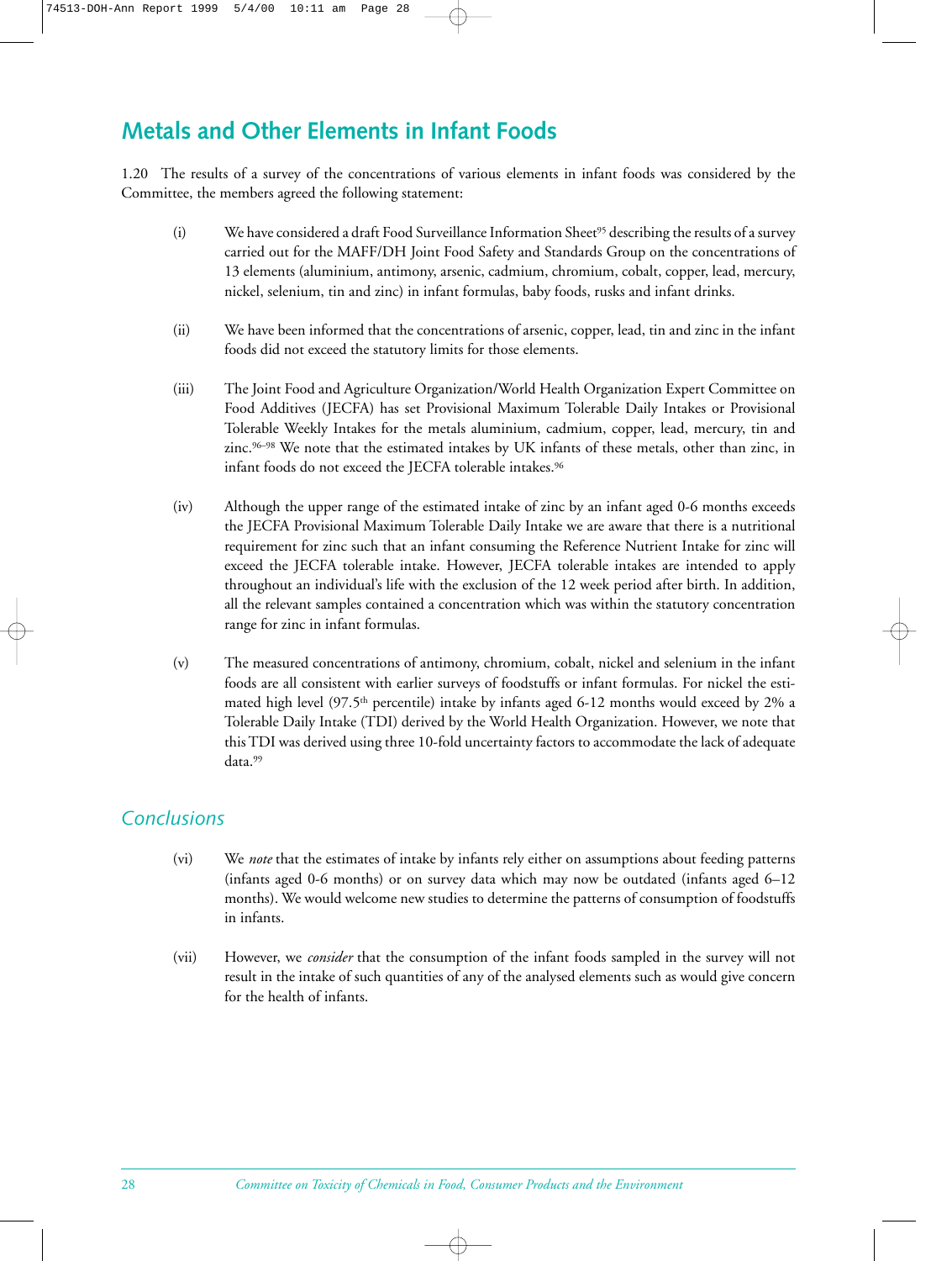# **Methylcyclopentadienyl Manganese Tricarbonyl**

1.21 The Committee was asked to advise on the toxicological implications of the possible use of the manganesebased additive methylcyclopentadienyl manganese tricarbonyl as an alternative to lead additives in petrol. The use of the additive would lead to a 15% increase in the ambient concentrations of manganese. This compound had already been considered as an additive in diesel fuel by the Committee in 1995.<sup>100</sup>

1.22 When this topic was first considered members had particular concerns about: a) the possible effects of manganese in susceptible sub-populations such as young children; b) the possible effects of manganese in anaemic subjects; c) whether particle size was important in determining the exposure of individuals to manganese; d) the lack of information on the relative proportions of manganese intake that were derived from air and the diet, and e) the need for clarification of the calculations that had been used to predict the increase of ambient concentrations of manganese.

1.23 These concerns were referred back to the company who sent a reply addressing these points. The Committee agreed that, of the five points raised, two (the possible effects of manganese in anaemic subjects and whether particle size was important in determining the exposure of individuals to manganese) had not been addressed adequately. It was agreed that the increase in the ambient concentrations of manganese was unlikely to constitute a risk to health. However, members recommended that a study be undertaken to assess the exposure to manganese of groups of workers heavily exposed to vehicle emissions, both before and after the introduction of the fuel additive.

# **Multielement Survey of Wild Fungi and Blackberries**

1.24 A group of 12 elements were analysed in samples of fungi and blackberries which had been collected in the wild ('free foods'). The Committee produced the following statement:

- (i) We have considered a draft Food Surveillance Information Sheet<sup>101</sup> describing the results of a survey carried out for the MAFF/DH Joint Food Safety and Standards Group on the concentrations of 12 elements (arsenic, cadmium, chromium, copper, lead, manganese, mercury, nickel, platinum, tin, titanium and zinc) in free food, namely wild edible fungi and blackberries.
- (ii) Wild edible fungi were collected from 34 locations and wild blackberries from 48 locations within Great Britain. Samples were collected from urban and rural areas, and for blackberries also close to and away from roads. These free foods were then analysed for total concentrations of these elements, though no attempt was made to distinguish between different chemical species of each element. For example, the reported arsenic concentration is the sum of organic and inorganic arsenic.

## *Results of the survey*

(iii) There were wide variations in the concentrations of the elements found in the different samples of free foods that were analysed. For a number of the elements there were differences when concentrations in samples from the different locations were compared. We *note* that the results for elements that may partially originate from vehicle exhausts, *i.e.* lead (from leaded petrol) and platinum (from catalytic converters), are indicative of higher concentrations in samples from localities with a greater density of motor traffic. We also *note* that chromium and tin concentrations appeared to be higher in fungi from urban areas whereas cadmium and zinc concentrations were higher in fungi from rural areas. For blackberries, the arsenic, chromium and tin concentrations were higher in urban samples, while manganese concentrations were higher in rural samples.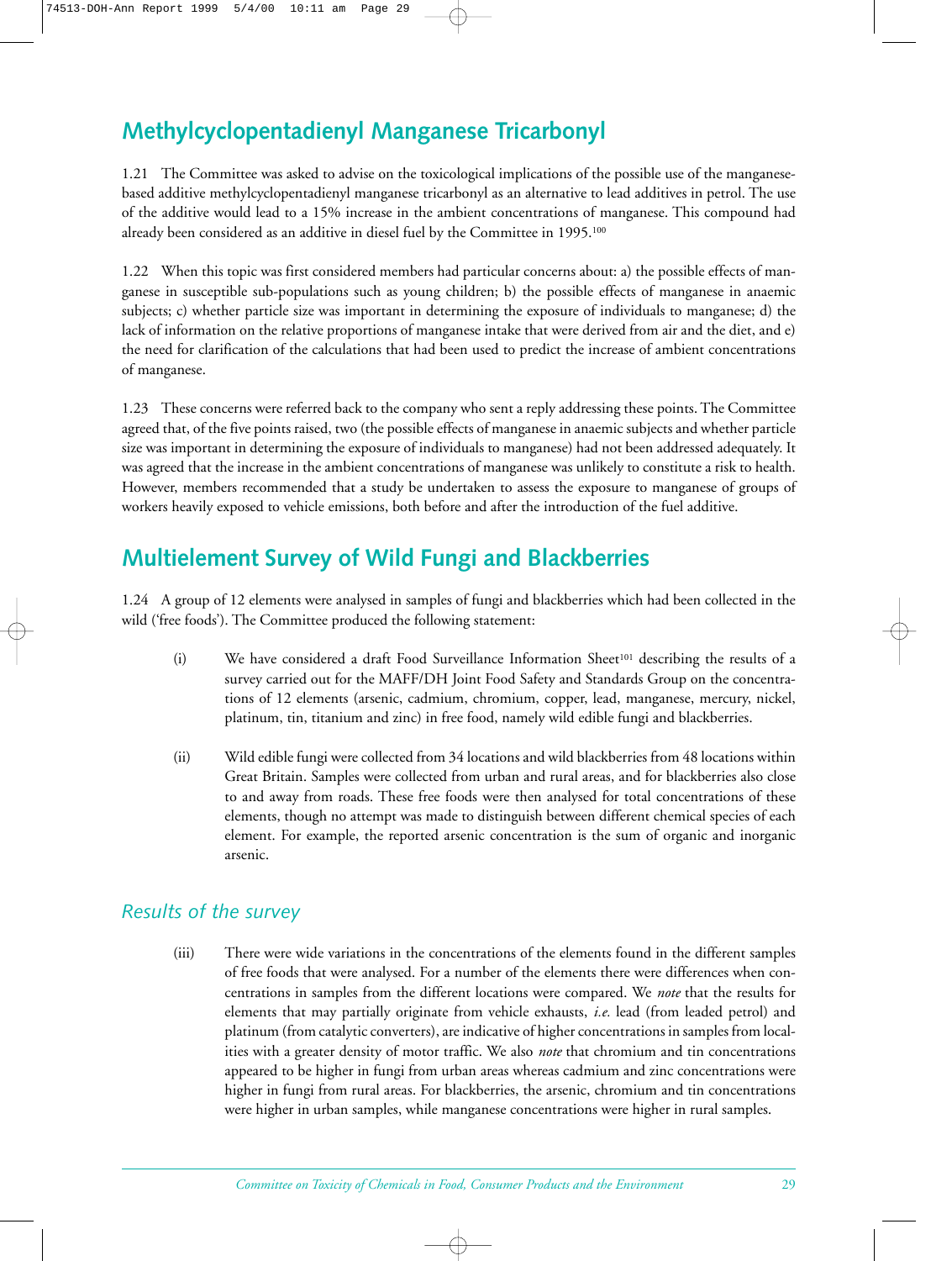- (iv) We *note* that there are no legal limits for metals and other elements in free foods that are collected for personal consumption. We also *note* that the concentrations of arsenic in the samples of fungi and blackberries were all less than 1 milligram/kilogram (mg/kg), the statutory limit for commercial foods. Similarly, the concentrations of tin in the samples were all much less than the legal limit of 200 mg/kg that applies to commercial products.
- (v) Five of the thirty-four samples of fungi had lead concentrations higher than the legal limit of 1 mg/kg that would apply to commercial samples of fungi. However, we *note* that total lead intake of individuals who are high level (97.5th percentile) consumers of both wild edible fungi and blackberries suggest that such individuals would not exceed the Provisional Tolerable Weekly Intake (PTWI) for lead that has been determined by the Joint Food and Agriculture Organization/World Health Organization Expert Committee on Food Additives (JECFA).102
- (vi) JECFA have also determined PTWIs for cadmium, mercury, and tin.96,97 Provisional Maximum Tolerable Daily Intakes (PMTDI) have been established by JECFA for copper and zinc.96 In addition, a Tolerable Daily Intake (TDI) for nickel has been established by the World Health Organization (WHO).<sup>99</sup> Estimates of intake of these elements show that the  $97.5<sup>th</sup>$  percentile consumer would not exceed the appropriate tolerable intake.
- (vii) Estimates of total dietary intake of arsenic suggest that a high level consumer of wild edible fungi and blackberries might exceed the JECFA PTWI.97 However, the JECFA PTWI would be exceeded by only 8%. Furthermore, it is estimated that the intake of arsenic via the consumption of wild edible fungi and blackberries only contributes 5% to the total estimated dietary intake. As was indicated in paragraph ii, estimated intakes of arsenic from the consumption of free foods as well as from the rest of the diet are for total (*i.e.* organic and inorganic) arsenic. Inorganic arsenic is more toxic than organic arsenic and this is reflected in the JECFA PTWI, which applies to inorganic arsenic only. However, most of the arsenic in the diet is present as the less toxic organic arsenic compounds, with fish and shellfish being the major sources.
- (viii) Neither JECFA nor the WHO have determined tolerable intakes of chromium, manganese, platinum or titanium. We *note* that titanium was included as an indicator of surface contamination of the samples with soil and that there are no estimated total dietary intakes for titanium with which to compare intakes from the consumption of free foods. We have been informed that the concentrations of chromium, manganese and platinum in the wild edible mushrooms and blackberries would not contribute appreciably to the total intake of those elements from dietary sources as estimated from the Total Diet Studies of 1994 and 1997.103–105

## *Conclusion*

(ix) Estimated total dietary intakes of the elements cadmium, copper, lead, mercury, nickel, tin, and zinc for high level consumers of wild edible fungi and blackberries do not exceed the appropriate tolerable intake and are therefore not a health concern. Although estimated total dietary intakes of arsenic may exceed the tolerable intake, this value applies to inorganic arsenic only whereas most of the arsenic in the diet is in the less toxic organic forms. Therefore, we do not consider the concentrations of arsenic in free foods to be a cause for concern. There are no relevant tolerable intakes for the metals chromium, manganese, platinum and titanium against which to compare estimated dietary intakes. However, where the results of previous surveys are available, the concentrations of each element in wild edible fungi and blackberries would not contribute appreciably to the total dietary intake of that element.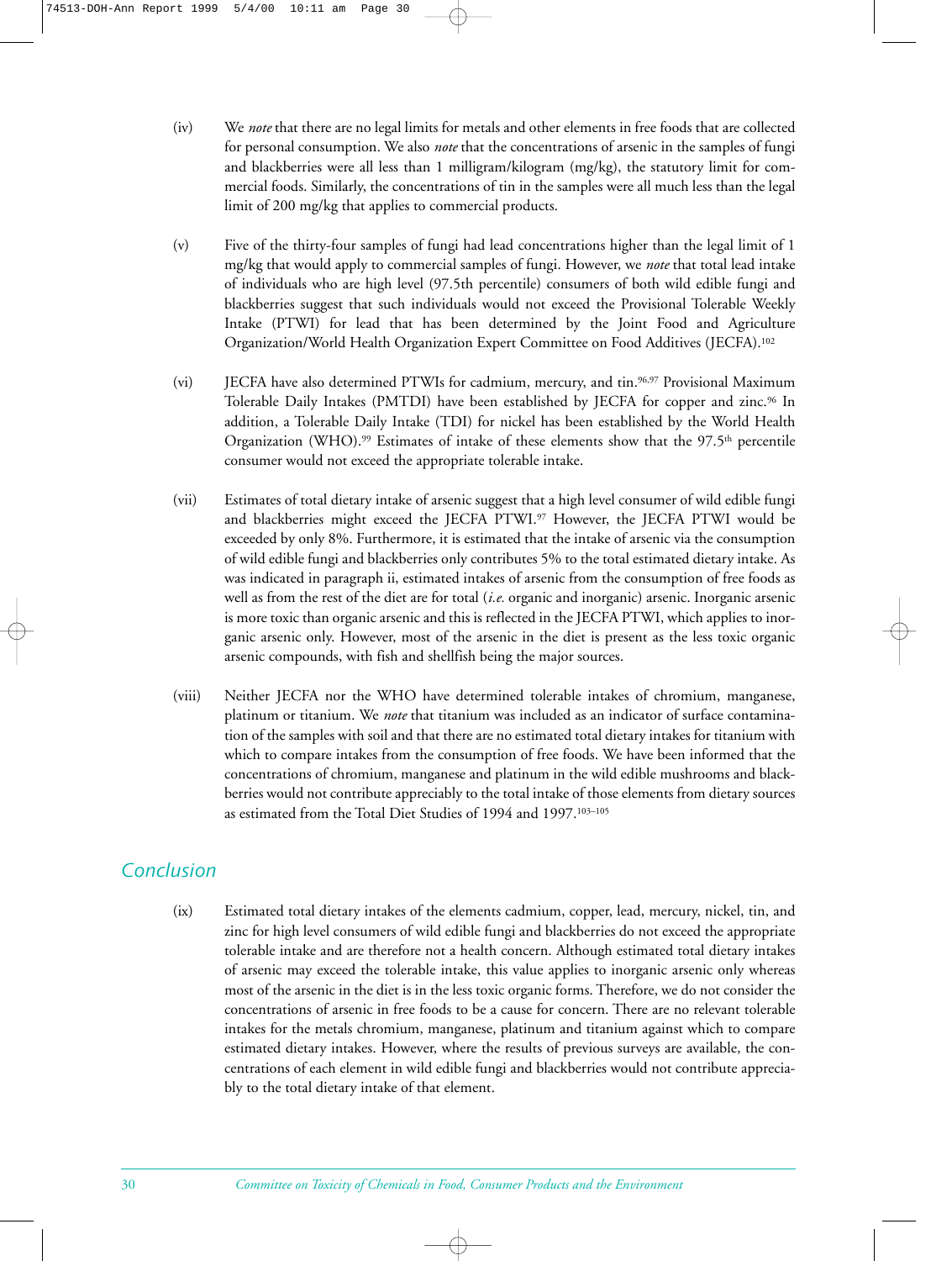(x) Therefore, we *conclude* that the concentrations of the elements arsenic, cadmium, chromium, copper, lead, manganese, mercury, nickel, platinum, tin, titanium and zinc in fungi and blackberries collected in the wild do not provide any cause for concern for individuals eating these foods.

# **Multiple Chemical Sensitivity**

1.25 The Health and Safety Executive sought the advice of the COT on a review of multiple chemical sensitivity (MCS) that had been commissioned from the Institute of Occupational Medicine at Edinburgh (IOM). The Committee were also provided with a draft report by the United States Interagency Workgroup on MCS and a book chapter in press on the topic.

1.26 Members noted that the IOM review was detailed and informative and that there was a degree of overlap between the report and areas under consideration by the Committee's Food Intolerance Working Group. It was noted that MCS was a condition largely defined by the patient and that there was no consistent pattern of symptoms or exposure data to define the condition.

1.27 The Committee agreed that, on the basis of current knowledge, there was insufficient evidence to make comments on potential mechanisms or to recommend further research in this area.

## **Openness**

1.28 New procedures for greater openness of the work of the Committee were instituted at the start of this year. They include publication of the minutes and Committee papers, subject to commercial confidentiality. These procedures, which apply to all three committees, are described elsewhere in this report.

# **Organophosphates**

1.29 During the year the Committee's Working Group on Organophosphates prepared a draft report which was submitted to and endorsed by the Committee. The final report was published in November.<sup>106</sup>

1.30 Organophosphates are a group of compounds widely used in veterinary medicines (particularly sheep dips) or in pesticide products for agricultural, horticultural or public hygiene use. In addition, one compound (malathion) is used in human medicine for head lice treatment.

1.31 The conclusions in the COT report are that the evidence did not support the view that low-dose exposure to organophosphates caused clinically significant neurophysiological effects or peripheral neuropathy.

1.32 The available data indicated that any risks involved in using sheep dips arose predominantly from exposure to the concentrated formulation. Subsequently, the Veterinary Products Committee recommended that current organophosphate sheep dip products be withdrawn pending the introduction of new containers that minimised exposure.

1.33 In the case of shampoos for head lice treatment there are no concentrated products available and the diluted products are for intermittent use only. The Committee on Safety of Medicines advised that there is no need for any regulatory action to restrict use of these products.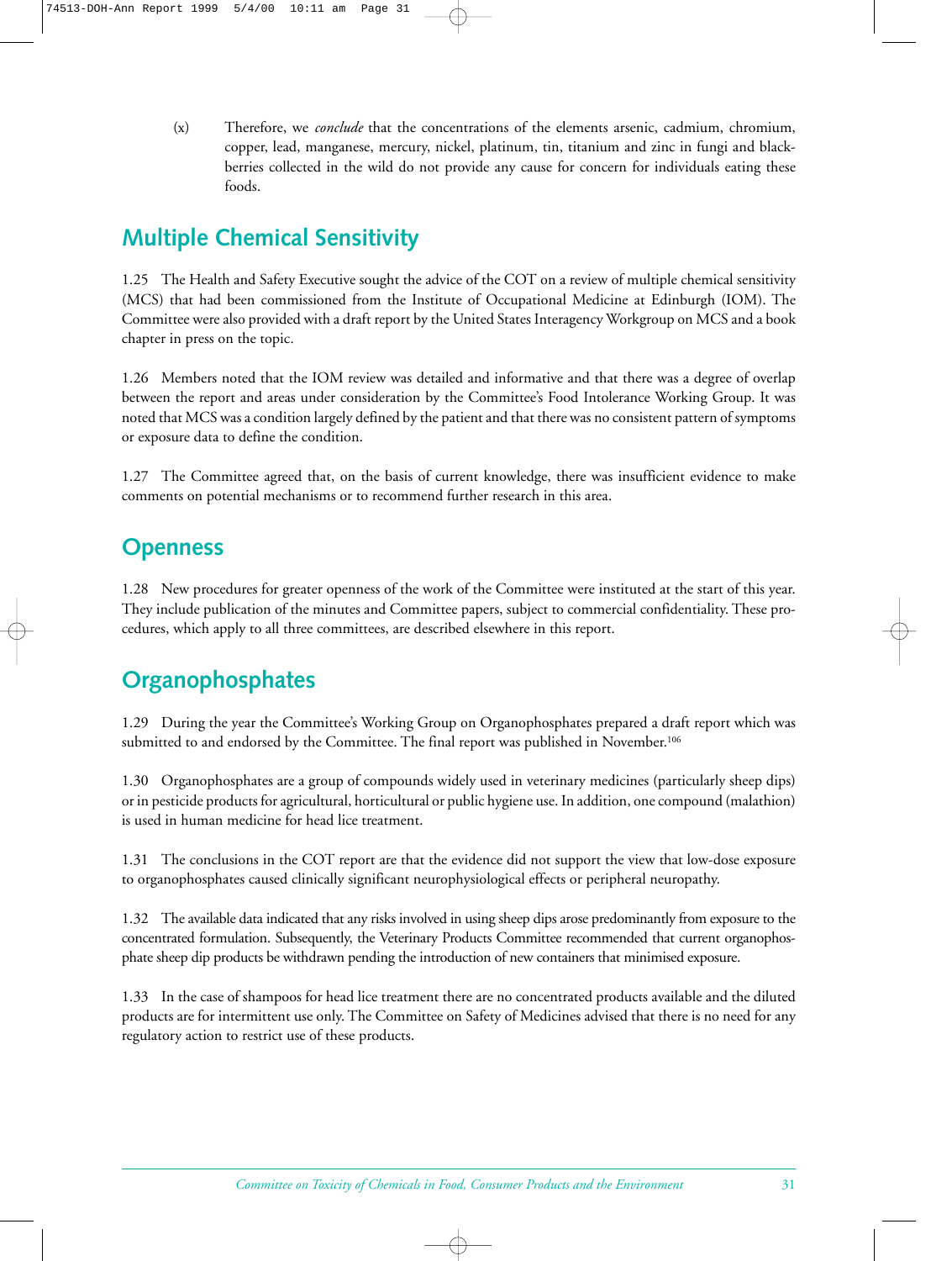# **PCDDs, PCDFs and PCBs in Marine Fish and Fish Products**

1.34 The Committee reviewed the results of a surveillance exercise for the presence of 'dioxin-like' compounds in fish and fish products, the following statement was prepared:

(i) We have been informed of the results of a survey conducted by the Joint Food Safety and Standards Group of the Ministry of Agriculture, Fisheries and Food and the Department of Health. Samples of marine fish, fish fingers and fish cakes were obtained from various sources between November 1995 and January 1996. All samples were analysed for the presence of the environmental contaminants known as polychlorinated dibenzo-*p*-dioxins (PCDDs), polychlorinated dibenzofurans (PCDFs) and polychlorinated biphenyls (PCBs).107

## *Tolerable Daily Intake*

- (ii) In 1992 we endorsed a Tolerable Daily Intake (TDI) for 2,3,7,8-tetrachlorodibenzo-*p*-dioxin (2378-TCDD) of 10 picograms/kilogram body weight (pg/kg b.w.) which had been recommended by the World Health Organization (WHO) Regional Office for Europe. We recommended also that when considering mixtures of PCDDs and PCDFs the TDI could be regarded as being expressed in Toxic Equivalents of 2378-TCDD (TEQs), calculated using internationally agreed Toxic Equivalency Factors (TEFs) for various PCDD and PCDF congeners. Because of the accumulation of such compounds within the body and their long elimination half-lives, we considered that it was appropriate to regard the 10 pg/kg b.w. figure as a time-weighted average tolerable intake.108
- (iii) In 1997, as part of a consideration of the health hazards of PCBs, we considered that the use of TEFs for certain coplanar ("dioxin-like") PCBs offered a pragmatic approach to the evaluation of these compounds and that they should be considered in combination with the PCDDs and PCDFs.109
- (iv) Recently, we have reviewed the data used by a 1997 consultation of the WHO European Centre for Environment and Health (ECEH) to derive new Toxic Equivalency Factors (WHO-TEFs) recommended for certain PCDD, PCDF and PCB congeners and *endorse* the use of these WHO-TEFs to calculate the TEQs in analysed samples.
- (v) We are aware that a recent WHO International Program on Chemical Safety/ECEH consultation has recommended that a Tolerable Daily Intake (TDI) of the PCDDs, PCDFs and PCBs, expressed as Toxic Equivalents (TEQ), is 1-4 pg TEQ/kg b.w./day.111,112 We have not yet had the opportunity to review the data used by the consultation to derive the recently recommended WHO TDI. We will undertake such a review when a full report of the consultation is available and will consider whether any specific subgroups of the United Kingdom (UK) population might be particularly at risk. In the interim we have considered the surveillance data using both the current UK TDI and the recently recommended WHO TDI.

# *Evaluation of exposure*

## **Adults**

(vi) We have been provided with estimates of the intake of PCDDs, PCDFs and PCBs by individuals eating marine fish as part of their diet.107 We note that the measured concentrations of PCDDs, PCDFs and PCBs in fish and fish products do not result in the average consumer exceeding either the current TDI or the upper value of the recently recommended WHO TDI. However, a high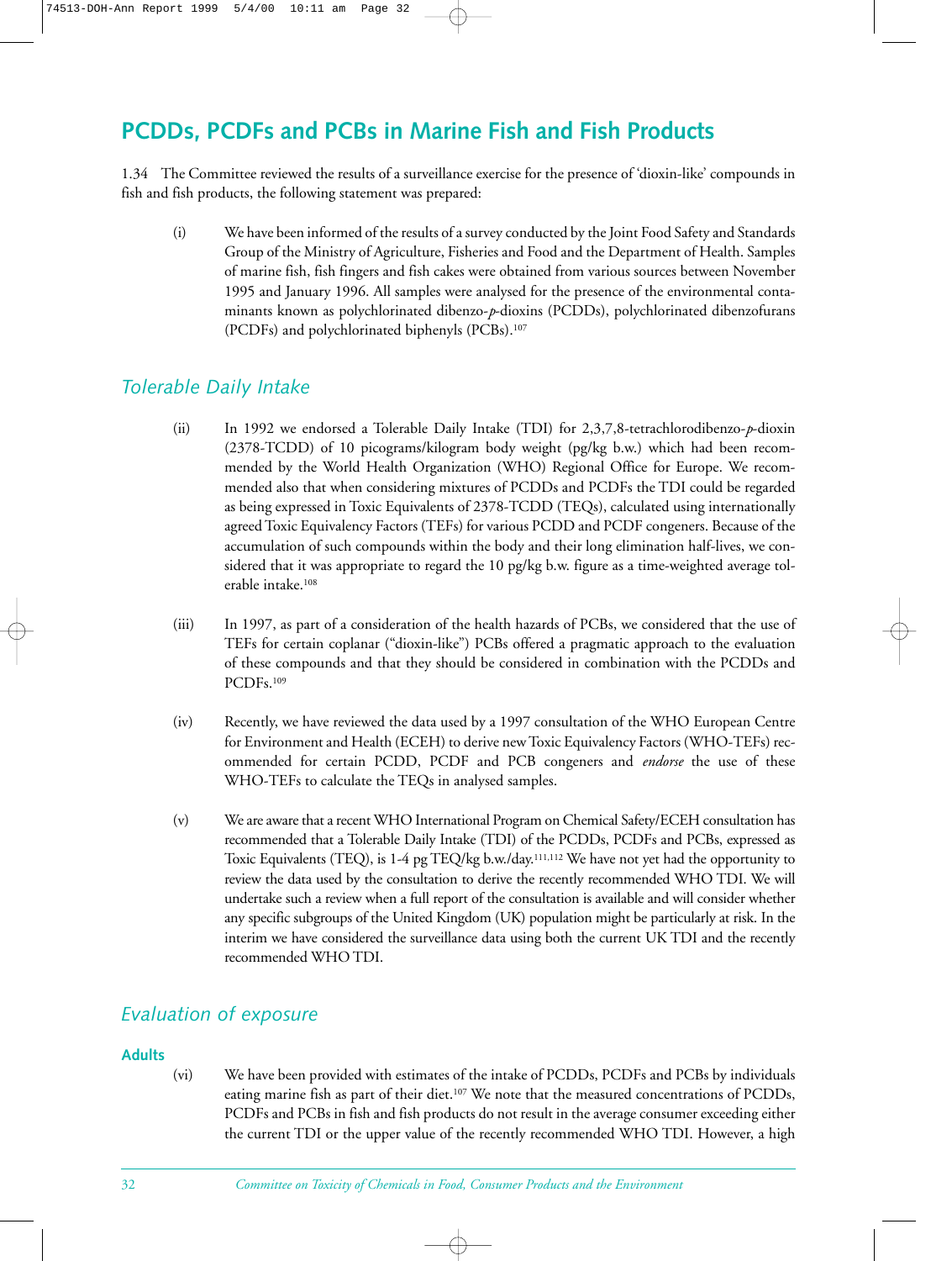level (97.5<sup>th</sup> percentile) consumer of fish in combination with the rest of the diet, might ingest 5.6 pg TEQ/kg b.w. per day, because of the contribution from oily fish (*e.g.* herring, mackerel and salmon). This is slightly greater than the newly recommended upper value of the WHO TDI.

#### **Schoolchildren**

- (vii) Estimates of intakes of PCDDs, PCDFs and PCBs by 10-15 year old schoolchildren based on a study of the diets of British schoolchildren<sup>113</sup> suggest that the average consumer in this age group will not exceed either the current UK TDI or the upper value of the recently recommended WHO TDI. We note that the high level  $(97.5<sup>th</sup>$  percentile) consumer in this age group has an estimated total daily intake of 4.7 pg TEQs/kg b.w. per day, just exceeding the upper value of the recently recommended WHO TDI.
- (viii) However, we note that the data concerning the amounts and the various types of fish and fish products consumed by this age group are limited, as the survey population contained few children who consumed certain fish species. Therefore, these estimated intakes should be viewed with caution.

#### **Toddlers**

- (ix) A survey of the diet of children aged  $1\frac{1}{2}4\frac{1}{2}$  has been carried out.<sup>114</sup> However, because the detailed records of 'toddler-specific' foods consumed by the survey participants have not yet been coded into the appropriate species of fish, there is a lack of data to provide reliable estimates of dietary intake of the PCDDs, PCDFs and PCBs by children of this age range. We will review this matter when such data are available. Instead, we have been informed of the results of theoretical calculations made by scaling the consumption of fish and fish products by adults by the ratio of the caloric intakes of toddlers and adults so as to provide an estimate of the intake of PCDDs, PCDFs and PCBs from fish and the rest of the diet by the toddler age group.107 We note that these estimates do not allow for possible differences in the proportion of fish in the diets of toddlers and adults nor for possible differences in the types of fish consumed by toddlers as compared to adults.
- (x) Calculations using this method suggest that the average intake of a toddler would exceed the upper value of the recently recommended WHO TDI. The total intakes of PCDDs, PCDFs and PCBs are estimated as ranging from 5.5-6.5 pg TEQ/kg b.w. per day, depending on age. A toddler who was consuming at the 97.5th percentile level would have total intakes of PCDDs, PCDFs and PCBs estimated as being in the range of 8.3-10 pg TEQ/kg b.w. per day. As mentioned above, we consider that these estimates may be unreliable.

# *Environmental factors*

(xi) We have previously noted<sup>109</sup> that dietary exposure to PCBs in the UK has declined, as evidenced by a decrease in the concentrations of PCBs between Total Diet Study samples collected in 1982 and those collected in 1992. This is compatible with reductions in the concentrations of PCDDs and PCDFs in samples of human milk collected in developed countries between 1988 and 1993.115 We anticipate that the measures already taken in the UK to reduce emissions to the environment will result in a continued decline. We note that the WHO-IPCS/ECEH consultation recommended that continued efforts should be made to reduce exposure towards the lower end of the range of the TDI that it had determined. This recommendation was made because of the consultation's recognition "that subtle effects might already be occurring in the general population in developed countries".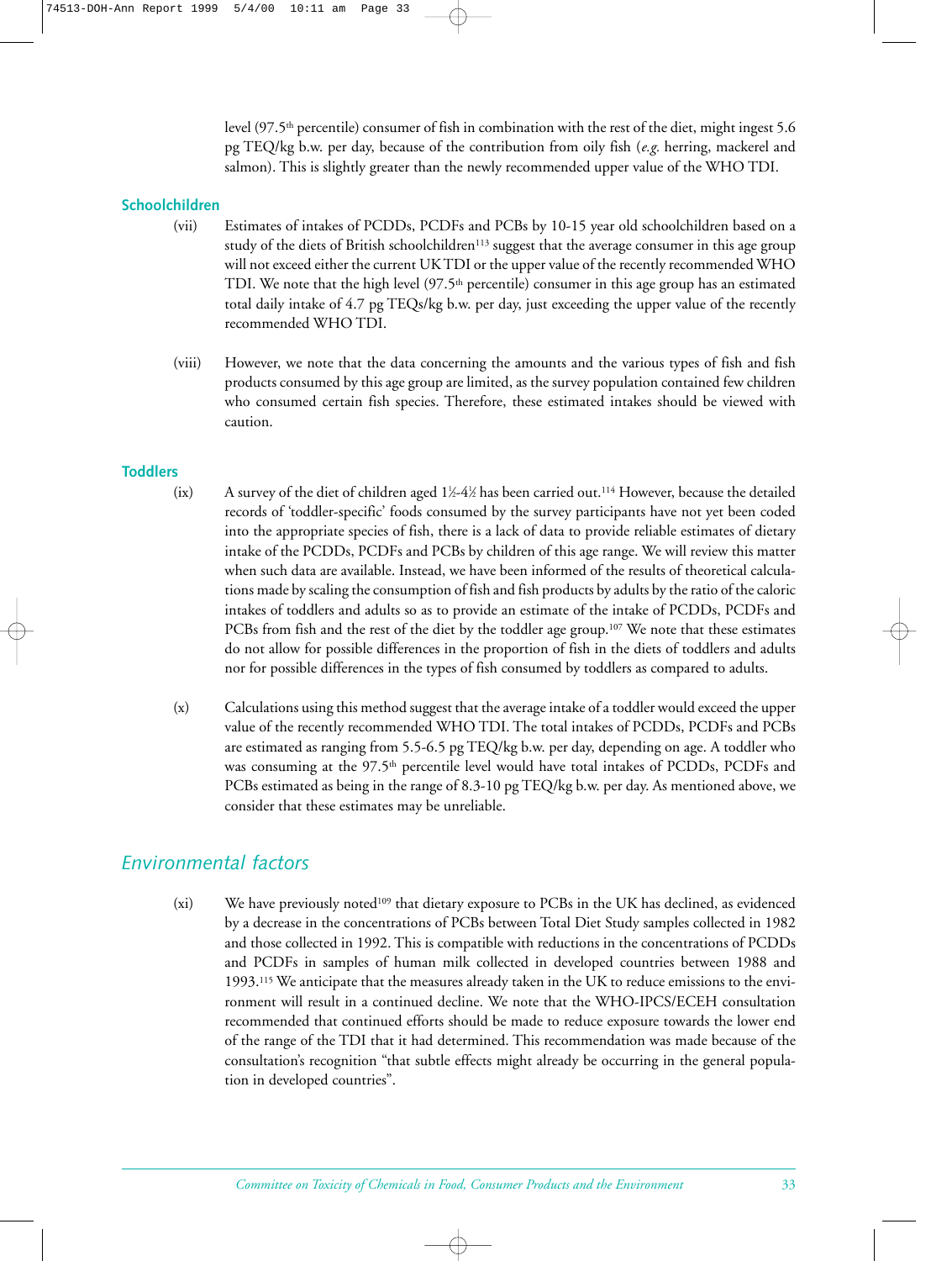# *Nutritional aspects*

(xii) We have taken into account the advice of the Department of Health's Committee on Medical Aspects of Food Policy (COMA) that there should be an increase in the consumption of oily fish to an average of one portion per person per week. This recommendation was made on the basis of evidence that increasing the intake of certain long chain polyunsaturated fatty acids (for which oily fish are a rich source) reduces the risk of cardiovascular disease.116 Adherence to this advice is likely to provide health benefits for most adults without exceeding the recently recommended WHO TDI and therefore we do not discourage the consumption of oily fish because of their content of the PCDDs, PCDFs and PCBs.

## *Conclusions*

 $(xiii)$ 

- a) We *endorse* the use of WHO-TEFs for PCDDs, PCDFs and PCBs in the calculation of the TEQs for these compounds in analysed samples.
- b) We will be undertaking a full review of the data considered by the WHO-IPCS/ECEH consultation in determining its recently recommended TDI.
- c) We *welcome* the evidence that the average UK adult consumer will not exceed either the current UK TDI or the upper level of the recently recommended WHO TDI for PCDDs, PCDFs and PCBs.
- d) We *note* that a high level adult consumer of oily fish will have an intake of PCDDs, PCDFs and PCBs which falls between the current UK TDI and the newly recommended WHO TDI. We note, however, that such a consumer will be eating more fish than is required to meet the recommendation made by COMA on health grounds.
- e) We *note* that the estimated intakes of PCDDs, PCDFs and PCBs by schoolchildren and toddlers do not exceed the current UK TDI but that it is possible that some children, in particular toddlers, may exceed the newly recommended WHO TDI. We also *note* that there are assumptions made in deriving the estimated exposures which mean that they should be viewed with caution. However, we *reiterate* our view that further monitoring of concentrations of PCDDs, PCDFs and PCBs in components of the UK diet should be undertaken to confirm that the trend to lower values continues.
- f) In order better to assess the implications of the intake of PCDDs, PCDFs and PCBs for the health of children, we would wish to review the data when additional information on the types and quantities of fish consumed by this age group is available.
- g) We *recommend* that adults adhere to the COMA advice to eat one portion of oily fish each week as this will confer health benefits and yet will not result in the majority of individuals exceeding either the recently recommended WHO TDI or the current UK TDI for PCDDs, PCDFs and PCBs.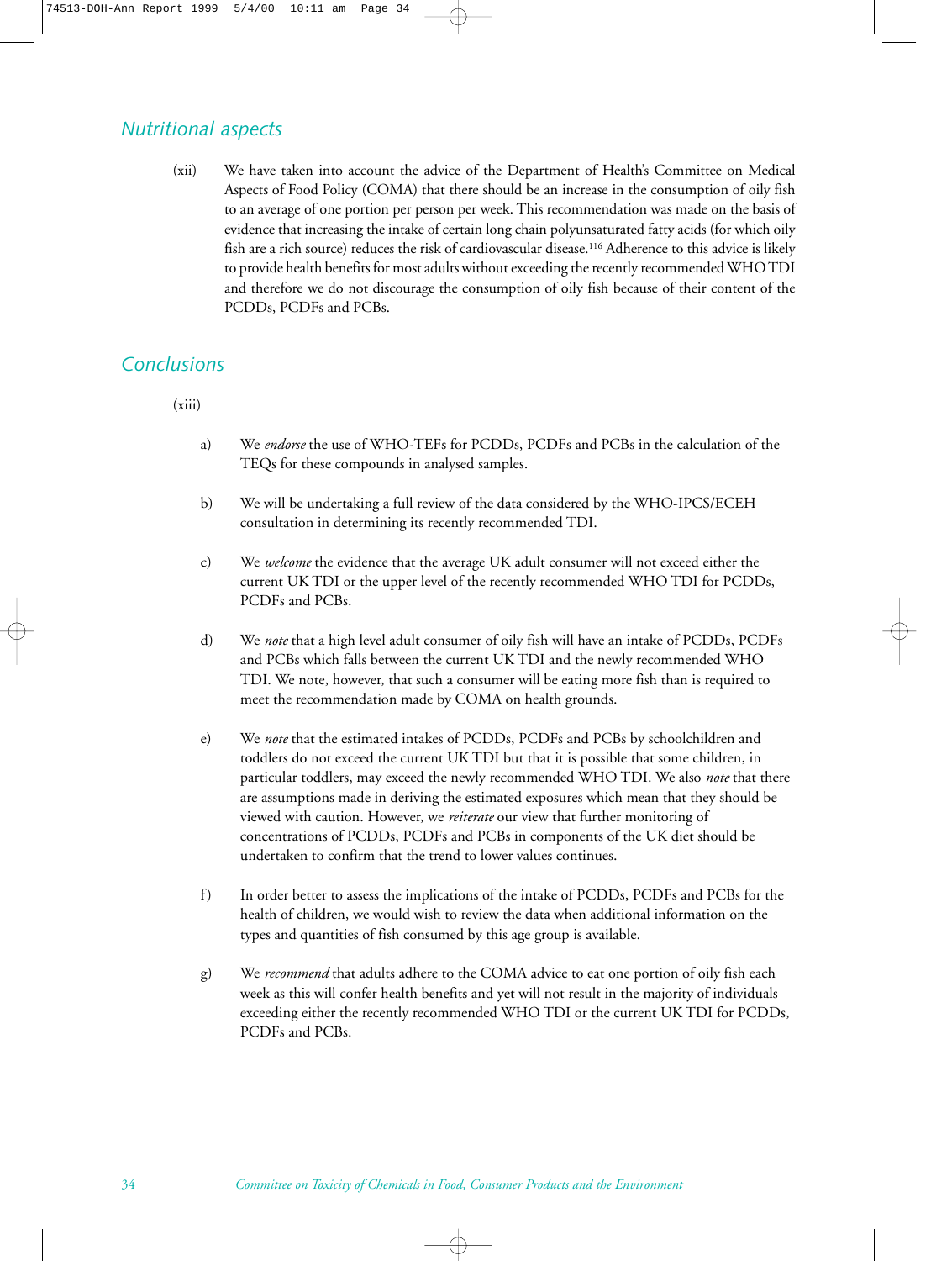# **Phytoestrogens**

1.35 The Committee reviewed the toxicity of phytoestrogens in 1996 as part of a consideration of a MAFF report on Inherent Natural Toxicants in Food.117 At that time the Committee had noted that phytoestrogens could cause adverse effects in animals and had concluded that young children who consumed soya-based infant formulas could be exposed to concentrations of phytoestrogens that might elicit biological effects. The Committee had recommended that research should be undertaken to determine whether the ingestion of soya-based infant formulas carried any risk for infants.

1.36 A extensive programme of research had been started and members were informed that some of the results of the programme were being reported at an international meeting. Since a considerable quantity of data would be available within the next year it was agreed that this could best be reviewed in a Working Group established by the Committee.

# **Potatoes Genetically Modified to Produce** *Galanthus nivalis* **Lectin**

1.37 The Advisory Committee on Novel Foods and Processes sought the advice of the COT on toxicological aspects of studies involving genetically modified potatoes as components of the diet of rats. The Committee prepared the following statement:

- (i) The Committee was asked to provide advice to the Advisory Committee on Novel Foods and Processes (ACNFP) on the toxicological aspects of certain studies which had been carried out at the Rowett Research Institute. These unpublished studies involved the administration to rats of various potato-containing diets. The diets contained potatoes either with or without the addition of non-potato lectins (the snowdrop, *Galanthus nivalis*, lectin or the jack bean lectin, Concanavalin A) or potatoes which had been genetically modified to produce the snowdrop lectin.
- (ii) These studies had received considerable publicity following statements about adverse effects on the rats made on a television programme. Accordingly, the Secretariat of the ACNFP had sought to obtain copies of detailed scientific reports relating to these studies. However, it had only been able to obtain certain documents that were already in the public domain and a manuscript submitted for publication by Dr Stanley Ewen and Dr Arpad Pusztai. The documents that were considered by the Committee on Toxicity are listed below.
- (iii) The Committee was particularly asked to consider the significance of:
	- the effects reported on the body and organ weights of the rats,
	- the results of the lymphocyte proliferation assay, and
	- the histological changes reported in the gastrointestinal tract.
- (iv) Dr Pusztai and Dr Ewen were invited to attend the meeting of the Committee. Only Dr Ewen was able to be present. He made a presentation to the Committee on the histopathology of the gastrointestinal tract of rats from one of the studies on the genetically modified potatoes. He also answered questions from Committee members during the subsequent discussions.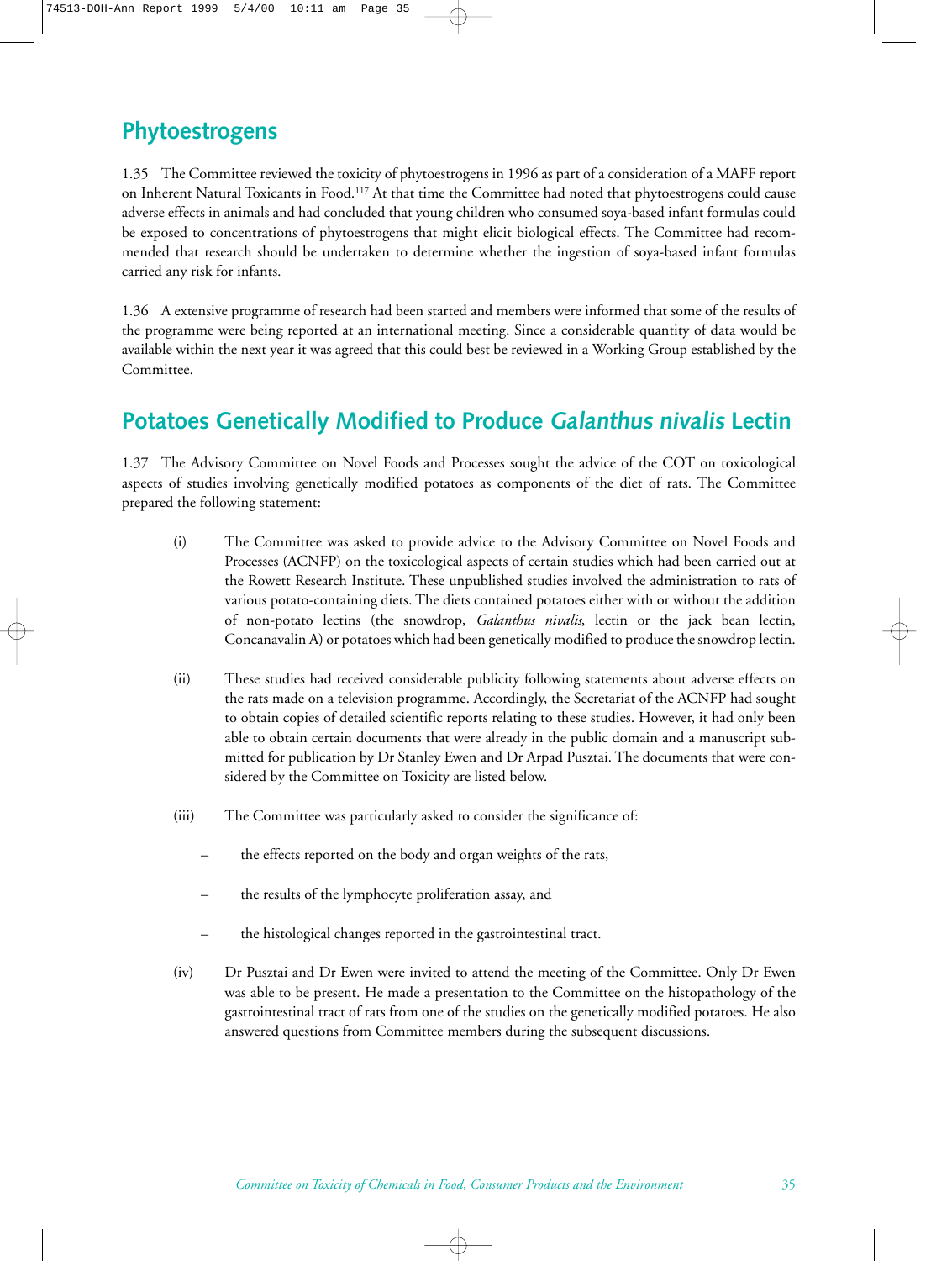# *The Committee's Discussions*

- (v) In the course of their consideration the Committee indicated that certain important information about the studies was not provided in the documentation available. Although Dr Ewen was able to provide additional details on the histopathology he was not able to provide answers to questions relating to the design of the studies or matters relating to the body and organ weight changes and the lymphocyte proliferation assay.
- (vi) In response to a specific question, the Committee was informed by the ACNFP Secretariat that it was understood that the genetically modified lines of potatoes were not intended for release on the market and that an application for such a release had not been made to the ACNFP.

# *Body and organ weight changes*

(vii) The Committee recognised that an exact knowledge of the composition of the diet and the use of appropriate statistical methods were crucial to the interpretation of the changes in body and organ weights that had been recorded in the studies. The known adverse effects on the health of laboratory rats of raw potato starch in the diet were pointed out. In addition, the importance of minor changes in composition and palatability of diets in determining the body weight in the rat was stressed. Although it was clear that attempts had been made to ensure that the animals had received an adequate diet, there was a lack of critical information that would allow the Committee to satisfy themselves that this had been achieved. In relation to this, concern was expressed about the marked differences in composition of the genetically modified potatoes used in some experiments in comparison with control potatoes, which could have had physiological and metabolic effects on the rats irrespective of the genetic modification.

# *Lymphocyte proliferation assay*

(viii) The variability of the results from this assay has been described in the report of the Audit committee of the Rowett Research Institute.118 The Committee noted that this variability meant that large numerical differences would not necessarily indicate a statistically significant effect and that it was necessary to relate any changes in the immune system to those occurring in other organs of the animals.

# *Histopathology*

(ix) Dr Ewen made a presentation of the histopathology of the gastro-intestinal tract. In this he showed slides recording changes to the thickness of the mucosa in the stomach and sections of the small intestine occurring after feeding of diets containing genetically modified potato. A common feature was elongation of the crypt and villi of the jejunum and ileum. The Committee enquired as to whether measures that would discriminate between hypertrophy and hyperplasia had been made. They were informed that this had not yet been done. The histopathology related only to the gastrointestinal tract of the rats from one of the studies,<sup>119</sup> it was pointed out that it would be usual for a toxicology study to have incorporated a full examination of all the major organs. The Committee was of the view that this would have provided an opportunity for seeking an explanation of any changes to the immune system or of organ weights.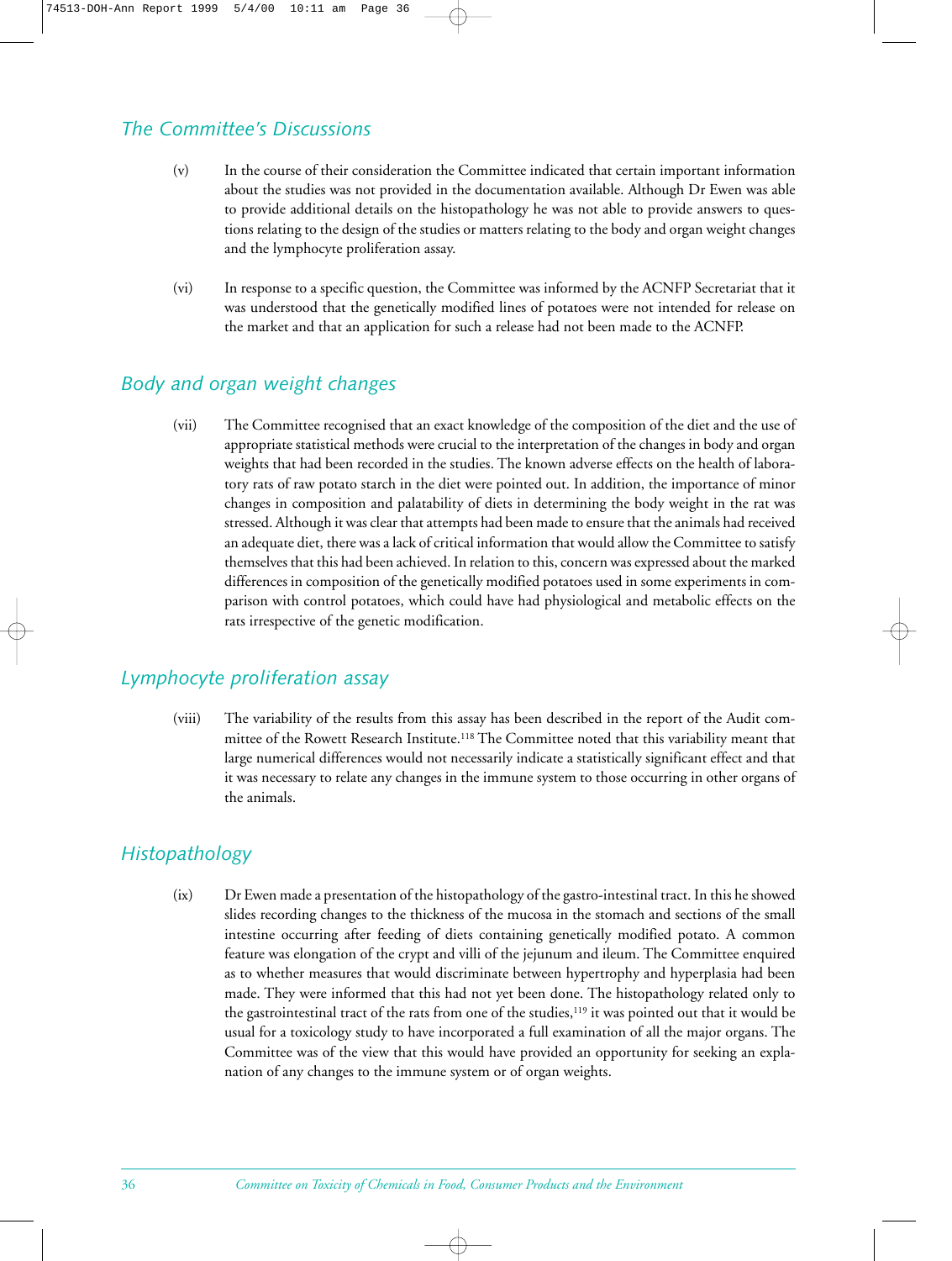# *Conclusions*

- (x) On the basis of the information made available, the Committee expressed concern about the design of the studies, e.g. the limited numbers of animals used and the adequacy of the diets. It appeared that a limited set of studies had been used to address many questions relating to nutritional, toxicological and immunological matters. The design of the studies may not have been adequate for this purpose.
- (xi) It was agreed that the studies could be used to provide an indication of the investigations and procedures that would be needed in any future work in this area. However, these studies could not be used, by themselves, for defining the effects on the rat of potatoes containing the transgene for the *Galanthus nivalis* lectin.

# *Documents considered by the Committee*

Anon. (1999). The effects of raw and cooked transgenic (GNA-expressing) potatoes on metabolism of rats were evaluated in a 10 day feeding trial [D227], pp 6.119

Bourne FJ, Chesson A, Davies H and Flint H (1998). SOAEFD flexible fund project RO 818: Audit of data produced at the Rowett Research Institute (Date of audit: 21st August 1998).<sup>118</sup>

Bourne FJ, Chesson A, Davies H and Flint H (1999). The Audit Committee's Response to Dr Arpad Pusztai's Alternative Report of 22 October 1998. 16 February 1999.120

Ewen SWB and Pusztai A (1999). Diets containing genetically modified (GM) potatoes expressing Galanthus nivalis (GNA) lectin are associated with proliferation of the mucosal cells of the rat gut, unpublished manuscript.<sup>121</sup>

Horgan GW and Glasbey CA (1999). Statistical analysis of experiments on genetically modified potatoes conducted at the Rowett Research Institute. Preliminary Report. 1 March 1999. Biomathematics and Statistics Scotland.122

[Pusztai A] (1998). SOAEFD Flexible Fund Project RO 818: Report of Project Coordinator on data produced at the Rowett Research Institute (RRI). [22 October 1998].<sup>123</sup>

Pusztai A (1999). Letter of 23 April 1999 to Dr JB Greig, COT Secretariat.<sup>124</sup>

# **Short and Long Chain Triacyl Glycerol Molecules (Salatrims)**

1.38 In 1997 the Committee had commented, at the request of the Advisory Committee on Novel Foods and Processes (ACNFP), on the toxicological aspects of a voluntary submission of the Salatrims to the ACNFP.<sup>125</sup> Since that date the European Commission's Regulation on Novel Foods and Novel Food Ingredients has come into force and, in 1999, the company submitted the product to the United Kingdom Competent Authority for consideration under these regulations. The company had addressed matters of concern to the Committee that had been identified in the 1997 COT statement and the additional data was considered by the COT. The Committee prepared the following statement:

(i) In 1997 we issued a statement<sup>125</sup> on specific aspects of a submission made to the Advisory Committee for Novel Foods and Processes (ACNFP) on Salatrims, a family of low calorie fat materials. We had been asked by ACNFP to comment on the toxicological aspects of the data provided at that time under the voluntary system that existed for the evaluation of novel foods.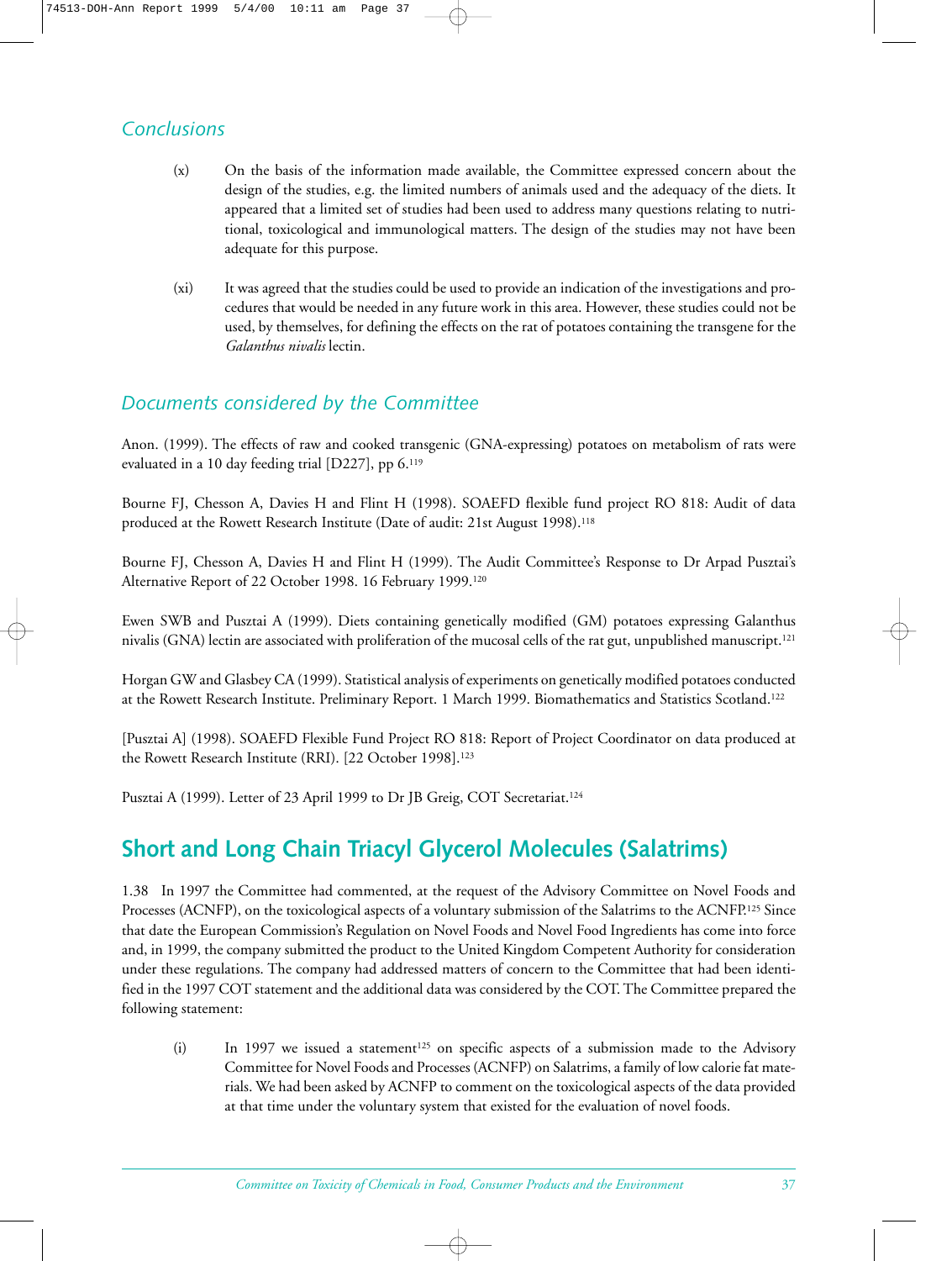- (ii) We concluded that there were three areas of concern that needed to be addressed further, namely:
	- (a) additional pharmacokinetic studies were required to evaluate blood levels of short chain fatty acids in volunteers following consumption of individual Salatrim products before any conclusions could be drawn regarding the teratogenic risk of Salatrims;
	- (b) a No Observable Adverse Effect Level (NOAEL) should be determined for effects of Salatrims on enzyme markers for liver dysfunction in humans; and
	- (c) a NOAEL should be determined for effects of Salatrims on gastrointestinal function in humans.
- (iii) The EC Regulation on Novel Foods and Novel Food Ingredients was introduced in May 1997, after the initial consideration of Salatrims in 1995-1997. As Salatrims were not on the market in Europe at that time, they are regarded as novel foods and therefore they require clearance under the Regulation before they can be sold in Europe. An application has now been made to the UK Competent Authority for such clearance<sup>126</sup> and ACNFP has asked for our further advice on the additional information and analysis included in the submission to meet the concerns that we identified earlier.
- (iv) Our first statement described the toxicological and clinical data available on Salatrims in 1997. This statement, which needs to be read in conjunction with our previous opinion, discusses the additional data and analyses provided in the submission made under the Novel Food Regulation in response to the concerns that we had identified.

## *Levels of short chain fatty acids and possible teratogenic risk*

- (v) The Committee had previously expressed a concern that the release of butyric acid from Salatrim which is rich in this short chain fatty acid might be sufficient to cause a rise in plasma butyrate levels. This possibility needed to be examined in the light of *in vitro* data on possible teratogenic effects of high levels of butyric acid. A new study has been conducted<sup>127</sup> in which the post-prandial response to a load of 30 grams (g) of butyrate-based Salatrim (known as 4SO) was investigated to determine, amongst other effects, whether free butyrate would reach the general circulation. Plasma was analysed for butyric acid at regular intervals up to 360 minutes after dosing and at no time could free butyric acid be detected.
- (vi) The Committee was satisfied by these data.

# *Effects on enzyme markers for liver dysfunction in humans*

- (vii) The Committee had asked that further information be provided to enable a NOAEL to be set for the effects of Salatrims on enzyme markers of liver dysfunction seen previously in the free-living clinical study. The company has provided further statistical analyses of the serum enzyme data from this study and expert assessments of the implications of those statistical analyses.
- (viii) Small, statistically significant increases were recorded in the mean activities of the enzymes aspartate aminotransferase (AST) and alanine aminotransferase (ALT) at the beginning of the exposure period in the free-living clinical study, although the mean values for the treatment groups did not fall outside the normal ranges for these enzymes at the laboratory conducting the study. The Committee noted that there was some concordance in the increases in liver enzymes AST and ALT within individuals and that some temporal trends were apparent. The Committee had also noted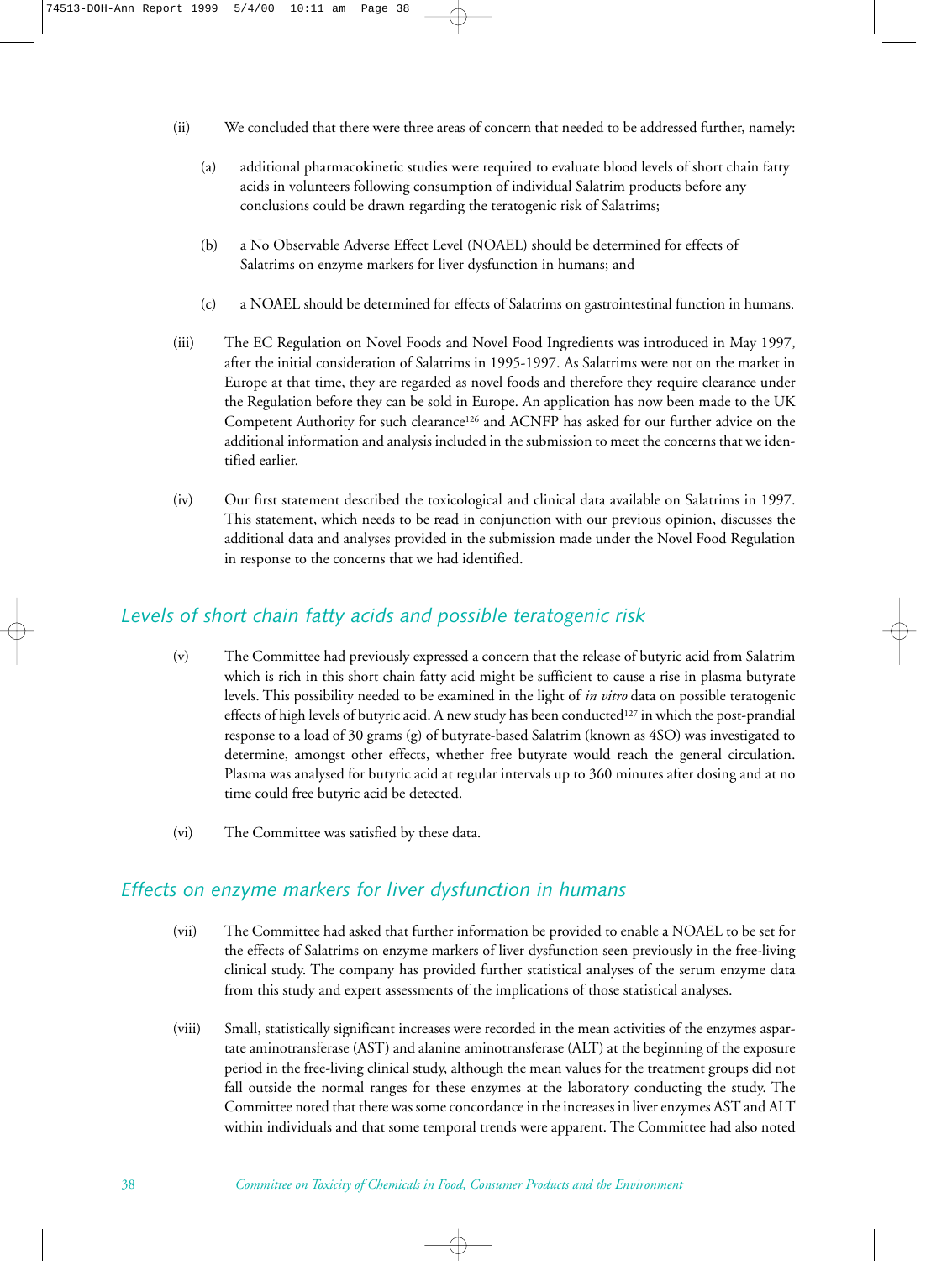that it was possible that the individuals who withdrew from the study may have been atypical and that this could have contributed to the variability of the data. However, the company submitted information that shows that those individuals who withdrew from the study, did so mainly because of adverse gastro-intestinal effects resulting from consumption of 60 g/day Salatrim. In addition, further analysis of the enzyme activities for those withdrawing from the study in comparison to those remaining shows that there were no significant differences in changes above baseline for serum hepatic enzyme activities whether or not those subjects withdrawing from the study were included.

- (ix) In addition, data from a further study conducted by Nestel and colleagues<sup>128</sup> were provided. In this five-week crossover study, following a low-fat control phase, subjects consumed diets containing margarine rich either in Salatrim or in palm oil ('palmitate'). These subjects were selected on the basis of their having an elevated blood cholesterol level and the study was designed primarily to provide information on effects of Salatrim on blood lipid levels. However, additional analyses of serum enzymes from blood samples taken pre-dose and at the end of each dietary phase showed that mean activities of AST and ALT, and other indices of hepatic function (g-glutamyl transferase, alkaline phosphatase and lactic dehydrogenase) were no different at the end of the Salatrim and 'palmitate' dietary phases. Small increases in serum enzymes were noted after the 'palmitate' dietary phase in some subjects, which were of a similar magnitude to those seen in some subjects consuming Salatrim in the free-living clinical study described above.
- (x) The Committee concluded that consumption of high doses of Salatrim did result in slight increases in AST and ALT activities in serum, but noted that these increases were within the normal reference range. The further analyses of the enzyme data satisfied the Committee that there were no differences in the trends seen whether those withdrawing from the study were included or not. These enzyme changes, in the absence of any other indications of liver damage, were not considered to represent a clear toxic effect. The data from the five-week crossover study128 provided reassurance of a lack of any clear adverse hepatic effect. However, the Committee noted that the reported studies did not include investigations in children or in those with pre-existing liver disease.

# *Effects on gastrointestinal function in humans*

- (xi) The Committee had noted previously that gastrointestinal effects had been recorded in a number of subjects consuming Salatrim and had asked that further information be provided to enable a NOAEL to be determined. A further analysis of these observations was submitted by the company. The company suggested that the gastrointestinal disturbances reported were the consequence of sudden changes from an absorbable diet to one containing significant amounts of unabsorbable material. Metabolism of Salatrims rich in short chain fatty acids might result in rapid release of cholecystokinin, which would lead to slow gastric emptying, nausea and bloating. Analysis of the reasons for subjects withdrawing from the study shows that adverse gastrointestinal symptoms (such as nausea, cramps and gas) were the predominant reason for withdrawal from the study in the 60 g/day Salatrim group. However, there was no clear evidence of any increase in the incidence of such effects at intakes of 30 or 45 g/day Salatrim.
- (xii) The Committee considered that the gastrointestinal disturbances seen after consumption of high doses of Salatrim could be the result of individual intolerances, noting the considerable variation between individuals and their tolerance to fibre and other poorly digested substrates. Nevertheless, these effects were seen in a significant proportion of individuals after consumption of 60 g/day Salatrim and needed to be considered in the context of estimates for adults of a mean intake of 11 g Salatrim/day and of a 97.5th percentile intake of 33g Salatrim/day. Salatrims are intended for use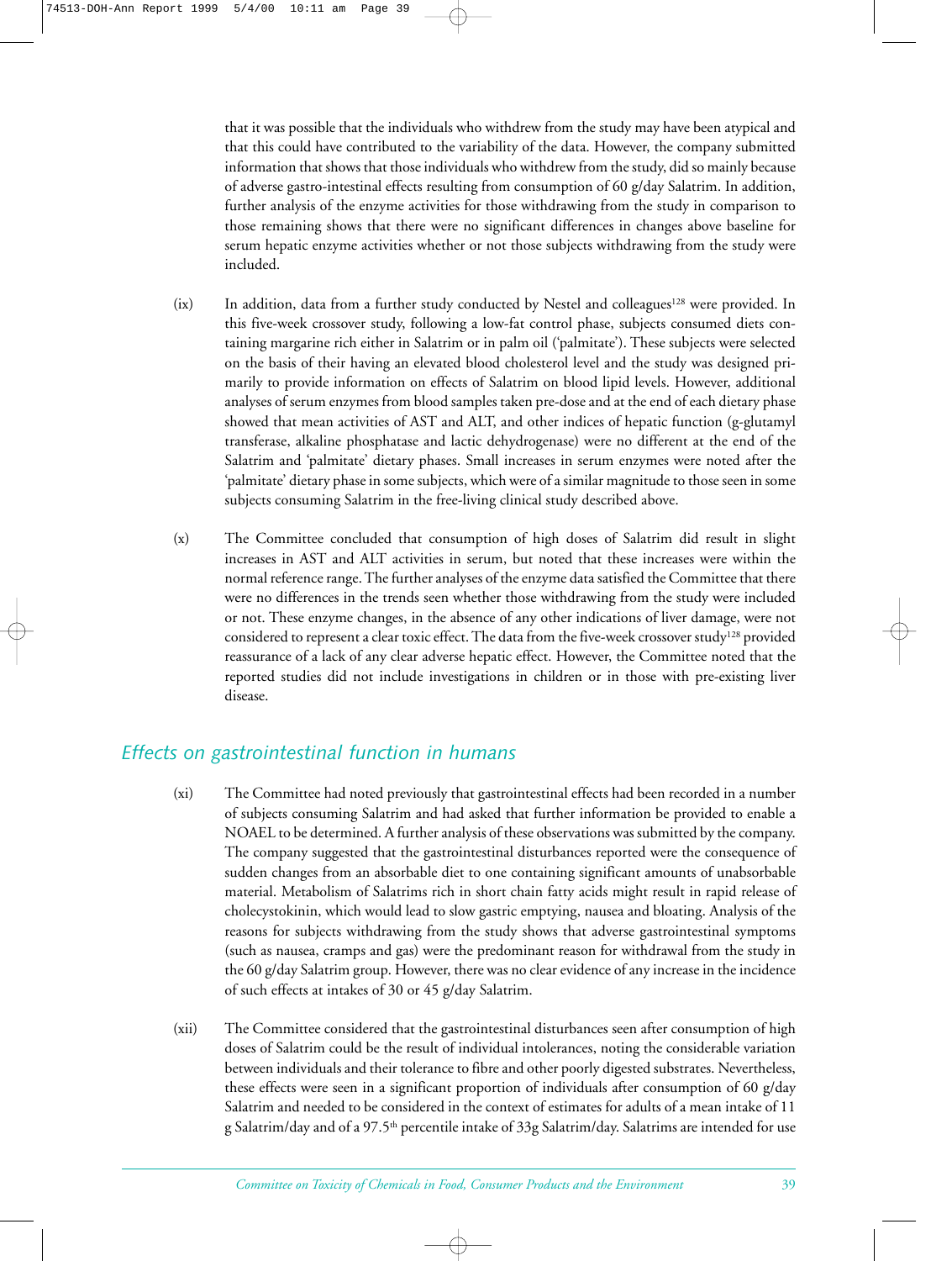in reduced calorie foods aimed at individuals choosing a diet for the control of weight.<sup>126</sup> The main target consumers would be adults over 16 years of age and the intake estimates therefore were derived only for adults using commercially available databases on UK food consumption in conjunction with information on the types of food in which Salatrim would be used and the likely levels of inclusion. The application under the Novel Food Regulation is restricted to use in confectionery and baked goods only.

(xiii) The Committee was of the view that the gastrointestinal effects seen were likely to be linked to intolerances to large amounts of this material rather than any specific toxic effect. However, gastrointestinal effects might be more common in children because of their relatively higher nutrient requirement and dietary intake. The Committee further concluded that it was not possible to set any no effect level on the basis of such subjective end points.

# *Conclusions*

- (xiv) On the basis of the new data and analyses now provided, the Committee concluded that:
	- (a) consumption of Salatrim did not result in any elevation in plasma butyrate levels and thus did not pose any teratogenic risk;
	- (b) consumption of high doses of Salatrim did result in slight increases in AST and ALT activities in serum, although these increases were within the normal reference range. There were no differences in the trends seen whether those dropping out of the study were included or not. These changes in enzyme activities, in the absence of any other indications of liver damage, were not considered to represent a clear toxic effect. The data from the five-week crossover study in humans provided an additional reassurance of the lack of any clear adverse effect;
	- (c) the gastrointestinal effects reported were likely to be linked to individual intolerances to large amounts of this material rather than to any adverse toxic effect. Furthermore, it is not possible to set any no effect level on the basis of such subjective end points.
- (xv) The Committee noted that neither children nor those with pre-existing liver disease were included in the trial groups. However, the Committee understands that products containing Salatrim would be aimed at adults choosing a diet for the control of weight.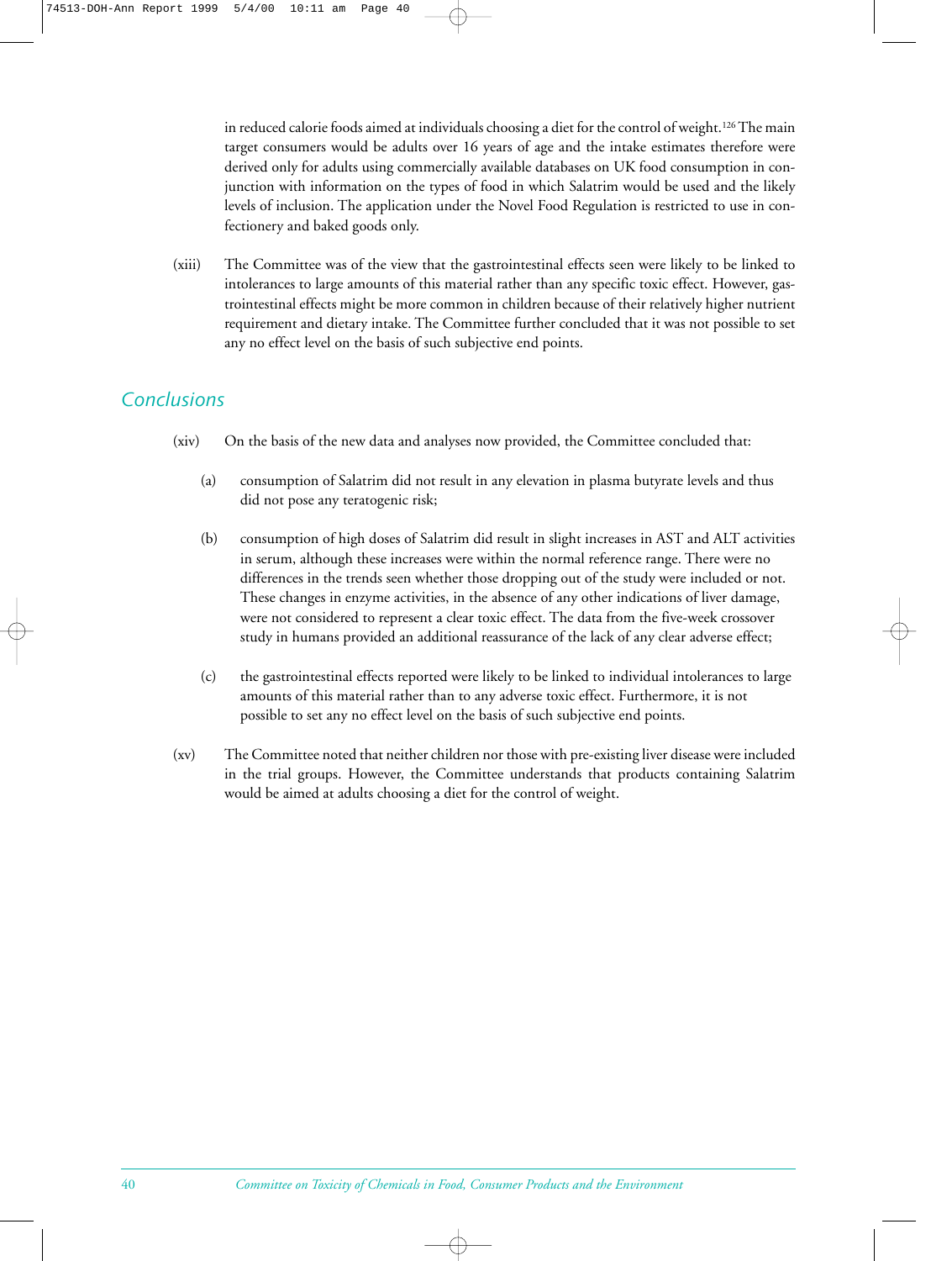# **1999 Membership of the Committee on Toxicity of Chemicals in Food, Consumer Products and the Environment**

# *Chairman*

**Professor H F Woods** BSc BM BCh DPhil FFPM FIFST HonFFOM FRCP(Lon & Edin) *Sir George Franklin Professor of Medicine Division of Molecular and Genetic Medicine University of Sheffield*

# *Members*

**Professor P Aggett** MB ChB FRCP FRCPCH MSc DCH *Vice Chairman. Head of Lancashire Postgraduate School of Medicine and Health*

#### **Professor N A Brown** BSc PhD

*Professor of Developmental Biology, Department of Anatomy and Developmental Biology, St George's Hospital Medical School, University of London*

**Dr P Carthew** BSc MSc PhD FRCPath *SEAC Toxicology Unit, Unilever*

**Professor J K Chipman** BSc PhD CBiol FIBiol FRCP *Professor of Cell Toxicology, University of Birmingham*

**Dr M Joffe** MD MSc(Econ) FRCP FFPHM *Reader in Epidemiology, Imperial College School of Medicine*

**Dr I Kimber** BSc MSc PhD FIBMS CBiol MIBiol *Research Manager, Zeneca Central Toxicology Laboratory*

**Professor A G Renwick** BSc PhD DSc *Professor of Biochemical Pharmacology,Clinical Pharmacology Group, University of Southampton*

**Professor P A Routledge** MD FRCP *Professor of Clinical Pharmacology, University of Wales College of Medicine*

**Dr L Rushton** BA MSc PhD CStat *Head of Epidemiology, Institute for Environment and Health, University of Leicester*

**Professor I R Rowland** BSc PhD *Northern Ireland Centre for Diet and Health (NICHE)*

**Ms J Salfield** BSc MSc MIFST CERTED RPHN *Public Interest Representative*

**Dr A G Smith** BSc PhD CChem FRSC *Molecular Toxicologist, Medical Research Council Toxicology Unit in Leicester*

*Committee on Toxicity of Chemicals in Food, Consumer Products and the Environment* 41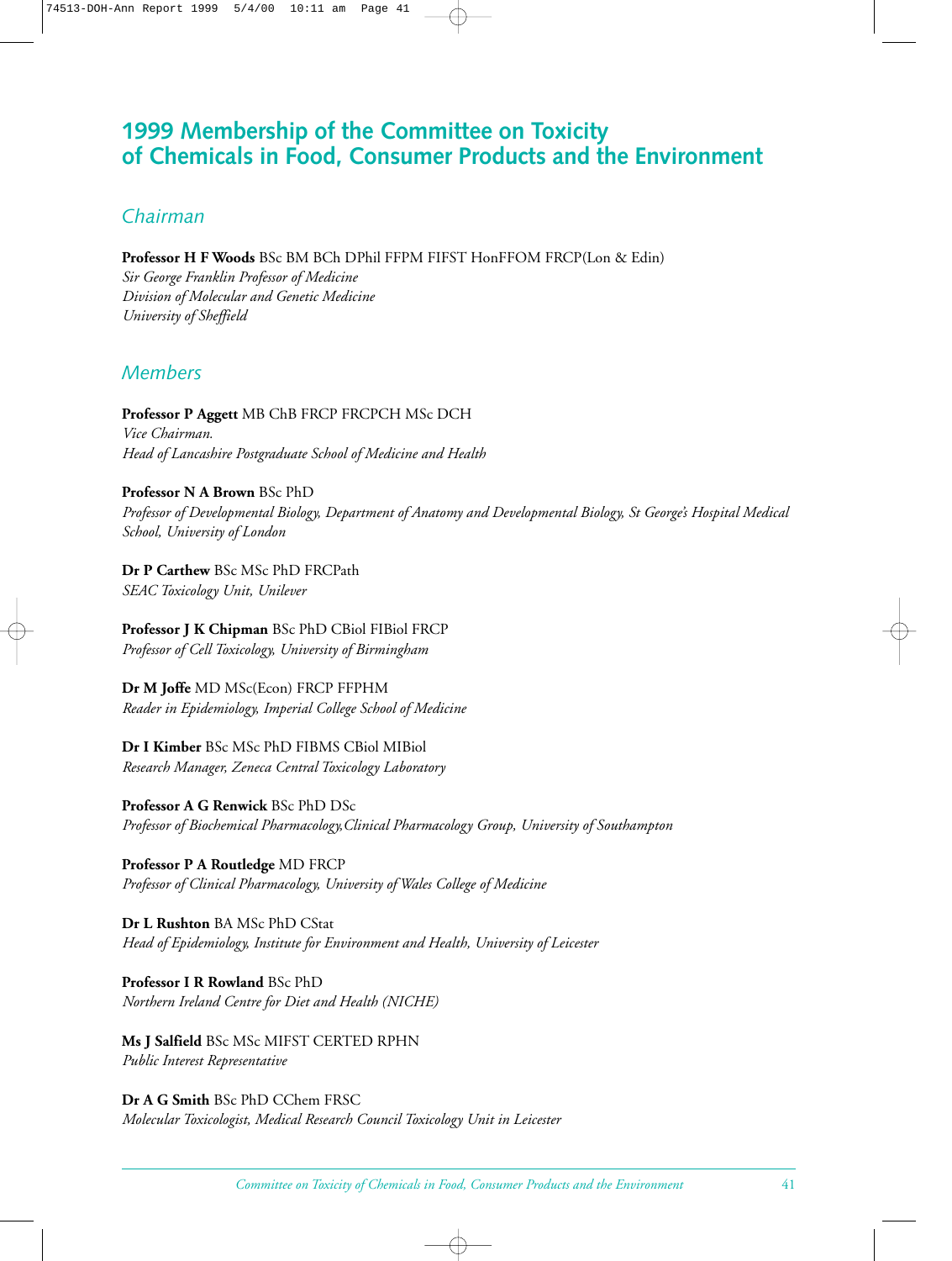**Professor S Strobel** MD PhD FRCP FRCPCH *Institute of Child Health, London*

**Dr A Thomas** MB ChB PhD FRCP

*Consultant Physician in General (internal) Medicine and Geriatric Medicine, and Director of Medical Education, Plymouth Hospitals NHS Trust*

**Professor J A Timbrell** BSc PhD DSc MRCPath FRFC FIBiol *King's College London*

**Dr M Tucker** BSc PhD FRCPath *Independent pathologist and animal histopathologist*

# *Secretariat*

**J B Greig** MA DPhil *(Scientific Secretary)* **J L Lighthill** BA *(Administrative Secretary)*

**Dr C C Boyle** BSc MSc PhD Dip Tox **Mrs D Davey Ms C A Mullholland** BSc **Dr J Shavila** BSc MSc PhD **Dr A Wadge** BSc PhD CBiol MIBiol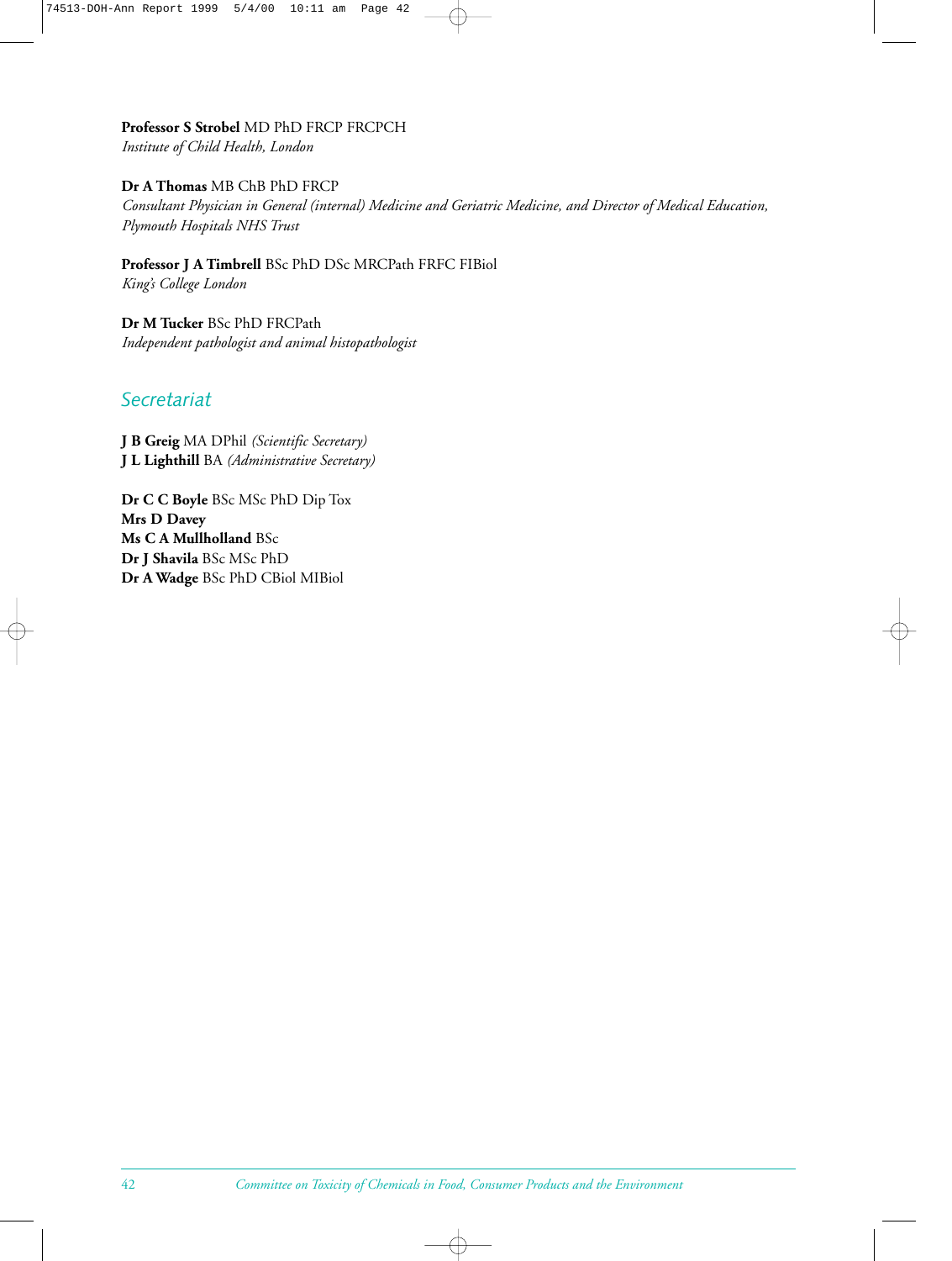# *Declaration of interests during the period of this report*

| Member                            | Personal Interest                                                                                 |                                                                                          | Non-Personal Interest                                                                                                      |                                                                                                                                                                                                                                                                                                           |
|-----------------------------------|---------------------------------------------------------------------------------------------------|------------------------------------------------------------------------------------------|----------------------------------------------------------------------------------------------------------------------------|-----------------------------------------------------------------------------------------------------------------------------------------------------------------------------------------------------------------------------------------------------------------------------------------------------------|
|                                   | Company                                                                                           | Interest                                                                                 | Company                                                                                                                    | Interest                                                                                                                                                                                                                                                                                                  |
| Professor H F Woods<br>(Chairman) | Halifax Bank                                                                                      | <b>Shares</b>                                                                            | University of Sheffield,<br>Faculty of Medicine<br>Wide range of national &<br>international food &                        | University of Sheffield,<br>Faculty of Medicine.<br>Has extensive activity in<br>teaching and research in                                                                                                                                                                                                 |
|                                   |                                                                                                   |                                                                                          | chemical companies.                                                                                                        | nutrition and toxicology<br>and in topics related to<br>and supported by many<br>companies in the food<br>and chemical industry.<br>Trustee of Hallamshire<br>Therapeutic Research<br>Trust Ltd, Harry Bottom<br>Charitable Trust and<br>Special Trustee for the<br>former United Sheffield<br>Hospitals. |
| Professor P J Aggett              | Nestec<br>Wyeth<br><b>Borax</b>                                                                   | Ad hoc Consultancy<br>Lecture and Chairing<br>Meetings                                   | Nestec<br><b>FDF</b><br>Abbot<br>Unilever<br>Meat and Livestock<br>Commission                                              | Departmental<br>commissioned research<br>and student placements                                                                                                                                                                                                                                           |
| Professor N A Brown               | Merck<br>Glaxo Wellcome<br>Searle<br>Styrene Information<br>Research Centre<br>Du Pont            | Consultancy<br>Consultancy<br>Consultancy<br>Consultancy<br>Consultancy                  | EC (DGXI and DGXII)<br>Glaxo Wellcome<br>US EPA                                                                            | Research Support<br>Research Support<br>Research Support                                                                                                                                                                                                                                                  |
| Dr P Carthew                      | Provalis<br>Unilever<br>Cambridge Antibody<br>Technology                                          | Share Holder<br>Share Holder<br>Consultancy                                              | <b>NONE</b>                                                                                                                | <b>NONE</b>                                                                                                                                                                                                                                                                                               |
| Professor J K Chipman             | <b>Boots Healthcare</b><br>International<br>Quintiles                                             | Consultancy<br>Consultancy                                                               | Astra-Zeneca<br>Glaxo-Wellcome<br>Water Research Centre<br>SmithKline & Beecham<br>ICI                                     | Research Support<br>Research Support<br>Research Support<br>Research Support<br>Research Support                                                                                                                                                                                                          |
| Dr M Joffe                        | Ilzro                                                                                             | Research grant                                                                           | <b>NONE</b>                                                                                                                | <b>NONE</b>                                                                                                                                                                                                                                                                                               |
| Dr I Kimber                       | <b>British Airways</b><br>British Petroleum-Amoco<br>ICI<br>Halifax<br>AstraZeneca<br>AstraZeneca | Share Holder<br>Share Holder<br>Share Holder<br>Share Holder<br>Share Holder<br>Employee | Unilever plc                                                                                                               | Grant for Research                                                                                                                                                                                                                                                                                        |
| Professor A G Renwick             | <b>International Sweeteners</b><br>Association                                                    | Consultant                                                                               | Hoffmann-La Roche<br>Unilever<br>SmithKline Beecham<br>Pfizer<br>Flavor and Extract<br>Manufacturers<br>Association (FEMA) | Research Support<br>Research Support<br>Research Support<br>Research Support<br>Research Support                                                                                                                                                                                                          |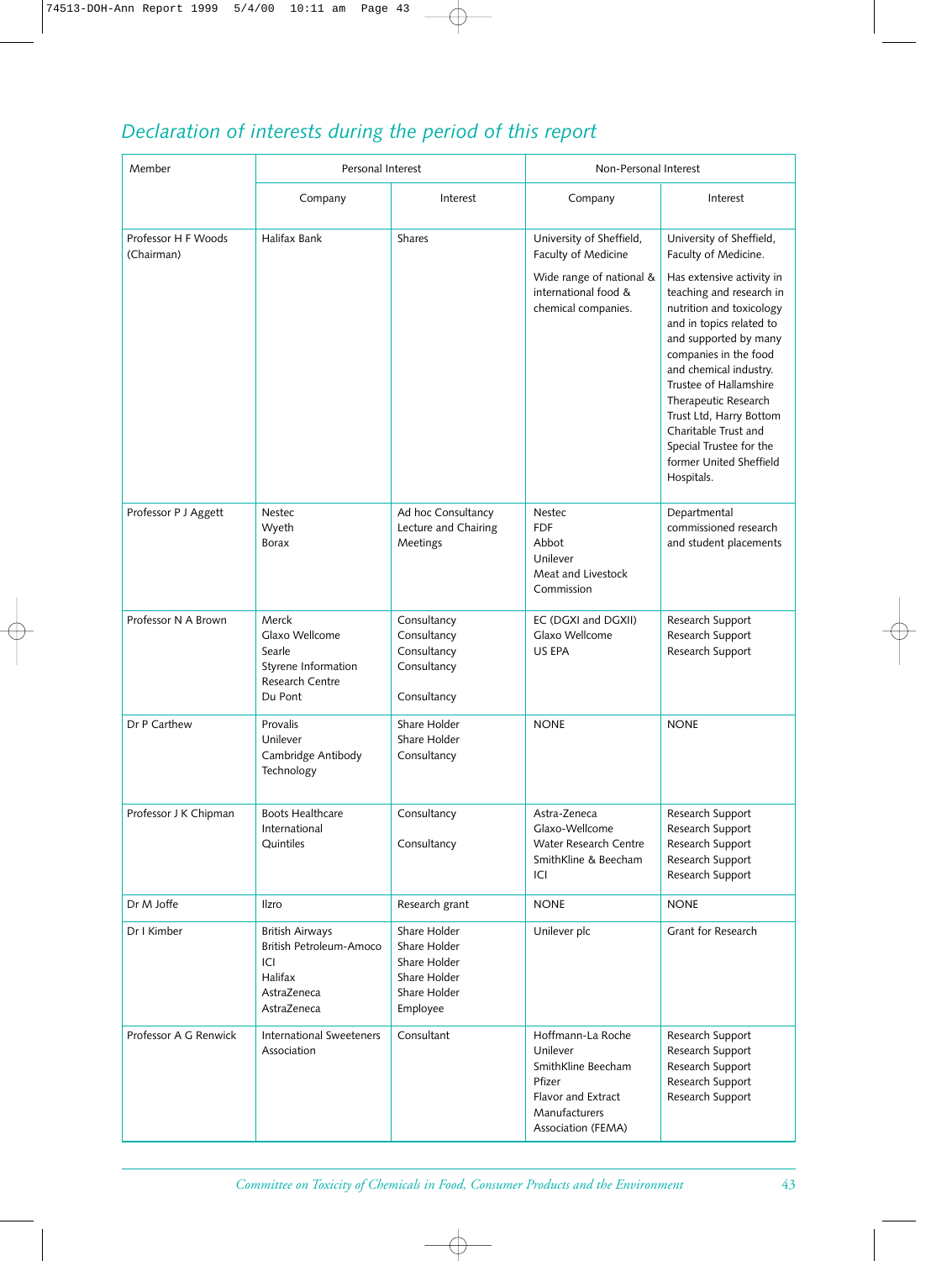| Member                  | Personal Interest                                                       |                                                                             | Non-Personal Interest                      |                                                                        |  |
|-------------------------|-------------------------------------------------------------------------|-----------------------------------------------------------------------------|--------------------------------------------|------------------------------------------------------------------------|--|
|                         | Company                                                                 | Interest                                                                    | Company                                    | Interest                                                               |  |
| Professor P A Routledge | <b>Health Care Services</b><br>Edinburgh                                | Fee                                                                         | Paracetamol Information<br>Centre          | Member of Advisory<br>Group                                            |  |
| Professor   R Rowland   | <b>Colloids Naturels</b><br>International (CNI)<br>Rouen, France        | Consultancy                                                                 | Various                                    | Departmental teaching<br>& research funded by<br>various               |  |
|                         | Danisco                                                                 | Consultancy                                                                 |                                            |                                                                        |  |
| Dr L Rushton            | Institute of Petroleum<br>Transport and General<br><b>Workers Union</b> | Consultancy, contracts<br>and grants - completed<br>Consultancy - completed | Concawe                                    | Contract to Institute for<br>Environment and Health<br>- Now completed |  |
|                         |                                                                         |                                                                             | Eu                                         | Contract to Institute for<br><b>Environment and Health</b>             |  |
| Ms J Salfield           | Alliance & Leicester<br>Halifax<br>Woolwich<br>Northern Rock            | <b>Shares</b><br><b>Shares</b><br><b>Shares</b><br><b>Shares</b>            | <b>NONE</b>                                | <b>NONE</b>                                                            |  |
| Dr A Smith              | Abbey National<br><b>British Telecom</b><br>Halifax Bank                | Share Holder<br>Share Holder<br>Share Holder                                | Rhône Poulenc<br>Glaxo-Wellcome            | Research Support<br>Research Support                                   |  |
| Professor S Strobel     | <b>NONE</b>                                                             | <b>NONE</b>                                                                 | <b>NONE</b>                                | <b>NONE</b>                                                            |  |
| Dr A Thomas             | <b>NONE</b>                                                             | <b>NONE</b>                                                                 | <b>NONE</b>                                | <b>NONE</b>                                                            |  |
| Professor J A Timbrell  | Shook, Hardy & Bacon<br>(Law firm)<br>Sorex Ltd                         | Occasional Fee<br>Occasional Fee                                            | Glaxo Wellcome<br>Taisho Pharmaceutical Co | Research Support<br>Research Support                                   |  |
| Dr M Tucker             | Zeneca                                                                  | Pension                                                                     | <b>NONE</b>                                | <b>NONE</b>                                                            |  |
|                         |                                                                         |                                                                             |                                            |                                                                        |  |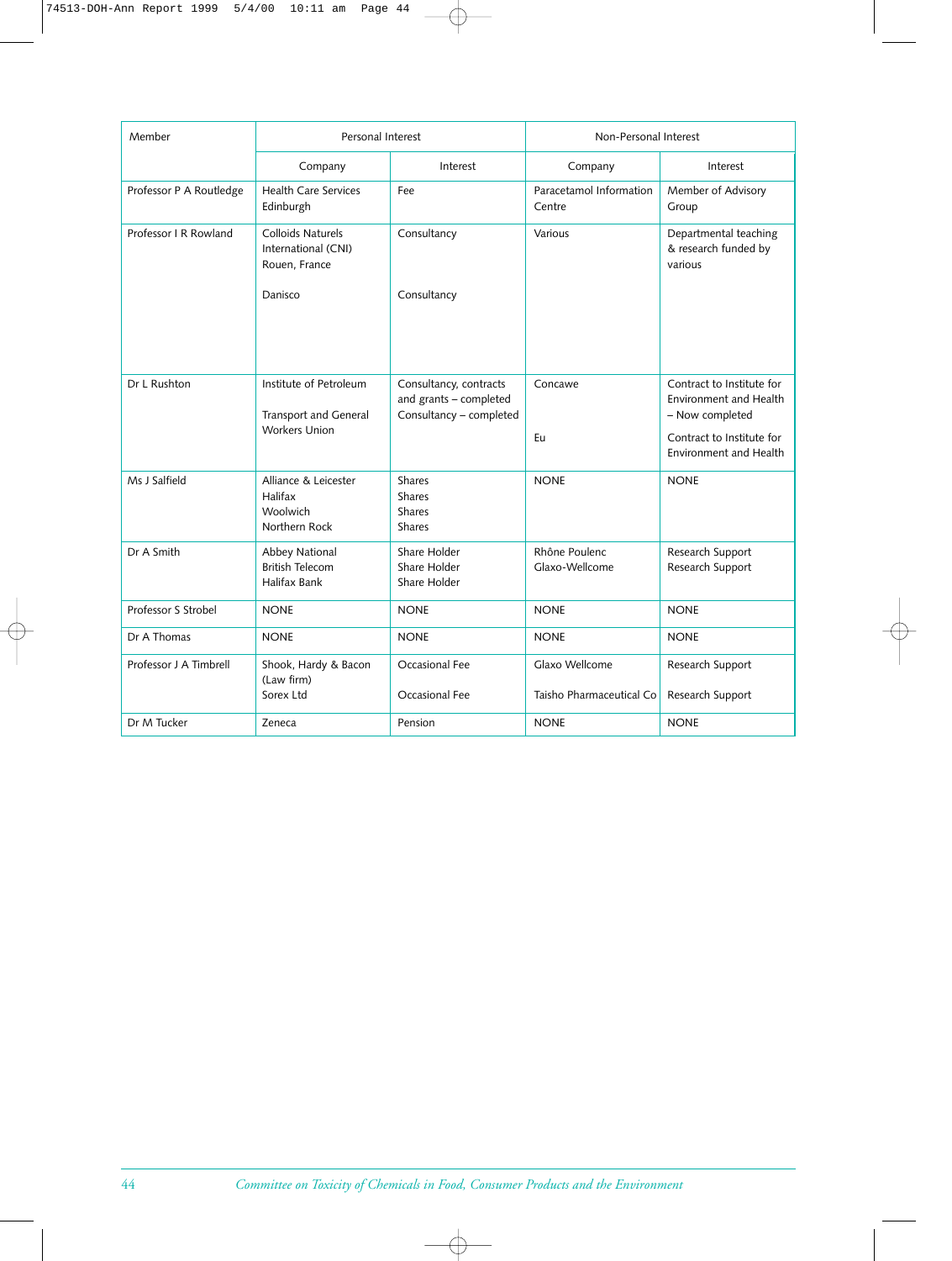**Committee on Mutagenicity of Chemicals in Food, Consumer Products and the Environment**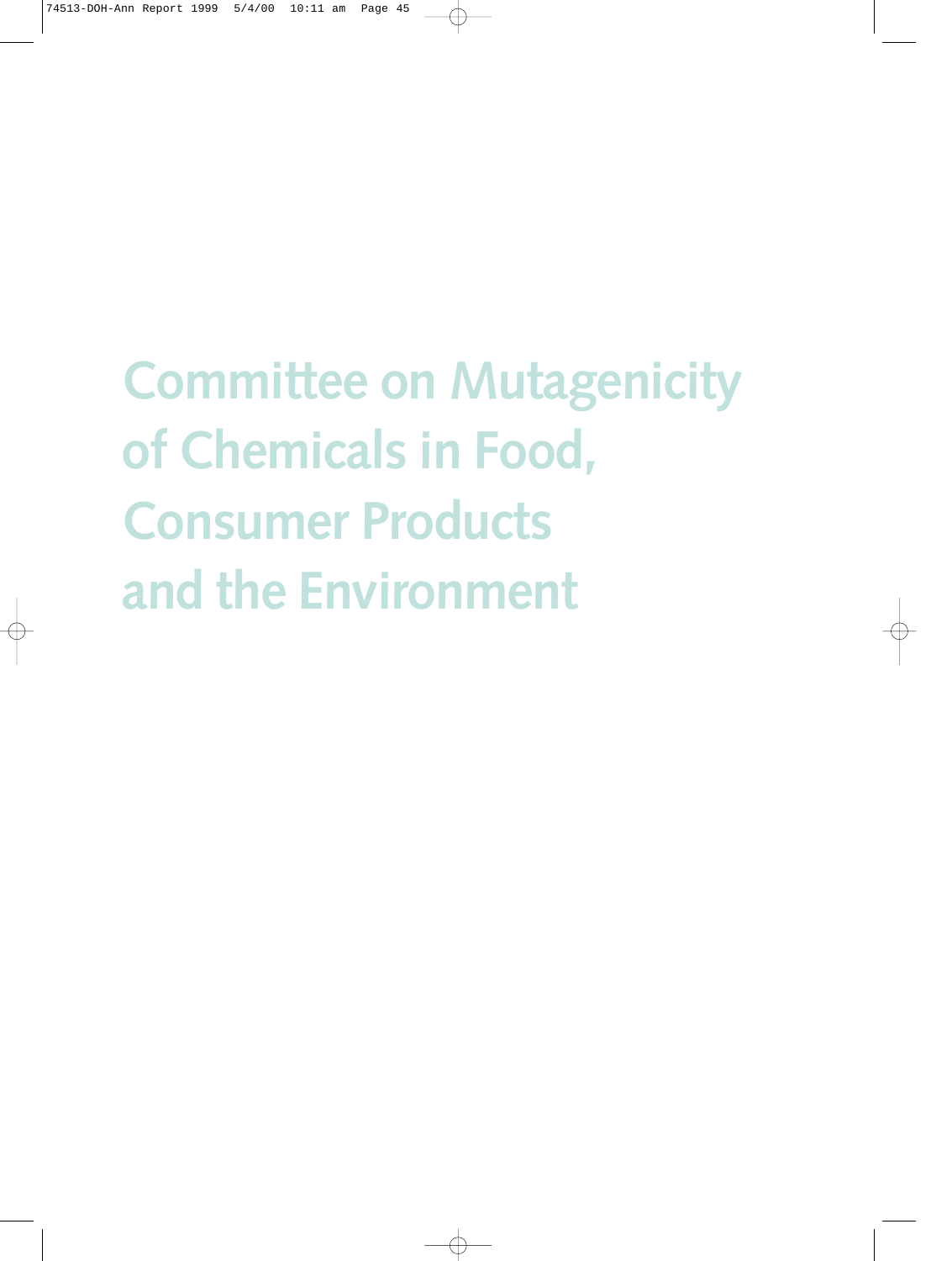# **Preface**



The Committee on Mutagenicity (COM) has two major functions:

- a) To assess information on the mutagenic activities of chemicals present in food, consumer products and the environment and to advise on their hazards and risk to humans,
- b) to advise on the general principles of test methods which are in use or newly developed, which are capable of assessing the mutagenic activity of chemicals.

This advice is provided to Government Departments and Regulatory Agencies.

The COM is made up of independent scientists and observers from Government Departments supported by a secretariat from the Department of Health. The secretariat provides the COM with comprehensive data packages upon which the Committee members use their expertise to evaluate both specific chemicals and the effectiveness of test methodologies used.

During the year, the COM provided advice on the environmental contaminant 2, 3, 7, 8 – tetrachloro-dibenzo-*p*dioxin, (TCDD) and 3-monochloropropane 1,2-diol (3-MCPD) which may occur as a contaminant in flocculants used during water treatment. The COM also provided advice on the air pollutant ozone and malachite green and leucomalachite green which are used to control parasitic and fungal infections in fish and shell fish. The Committee's advice on 2-chlorobenzylidene malonotrile (CS) and CS Spray was published as part of a joint COT/COC/COM statement. The Committee has undertaken a major revision and updating of their 1989 advice on a strategy for evaluating chemicals for mutagenicity, this resulted in an additional meeting to specially progress this work.

Regarding test methodology the Committee considered the role of certain specific mutations in tumours as markers for chemical induced mutagenicity. Major changes in Committee procedures during the year to increase transparency of operations has lead to the publication of agendas prior to meetings and minutes and statements when completed. Thus, the conclusions reached by the Committee given in this Annual Report are already available on the COM web site (http://www.doh.gov.uk/com.htm). Members were also pleased to welcome a Lay Member to the Committee during this year.

Professor J M Parry (Chairman) BSc PhD DSc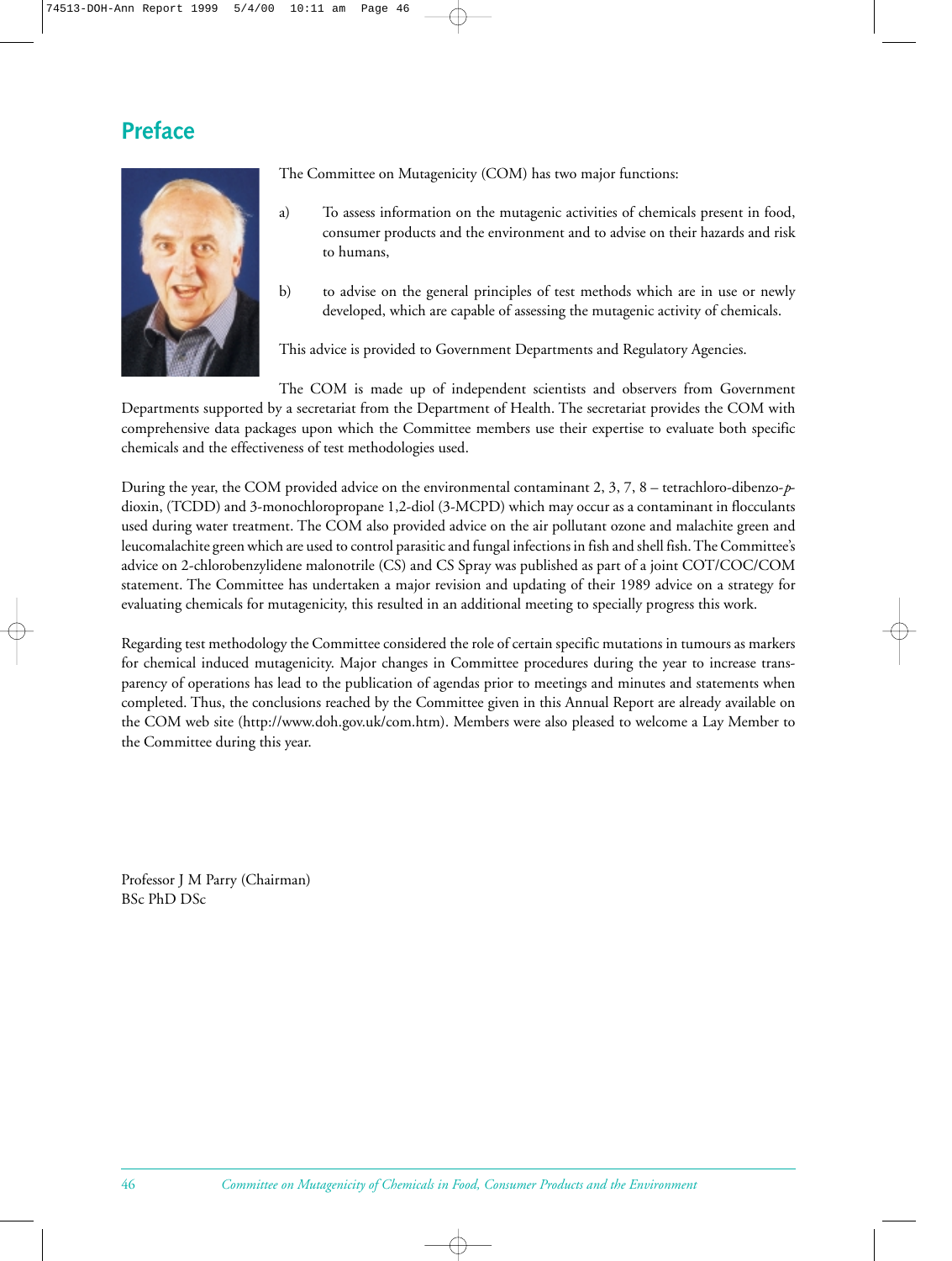# **Malachite Green**

2.1 Malachite green is a cationic triphenylmethane dyestuff used in a number of industries, including fish farming. It is used in freshwater fisheries for the treatment of external fungal and other infections, its main use being to stop fungal growth on the eggs. The COT have asked for advice on the mutagenicity of malachite green and the lipophilic metabolite leucomalachite green. In particular the COT has asked for advice on results from recent National Toxicology Programme (NTP) 32P-post-labelling studies (sub-acute) carried out with range-finding studies prior to initiating carcinogenicity bioassays on malachite green and leucomalachite green in rats and mice.

2.2 The Committee commented on the paucity of the available mutagenicity data, particularly in respect of leucomalachite green. In many instances lack of information on the purity of the malachite green tested is a particular problem in assessing the adequacy of the available information. Members agreed that the structure of both malachite green and leucomalachite green contained groupings which provide structural alerts for potential mutagenicity and thus it was important to evaluate the potential mutagenicity of both malachite green and its lipophilic metabolite leucomalachite green. Members also noted the results from the 1997 surveillance investigations conducted for the Veterinary Medicines Directorate which, for the first time, present information on residues of leucomalachite green and suggest that, when found, residues of this chemical in fish were higher than those of malachite green. The COM conclusions were forwarded to the COT and have been incorporated into a statement published by that Committee. They are given below:

#### 2.3 Malachite green

- (i) There is one report of a *Salmonella* assay done to an acceptable protocol; malachite green oxalate (>90% pure) was shown to induce mutations in TA98 in the presence of an exogenous metabolic activation system.129 There is also some evidence of clastogenicity in Chinese Hamster Lung cells.130 Malachite green should thus be regarded as having mutagenic potential.
- (ii) Negative results were obtained in a poorly reported bone marrow micronucleus test in mice using a single oral dose of malachite green oxalate (>90% pure) at the MTD (75% of the LD50).129 Members agreed that the high dose level of 37.5 mg/kg was adequate, but it was difficult to assess the value of the negative results in the absence of appropriate information on bone marrow toxicity or data to show that malachite green and/or metabolites reached the bone marrow.
- $(iii)$  Recent <sup>32</sup>P-post-labelling studies using a 28 day dietary exposure and carried out with NTP rangefinding studies (used in designing carcinogenicity bioassays) indicate that malachite green induces DNA adducts in the liver of rats and mice.131,132
- (iv) The Committee concluded that although a limited negative *in-vivo* micronucleus test was available, the results of the recently conducted 32P- post-labelling studies indicated that it would be prudent to assume that malachite green may be a potential *in-vivo* mutagen.
- 2.4 Leucomalachite green
	- (i) The Committee were concerned that only limited information was available on leucomalachite green. The lack of information on leucomalachite green prevents an adequate mutagenicity assessment for this compound.
	- (ii) The Committee recommended that *in-vitro* studies in bacteria for gene mutations, in mammalian cells for clastogenicity and a mammalian cell assay for gene mutation (preferably the mouse lymphoma assay) conducted according to current OECD guidelines should be undertaken as an important step to evaluating the mutagenic potential of leucomalachite green.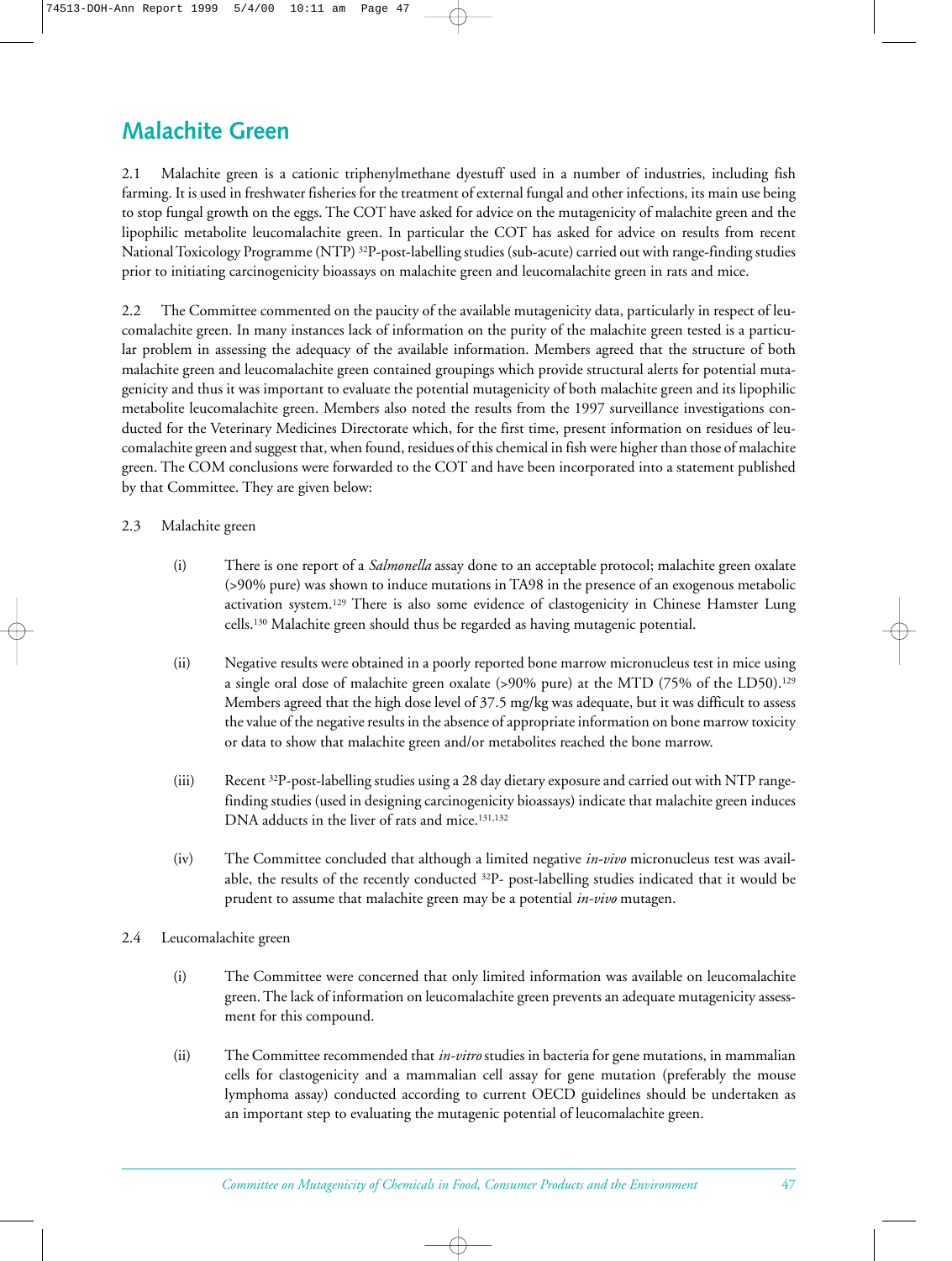(iii) The Committee, however, concluded that the results of the recently conducted  $32P$ -post-labelling studies131, 132 indicated that it would be prudent to assume that leucomalachite green may also be a potential *in-vivo* mutagen.

# **MCPD (3-Monochloropropane 1,2-Diol)**

2.5 3-Monochloropropane 1,2,-diol (3-MCPD) can be present as a contaminant in epichlorhydrin/amine copolymers used as flocculants or coagulent aids in water treatment. These polyamine flocculants have been available for many years as approved products for use in water treatment and thus 3-MCPD may be present in drinking water due to the use of such flocculants. 3-MCPD is a member of a group of contaminants known as chloropropanols. This group includes some known genotoxic carcinogens in animals such as 1,3 dichloropropan-2-ol. The COM was asked to evaluate the available mutagenicity data on 3-MCPD and to provide conclusions for the Committee on Carcinogenicity (COC) who had been asked to consider the carcinogenicity data on 3-MCPD.

2.6 The Committee was aware that 3-MCPD had been detected as a contaminant of savoury food ingredients, including acid hydrolysed vegetable protein (acid-HVP) and that the EU Scientific Committee for Food had published an opinion in 1994 where it was agreed that 3-MCPD should be regarded as a genotoxic carcinogen.133 The Committee also had access to published mutagenicity data on 3-MCPD, a safety evaluation prepared by CanTox.Inc (Ontario, Canada) for the International Hydrolysed Protein Council,134 a review document published by the Institute of Toxicology, National Food Agency of Denmark,135 and one *in-vivo* mutagenicity study submitted on an in-confidence basis.136 In reviewing these documents, members commented that the available metabolism data on 3-MCPD were relatively old and focused on metabolic pathways following intraperitoneal administration. There was no data from oral studies using modern methods to measure absorption and elimination of 3-MCPD. The Committee considered the proposal by CanTox Inc regarding the formation of bacterial-specific mutagens and agreed that there was no evidence to support this speculation.

- 2.7 The Committee reached the following conclusions on the available mutagenicity data.
	- (i) 3-MCPD was mutagenic in *Salmonella typhimurium* in the absence of exogenous metabolic activation.137,138,139,140 The addition of S-9 mix did not increase the mutagenic response observed.
	- (ii) Positive results have also been reported in the mouse lymphoma assay in the presence of metabolic activation but the full report of the study was not available to the Committee. Positive results were also reported in tests in *yeast (Schizosaccharomyces pombe)*<sup>141</sup> and in tests for Sister Chromatid Exchange in mammalian cells.<sup>135</sup>
	- (iii) The Committee concluded that 3-MCPD had mutagenic activity *in-vitro*.
	- (iv) Negative results have been reported from a bone marrow micronucleus assay in mice using a single oral dose of up to120 mg/kg bw and sampling of bone marrow at 24, 48 or 72 hours post administration. The authors stated that higher doses would result in significant weight loss and mortality. The Committee noted that there was no evidence for a reduction in the ratio of polychromatic to normochromatic erythrocytes (i.e. ratio of PCE/NCE) and thus there was no evidence to show that exposure of the bone marrow to the test material and its metabolites had occurred.136
	- (v) The Committee agreed that no conclusions could be drawn from the investigation of colonic micronuclei in mice136 in view of the limited database available for this assay or from the inadequately reported dominant lethal assays.<sup>142,143</sup>
	- (vi) The Committee agreed that further negative results in an *in-vivo* mutagenicity test in a second tissue namely rat liver UDS were required in order to provide adequate reassurance that the activity seen *in-vitro* is not expressed *in-vivo*.
	- (vii) The Committee concluded that it would be prudent to assume that 3-MCPD is an *in-vivo* mutagen.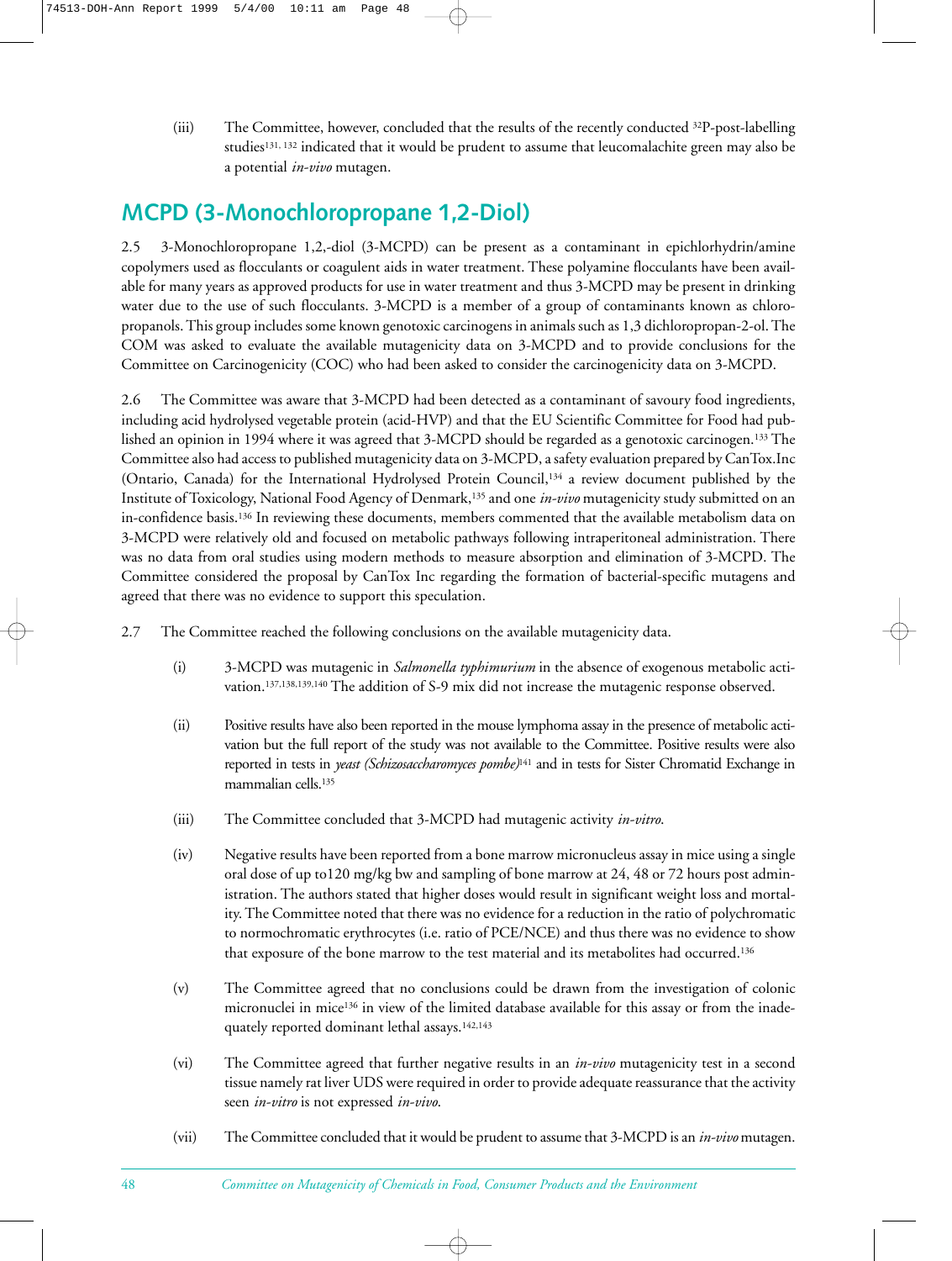# **TCDD (2,3,7,8-tetrachlorodibenzo-p-dioxin)**

2.8 There are 75 possible chlorinated polychlorinated-para-dioxins (PCDDs) and 135 possible polychlorinatedpara-dibenzofurans (PCDFs). A number of these substances (congeners), predominantly the tetra- through to octacongeners may be found as trace contaminants in food. The toxicological properties and potencies of PCDDs and PCDFs mixtures have been estimated from the available information on TCDD (2,3,7,8-tetrachlorodibenzo-pdioxin) through the use of toxic equivalency factors (TEFs). TCDD thus serves as a model compound for the risk assessment of other PCDD/PCDF mixtures.<sup>144</sup>

2.9 PCDDs are produced as a trace contaminant during the manufacture of many organochlorine compounds such as 2,4,5-trichlorophenol (TCP), chlorophenoxy herbicides (2,4,5-T), hexachlorophene, chlorodiphenyl ether herbicides, and during certain industrial processes such as pulp bleaching using chlorine gas. They are also produced in a number of thermal reactions such as the incineration of municipal waste, sewage sludge, PVC as well as from automobile emissions. The highest exposures have predominantly occurred under occupational settings, often following accidental release, the exception being the large widespread release of TCDD to the environment with population exposure following the Seveso incident in 1976.

2.10 The International Agency for Research on Cancer (IARC) concluded in 1997 that TCDD should be regarded as a known human carcinogen and thus classified as Group 1.145 Previously it had been classified as Group 2A (probable human carcinogen). This change prompted the Department of Health to request COC to review their earlier conclusion. The COC concluded in 1998 that there were insufficient epidemiological and toxicological data on TCDD to conclude a causal link with cancer in humans, but it would be prudent to consider TCDD as a 'probable weak human carcinogen'. The IARC working group concluded that the "experimental data indicated that 2,3,7,8-TCDD and probably other PCDDs and PCDFs are not direct-acting genotoxic agents and that TCDD is considered a non-genotoxic substance." The previous COM evaluation of TCDD was completed in 1987 and it was therefore timely for the Committee to reconsider its previous conclusions. The Committee considered a review of the relevant literature published since 1990 and noted that most of the newer studies had been negative.

2.11 The Committee agreed that negative results had been obtained in the *in-vitro* mutagenicity tests conducted in *Salmonella* and in L5178Y tk+/tk- cells mouse lymphoma cells.<sup>146,147</sup> However, TCDD induced micronuclei formation had been reported in one study in human lymphocytes and the cytochalasin B technique.<sup>148</sup> The same research group had also noted sister chromatid exchange (SCE) in a subsequent publication.<sup>149</sup> Members commented that it was not possible to draw any conclusions based on these results particularly in view of the unusually long incubation period of 71 hours prior to harvesting the cells. The Committee agreed that a repeat test would be desirable in order to validate the method used in these investigations.

2.12 The Committee agreed that negative results had been obtained in mouse hepatocytes following dosing of animals with up to 150 µg/kg (i.p).150 No increase in SCEs in peripheral blood lymphocytes was noted in Rhesus monkeys, 2 years post administration of a diet containing 25 ppt TCDD for 4 years.151 However, a small, but statistically significant increase in SCEs in peripheral blood lymphocytes had been documented in a limited study in rats given weekly gavage doses of 5 µg/kg for 2 weeks but not at 0.5 µg/kg.152 Evidence of TCDD induced single strand DNA breaks in peritoneal lavage cells had been documented in rats given a single oral dose of 25 µg/kg bw up to 100 µg/kg.<sup>153</sup> In addition, a positive result had been reported in a deletion recombination spot test<sup>154</sup> but not in a separate study which used a similar dosing regime.155 Members considered that no weight could be attached to this investigation in view of the limited study design, the concerns previously expressed by Members regarding these tests and the negative findings reported in a mouse spot test by a separate research group.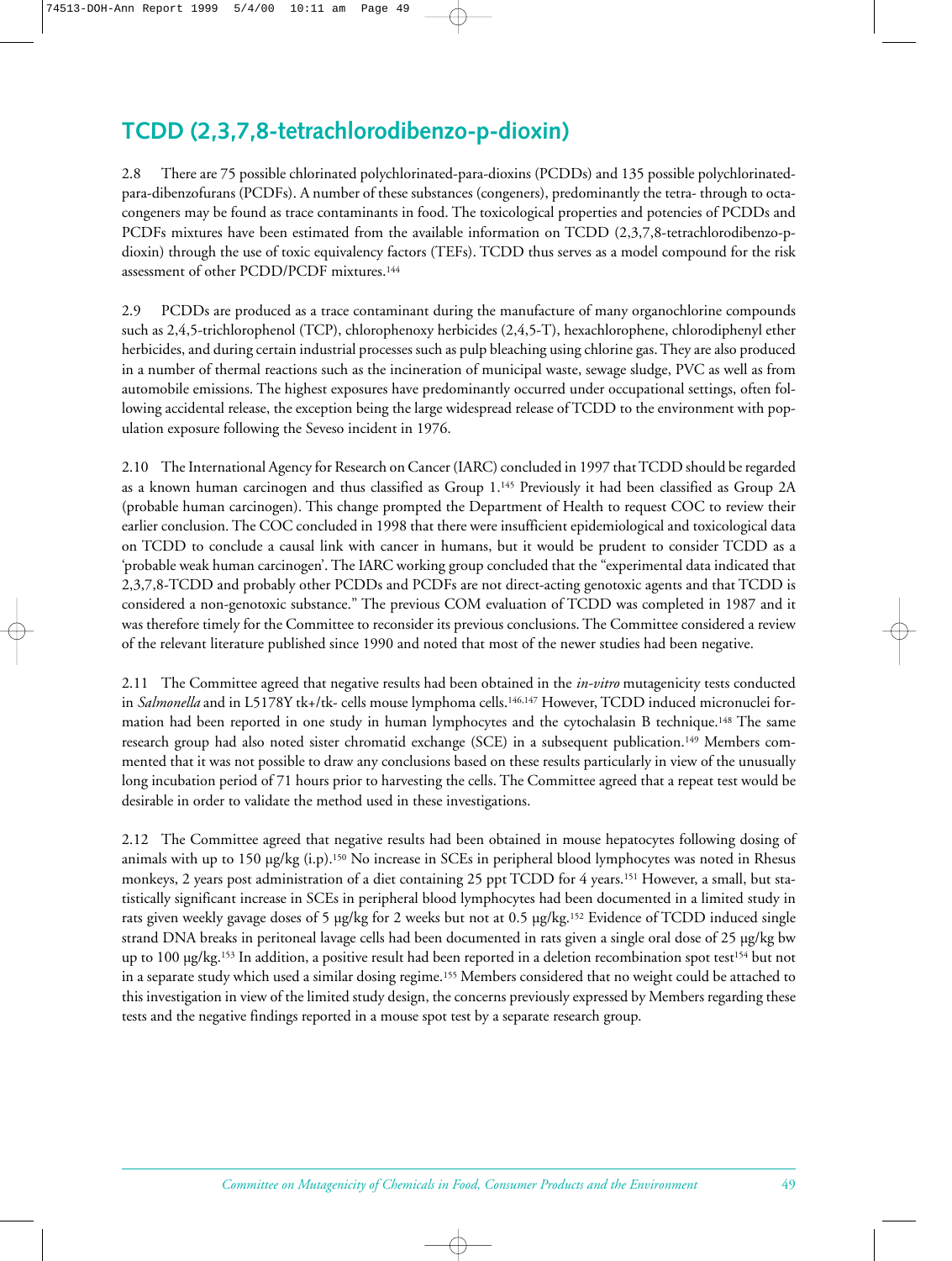- 2.13 The Committee agreed the following overall conclusions.
	- (a) "In studies published since 1987, TCDD has continued to give largely negative results in tests for several different genetic endpoints, such as DNA damage, gene mutations, sister chromatid exchange and cell transformation. In a few studies TCDD has given a positive or equivocal result, often using assays with either highly non-standard or sub-optimal design. Currently the weight of the available experimental data continue to indicate that TCDD is not a genotoxic agent."
	- (b) The Committee wished to continue to monitor any further genotoxicity publications on TCDD.

# **Ozone**

2.14 Ozone is an ubiquitous air pollutant due to its formation in the atmosphere by photochemical reaction between volatile hydrocarbons and nitrogen oxides. The Expert Panel on Air Quality Standards have recommended a very low standard (50 ppb as a running 8 hour average) based on its irritant effects on the respiratory tract at 100 ppb and above. Ozone is also one of a limited number of chemicals that have been shown to be carcinogenic in the mouse (producing lung adenomas/carcinomas in a strain sensitive to such tumour induction) but not the rat. The COC have reviewed the need for carcinogenicity bioassay data in the mouse, and as part of this work are considering the public health significance of such apparent mouse specific carcinogens. A key aspect of these is consideration of the genotoxic potential of such compounds. The COC felt it important to draw conclusions on the possibility of a genotoxic mechanism, particularly in the light of recent data on K-*ras* mutations in lung neoplasms from ozone exposed mice156; the advice of the COM was thus requested on this issue.

- 2.15 The following conclusions were drawn:
	- (i) Ozone is a powerful oxidising agent and reacts readily with most biological macromolecules including DNA.157,158,159,160,161,162,163,164,165,166 It has been shown to produce gene mutation in *Salmonella typhimurium*TA102 in the presence or absence of rat S-9.167,168,169There are no data from *in-vitro* studies to adequately investigate its clastogenic potential<sup>170</sup> but it has been shown to induce SCEs in mammalian cells.171,172,173 The available *in-vitro* data indicate that ozone has mutagenic potential.
	- (ii) The *in-vivo* clastogenicity of ozone in bone marrow or peripheral blood has been investigated in the Chinese hamsters,<sup>174,175,176</sup> mouse<sup>174,175</sup> and rat.<sup>177</sup> Although all these studies have limitations, the results do suggest that ozone is not clastogenic in bone marrow. Only one very limited study has been carried out in germ cells;<sup>176</sup> this was negative, which is consistent with the bone marrow data. However, clastogenic effects have been demonstrated in lung cells (macrophages) of rats exposed to ozone gas.178
	- (iii) In addition, examination of the K-*ras* mutational spectra of ozone induced lung neoplasms in mice indicated a high frequency of mutations, including A-T transversions in codon 61.156These appeared to be specific to ozone and did not occur in spontaneous lung neoplasms in mice. Thus, there is some evidence for *in-vivo* mutagenic activity at the target site for carcinogenicity in the mouse.
	- (iv) Members recommended that additional work to reproduce ozone induced A-T transversions that would provide additional reassurance regarding conclusion (iii). This would comprise an assessment of whether ozone induced mutational signatures *in-vitro* and analysis of lung tumours in mice exposed to an inert particle such as titanium dioxide.
	- (v) The COM concluded that it would be prudent to assume that ozone may have *in-vivo* genotoxic potential. Members agreed that it would be acceptable for the Committee to adopt the approach normally used for *in-vivo* mutagens, ie to assume a linear dose-response.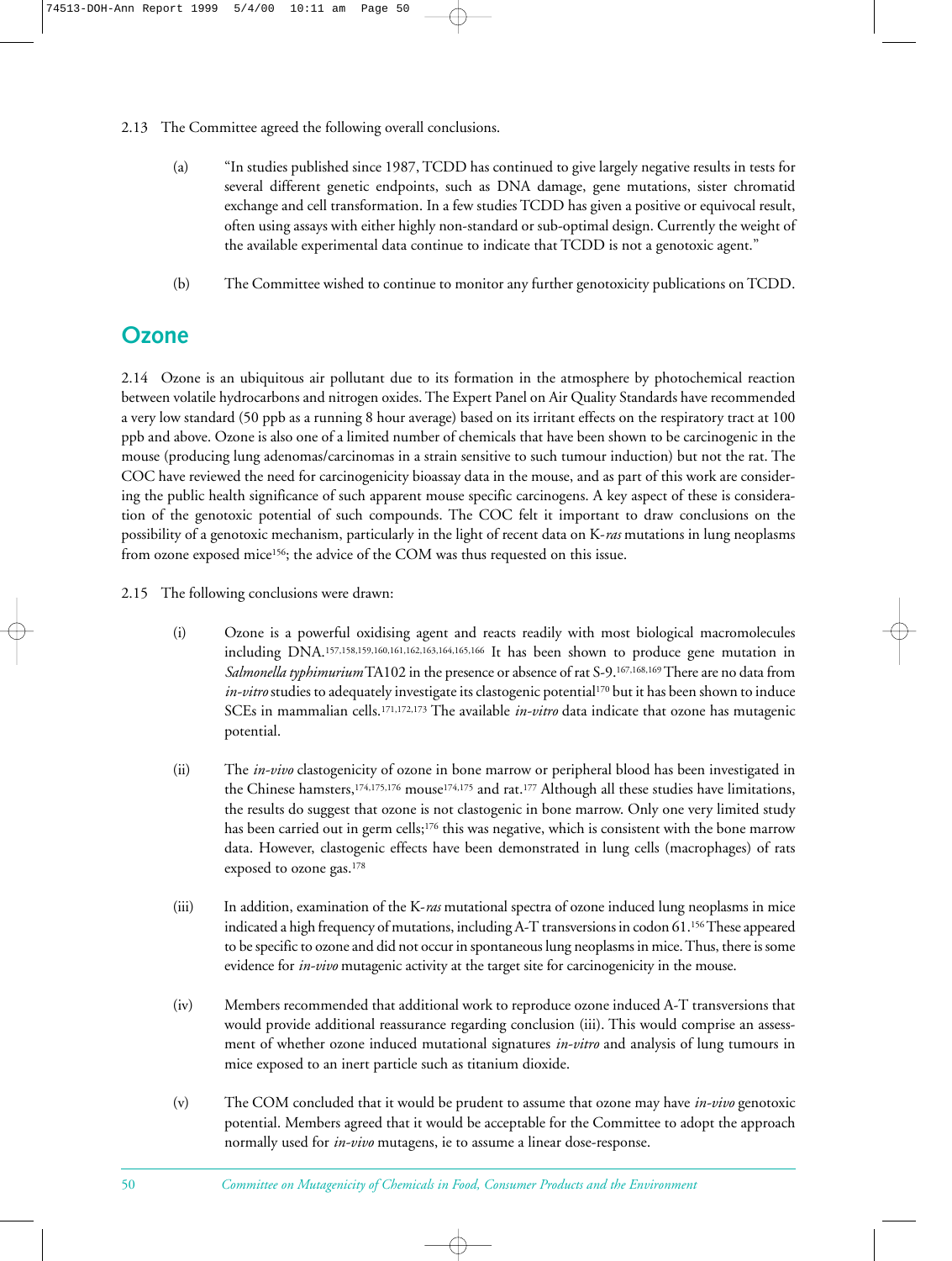# **2-Chlorobenzylidene malononitrile (CJ) and CS spray**

2.16 The COM provided advice on the mutagenicity of 2-chlorobenzylidene malononitrile during 1998 which was incorporated into a joint statement published by the Committees on Toxicity (COT), Mutagenicity (COM) and Carcinogenicity (COC) during 1999.

2.17 The conclusions reached by the COM (which should be considered together with those of the COC) are given below:

## *In vitro studies*

2.18 The mutagenicity of CS has been extensively studied *in vitro*. Negative results were obtained in *Salmonella* assays, but there were reservations regarding the suitability of the standard protocols used in these tests with respect to CS in view of its very short half life.179,180,181,182,183 Positive results were noted in assays in V79 cells for gene mutation and also in the mouse lymphoma assay.180,184,185 Positive results were documented also in metaphase analysis for clastogenicity in V79 and CHO cells.180,186 In addition, CS has been shown to induce SCEs (Sister Chromatid Exchanges) in CHO cells.180 These data indicate that CS has clastogenic potential.

2.19 There is evidence from *in vitro* studies to indicate that CS has aneugenic effects. It has been shown to interfere with the spindle machinery and cell division in mammalian cells resulting in C-mitosis and metaphase block.187,188,189,190,191,192 CS has also been shown to induce micronuclei in mammalian cells *in-vitro*. <sup>25</sup> These data suggest that CS has aneugenic potential.

2.20 The clastogenic effects seen appear to be due to CS itself, or an unknown short-lived intermediate.<sup>186</sup> The mechanism of aneugenicity appears to differ from the clastogenicity with 2-chlorobenzaldehyde being the important metabolite regarding aneugenicity but not in respect of clastogenicity.189

## *In vivo studies*

2.21 Negative results were consistently obtained in bone marrow or peripheral blood assays for micronuclei induction using high dose levels and both the oral and intraperitoneal routes.<sup>183,193</sup> (These assays are capable of detecting clastogens and aneugens if the active metabolite reaches the bone marrow.) It was noted that no data were available to indicate if adequate amounts of CS or short lived reactive metabolites reached the target organ. Data from DNA binding studies in the liver and kidney did not help in this regard as no relevant analysis of tissues of initial contact (ie skin or nasal mucosa) were undertaken.181 Studies using Drosophila (fruit flies) did not provide any meaningful data as the experimental design was unlikely to result in exposure of Drosophila to biologically active CS.183 It was felt prudent for complete reassurance on the lack of mutagenic activity of CS *in-vivo* to have data from a study to investigate genotoxicity to measure potential mutagenicity at a site of contact, for example in the nasal mucosa. However, some members of COM recognised that the design of such an animal study would be difficult both from practical and ethical standpoints and were of the opinion that these studies were not necessary.

# **Test Strategies and Evaluation**

## *Mutational spectra*

2.22 DNA sequencing of mutations present in specific genes of tumours have indicated relationships between the sites within a gene, at which mutations have been detected (mutation spectra), and the individual chemicals implicated in the aetiology of a specific tumour. The Committee provided advice on the proposals regarding the minimum levels of data necessary to correlate a mutational spectra in a tumour type with a specific chemical. The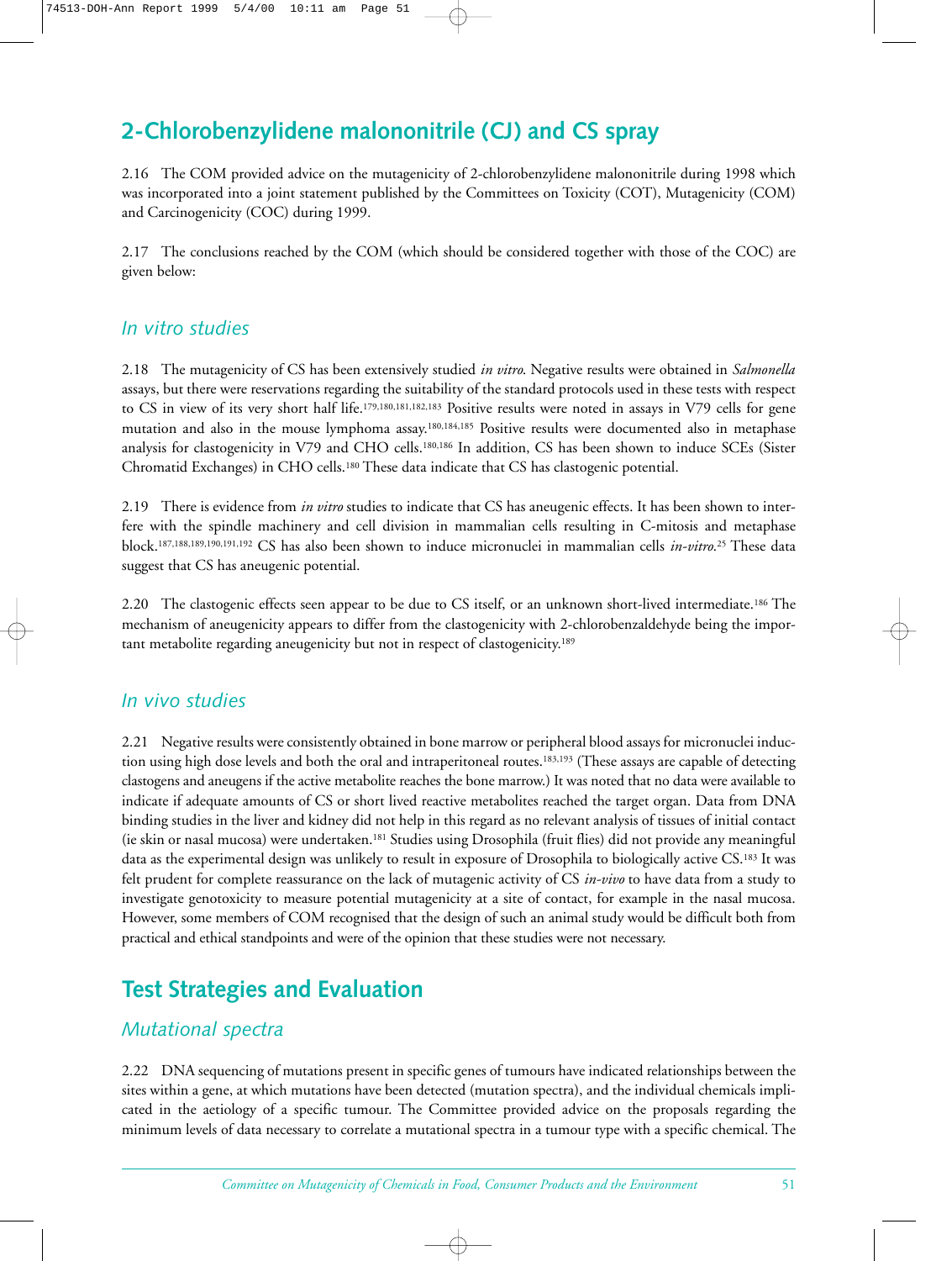Committee agreed that it was theoretically possible that selection of spontaneous mutations with a particular effect or in particular genes could give rise to differences in tumour spectra between treated and control animals. The proposal outlined in the paper to establish whether a compound could induce specific mutations in neutral situations, i.e. where there is no selection through growth advantage as occurs in a tumour, was acceptable, although Members considered that it would be difficult to conduct such experiments with chemicals that were not stable under *in-vitro* conditions such as ozone. The Committee noted that there were a number of uncertainties to be resolved in developing a suitable methodology, for example, whether the use of specific non transcribed reporter genes (such as *lac* Z) would be non-selective resulting in important effects being missed.

# **Topics Under Consideration**

2.23 The following topics, which were discussed by the Committee at meetings held in 1999, are still under review:

Revision of COM guidelines on a strategy for testing chemicals for mutagenicity Hydroquinone & Phenol Disopropylnaphthalenes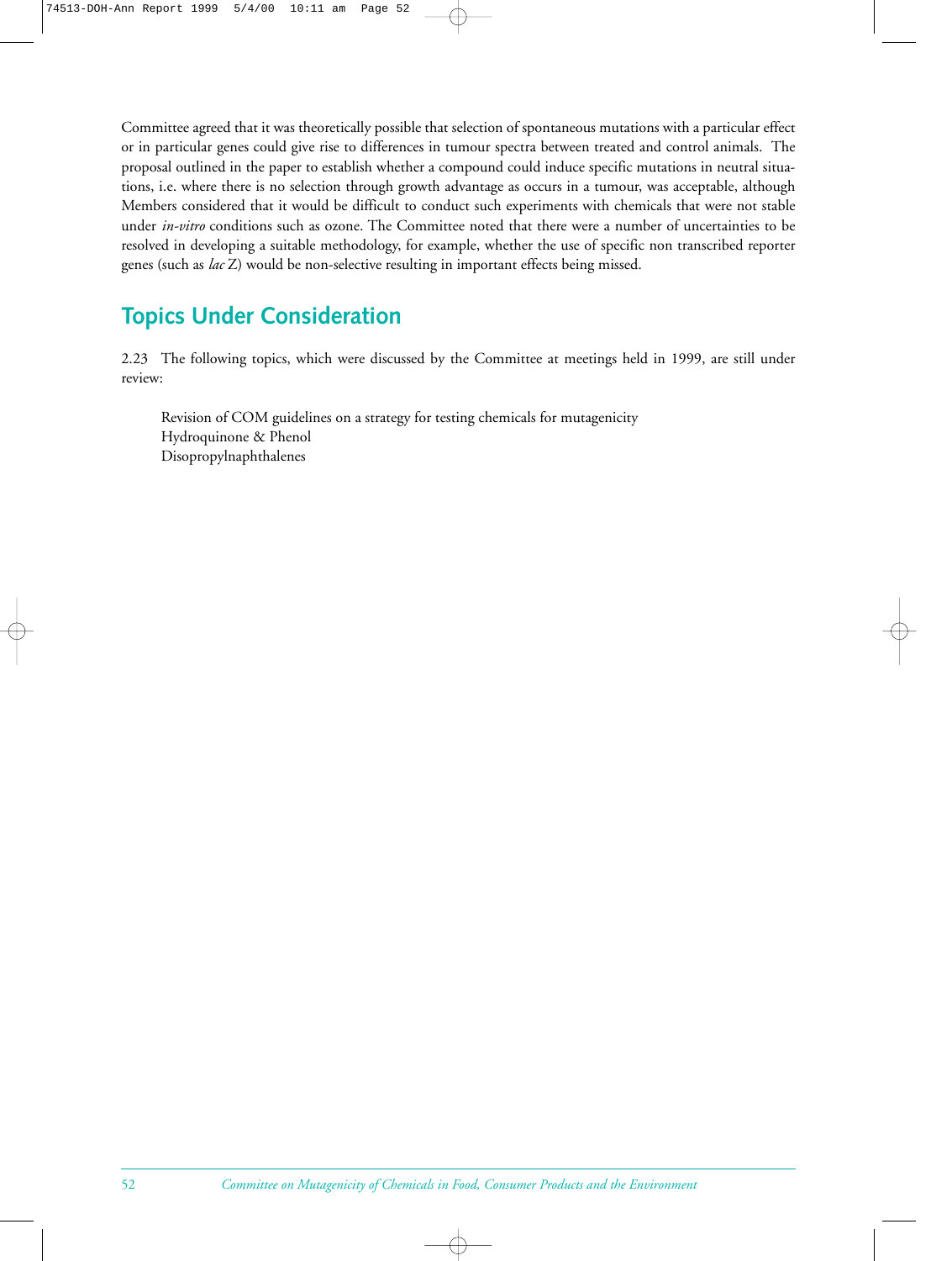# **1999 Membership of the Committee on Mutagenicity of Chemicals in Food, Consumer Products and the Environment**

# *Chairman*

**Professor J M Parry** BSc PhD DSc *Professor of Genetics. School of Biological Sciences, University of Wales, Swansea*

# *Members*

**Professor J Ashby** BSc PhD CChem FRCS *Senior Research Associate, Zeneca Central Toxicology Laboratory*

**P E Bryant** BSc MSc PhD DSc *Cancer Biology Group, School of Biomedical Sciences, University of St Andrews*

**Professor C Cooper** BSc PhD DSc *Head of Molecular Carcinogenesis Section, Institute of Cancer Research, Haddow Laboratories*

**Professor D S Davies** BSc PhD CChem FRCS FRCPath FRCP *Section of Bio-Chemical Pharmacology, Hammersmith Hospital*

**Professor M H L Green** BSc PhD *Principal Research Fellow, School of Pharmacy and Biomedical Sciences, University of Brighton*

**Ms Margaret Langley** BA *Lay Member*

**Professor R F Newbold** BSc PhD CBiol FIBiol *Professor of Cancer Genetics, Dean of Faculty of Science and Head of Department of Biology and Biochemistry, Brunel University*

**D J Tweats** BSc PhD CBiol FIBiol FRCPath *Director of Preclinical Safety Sciences, Glaxo Wellcome Research & Development Ltd*

**S Venitt** BSc PhD *Part-time Consultant to the Institute of Cancer Research, Haddow Laboratories*

# *Secretariat*

**R J Fielder** BSc PhD Dip RCPath *(Scientific)* **K N Mistry** *(Administrative)*

**J M Battershill** BSc MSc **M Al-Derzi** BSc MSc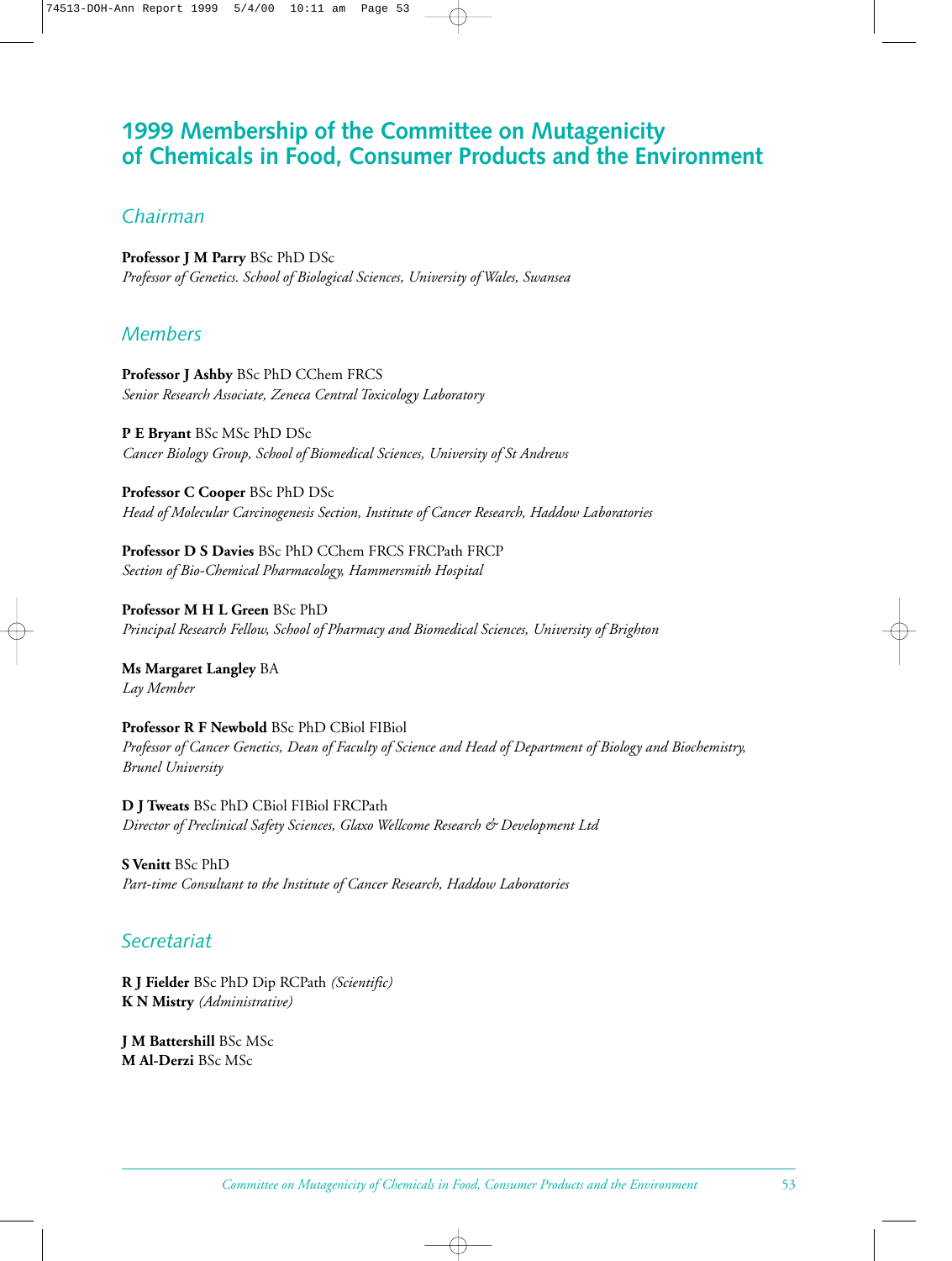# *Declaration of interests during the period of this report*

| Member                       | Personal Interest                                                                                                    |                                                                                                               | Non-Personal Interest                                                                                                                                                                                                                                                                                                                |                                                                                                                                                                                                                                                                                                                                                                                                                                                                                                           |
|------------------------------|----------------------------------------------------------------------------------------------------------------------|---------------------------------------------------------------------------------------------------------------|--------------------------------------------------------------------------------------------------------------------------------------------------------------------------------------------------------------------------------------------------------------------------------------------------------------------------------------|-----------------------------------------------------------------------------------------------------------------------------------------------------------------------------------------------------------------------------------------------------------------------------------------------------------------------------------------------------------------------------------------------------------------------------------------------------------------------------------------------------------|
|                              | Company                                                                                                              | Interest                                                                                                      | Company                                                                                                                                                                                                                                                                                                                              | Interest                                                                                                                                                                                                                                                                                                                                                                                                                                                                                                  |
| Prof J M Parry<br>(Chairman) | Albright and Wilson<br><b>Compass Catering</b><br>JIB Insurance<br>National Power<br>Powergen<br>Smith Kline Beecham | Share Holder<br>Share Holder<br>Share Holder<br>Share Holder<br>Share Holder<br>Consultant                    | Boehringer<br>Pfizer<br>Welsh Water<br>Glaxo Wellcome<br><b>BAT</b><br>Astra                                                                                                                                                                                                                                                         | Grant<br>Grant<br>Grant<br>Grant<br>Grant<br>Grant                                                                                                                                                                                                                                                                                                                                                                                                                                                        |
| Prof J Ashby                 | Zeneca<br>ML Labs<br>Phytopharm<br>ICI<br>Astra Zeneca<br>Astra Zeneca                                               | Employee, Salary, Share<br>option<br>Share Holder<br>Share Holder<br>Consultant<br>Consultant<br>Share Holder | <b>NONE</b>                                                                                                                                                                                                                                                                                                                          | <b>NONE</b>                                                                                                                                                                                                                                                                                                                                                                                                                                                                                               |
| Dr P Bryant                  | <b>British Gas</b><br>Centrica<br>Abbey National                                                                     | Share Holder<br>Share Holder<br>Share Holder                                                                  | <b>NONE</b>                                                                                                                                                                                                                                                                                                                          | <b>NONE</b>                                                                                                                                                                                                                                                                                                                                                                                                                                                                                               |
| Prof C Cooper                | Halifax<br>Norwich Union                                                                                             | Share Holder<br>Share Holder                                                                                  | <b>NONE</b>                                                                                                                                                                                                                                                                                                                          | <b>NONE</b>                                                                                                                                                                                                                                                                                                                                                                                                                                                                                               |
| Prof D S Davies              | Astra Zeneca plc<br>ICI plc<br>ML Laboratories plc<br>Servier<br>SmithKline Beecham                                  | Share Holder<br>Share Holder<br>Non Executive Director<br>and Share Holder<br>Consultant<br>Consultant        | Astra Zeneca plc<br><b>Bayer Plc</b><br><b>Bristol Myers Squibb</b><br>Glaxo Wellcome<br><b>Hoechst Marion Roussel</b><br>Knoll Pharmaceuticals<br>Lilly Research<br>Merck Sharpe & Dohme<br>ML Laboratories<br>Orion-Farmos<br>Pfizer<br>Rhone-Poulenc Rorer<br>Roche<br>Sanofi Winthrop<br>Servier<br>SmithKline Beecham<br>Solvay | Fellowship<br>Research & Meeting support<br>Research & Meeting support<br>Support for meeting Advisor<br><b>Research Advisor</b><br>Research Assistant<br>Studentships<br>Research<br>Research & Meeting support<br>Research<br>Research & Meeting support<br>Research & Fellowship<br><b>Research Advisor</b><br>Commissioned research<br>Meeting support<br>Advisor<br>Research<br>Support for meeting<br>Research<br>Meeting Support<br>Research Studentship<br>Advisor<br>Meeting support<br>Research |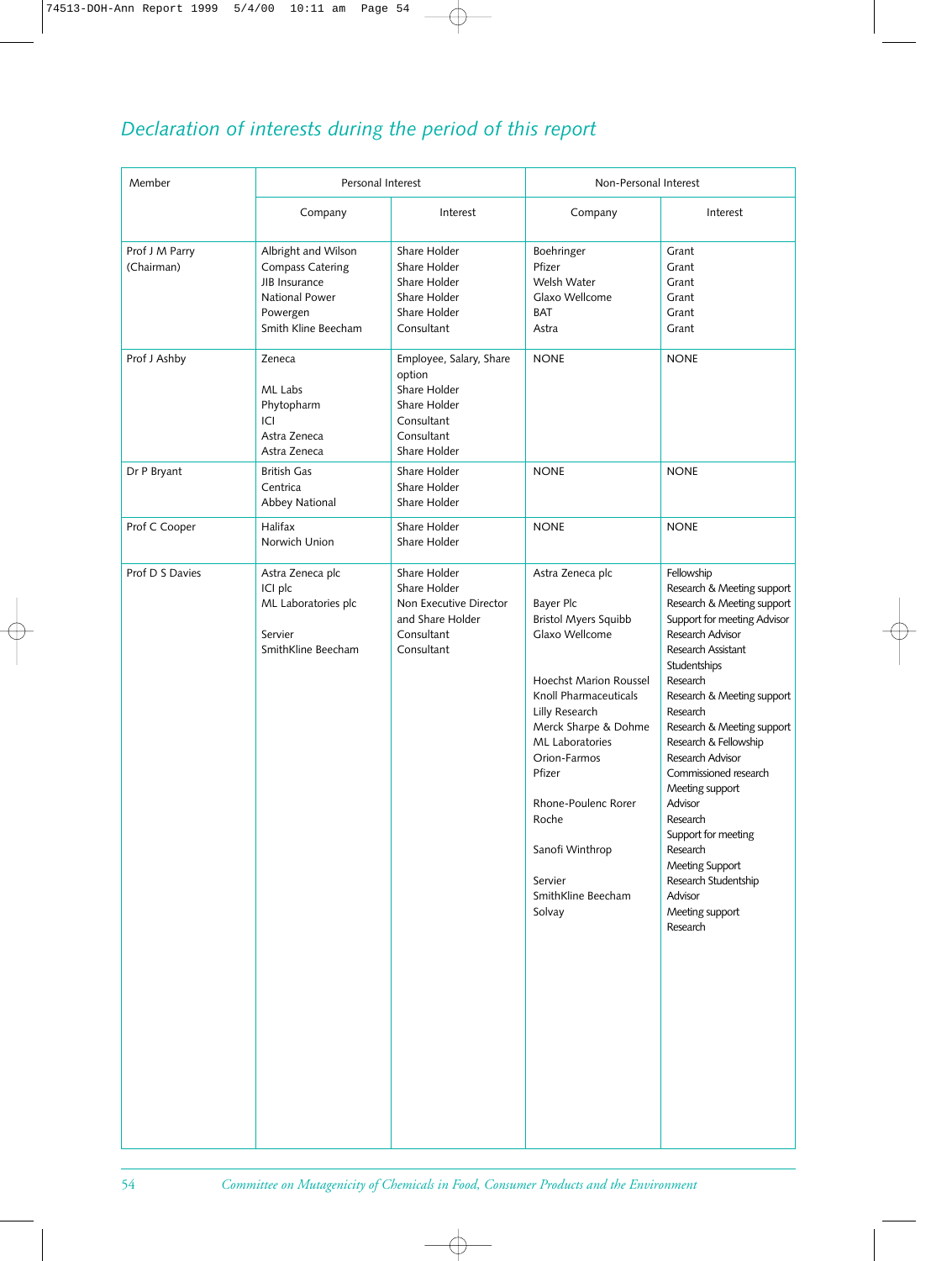| Member           | Personal Interest                                                                                                                                                                                                                |                                                                                                                                              | Non-Personal Interest     |                         |
|------------------|----------------------------------------------------------------------------------------------------------------------------------------------------------------------------------------------------------------------------------|----------------------------------------------------------------------------------------------------------------------------------------------|---------------------------|-------------------------|
|                  | Company                                                                                                                                                                                                                          | Interest                                                                                                                                     | Company                   | Interest                |
| Prof M Green     | <b>Dixons</b><br>Foreign and Colonial<br>Eurotrust<br><b>HSBC Holdings</b><br>Marks & Spencer<br>National Westminister<br>Second Alliance<br><b>Investment Trust</b><br>Shell Transport<br>TR Property Investment<br>Trust<br>31 | Share Holder<br>Share Holder<br>Share Holder<br>Share Holder<br>Share Holder<br>Share Holder<br>Share Holder<br>Share Holder<br>Share Holder | <b>MRC Pension Scheme</b> | <b>Trustee Director</b> |
| Ms M Langley     | <b>NONE</b>                                                                                                                                                                                                                      | <b>NONE</b>                                                                                                                                  | <b>NONE</b>               | <b>NONE</b>             |
| Prof R F Newbold | <b>NONE</b>                                                                                                                                                                                                                      | <b>NONE</b>                                                                                                                                  | <b>NONE</b>               | <b>NONE</b>             |
| Dr D J Tweats    | Glaxo Wellcome<br>Halifax<br>Co-operative Bank plc                                                                                                                                                                               | Salary Employee<br>Share Option Holder<br>Share Holder<br>Share Holder<br>PEP Holder                                                         | <b>NONE</b>               | <b>NONE</b>             |
| Dr S Venitt      | Abbey National plc<br>Northern Rock                                                                                                                                                                                              | Share Holder<br>Share Holder                                                                                                                 | <b>NONE</b>               | <b>NONE</b>             |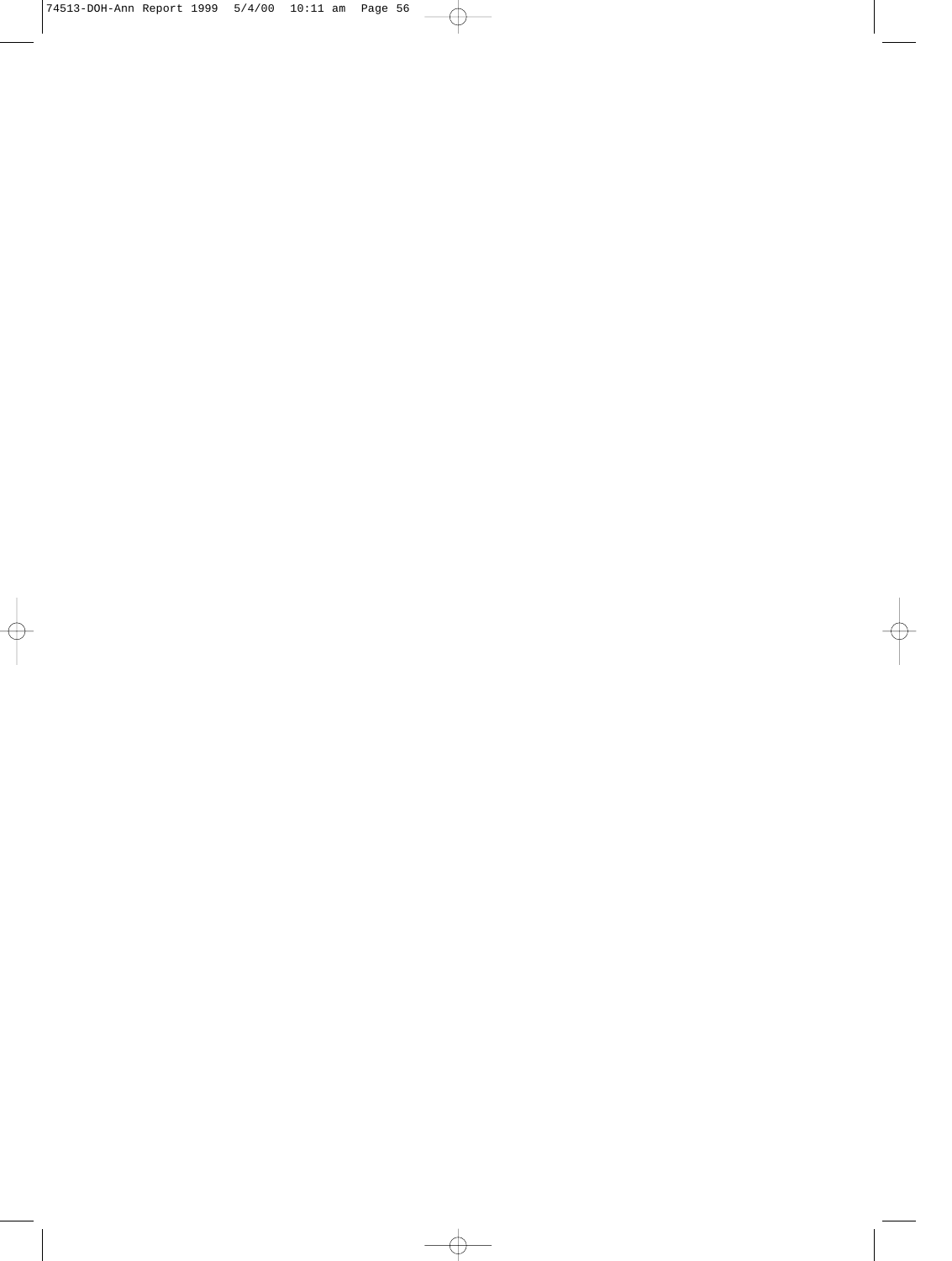# **Committee on Carcinogenicity of Chemicals in Food, Consumer Products and the Environment**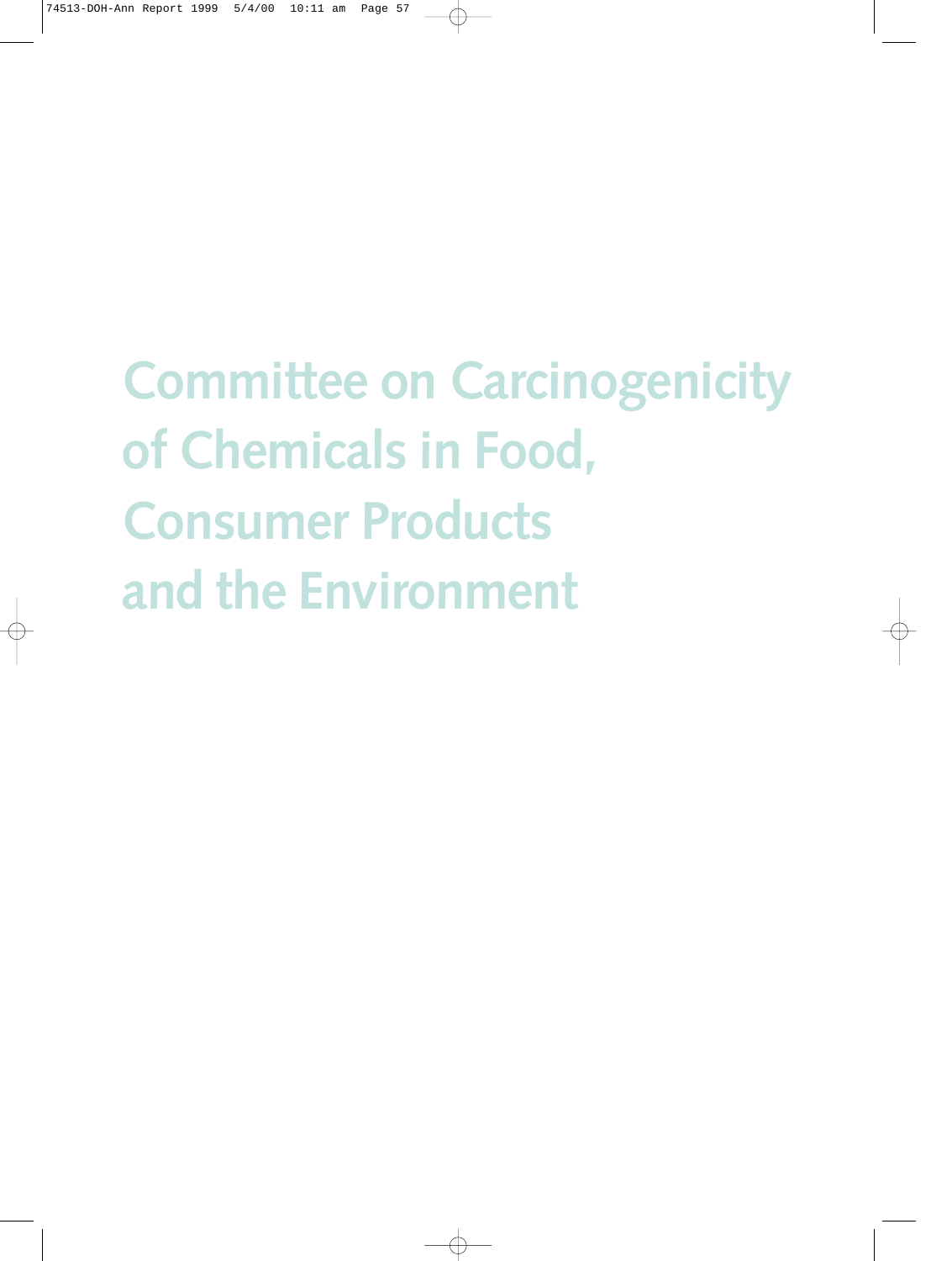# **Preface**



The Committee on Carcinogenicity (COC) evaluates chemicals for their human carcinogenic potential at the request of the Department of Health and other Government Departments. The secretariat provides the COC with comprehensive data packages upon which the Committee members use their expertise to evaluate both chemical activity and the effectiveness of test methodologies. The Committee has begun to also review papers prepared by the DH Toxicology Unit at the Imperial College of Science, Technology and Medicine.

There have been several major pieces of work undertaken by the Committee this year. These include the statements on Drinking Water, Breast Cancer and exposure to organochlorine insecticides, 3-monochloropropane 1,2-diol (3-MCPD) which may occur as a contaminant in flocculants used during water treatment,

2-Chlorobenzylidene malononitrile (CS) and CS Spray and a review of the animal carcinogenicity data on Ozone. The Committee's advice on 2-Chlorobenzylidene malononitrile (CS) and CS Spray was published as part of a joint COT/COC/COM statement.

The Committee has started to publish the agenda, on the Internet prior to each meeting, and publishing minutes and completed statements and conclusions when they are agreed at the subsequent meeting.

The Committee received a presentation from Dr Denise Robinson of the Health & Environmental Sciences Institute (HESI) part of the International Life Sciences Institute (ILSI) on the collaborative research on alternative models for carcinogenicity assessment. This is an important area of work in which the Committee continues to take an interest in.

The major changes in Committee procedures during this year has lead to the publication of agendas prior to meetings and minutes and statements when completed. Thus the conclusions reached by the Committee given in this Annual Report are already available on the COC web site (http://www.doh.gov.uk/coc.htm). Members were also pleased to welcome a Lay Member to the Committee during this year.

Professor P G Blain (Chairman) BMedSci MB PhD FRCP(Lond) FRCP(Edin) FFOM CBiol FIBiol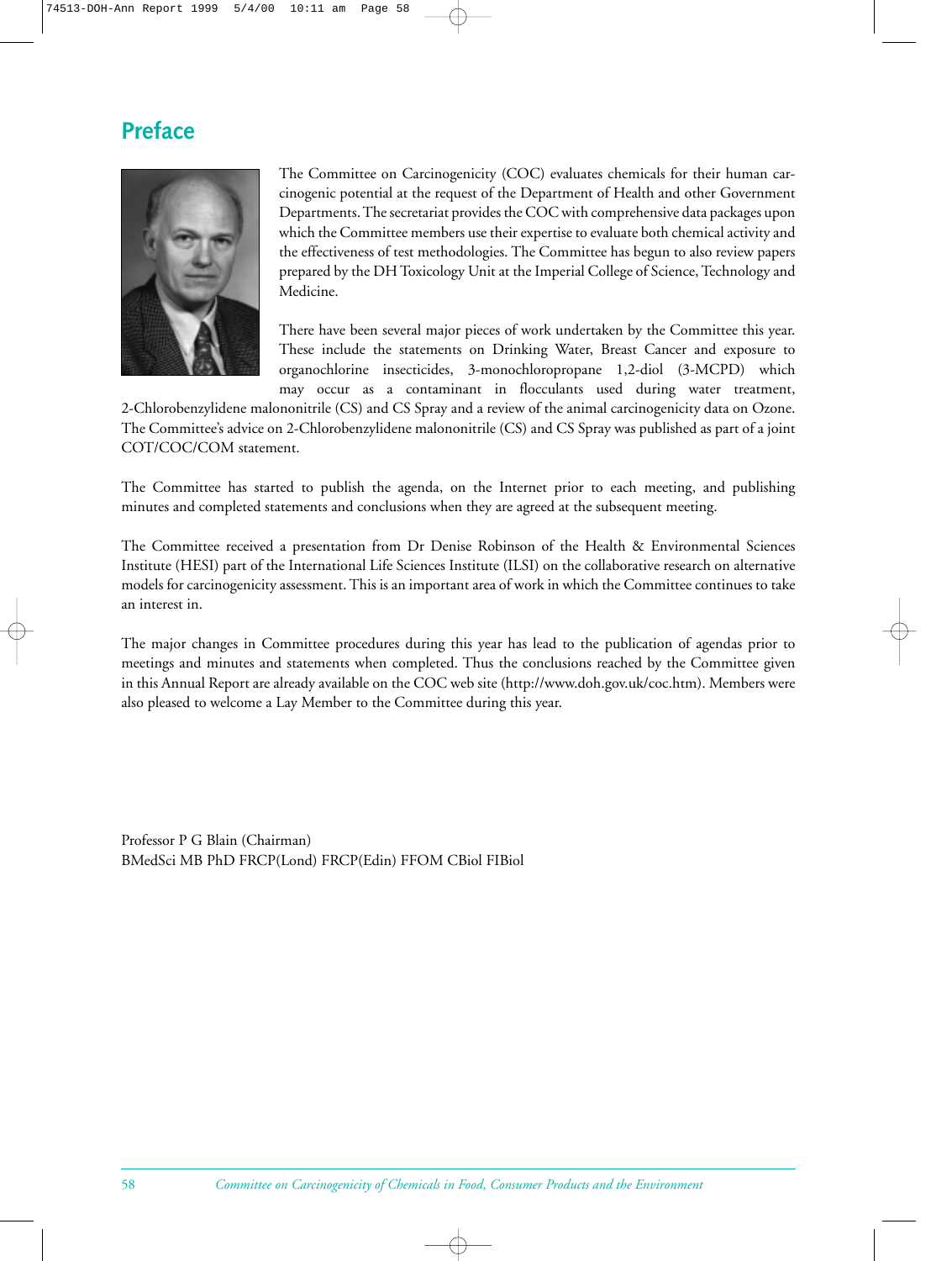# **Drinking Water**

3.1 In the United Kingdom, North America, and many other countries, chlorination has long been an important part of water treatment, intended to ensure that drinking-water contains no microbes hazardous to human health. In the mid-1970s, refinements in techniques of chemical analysis resulted in the detection in drinking-water of traces of chemicals formed when organic chemicals (such as those which may occur naturally in rivers, lakes, reservoirs and other water sources) are subjected to chlorination. In drinking-water, each of these chlorination byproducts (CBPs) is typically present at a concentration below 1 part per billion (1 µg/l). Some however, such as the trihalomethanes (THMs, ie chloroform, bromodichloromethane, chlorodibromomethane and bromoform), are often present at concentrations between 10 and 100 µg/l. Numerous CBPs have been identified, but many have yet to be detected or characterised.

3.2 Some CBPs, including some of the THMs, are known to be carcinogenic in laboratory mammals given doses far greater than human intakes from drinking-water. Some CBPs are genotoxic in test systems, including the bacterial "Mutagen X" (MX; 3-chloro-4-dichloromethyl-5-hydroxy-2(5H)-furanone). There have been many epidemiological investigations into the possible association between chlorination of drinking-water and cancer in humans and also many experimental studies regarding the mutagenicity and carcinogenicity of CBPs which have been considered in this statement.

3.3 1992 Evaluations

The Committee concluded that the 1986 conclusions (i.e. up to 1992) were adequately founded and that information from subsequent investigations did not alter those conclusions. With regard to further epidemiological investigations within the UK the Committee pointed out that it would be very difficult to take account of consumption of chlorinated water in food, bottled water and other beverages. The Committee could not recommend that further epidemiological studies should be undertaken in the UK at the present time.

3.4 The COC also reviewed a meta-analysis<sup>194</sup> published in July 1992. The authors estimated an overall relative risk (RR) of 1.15 (1.09-1.20) {95% confidence interval, used throughout this statement} for all cancer sites together, with statistically-significant elevated RRs for bladder cancer (1.21 [1.09-1.34]) and rectal cancer (1.38 [1.01-1.87]) but not for the other ten categories of cancer which were evaluated. COC considered that the meta-analysis gave insufficient evidence for increased concern over the carcinogenic effects of chlorinated drinking-water. It was noted that no account had been taken of consumption of water other than tap water, but that in fact bottled water and water used in food was often chlorinated in the manufacturing plant. COC concluded that the meta-analysis did not change its conclusions, but added a proviso that *"the Committee could not recommend that further epidemiological studies should be undertaken in the UK at the present time, unless a population can be found with a distinctive exposure to chlorinated drinking-water"*.

3.5 In 1996, COC and COM considered the carcinogenicity and mutagenicity data on the THMs, and COC advised that *"The ratio between the lowest dose level giving rise to a carcinogenic effect in animals and the likely human exposure level from drinking-water for each of the four THMs considered by the Committee was in excess of 10,000. Thus the levels of these THMs in drinking-water in the UK are unlikely to provide a carcinogenic risk to humans"*.

# *New epidemiological studies*

3.6 Futher epidemiological studies were considered by the COC in 1999. This comprised the twenty relevant epidemiological studies<sup>195, 196, 198,-215</sup> published since COC's 1992 evaluation.

3.7 A mixture of case-control, cohort and ecological studies has been employed to investigate the association between chlorinated drinking water and various cancers. Most of the recent epidemiological studies were carried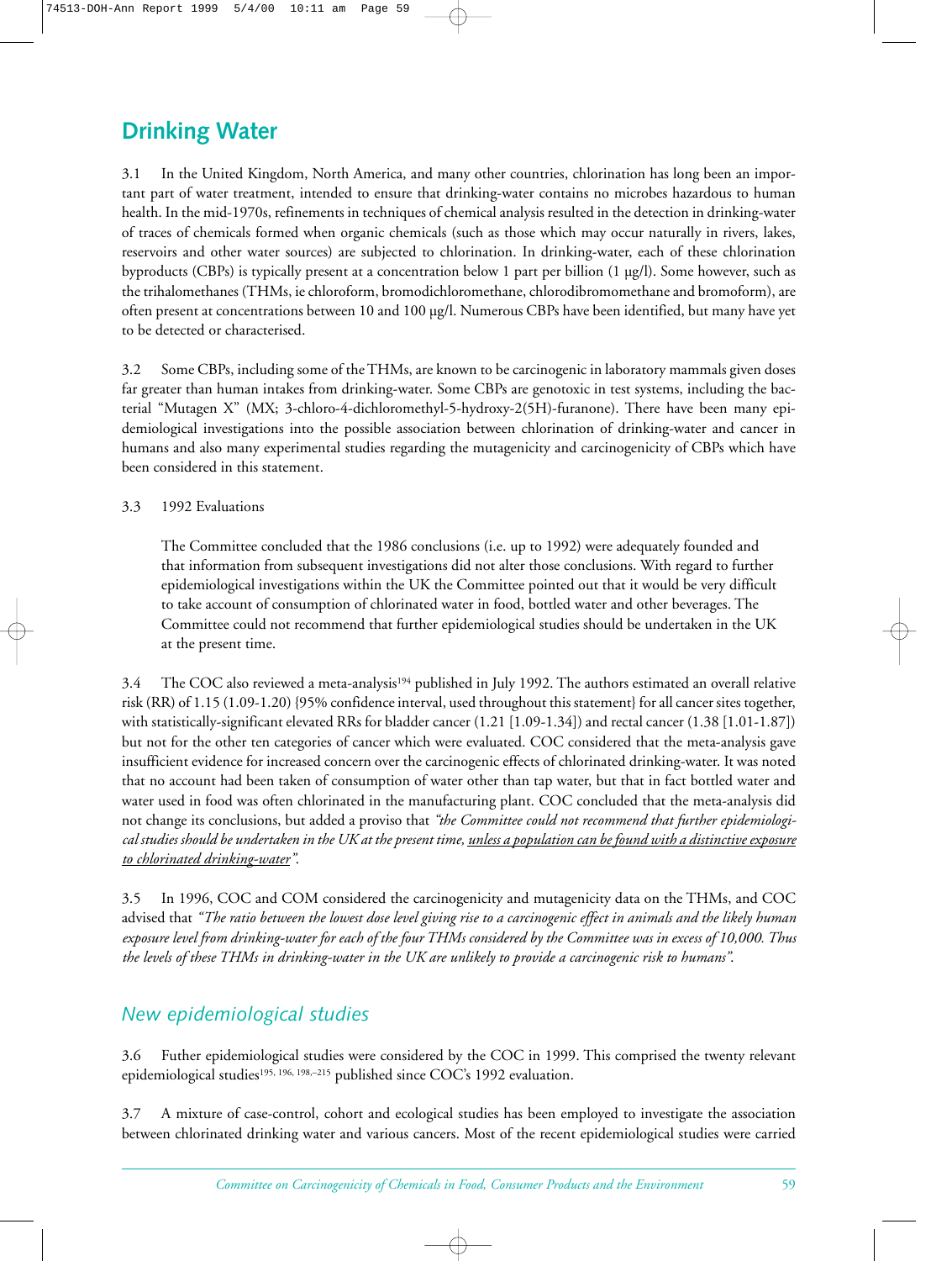out in North America. None were from the United Kingdom. The focus for case control studies has been cancers at sites implicated in earlier epidemiological studies, and for which there may be, theoretically, a higher exposure to agents in drinking water.

3.8 Those carcinogenicity studies which have been performed on CBPs do not identify any CBP, or group of CBPs, which appears likely to cause cancer at these sites at the concentrations found in drinking-water. The Committee reaffirmed its view that since bottled water products may contain chlorinated water, it was not possible to identify an unexposed control group. In the absence of an identified aetiological agent, or a precise means of measurement, a number of different surrogates of exposure have been employed in these studies including the following comparisons:

- chlorinated vs non-chlorinated water sources
- duration of time exposed to chlorinated water
- surface vs groundwater sources
- trihalomethane levels (total and individual substances)
- high organic content vs low organic content
- high level of estimated water mutagenicity vs low level.

This consequently introduces uncertainty in exposure classification and makes comparison between studies, and interpretation of individual studies, more difficult.

3.9 In addition to these uncertainties, lifetime estimates of actual water consumption cannot be ascertained with any certainty, and exposure to substances occurring in drinking water via other routes (ie inhalation, dermal) or from other sources (eg food) may also not be properly considered. Consequently cancer epidemiological studies of chlorinated water suffer to a lesser or greater degree from deficiencies of study design.

3.10 It is also not uncommon, in those studies where statistically significant relative risks are observed, for these to be typically in the region of 2 or lower. Consequently, the strength of association between health outcomes and measures of exposure is considered to be weak, and the elevated risks may be within the range of uncertainty arising from possible confounding factors.

3.11 Of the 20 recent studies, only 4 were particularly well conducted. These comprised two case control studies dealing solely with bladder cancer,<sup>195, 200</sup> one case control study considering colon and rectal cancers<sup>201</sup> and a prospective cohort study of postmenopausal women<sup>198</sup> which looked at many different cancer sites including the bladder, colon and rectum. The remaining studies were either ecological in nature or had other serious limitations in design. Overall, however, all studies suffered to some extent from the difficulty of assessing long term exposure to potential aetiological agents in chlorinated drinking water. Additionally there was a lack of consistency of effect across studies dealing with different cancer end points. Many studies were also not directly comparable as they contained different measures of assessing exposure to chlorinated drinking water.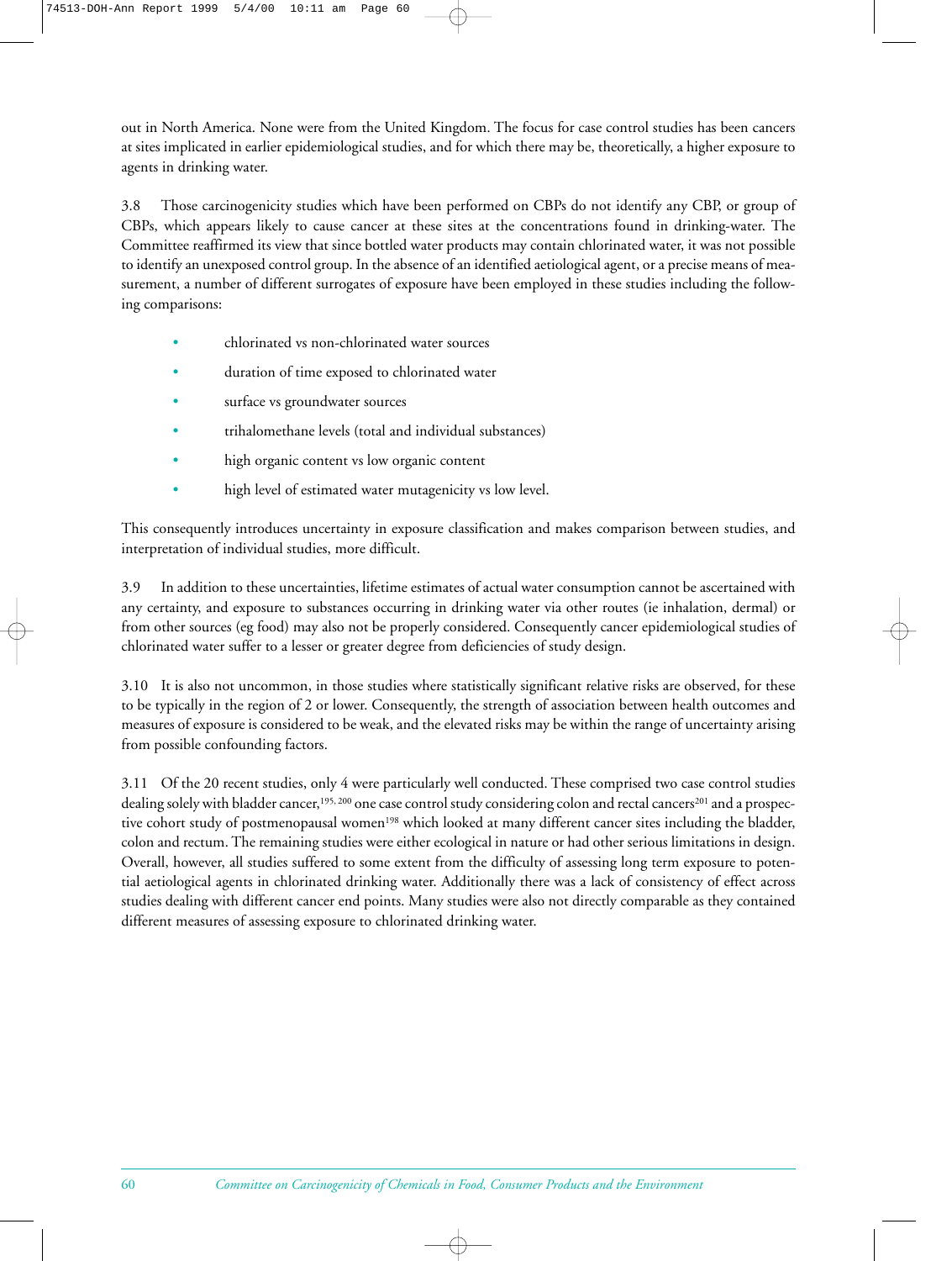## *Bladder cancer*

3.12 Previous epidemiological studies have suggested associations between bladder cancer and CBPs, and eleven of the twenty recent studies have investigated this hypothesis. Five were case-control studies,195, 200, 204–206, 212 two were cohort studies,198, 208 and four were ecological.207, 213–215 Most report some statistically significant elevated relative risks for groups with the highest estimated duration or level of exposure, but the associations are generally weak, with relative risks below 2. Exceptions are found in subgroups in four of the case-control studies, but are not consistent between studies. Thus, in two studies<sup>195, 200</sup> the relative risk was confined to male smokers (respectively, odds ratios [ORs] of 2.3 for more than 60 years of use of chlorinated water, and 3.2 for more than 40 years use of municipal water). This contrasts with another case-control study206 which found an elevated OR only in male non-smokers (OR 2.59 for 30 years exposure to drinking-water estimated as "substantially mutagenic"), and with an earlier large casecontrol study216 which found associations primarily in non-smokers of both sexes. Members noted that a new ecological study<sup>215</sup> of chlorination of drinking water and cancer mortality in Taiwan had recently been published but agreed that such studies were only useful in the generation of hypotheses and not in respect of the evaluation of risk. A retrospective cohort study in Finland208 found an elevated relative risk for women only (1.48 [1.01-2.18]) but, as noted above, the same group's case-control study<sup>206</sup> found an elevated OR in male smokers only. In another casecontrol study205, 209 the highest ORs (2.28-2.58) were seen in groups with 35 or more years of unusually high consumption of water with estimated THM levels greater than 50 µg/l.

3.13 These recent studies of bladder cancer do not show any consistent dose-response relationship with estimated exposures to CBPs or THMs.

# *Colon and rectal cancers*

3.14 Since the 1992 evaluation there have been 7 epidemiological studies which have examined an association with cancer of the colon and 8 studies investigating rectal cancer. Of these only two studies were considered to be particularly well conducted, a case-control study of colon and rectal cancers<sup>201</sup> and a prospective cohort study in postmenopausal women.<sup>198</sup> Findings from these two studies were inconsistent; for cancer of the colon, a moderately strong association with increasing duration of exposure was found in the case-control study but no significant association was found in the cohort study; conversely, for rectal cancer, a moderately strong association was found in the cohort study but not in the case-control study. Inconsistent findings were also evident in the other reviewed studies of these sites.

## *Other sites*

3.15 Studies of the other sites were not considered to be of good quality and, although some elevated risks were identified, these studies overall also failed to demonstrate any consistent association.

# *Conclusion*

3.16 Overall, the further epidemiological studies fail to provide persuasive evidence of a consistent relationship between chlorinated drinking-water and cancer. It remains possible that there may be an association between chlorinated drinking water and cancer which is obscured by problems such as the difficulty of obtaining an adequate estimate of exposure to chlorination by-products, misclassification of source of drinking water (including the use of bottled water), failure to take adequate account of confounding factors (such as smoking status), and errors arising from non-participation of subjects.

3.17 We therefore consider that efforts to minimise exposure to chlorination by-products remain appropriate, providing that they do not compromise the efficiency of disinfection of drinking-water.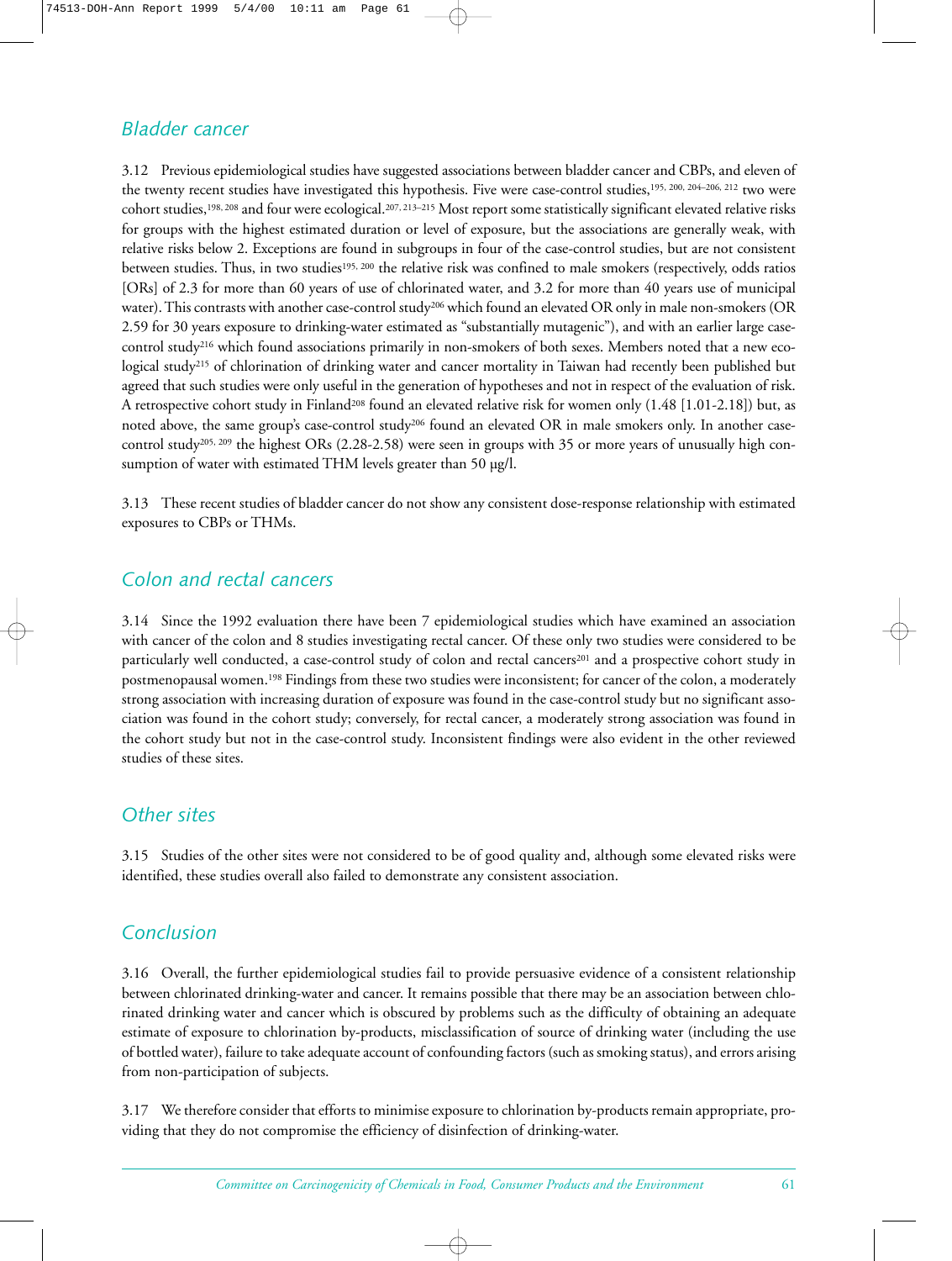# **Organochlorine Insecticides and Breast Cancer**

*Breast Cancer Risk and Exposure to Organochlorine Insecticides: Consideration of the Epidemiology Data on Dieldrin, DDT and Certain Hexachlorocyclohexane Isomers*

## *Introduction*

3.18 A number of articles in the scientific literature and general media have suggested that prolonged exposure to certain organochlorine insecticides (OCIs) may cause breast cancer. In 1995, the COC reviewed the available epidemiological studies on three chemicals (DDT and isomers/metabolites, and the hexachlorocyclohexane isomers γ-HCH (lindane) and β-HCH. The Committee agreed that the available evidence indicated no clear association. It was felt, however, that the matter should be kept under review. It is in this context that the Committee on Carcinogenicity was asked by the Department of Health to review the relevant information on four organochlorine insecticides (OCIs) in respect of the potential for an association with breast cancer. The additional chemical included in this statement is dieldrin, for which new epidemiological data have recently become available. However, it should be noted though, that only one of the OCIs considered by the Committee, namely lindane, is currently used in the UK, whilst pesticidal uses of the other chemicals considered were phased out over a decade ago.217

# *Overview of hypothesis that OCIs may cause breast cancer*

3.19 The Committee agreed that a number of observations and assumptions had led some observers to suggest the hypothesis that OCIs and other organochlorine compounds may be associated with an increased risk of breast cancer. These could be summarised as follows:

- (i) many of the known or proposed risk factors for breast cancer are related to endogenous or exogenous hormones (in particular oestrogen). These factors include age at first birth, at menarche, and at menopause, and obesity, parity and use of oral contraceptives and hormone replacement,218
- (ii) there is some evidence available to suggest that the OCIs under consideration may have weak oestrogenic activity,219, 220, 221, 222, 223, 224
- (iii) these OCIs have been shown to induce tumours (predominantly of the liver) in experimental animals,<sup>225</sup>
- (iv) these OCIs persist in the environment and exposure of the population has occurred mainly via the diet.221,226

3.20 The Committee reviewed the evidence that dietary exposure to environmental levels of these OCIs might induce an oestrogenic response *in-vivo* through the consideration of three questions, namely;

- (i) Do these OCIs have oestrogenic activity *in-vivo* and if so what is their potency relative to other sources of oestrogens?
- (ii) Is there any evidence for synergistic effects?
- (iii) Do these compounds persist in breast tissue?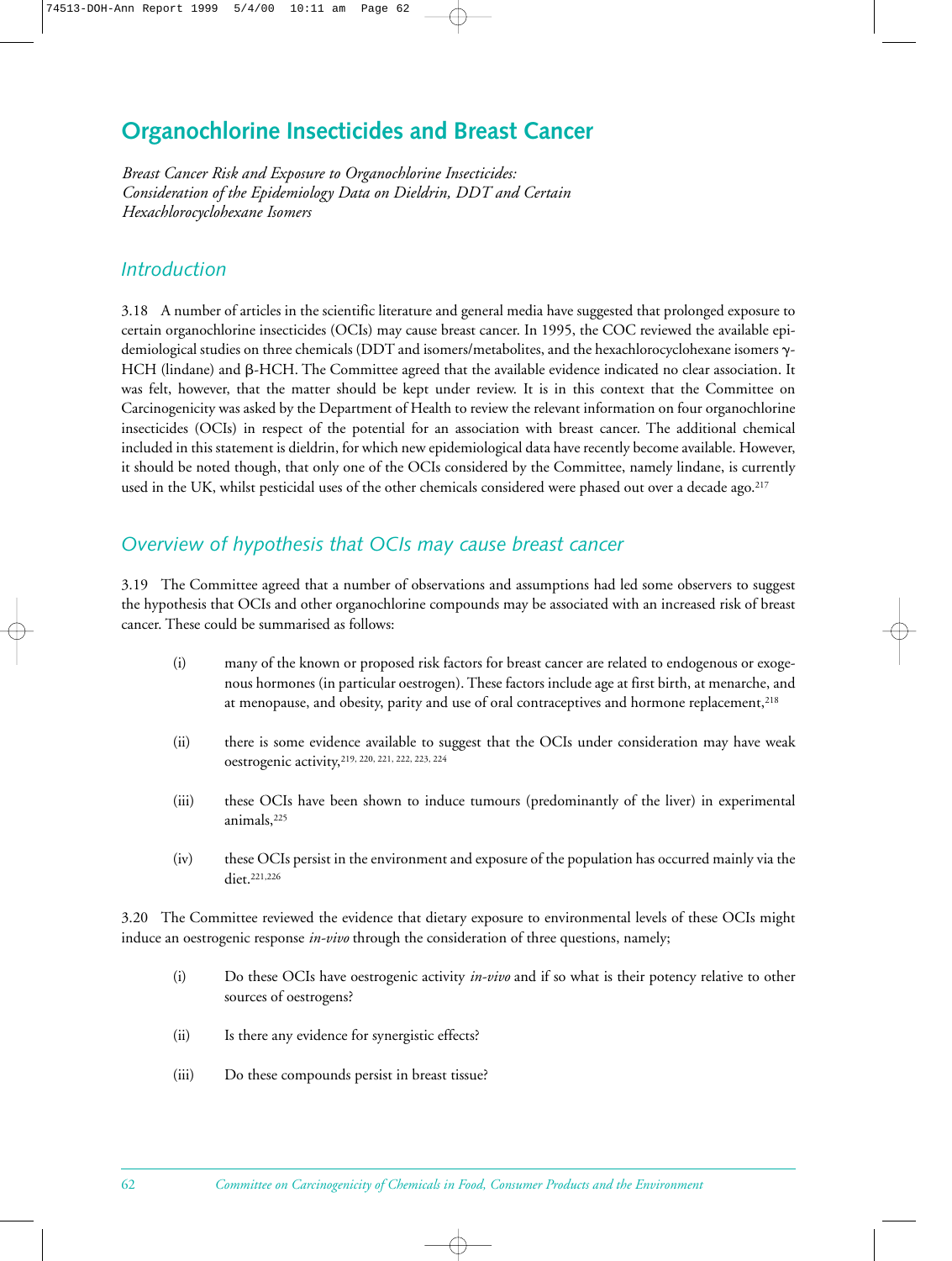3.21 The Committee used the information from this review to draw conclusions on the biological plausibility of the hypothesis that OCIs may cause breast cancer. The Committee then evaluated the available epidemiological investigations for evidence of an association between the four OCIs considered in this review and breast cancer. Final conclusions on each of these OCIs took account of the potential for an oestrogenic response *in-vivo*, the evidence for persistence in humans and the available epidemiological investigations.

## *Do these OCIs have oestrogenic activity in-vivo and if so what is their potency relative to other sources of oestrogens?*

3.22 A tabulation of the Committee's assessment of the evidence for oestrogenic activity of the OC insecticides under consideration is given below:

| OCI<br>Evidence of oestrogenicity in-vitro<br>through effects on  |                                                                                                                                                                                | In-vivo data                                                                                                                                                                         | Conclusion                     |                                                                                                                                                                                                                                               |                                                                                                                                              |
|-------------------------------------------------------------------|--------------------------------------------------------------------------------------------------------------------------------------------------------------------------------|--------------------------------------------------------------------------------------------------------------------------------------------------------------------------------------|--------------------------------|-----------------------------------------------------------------------------------------------------------------------------------------------------------------------------------------------------------------------------------------------|----------------------------------------------------------------------------------------------------------------------------------------------|
|                                                                   | i) Oestrogen<br>receptors                                                                                                                                                      | ii) Oestrogen<br>metabolism                                                                                                                                                          | iii) or by other<br>mechanisms |                                                                                                                                                                                                                                               |                                                                                                                                              |
| $\beta$ -HCH                                                      | Evidence of<br>very weak<br>oestrogenic<br>activity <sup>222, 227</sup><br>(ca 40,000 x<br>weaker than<br>oestradiol)                                                          | No data<br>available                                                                                                                                                                 | Yes <sup>222</sup> , 227       | Uterotrophic<br>effects in rats<br>and mice <sup>228, 229</sup>                                                                                                                                                                               | Regard as a<br>weak in vivo<br>oestrogen.<br>Mechanism<br>unknown.                                                                           |
| Lindane                                                           | No evidence of<br>oestrogenic<br>activity <sup>224, 230</sup>                                                                                                                  | Effects noted in<br>MCF-7 cells <sup>231, 232</sup><br>but other<br>investigators<br>have been<br>unable to<br>identify<br>xenoestrogens<br>using this test<br>system <sup>233</sup> | No data available              | Difficult to<br>interpret but<br>equivocal<br>evidence for<br>oestrogenic and<br>anti-oestrogenic<br>effects in rats.<br>234, 235, 236, 237<br>No evidence of<br>uterotrophic effect<br>in reproduction<br>studies in rats and<br>mice. $238$ | Considered not<br>to have in-vivo<br>oestrogenic<br>activity.                                                                                |
| DDT isomers/<br><b>Metabolites</b><br>(in particular<br>p,p' DDE) | Evidence of weak<br>oestrogenic<br>activity. <sup>224, 239</sup><br>(ca 1000 x<br>weaker than<br>oestradiol)                                                                   | Effects noted in<br>MCF-7 cells <sup>231, 232</sup><br>but other<br>investigators<br>have been unable<br>to identify<br>xenoestrogens<br>using this test<br>system <sup>233</sup>    | Yes 227, 239, 240, 252         | Oestrogenic<br>effects in<br>rodents reported<br>with certain<br><b>DDT</b> isomers<br>(eg o,p DDT<br>p,p' DDT, and<br>o,p DDD) but<br>not with p,p /<br>DDE <sup>221</sup>                                                                   | Regards some<br><b>DDT</b><br>metabolites and<br>isomers as weak<br>in-vivo<br>oestrogens.<br>Several<br>mechanisms<br>possibly<br>involved. |
| <b>Dieldrin</b>                                                   | Evidence of very<br>weak oestrogenic<br>activity in the majority<br>of studies ca<br>10,000-50,000<br>less potent that<br>oestradiol 224, 241, 242,<br>243, 244, 245, 246, 247 | No data available                                                                                                                                                                    | No data available              | No evidence of<br>uterotrophic effects to have in-vivo<br>in a number of<br>studies in either<br>rats or mice.<br>242, 245, 247                                                                                                               | Considered not<br>oestrogenic<br>activity                                                                                                    |

#### **Table 1: Assessment of oestrogenic activity of OC insecticide**

*Committee on Carcinogenicity of Chemicals in Food, Consumer Products and the Environment* 63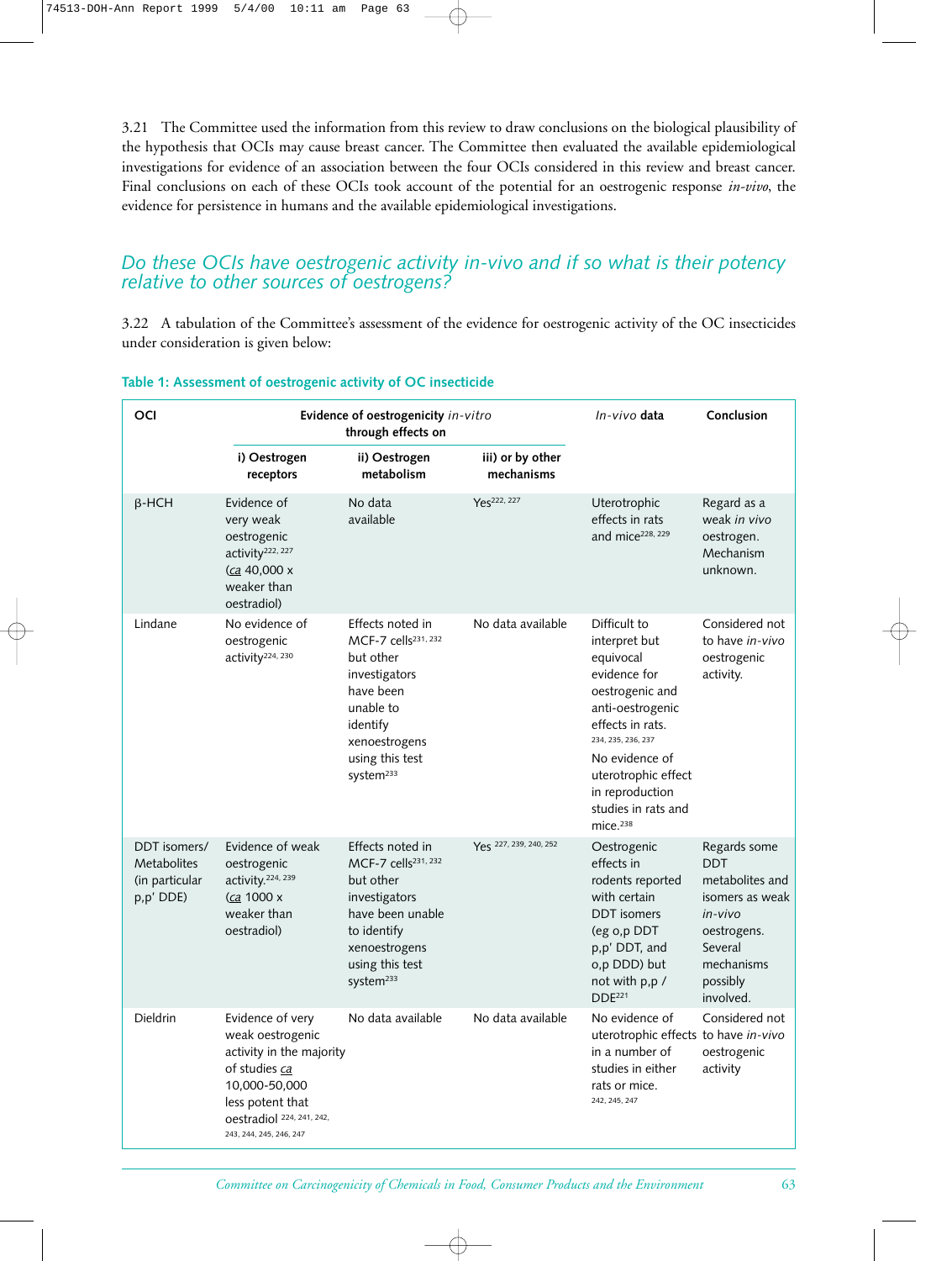$3.23$  The Committee agreed that the evidence supported the conclusion that  $\beta$ -HCH and DDT (in particular some metabolites and isomers) could have weak oestrogenic activity *in-vivo* which most probably occurs by several different mechanisms. Members agreed that dieldrin appeared to have weak oestrogenic activity *in-vitro*, but no evidence of an effect had been documented *in-vivo* in a number of studies in rats and mice. There was no convincing evidence that lindane had oestrogenic activity *in-vivo*.

3.24 The Committee agreed that it was important to compare the evidence for oestrogenic activity of the OCIs under consideration with other potential sources of exposure to oestrogenic substances. Members were aware that Dr Safe from the USA (Texas A&M University) had published estimates of total oestrogenic potency (i.e. oestrogenic equivalents EQs).248 Thus although there were reservations regarding the use of these calculated data (as the method of determining EQs was based on *in-vitro* studies) it was agreed that the results presented a useful comparison of the relative importance of the sources of potential oestrogens to which women might be exposed.248 The tabulated information from Dr Safe's paper (reproduced below as table 2) show that organochlorine xenoestrogens contribute a very small proportion of the potential total oestrogenic burden.

**Table 2. Estimated mass balance of human exposures to environmental and dietary oestrogens and anti-oestrogens**

| Source of oestrogen                                      | Oestrogen equivalents (µg per day) |
|----------------------------------------------------------|------------------------------------|
| Morning after pill                                       | 33,500                             |
| Birth control pill                                       | 16.675                             |
| Post-menopausal therapy                                  | 3,350                              |
| Flavonoids in foods (1,020 mg/day x 0.0001)              | 102                                |
| Environmental organochlorine oestrogens (2.5 x 0.000001) | 0.0000025                          |

(Abstracted from Safe H (1995). Environmental Health Perspectives, 103, 346–351.)

## *Is there any evidence for synergistic effects?*

3.25 The evidence for synergism between xenoestrogens, and in particular in respect of OCIs, arose from the results obtained in *in-vitro* experiments undertaken by one research group in the USA mainly involving mixtures of dieldrin with endosulfan or methoxychlor.<sup>249, 250</sup> The authors subsequently retracted their data after they were unable to replicate the original experiments.251 Many other research groups were unable to repeat the finding of synergism using a number of *in-vitro*237, 240, 248, 252 and *in-vivo* tests.221, 240, 248 The results of these more recent experiments suggest, at most, an additive effect. There is thus no evidence to support the view that low levels of mixtures of xenoestrogens induce a biologically significant oestrogenic effect in mammals by acting synergistically. The Committee considered recent claims by one group of authors<sup>253</sup> regarding evidence of synergism between certain xenoestrogens and concluded that any significant synergistic interactions in mammals should have been identified by the available published experiments.

# *Do these compounds persist in breast tissue?*

3.26 The observation that residues of certain OCIs persist in adipose tissue leading to bio-accumulation which might result in continuous exposure of breast tissue to weak oestrogenic substances has been cited as an essential part of the hypothesis that such compounds may cause breast cancer.251 Many research groups have measured levels of OCIs in human adipose tissue or in human milk samples.254, 255, 256, 257, 258, 259 The results published by the UK Working Party on Pesticide Residues (WPPR) show that p, p' DDE, and β-HCH can be detected in samples of fat or milk from most individuals studied whilst dieldrin was detected in fewer individuals. Lindane was infrequently found in human fat (3%) and milk (1.8%) samples, mainly at low levels (i.e. only one human fat sample contained > 0.01 mg/kg). The available literature shows that lindane is more rapidly metabolised and eliminated in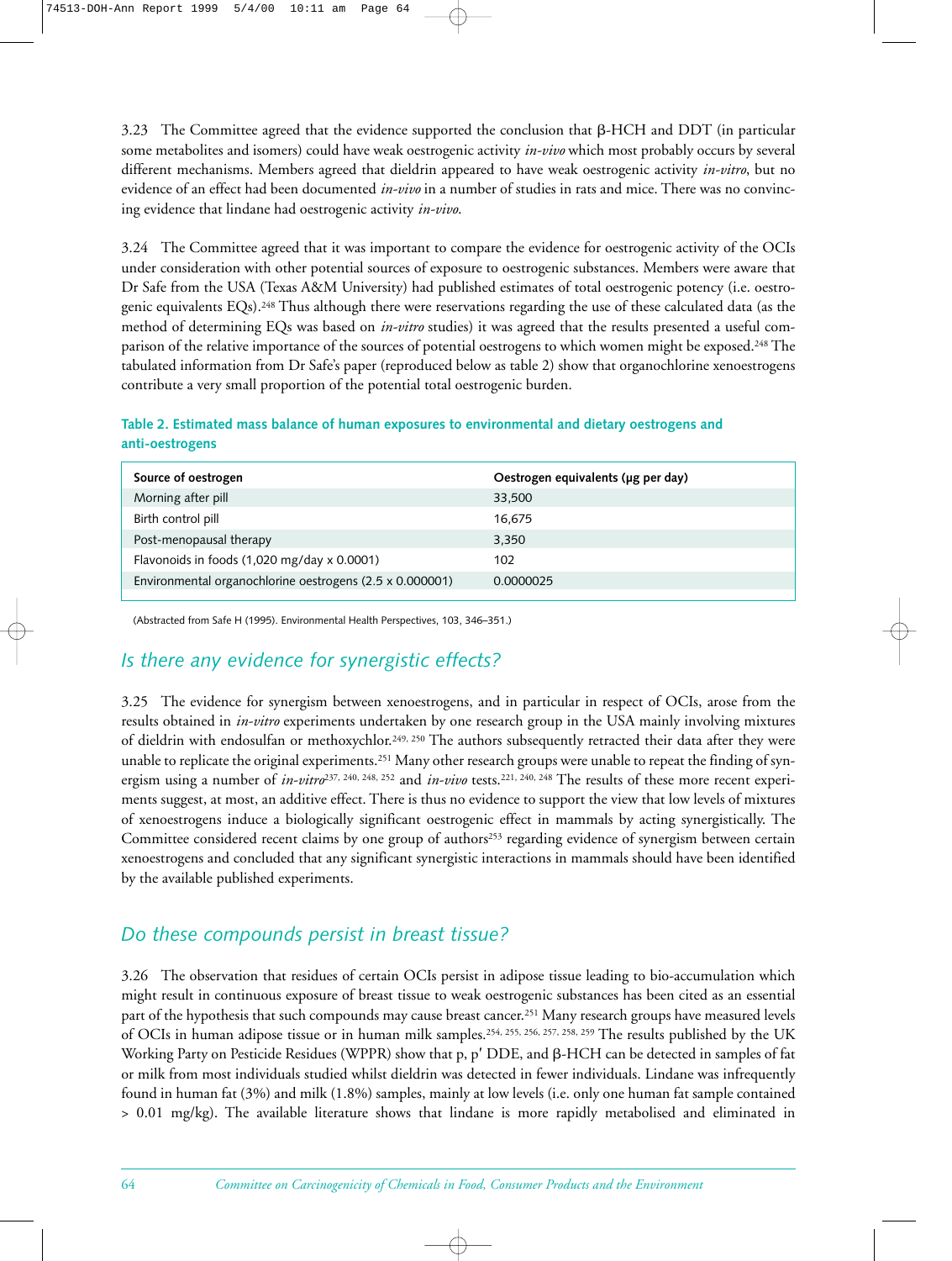mammals<sup>260</sup> than other OCIs such as dieldrin<sup>261</sup> and thus one possible explanation for the low frequency of detectable lindane residues in humans could be due to its metabolism.254, 255

3.27 The WPPR results support the conclusion that the mean concentration of p, p' DDE and dieldrin in human fat samples has been decreasing for several decades. There is no evidence from the WPPR survey for a decrease in the mean concentration <code>β-HCH</code> in human fat up to 1982/3. However, the mean concentration <code>β-HCH</code> in human fat was substantially lower in samples taken in 1995-7 in comparison to the mean concentration of this chemical reported in human fat samples taken in 1982/3. In other surveys, a significant reduction in adipose tissue concentrations of β-HCH was reported in the USA<sup>259</sup> between 1970–1983 but not in a separate study undertaken in the Netherlands during 1968–1986.257

| <b>OCI</b>      |           | Mean concentration (mg/kg) in human fat<br>(Percentage of first reported residue level) |            |            |            |
|-----------------|-----------|-----------------------------------------------------------------------------------------|------------|------------|------------|
|                 | 1963-64   | 1969-71                                                                                 | 1976-77    | 1982-83    | 1995-97    |
| <b>Dieldrin</b> | 0.26(100) | 0.16(61.5)                                                                              | 0.11(42)   | 0.08(30.7) | 0.02(7.6)  |
| p.p'DDE         | 2.0(100)  | 1.8(90)                                                                                 | 2.1(100)   | 1.3(65)    | 0.71(35.5) |
| $B-HCH$         | No Data   | 0.28(100)                                                                               | 0.27(96.4) | 0.31(110)  | 0.12(42.8) |

#### **Table 3: Concentrations of OCI in human fat**

# *Conclusions on biological plausibility*

3.28 Regarding the specific chemicals under review, the Committee agreed that there was sufficient evidence to support the contention that some of the DDT metabolites and isomers and β-HCH had weak oestrogenic activity *in-vivo*, but dieldrin and lindane should not be regarded as having *in-vivo* oestrogenic activity. However, taking into account the low frequency of detectable levels of lindane in samples of human fat and milk, there appeared to be no convincing reason for including lindane as a xenoestrogen for examination in epidemiological studies of breast cancer.

3.29 The Committee concluded that the xenoestrogens considered, were, at most, very weak *in-vivo* oestrogens and agreed that there was no evidence of any synergistic effects between these chemicals. The impact of exposure to oestrogenic chemicals would be the product of oestrogenic potency and bioavailability. As OCIs are of low potency and occur at low concentrations, it is most unlikely that the effect of current exposures will represent a significant risk of breast cancer. Members were aware that other review groups<sup>240</sup> had reached a similar conclusion and noted that some recent methodological research had been published to identify appropriate biomarkers of total oestrogenic body burden from environmental sources.262, 263, 264

3.30 The Committee agreed that it would be appropriate if further investigations of the potential association between xenoestrogens and breast cancer concentrated on the evidence for risks associated with the effects of the total exposure to xenoestrogens.

# *Epidemiology*

3.31 In 1995, the available epidemiological data on breast cancer and exposure to OCI were limited, comprising 6 case-control studies which investigated a total of 301 women with breast cancer using a variety of exposure analyses (in serum, plasma and breast adipose tissue).<sup>265, 266, 267, 268, 269, 270</sup> Only one of these studies used a prospective design.<sup>270</sup> All six studies investigated DDT (measured as the metabolite p, p' DDE), with an equal number of positive and negative associations reported between (p, p') DDE and the risk of breast cancer. The two investigations that considered β-HCH gave conflicting results, but no clear association was found. The two studies that considered lindane in breast tissue found no difference in lindane levels between cases and controls. There was no evidence of an asso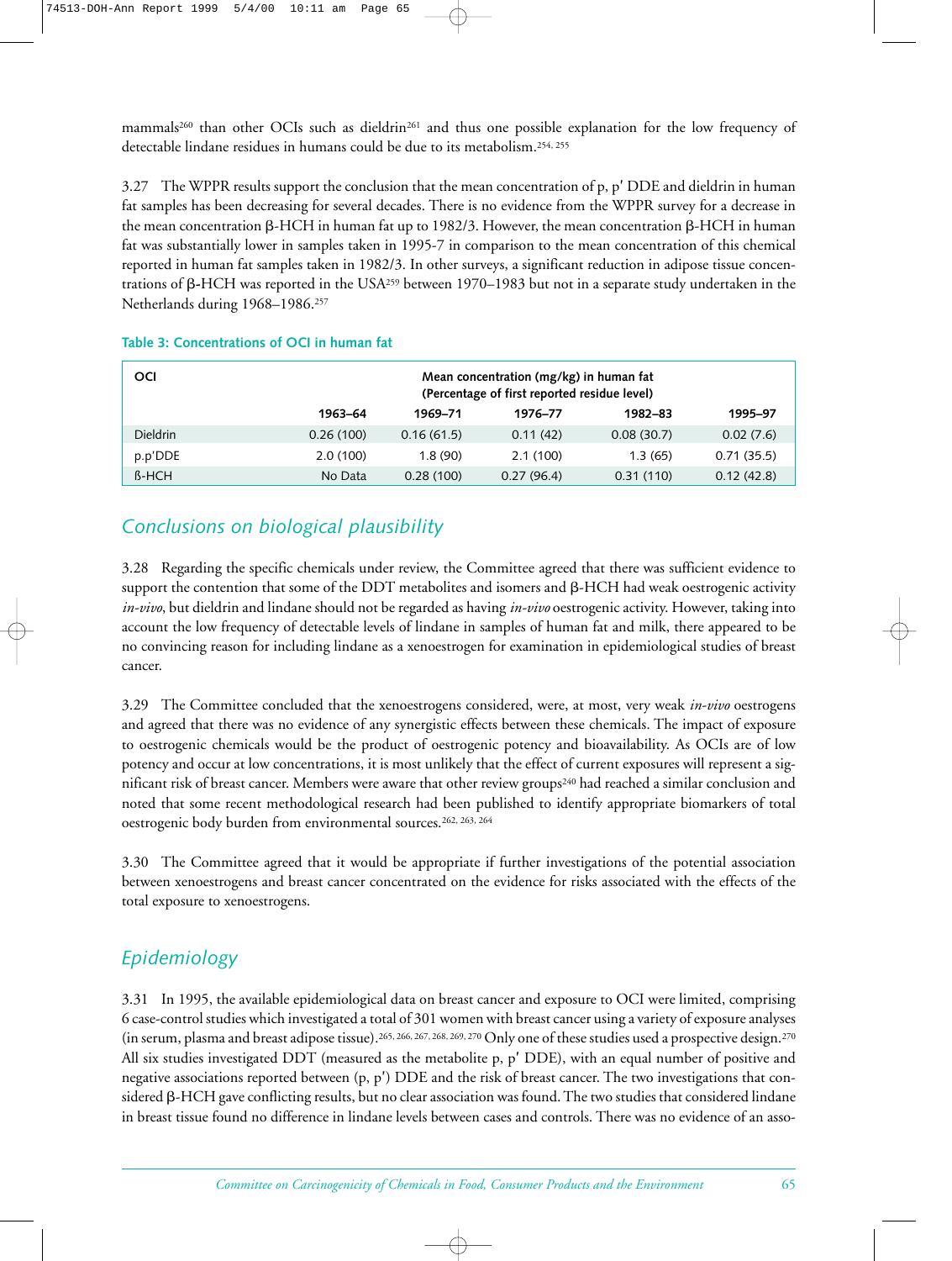ciation between the concentration of dieldrin in breast tissue and breast cancer in the one limited study before 1995 where dieldrin was measured.266

3.32 Since 1995, eight additional epidemiological studies have been published,271, 272, 273, 274, 275, 276, 277, 278 which have considerably increased the number of women studied. Thus the total number of women with breast cancer studied with respect to (p, p') DDE has now risen to over 1500. A brief description of these studies and their results is given in table 4 below. The conclusions reached by the Committee with regard to the epidemiological data are given below and in paragraph 17.

| <b>STUDY (Reference No)</b>                                                                           | Description                                                                                                                                                                                                                    | <b>Result/Comment</b>                                                                                                                                                                                                                                                                                                                                                                                                                                                                                                                                                                                        |
|-------------------------------------------------------------------------------------------------------|--------------------------------------------------------------------------------------------------------------------------------------------------------------------------------------------------------------------------------|--------------------------------------------------------------------------------------------------------------------------------------------------------------------------------------------------------------------------------------------------------------------------------------------------------------------------------------------------------------------------------------------------------------------------------------------------------------------------------------------------------------------------------------------------------------------------------------------------------------|
| Lopez-Carrillo L et al (1997) <sup>271</sup><br>(Mexico)                                              | Hospital based case-control investigation<br>(n=141 cases and controls)                                                                                                                                                        | No evidence for an association<br>between serum p,p' DDE<br>concentrations and risk of breast<br>cancer. Age-adjusted odds ratio for<br>serum DDE concentrations comparing<br>lowest tertile to middle and upper<br>tertiles were below 1.                                                                                                                                                                                                                                                                                                                                                                   |
| Hunter DJ et al (1997) <sup>272</sup> (USA)                                                           | Prospective investigation based on<br>121,700 nurses enrolled 1976. Blood<br>samples provided by 32,836<br>(1989-90). Study based on 240 women<br>with breast cancer (up to June 1992)<br>and 240 matched controls.            | No evidence for an association<br>between plasma p,p' DDE and risk of<br>breast cancer. The median<br>concentration of DDE in cases<br>was below that of control.                                                                                                                                                                                                                                                                                                                                                                                                                                            |
| Van't Veer P et al (1997) <sup>273</sup><br>(Germany, Netherlands, N. Ireland,<br>Switzerland, Spain) | Multi-centre case-control investigation.<br>$(n = 374 \text{ cases and } 374 \text{ populations})$<br>hospital controls).                                                                                                      | No evidence for an association<br>between subcutaneous fat<br>concentrations of p,p'DDE<br>and risk of breast cancer. Mean<br>concentrations of p,p' DDE in needle<br>aspirates of buttock fat were lower in<br>cases compared with controls at all<br>study centres.                                                                                                                                                                                                                                                                                                                                        |
| Guttes S et al (1998) <sup>274</sup> (Germany)                                                        | Analysis of p,p' DDT p,p' DDE and<br>$\alpha$ -, $\beta$ - $\gamma$ -HCH breast tissue samples from<br>45 women with breast cancer and<br>20 with benign breast disease<br>at two centres.                                     | After age adjustment a significant<br>p,p' DDE concentration was<br>documented in breast cancer patients<br>$(p = 0.017$ by analysis of<br>covariance). A slightly lower mean<br>β-HCH concentration was reported in<br>cases. Lindane ( $\gamma$ -HCH) was only<br>detected in 3/65 samples ( $\geq 1 \mu g/kg$ ).                                                                                                                                                                                                                                                                                          |
| Hoyers P A et al (1998) <sup>275</sup><br>(Denmark)                                                   | Prospective investigation based on<br>7712 women enrolled in Copenhagen<br>Heart Study in 1976. 268 women<br>developed breast cancer up to end of<br>1993. Analysis based on serum samples<br>from 240 cases and 477 controls. | Dieldrin was associated with a<br>significantly increased dose-related<br>risk of breast cancer (adjusted odds<br>ratio for highest tertile of exposure =<br>2.05 (95% CI 1.17 - 3.57)) β-HCH<br>showed a slightly, but not statistically<br>significant increase in odds ratio. No<br>association was seen for a further 16<br>organochlorine pesticides studied<br>(including lindane ( $\gamma$ -HCH) and p,p/<br>DDE). The Committee considered the<br>result with deldrin may have been a<br>chance finding in view of the large<br>number of statistical comparisons (46)<br>undertaken in this study. |

#### **Table 4: Epidemiological studies of organochlorine insecticides and breast cancer published after 1995**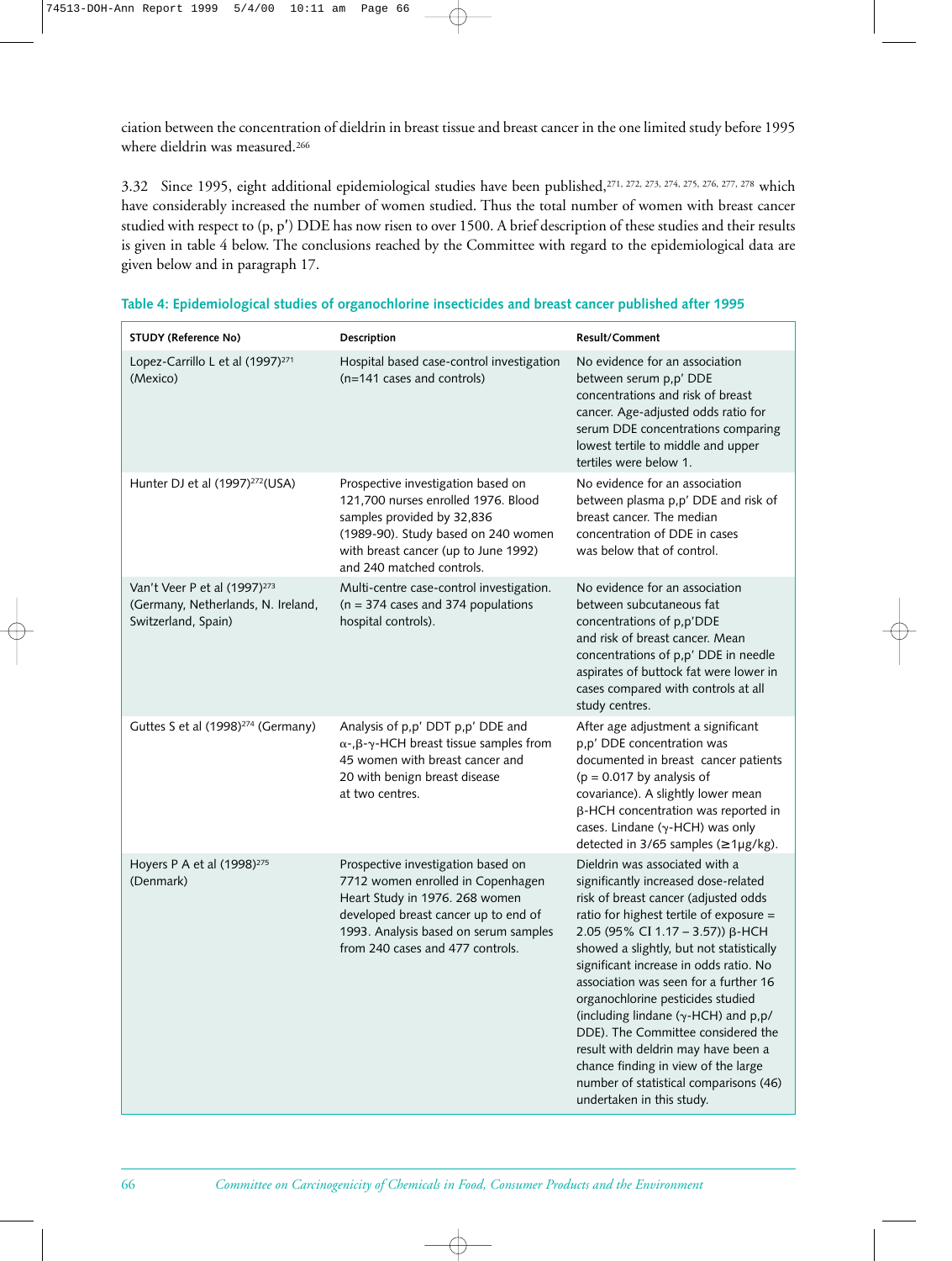| Study (Reference No)                                       | <b>Description</b>                                                                                                                                                                                                                                                                                                                                                           | <b>Result/Comment</b>                                                                                                                                                                                                               |
|------------------------------------------------------------|------------------------------------------------------------------------------------------------------------------------------------------------------------------------------------------------------------------------------------------------------------------------------------------------------------------------------------------------------------------------------|-------------------------------------------------------------------------------------------------------------------------------------------------------------------------------------------------------------------------------------|
| Olaya-Conteras P et al (1998) <sup>276</sup><br>(Colombia) | Hospital based case-control investigation<br>$(n = 155 \text{ cases}, 153 \text{ controls})$                                                                                                                                                                                                                                                                                 | After adjustment for confounding<br>factors a significant increased odds<br>ratio for serum p,p' DDE<br>concentrations and breast cancer was<br>reported for the highest tertile of<br>exposure (OR = $1.95(95%)$<br>CI 1.11-1.32). |
| Dorgan JF et al (1999) <sup>277</sup> (Colombia)           | Prospective investigation based on 7224<br>women who donated a blood sample to<br>the Missouri Breast Cancer Serum Bank<br>between 1977/87, 105 cases identified<br>at the end of 1989 but there was no<br>follow-up of at least 70% of cohort<br>beyond 1982/3. Analyses based on 105<br>cases and 208 controls but the criteria for<br>matching for 17 cases were relaxed. | No evidence for an association<br>between total DDT ( $\alpha$ p,p' DDT or<br>p,p' DDE). β-HCH dieldrin, lindane<br>$(y-HCH)$ or for a further 13 other<br>organochlorine insecticides was<br>found.                                |
| Moyish KB et al $(1998)^{278}$ (USA)                       | Case-study of 154 post-menopausal<br>breast cancer cases and 192<br>post-menopausal community controls.                                                                                                                                                                                                                                                                      | No evidence for an association<br>between serum concentrations of<br>p,p' DDE and risk of breast cancer.                                                                                                                            |

3.33 The Committee was aware that a large number of epidemiological investigations were being conducted, mainly in the USA, under the sponsorship of the National Cancer Institute (NCI) and National Institute for Environmental Health Sciences (NIEHS); these studies would yield additional data over the next few years. It was agreed that completed published studies should be evaluated at a future meeting. Members considered that it would be valuable if such studies included an estimation of total body burden of environmental xenoestrogens as well as an analysis of individual chemicals. The Committee was also aware that it was likely that technological improvements will in the future enable the detection of lower levels of OCIs in tissue samples, although this would not necessarily imply that such concentrations would be associated with any harmful biological effect.

# *Conclusions: Epidemiology*

3.34 The Committee agreed that the following conclusions regarding the epidemiological data for the OCIs reviewed in this paper could be drawn on the basis of the available evidence.

- (i) *DDT* There is considerably more epidemiological data now than in 1995 on environmental exposure to DDT and its isomers and metabolites and a possible association with breast cancer. All of the eight studies<sup>271-278</sup> published since 1995 investigated p, p' DDE, but only two273,275 relatively small retrospective studies found evidence for an association between p, p' DDE and increased risk of breast cancer. Overall, there is no convincing evidence from epidemiology studies for an elevated relative risk of breast cancer in association with DDT (as measured by p, p' DDE).
- (ii) *Dieldrin* There is very little epidemiological information available on dieldrin and its possible association with breast cancer. Of the two recent studies published after 1995, which considered this insecticide, one found no evidence for an association<sup>277</sup> and the other found a positive association, $274$  which was considered likely to be a chance finding. Overall, there is no convincing evidence from epidemiological studies for an elevated relative risk of breast cancer associated with dieldrin.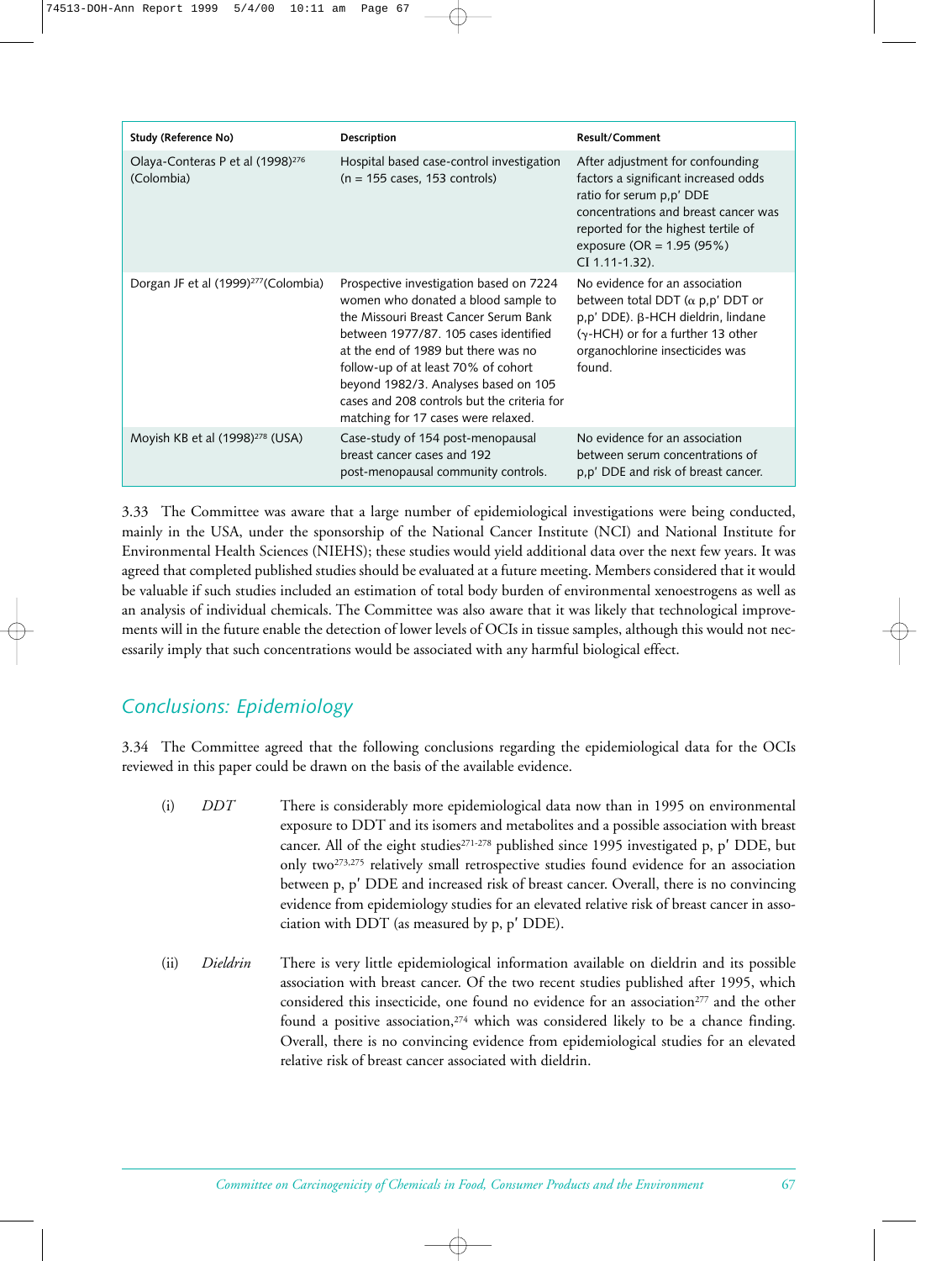- (iii)  $\beta$ -HCH  $HCH$  There is very little epidemiological information available on  $\beta$ -HCH and its possible association with breast cancer. Of the three recent studies published after 1995 which considered  $\beta$ -HCH,<sup>274,275,276</sup>, none reported a statistically significant association with increased risk of breast cancer.
- (iv) *Lindane* There is very little epidemiological information available on lindane (γ-HCH) and its possible association with breast cancer. Of the three recent studies published after 1995 which considered lindane,<sup>274,275,277</sup> none found evidence for an association with increased risk of breast cancer. The available evidence for environmental exposure to lindane suggests that body burdens of this chemical are very small, being undetectable in most individuals. It is therefore unlikely that further epidemiological investigations of breast cancer based on assessment of levels of lindane in adipose tissue, blood, or breast tissue would provide additional relevant information.

### *Overall conclusion*

3.35 The Committee evaluated the hypothesis that OCIs might increase the risk of breast cancer by virtue of their claimed oestrogenic effects (*para 3.19*). The Committee concluded that the oestrogenic effects (if any) of these xenoestrogens were likely to be small in magnitude, especially compared with those of oral contraceptives or Hormone Replacement Therapy (HRT),218,248 which entail much higher exposures to oestrogens (*para 3.24 and tables 1 and 2*). Moreover, the Committee concluded that there was no convincing evidence of oestrogenic synergy in mammals between different OCIs (*para 3.25*). There is also evidence that concentrations in human fat of the OCIs considered in this statement are decreasing in humans which provides some additional reassurance with regard to any potential risk of breast cancer (*para 3.27, table 3*). The Committee agreed, that further investigations of the potential association between xenoestrogens and breast cancer should concentrate on the evidence for risks associated with the effects of the total exposure to xenoestrogens (*para 3.30*).

3.36 The Committee was aware of further epidemiological research on the OCIs considered in this statement and agreed that the relevant reports should be reviewed when published. Regarding the specific chemicals under consideration (i.e. DDT (and isomers/metabolites), dieldrin,  $\beta$ -HCH, and lindane), the Committee came to the following overall conclusions, on the basis of the available information.

- (i) *DDT* Some DDT isomers and metabolites should be regarded as having weak *in-vivo* oestrogenic activity. The stable metabolite p,  $p<sup>1</sup>$  DDE, a marker for exposure to DDT, can be found in samples of fat from most individuals. There is however, good evidence from investigations undertaken in the UK that concentrations of p, p' DDE in human fat samples have been declining for several decades. There are now 14 epidemiological studies which have considered p, p' DDE using both case-control and prospective study designs. There is no convincing evidence for an association with an increased risk of breast cancer. Overall the available data do not suggest that environmental exposure to DDT (and isomers/metabolites) is a cause for concern as a risk factor for human breast cancer.
- (ii) *Dieldrin* Dieldrin is not considered to have *in-vivo* oestrogenic activity. There is thus no rationale to consider that exposure to this chemical should be associated with an increased risk of breast cancer. There is good evidence from investigations undertaken in the UK that conentrations of dieldrin in human fat samples have been declining for several decades. There is no convincing evidence from the five available epidemiological studies for an elevated risk of breast cancer in association with exposure to dieldrin. Overall the available data do not suggest that environmental exposure to dieldrin is a cause for concern as a risk factor for human breast cancer.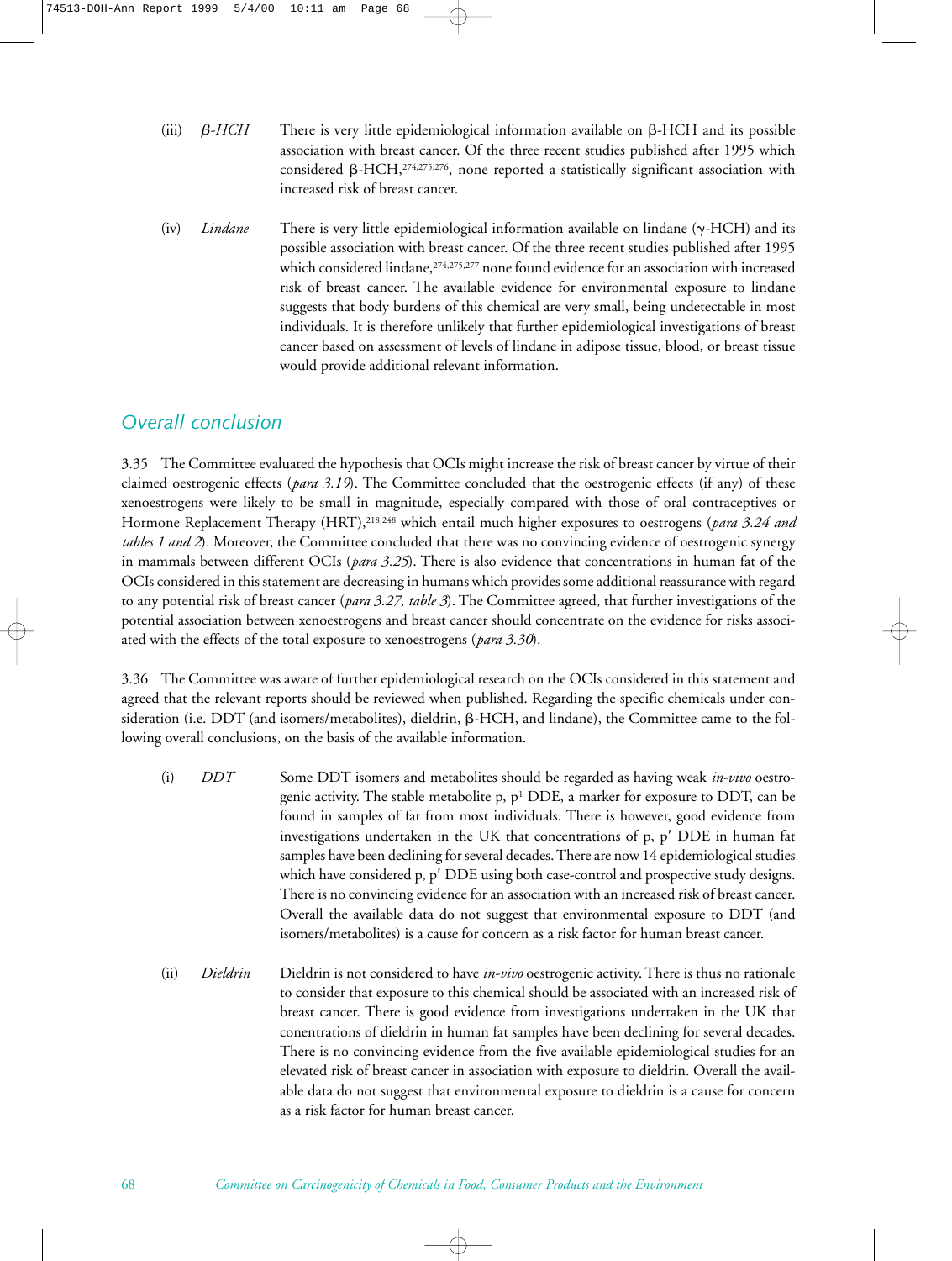- $(iii)$  *ß-HCH* -HCH should be regarded as having weak *in-vivo* oestrogenic activity. β-HCH can be found in samples of fat from most individuals. There is evidence from investigations undertaken in the UK for a decline in  $\beta$ -HCH concentrations in human fat samples after 1982/3. There is no convincing evidence from the five available epidemiological studies for an elevated risk of breast cancer in association with exposure to  $\beta$ -HCH. It is recommended that the published literature on this chemical should be kept under review.
- (iv) *Lindane* Lindane ( $\gamma$ -HCH) is not considered to have any *in-vivo* oestrogenic activity. There is thus no rationale to consider that exposure to this chemical should be associated with an increased risk of breast cancer. The available evidence for environmental exposure to lindane suggests that body burdens of this chemical in the UK are very small, being undetectable in most individuals. None of the five available epidemiological investigations found evidence for an association with breast cancer. Overall the available data do not suggest that environmental exposure to lindane is a cause for concern as a risk factor for human breast cancer.

## **3-Monochloropropane-1,2-diol (3-MCPD)**

3.37 3-Monochloropropane-1,2-diol (3-MCPD) can be present as a contaminant in epichlorhydrin/amine copolymers used as flocculants or coagulent aids in water treatment. These polyamine flocculants have been available for many years as approved products for use in water treatment and thus 3-MCPD may be present in drinking water from their use. 3-MCPD is a member of a group of contaminants known as chloropropanols. This group includes some known genotoxic carcinogens in animals such as 1,3-dichloropropan-2-ol. The COC was asked to evaluate and advise on the available carcinogenicity data on 3-MCPD by the Committee on Chemicals and Materials of Construction for use in Public Water Supply and Swimming Pools (CCM), a statutory committee which provides advice to the Secretary of State for the Environment on the approval of chemical substances in contact with public water supplies.

3.38 The Committee was aware that 3-MCPD had been detected as a contaminant of several foods and food ingredients, including acid hydrolysed vegetable protein (acid-HVP) and that the EU Scientific Committee for Food had published an opinion in 1994 where it was agreed that 3-MCPD should be regarded as a genotoxic carcinogen.279 The Committee also had access to published mutagenicity data on 3-MCPD, a safety evaluation prepared by CanTox. Inc (Ontario, Canada) for the International Hydrolysed Protein Council,<sup>280</sup> and a review document published by the Institute of Toxicology, National Food Agency of Denmark.281 The COC asked for advice from the Committee on Mutagenicity of Chemicals in Food, Consumer Products and the Environment (COM) in respect of the mutagenicity of 3-MCPD. In reviewing these documents, members commented that the available metabolism data on 3-MCPD were relatively old and focused on metabolic pathways following intraperitoneal administration. There was no data from oral studies using modern methods to measure absorption and elimination of 3-MCPD. The Committee considered the proposal by CanTox Inc regarding the formation of bacterial-specific mutagens and agreed that there was no evidence to support this speculation.

3.39 The Committee reached the following conclusions on the available mutagenicity data.

- (i) 3-MCPD has a chemical structure, which suggests that it may be metabolised to genotoxic intermediates (particularly glycidol).
- (ii) The COM has advised that 3-MCPD is an *in-vitro* mutagen. In the absence of a satisfactory evaluation of the potential *in-vivo* mutagenicity, it would be prudent to assume that 3-MCPD is an *in-vivo* mutagen. The COM had advised that further negative results in an *in-vivo* mutagenicity test in a second tissue namely rat liver UDS were required in order to provide adequate reassurance that the activity seen *in-vitro* is not expressed *in-vivo*.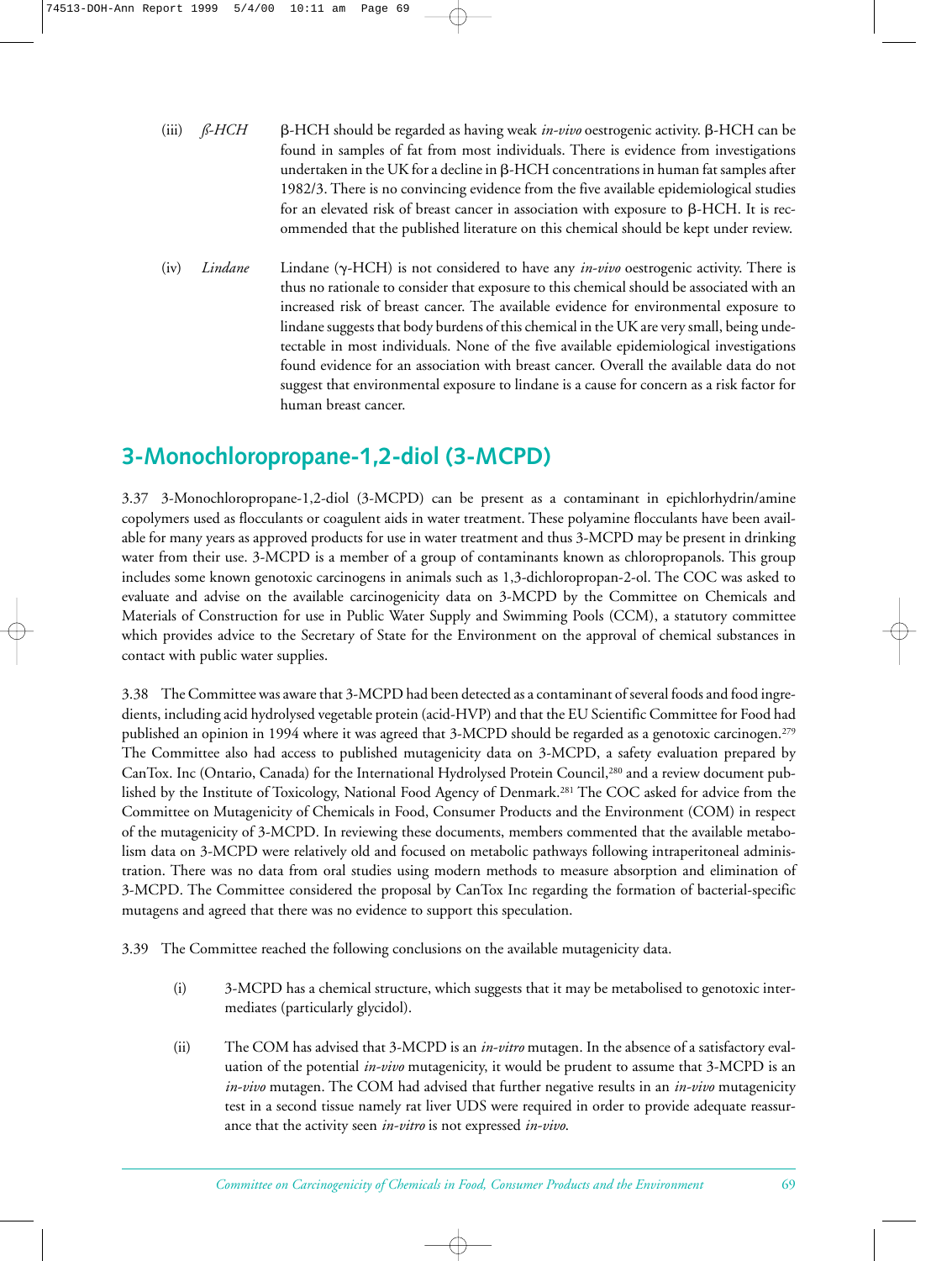- (iii) 3-MCPD has been tested in four long-term animal carcinogenicity experiments, 2 in mice and 2 in rats.<sup>282,283,284</sup> However three of these studies<sup>282, 283</sup> are relatively old and were conducted to inadequate protocols. The conclusions reached by the COC therefore refer to the one study conducted to contemporary standards.<sup>284</sup> The Committee had access to the full study report<sup>284</sup> and to published critiques of this study.281,282 The tumour data have been evaluated by a number of statistical methods. The analyses reported below refer to the Fishers pair-wise comparisons with controls.
- (iv) In the study undertaken by Sunhara et al (1993)284 3-MCPD was administered via drinking water to groups of 50 male and 50 female (aged 6 weeks at start) F344 rats for a period of 104 weeks. Concentrations of 0, 20, 100, and 200 ppm were used. These equated to dose levels of 0, 1.1, 5.2, or 28 mg/kg bw/day in males and 0, 1.4, 7.0, or 35 mg/kg bw/day in females. 3-MCPD was also detected in the drinking water used in this study at 2.7 ppm and thus control animals were given doses of approximately 0.1 mg/kg bw/day. There was evidence that doses of 3-MCPD in the high dose group exceeded the Maximum Tolerated Dose level. The approximate decrease in body weights, relative to control animals for males and females at the high dose level was 33% and 35% respectively. There was no evidence of any treatment-related increase in mortality in this study. Survival to termination was acceptable (i.e.>50%) in all dose groups with the exception of the high male dose group where 21/50 animals survived to termination.
- (v) In males, a statistically significant increase in the incidence of Leydig-cell adenoma was documented at the intermediate and high dose levels. Three animals at the high dose level had Leydigcell carcinomas. A statistically significant increase in the incidence of mammary gland fibroadenoma was noted in the high dose male group. A statistically significant increase in mammary gland hyperplasia was recorded in the male mid and high dose groups. A small but not statistically significant increase in the incidence of preputial gland adenoma was recorded in the mid and high dose male groups. One animal in the intermediate dose group and two in the high dose group had preputial gland carcinomas. It is difficult to evaluate these findings since only a limited number of preputial glands were examined histologically (5-16/group) in this study. A small (not statistically significant) increase in renal tubular adenomas was documented in the intermediate and high dose male groups. A statistically significant increase in the incidence of nephropathy and renal tubular hyperplasia was also recorded at the intermediate and high dose levels in this study.
- (vi) In females, a statistically significant increase in the incidence of renal tubular adenoma was recorded at the high dose level. A statistically significant increase in nephropathy and renal tubular hyperplasia was also recorded at the intermediate and high dose levels in this study. A slight but statistically non-significant increase in mammary gland hyperplasia was reported at the high dose level.
- (vii) The Committee noted that the suggestion that all of the increases in tumours noted in this study in rats were mediated by non-genotoxic mechanisms involving either cytotoxicity (kidney) or hormonal disturbances.<sup>280,281,284</sup> Members agreed that the proposed non-genotoxic mechanisms advanced were plausible, but there was no compound specific data to support any of the contentions suggested. It was possible that evidence might be produced which would allow a firm conclusion to be reached in respect of the mechanisms of the tumours observed in rats.
- (viii) The Committee concluded that it was not possible to draw a definite conclusion regarding the significance of the observed carcinogenic effects of 3-MCPD in the rat. However, in view of the COM conclusions and need to further investigate the potential for *in-vivo* mutagenic activity, it would be prudent to reduce exposures to as low as technologically practicable.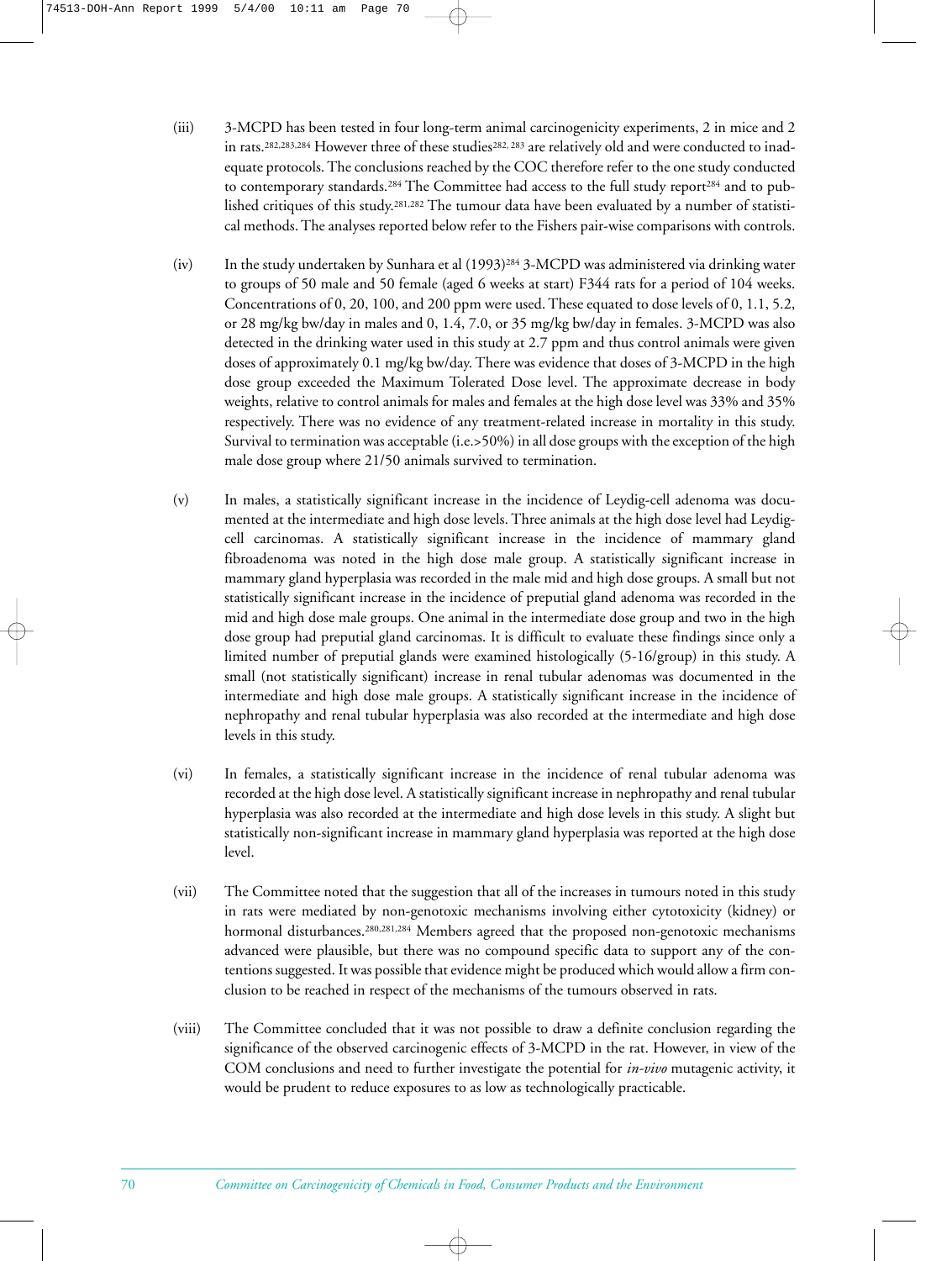# **Ozone (Review of Animal carcinogenicity data)**

3.40 Ozone is a ubiquitous air pollutant due to its formation in the atmosphere by photochemical reaction between volatile hydrocarbons and nitrogen oxides. The Expert Panel on Air Quality Standards have recommended a very low standard (50 ppb as a running 8 hour average) based on it's irritant effects on the respiratory tract at 100 ppb and above. Ozone is also one of a limited number of chemicals that have been shown to be carcinogenic in the mouse (producing benign lung tumours in a strain sensitive to such tumour induction) but not the rat.

3.41 The COC have reviewed the need for carcinogenicity bioassay data in the mouse, and as part of this work are considering the public health significance of such apparent mouse specific carcinogens.<sup>285,286</sup> A key aspect of these is consideration of the genotoxic potential of such compounds. The COC felt it important to draw conclusions on the possibility of a genotoxic mechanism, particularly in the light of recent data on K-*ras* mutations in lung neoplasms from ozone exposed mice;<sup>287</sup> the advice of the COM was thus requested on this issue.

3.42 The following conclusions were reached on the potential carcinogenic hazard of ozone to humans in the light of advice from COM and the available evidence from the animal carcinogenicity bioassays.

- (i) Ozone has been tested for potential carcinogenicity in mice and rats in long term inhalation bioassays as part of the ongoing National Toxicology Programme (NTP) in the USA.288
- (ii) There was no evidence of treatment related carcinogenicity in male or female F344 rats exposed to 0.12, 0.5.1.0 ppm 6 hours/day, for 5 days/week, for up to 105 weeks or in a similar study where rats were exposed to 0.5 or 1.0 ppm for 6 hours/day, 5 days/week, for up to 125 wks. Ozone induced inflammation and non-neoplastic pathology (hyperplasia and metaplasia) throughout the respiratory tract in both sexes, particularly at the highest concentration.
- (iii) Long term inhalation bioassays were also undertaken in B6C3F1 mice using exposures of 0.12, 0.5 or 1.0 ppm 6 hours/day, 5 days/week for 105 weeks. A separate life-time bioassay was performed using exposures of 0.5 or 1.0, for 6 hours/day, 5 days/week, for 125 wks. The NTP reported the statistical analyses of the carcinogenicity data based on evaluation of the combined incidence of lung adenomas and carcinomas. The NTP consider that pulmonary tumours in mice form a spectrum of lesions and adenomas appear to progress into carcinomas with time. The results reported in this statement refer to the outcome of the NTP evaluation based on combinining the incidence of adenoma and carcinomas consistent with this approach to the assessment of data.
- (iv) A statistically significant increase in the incidence of alveolar/bronchiolar adenoma or carcinoma (combined) was found in female  $B6C3F$ <sub>1</sub> mice in the long-term bioassay at 1.0 ppm. This occurred in the presence of non-neoplastic pathology (inflammation, hyperplasia and/or metaplasia) throughout the respiratory tract. Evidence of chronic inflammation was documented in some female animals at 0.5 ppm but no increased incidence of lung tumours (combined adenoma and carcinomas) was reported at this dose level. No evidence of a carcinogenic or inflammatory response was documented in female mice at 0.12 ppm. A slight but statistically non-significant increase in the combined incidence of lung tumours (combined adenoma and carcinoma) occurred in male mice at 0.5 ppm and 1.0 ppm.
- (v) A slight but statistically non-significant increase in lung tumours (combined adenoma and carcinoma) was documented in the life-time bioassay in male mice at 0.5 ppm and 1.0 ppm and in female mice at 1.0 ppm. In separate analyses the increase in incidence of lung adenoma in female mice reached statistical significance at 1.0 ppm.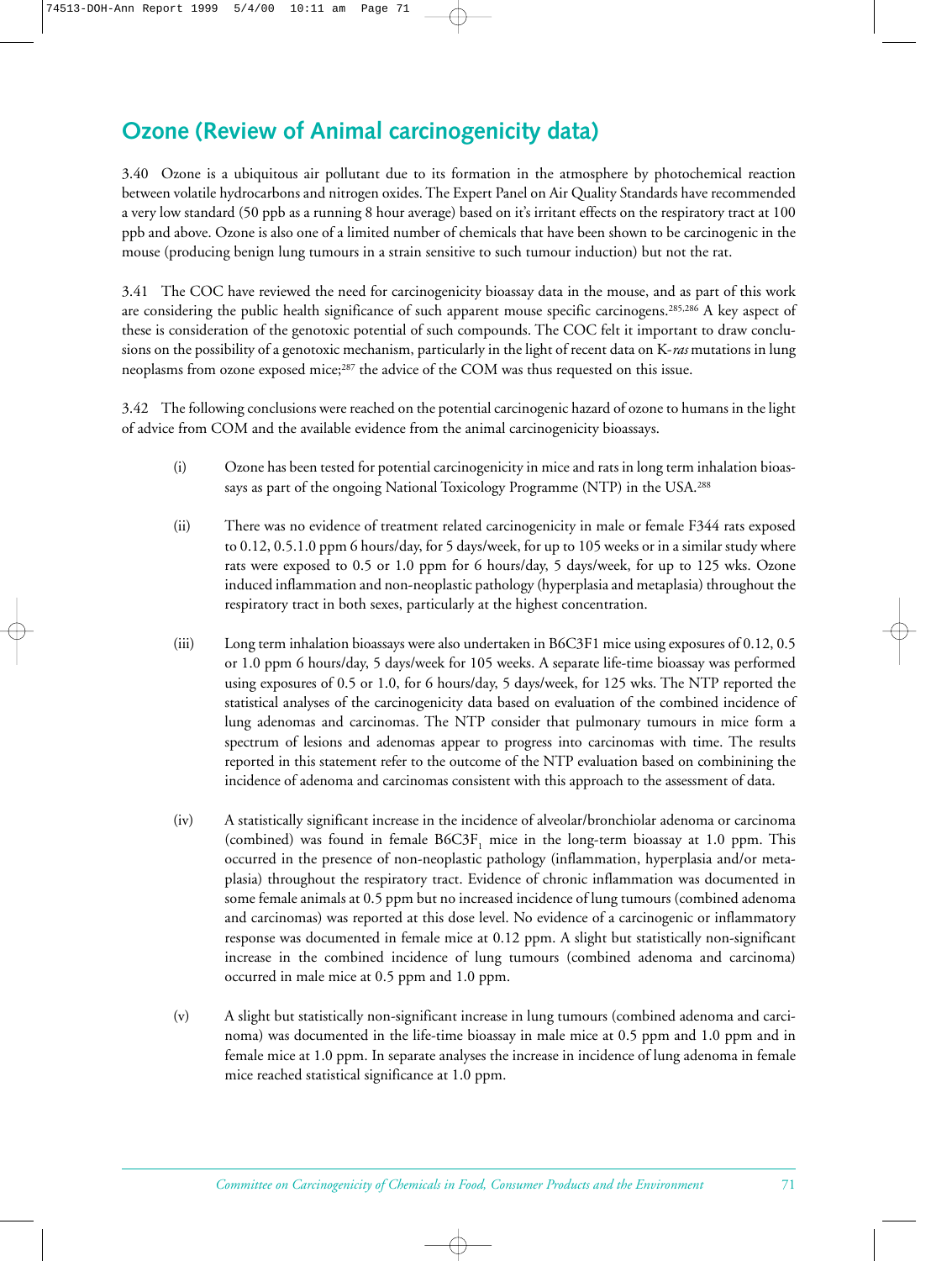- (vi) Ozone was carcinogenic by inhalation in female  $B6C3F<sup>1</sup>$  mice producing lung tumours; this effect was associated with chronic irritation of the lung. There was equivocal evidence for a carcinogenic effect in male mice. Ozone was not carcinogenic in male or female F344 rats.
- (vii) The COM has advised that there is some evidence for *in-vivo* mutagenic activity at the target site for carcinogenicity in the mouse. Additional work to reproduce ozone induced A-T transversions would provide additional information regarding this conclusion. The COM concluded that it would be prudent to assume that ozone may have *in-vivo* genotoxic potential.
- (viii) The COC concluded that the mechanism of ozone carcinogenicity in the mouse is currently uncertain, leaving a question about whether the carcinogenic action is due to a genotoxic event(s) or chronic irritation. The carcinogenic activity of ozone appears to be specific to the mouse in the presence of chronic irritation and has not been observed in the rat. The animal data are thus inadequate to draw any conclusions regarding the potential carcinogenicity of ozone in humans.
- (ix) The Committee agreed to review the situation in the future should more evidence of an *in-vivo* mutational effect by ozone become available.

# **Test strategies and Evaluation**

3.43 The Committee was pleased to receive a presentation from Dr Denise Robinson (Health And Environmental Sciences Institute (HESI), International Life Sciences Institute (ILSI) on the ongoing collaborative program for the validation of short-term carcinogenicity tests using transgenic animals. This is an important area of test method development previously considered by the Committee in 1997. A full report of the presentation and members discussion is given below. The Committee also considered the proposal from the International Programme on Chemical Safety (IPCS) for a framework for the for considering mode of action of chemical carcinogens. It was agreed that the IPCS should be encouraged to carry out further work in exploring this framework. Members noted that the framework for considering mode of action was most suited to data rich chemicals such as those undergoing regulatory approval.

## *Nongenotoxic Carcinogens: Identification And Significance*

3.44 The Committee considered a review paper on nongenotoxic carcinogens: Identification And Significance. It has been estimated that approximately 50% of all chemicals tested in animal carcinogenicity bioassays induce an increase in tumours in at least one tissue. A proportion of these animal carcinogens induce tumours via a direct interaction of the chemical or its metabolites with DNA; these are referred to as genotoxic carcinogens. It is prudent to assume that for these carcinogens there is no threshold dose below which no carcinogenic effect would be expected to occur and that they are therefore of particular concern to public health. The remainder of the animal carcinogens act through non-genotoxic mechanisms, for which a threshold may operate. Non-genotoxic carcinogens tend to be tissue and/or species specific. In some cases these are not relevant to human health. At present there are no short term tests that can be used to identify such compounds and long term bioassays in animals are necessary. The development of rapid methods for the identification of chemicals that induce cancer by non-genotoxic mechanisms that are relevant to humans had been idenitifed by the COC as a priority area for research in 1996.

3.45 They considered information available on the known human carcinogens as evaluated by the International Agency for Research on Cancer (IARC) to identify non-genotoxic carcinogens and information on mechanisms of carcinogencity which were relevant to humans. The aim of the work had been to review experimental approaches which could be used to identify non-genotoxic mechanisms of carcinogenicity and to select the most appropriate short-term testing approaches which could be considered for further research. One important outcome of this work was to exclude rodent-specific carcinogenic mechanisms, such as chemically induced deposition of  $\alpha$ 2u globulin in the kidneys of male rats, which are thought to be unimportant with respect to hazard identification for humans.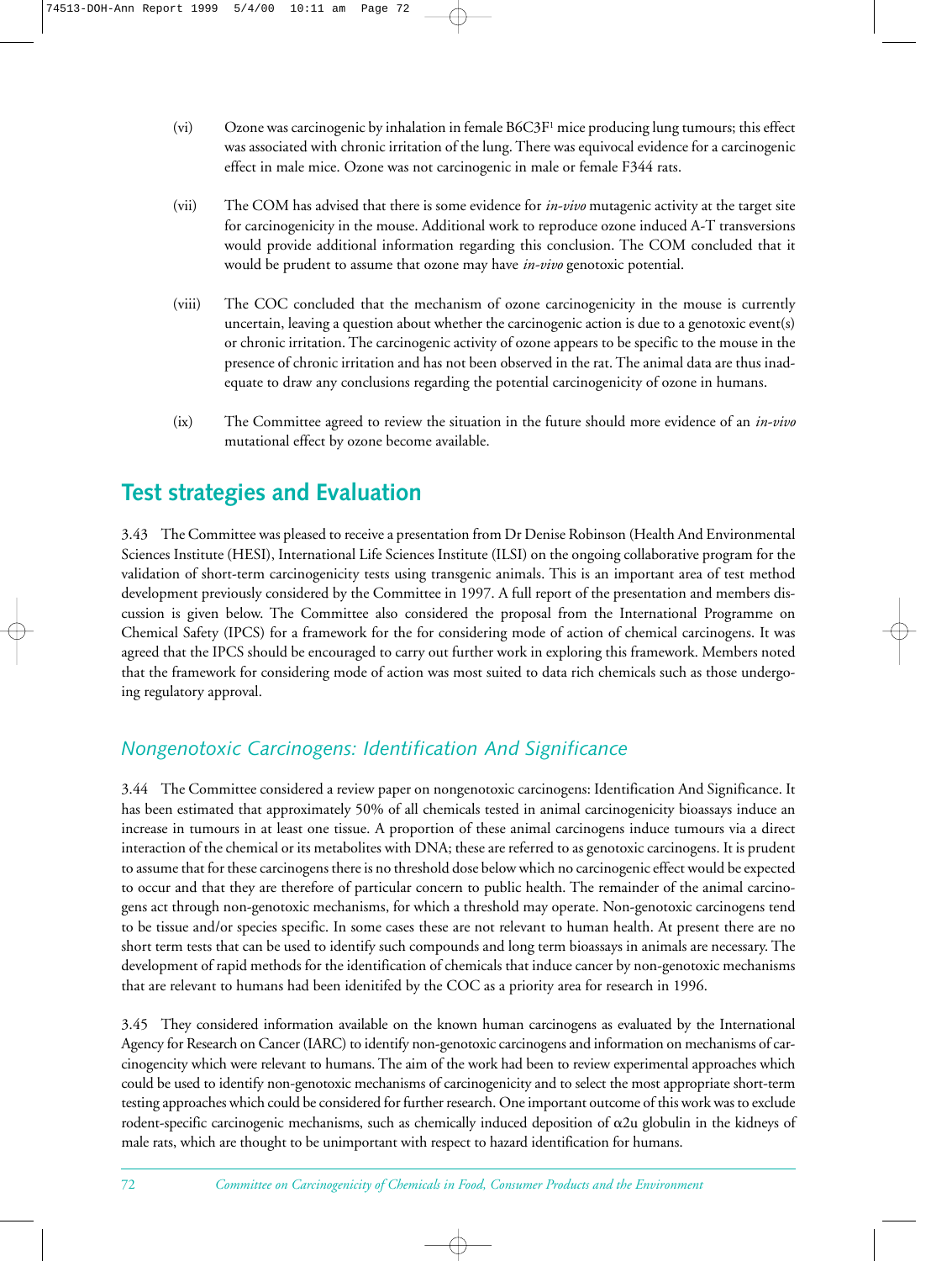3.46 Members noted that mutations are found in all chemically induced cancers. Members agreed that the most important non-genotoxic mechanisms could be placed into one of four groups, (i) persistent cytotoxicity accompanied by proliferative regeneration, (ii) chronic inflammation accompanied by the production of reactive oxygen species, (iii) hormomimmetic activity and (iv) ligand binding with xenobiotic induction receptors. Members considered that increased cellular proliferation was of particular significance.

3.47 The Committee agreed that it was not practical to design a test to detect all non-geonotoxic carcinogens. However, by focusing on a number of relevant mechanisms it should be possible to identify key toxicological responses in sub-acute studies which might provide an indication of carcinogenic activity. It was very important in designing a research programme to select appropriate reference compounds and to include as wider range of mechanisms and target organs as was practicable to study. Members considered the IARC list of group 1 carcinogens as useful start but felt that consideration ought to be given to chemicals listed as IIA by IARC and under the EU Dangerous Substances Directive (EEC/67/548) as category 1 and 2 carcinogens.

3.48 Members considered that future consideration of the application of gene arrays and other approaches to transcription profiling would become important in studies of non-genotoxic carcinogenesis but at present there was little experience in the use of such methods. Members agreed there was little evidence to support the development of *in-vitro* methods such as cell transformation assays, or the use of the currently available transgenic animal models (such as the Tg.AC mouse). It was possible that appropriate transgenic animal models for certain classes of nongenotoxic carcinogens could be developed in the future.

## **Presentation on validation of short-term carcinogenicity tests using transgenic animals**

3.49 The Committee was pleased to hear a presentation from Dr Denise Robinson (Health And Environmental Sciences Institute (HESI), International Life Sciences Institute (ILSI) on the ongoing collaborative program for the validation of short-term carcinogenicity tests using transgenic animals. This is an important area of test method development previously considered by the Committee in 1997. A full report of the presentation and members discussion is given below. In 1997, the Committee had reached a number of conclusions on the utility of short-term carcinogenicity testing using transgenic animal models following an assessment of the available published literature (Mutation Research 403, 259-263, 1998). Dr Robinson had agreed to provide the Committee with an overview of the HESI program of work and the likely times for completion of the work.

#### *Presentation*

3.50 Dr Robinson thanked the Committee for the invitation to make a presentation. Members were told that ILSI was a non-profit scientific research and education foundation with a number of work programs related to public health. Each program involved participation from industry, government and academia and the topics identified for research programs were those most likely to have an impact on public health. HESI was established in 1989 with the aim of investigating pathology, toxicology, human health and environmental risk issues. HESI identified the utility of short-term animal carcinogenicity tests as a key topic for discussion following the adoption by the International Conference on Harmonisation (ICH) of guidelines for the carcinogenicity testing of pharmaceuticals. These included the option for a short or medium term rodent test in addition to a long-term carcinogenicity test in a rodent species instead of requesting long-term carcinogenicity tests in two species. HESI established the Alternatives to Carcinogenicity Testing (ACT) committee in June 1996 as a steering group for this work program. It had been established that there was an inadequate database on performance of alternative assays, there was no accepted rationale for selection of a model for a second test and there were major differences between regulatory authorities in North America and those in Europe and other areas on the acceptability of the new models.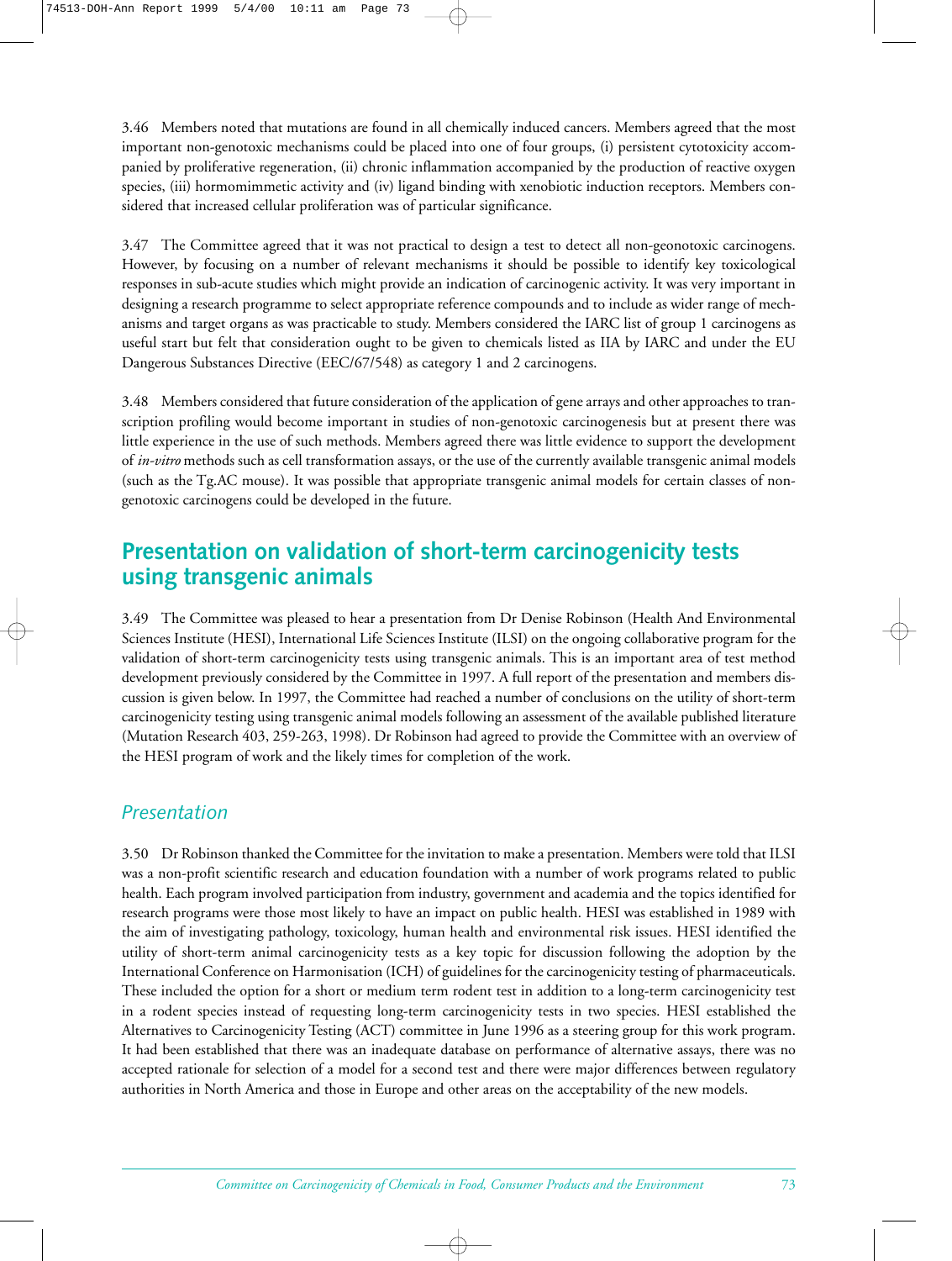3.51 ACT set a number of objectives for the work programme, which included expanding the database on the alternative methods, establishment of common experimental approaches, information on the scientific basis of the new models and the need for public debate on the evolving state of the science. Advisors were appointed to the work programme who had been involved in the early stages of the test model development. Fifty-one laboratories from around the world, with approximately equal numbers from U.S.A, Europe (including U.K.) and Japan agreed to take part. The outline of the program was considered which included the following issues; i) identification of assay systems to be evaluated, ii) establishment of standardised protocols, iii) selection of test agents, iv) data collection systems, v) data review process, vi) joint data analyses. Some comments made by Dr Robinson on each of these six issues are given below :

3.52 The test systems selected for evaluation were those identified in the ICH guidelines.

| <b>Test System</b>            | <b>Tumour Response</b>                                                                                                                                                                                                                                                                        |
|-------------------------------|-----------------------------------------------------------------------------------------------------------------------------------------------------------------------------------------------------------------------------------------------------------------------------------------------|
| P53 Knock-out mouse           | Genotoxic chemicals. 6 month treatment schedule appears adequate for positive<br>controls                                                                                                                                                                                                     |
| Tg.AC transgenic mouse        | Genotoxic and some non-genotoxic carcinogens. Originally a dermal test, but<br>need to also screen for response to oral administration in respect of<br>pharmaceuticals. Noted that recent results suggested the dermal model did not<br>respond to glycidol which was an unexpected finding. |
| Ras H2 Transgenic mouse       | Genotoxic and some non-genotoxic chemicals. Broadest available published<br>database. Evidence for target organ selectivity (lung, forestomach). Mechanism of<br>response unclear.                                                                                                            |
| XPA Repair Deficient mouse    | UV light and genotoxic carcinogens. Very limited database available.                                                                                                                                                                                                                          |
| Neonatal mouse                | Limited database available. Responds to genotoxic carcinogens.                                                                                                                                                                                                                                |
| SHE cell transformation assay | Some data already available in published literature on this assay.                                                                                                                                                                                                                            |

3.53 Dr Robinson noted that transgenic mice cost on average approximately five times more than wild type mice. Given the scale of the HESI program, a number of pragmatic decisions were made regarding protocols. Thus three dose levels were studied per chemical and the number of animals used per dose level was 15 males and 15 females. A vehicle and high dose control in wild type animals were also included. Information from NTP bioassays and a 4 week range finding assay were used to assist in dose selection. In most instances this has resulted in adequate survival. One exception was chloroform where a number of animals had died at the high dose level within the 26 week-dosing period. Possible differences between wild type and transgenic mice with respect to the metabolism of chloroform were to be investigated. Expanded histopathology is being undertaken on control and high dose animals, with tissues from animals in the intermediate dose group retained. More recently it had been agreed that histological analysis of the jaw would be undertaken in Tg.AC mice due to several instances of odontoma (a rare tumour in mice) in previous studies. Genotyping of tumours will be undertaken.

3.54 HESI had selected well-studied compounds with extensive human data, predominantly pharmaceuticals.

3.55 An Assay Working Group (AWG) had been established for each of the models under consideration in order to establish criteria for evaluating tests, to ensure a common format for data collection and consistency in histopathology. The AWGs would also act as a focal point for data review and analyses.

3.56 The AWGs suggested additional areas for research. Proposals were reviewed from approximately 30 laboratories in respect of drug metabolism in transgenic mice, mutational analyses of tumours, tissue specificity of mechanisms, and compound specific mechanisms. Thus proposals funded in 1999 included, i) mechanisms of hormonal carcinogenesis in transgenic mouse models, ii) an evaluation of drug metabolising enzymes in transgenic and parental strains of mice, and iii) mechanism of carcinogenicity in p53 mice (tumour analysis).

3.57 Data review(s) were expected in late 1999/early 2000 and, histopathology database development by mid 2000. Meetings of the Joint Steering Committee/AWGs in early 2000. Data analyses by around June 2000. An open public workshop was planned in Washington DC around November 2000 to tie in with the simultaneous ICH meeting.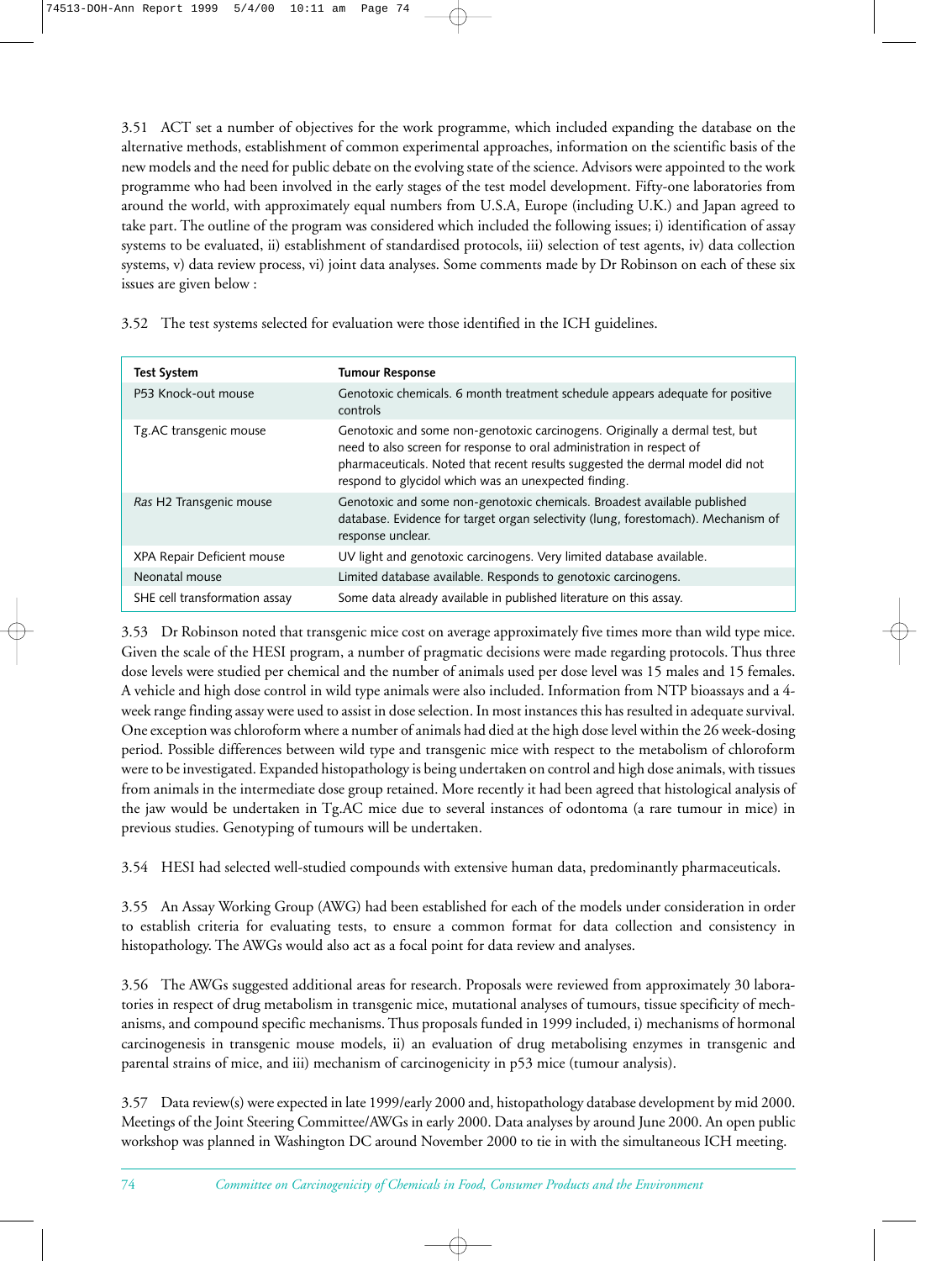3.58 The ICH guidelines had made an impact on the strategy for carcinogenicity tests being adopted by pharmaceutical companies. Information from the Centre for Medicines Research showed that 18 out of 38 companies asked were using alternative short-term tests. Out of the 49 companies using short-term tests, the predominant models being used were the p53 knock-out (26.6%) and *ras* H2 (20.4%), although tests using rat initiator/promoter (18.4%), neonatal rodent assay (16.3%), Tg.AC (12.2%), and the XPA deficient (6.1%), mouse models were also being undertaken. Members heard that some data were available to show a drift in the response of Tg.AC hemizygous mice to the positive control (12-O-tetradecanoylphorbol 13 acetate) TPA. Southern Blot analysis of responder and non-responding Tg.AC mice showed evidence for a 2kb deletion in the transgene. It was not clear how prevalent the transgene instability was in earlier tests, although action was taken to re-derive the breeding colonies of mice. Dr Robinson noted that the transgene deletion in Tg.AC mice had been detected before any significant impact in the HESI program could have occurred.

3.59 A full summary of this presentation has been published on the COC internet site.

## **Topics Under Consideration**

3.60 The following topics, which were discussed by the Committee at meetings held in 1999, are still under review:

Alcohol & Breast Cancer Cancer incidence near Municipal Incinerators Trends in mortality from Intrahepatic cholangiocarcinoma Use of Accelerator mass Spectrometry in cancer risk assessment.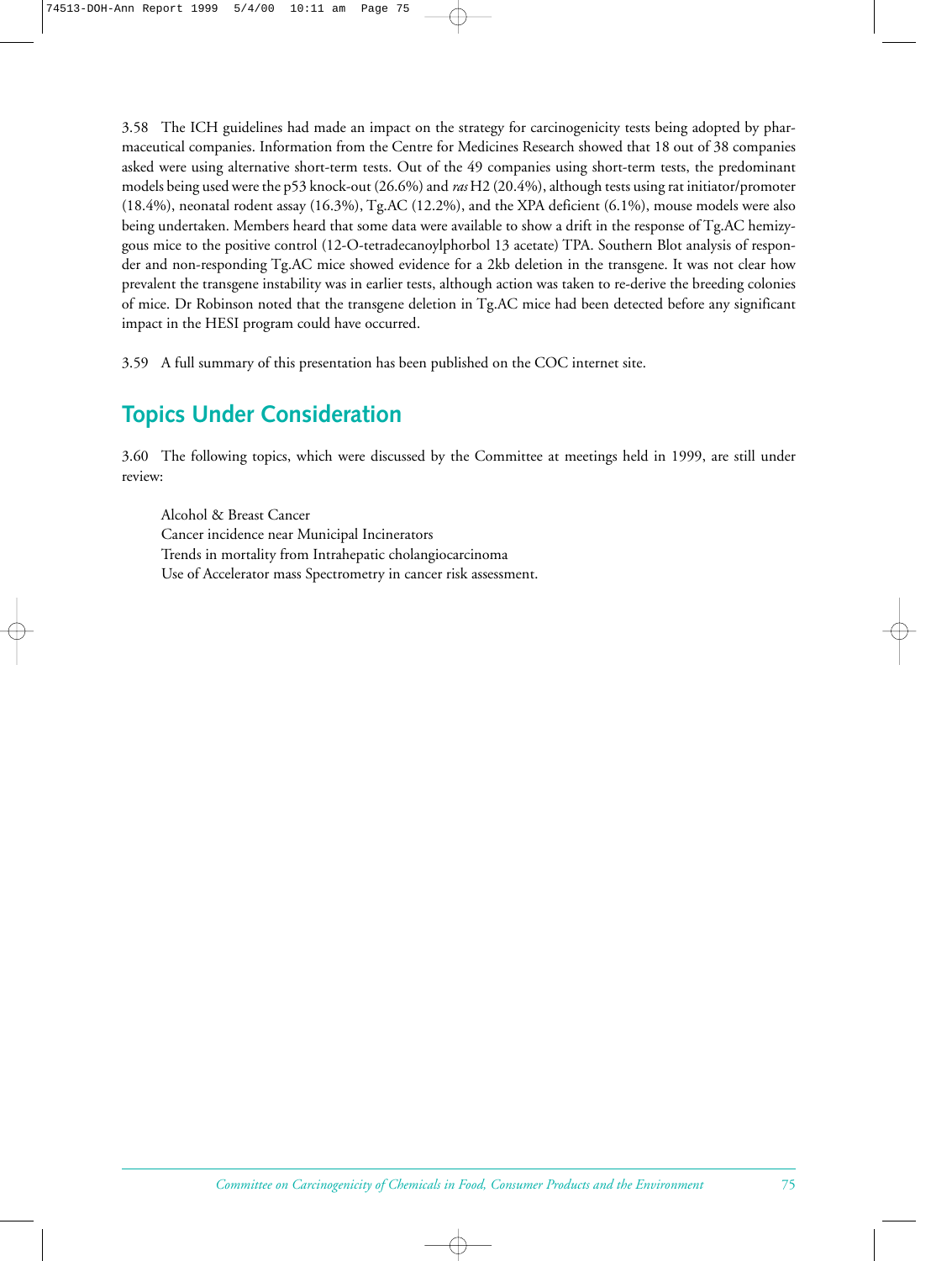## **1999 Membership of the Committee on Carcinogenicity of Chemicals in Food, Consumer Products and the Environment**

## *Chairman*

**Professor P G Blain** BMedSci MB PhD FRCP(Lond) FRCP(Edin) FFOM CBiol FIBiol *Head of Department of Environmental and Occupational Medicine, University of Newcastle*

### *Members*

**Professor Clair E D Chilvers** BSc(Econ) DSc Hon MFPHM *Regional Director of R&D, NHS Executive Trent, Fulwood House, Sheffield*

**Professor C Cooper** BSc PhD DSc *Head of Molecular Carcinogenesis Section, Institute of Cancer Research, Haddow Laboratories*

**Professor A D Dayan** BSc MD FRCPath FFOM FFPM CBiol FIBiol *Retired. Formerly, Director of DH Toxicology Laboratory, St Bartholomew's Hospital Medical College*

**Professor P B Farmer** MA DPhil CChem FRSC *Professor of Chemistry, MRC Toxicology Unit, University of Leicester*

**Professor D Forman** BA PhD Hon MFPHM *Professor of Cancer Epidemiology, Centre for Cancer Research, University of Leeds*

**Sandra Jane Kennedy** BSc PhD FRCPath CBiol FIBiol *Scientific Director, Quintiles England Limited.*

**Ms Margaret Langley** BA Lay Member

**Professor R F Newbold** BSc PhD CBiol FIBiol *Professor of Cancer Genetics, Dean of Faculty of Science and Head of Department of Biology and Biochemistry. Brunel University*

**Professor J M Parry** BSc PhD DSc *Professor of Genetics, School of Biological Sciences, University of Wales, Swansea*

**Professor I F H Purchase** OBE BVSc MRCVS PhD FRCPath CBiol FBiol *Visiting Professor at the School of Biological Sciences, University of Manchester.*

**Professor A G Renwick** BSc PhD DSc *Professor of Biochemical Pharmacology, University of Southampton*

**S Venitt** BSc PhD *Part-time Consultant to the Institute of Cancer Research, Haddow Laboratories*

**Professor G T Williams** BSc MD FRCP FRCPath *Department of Pathology, University of Wales College of Medicine*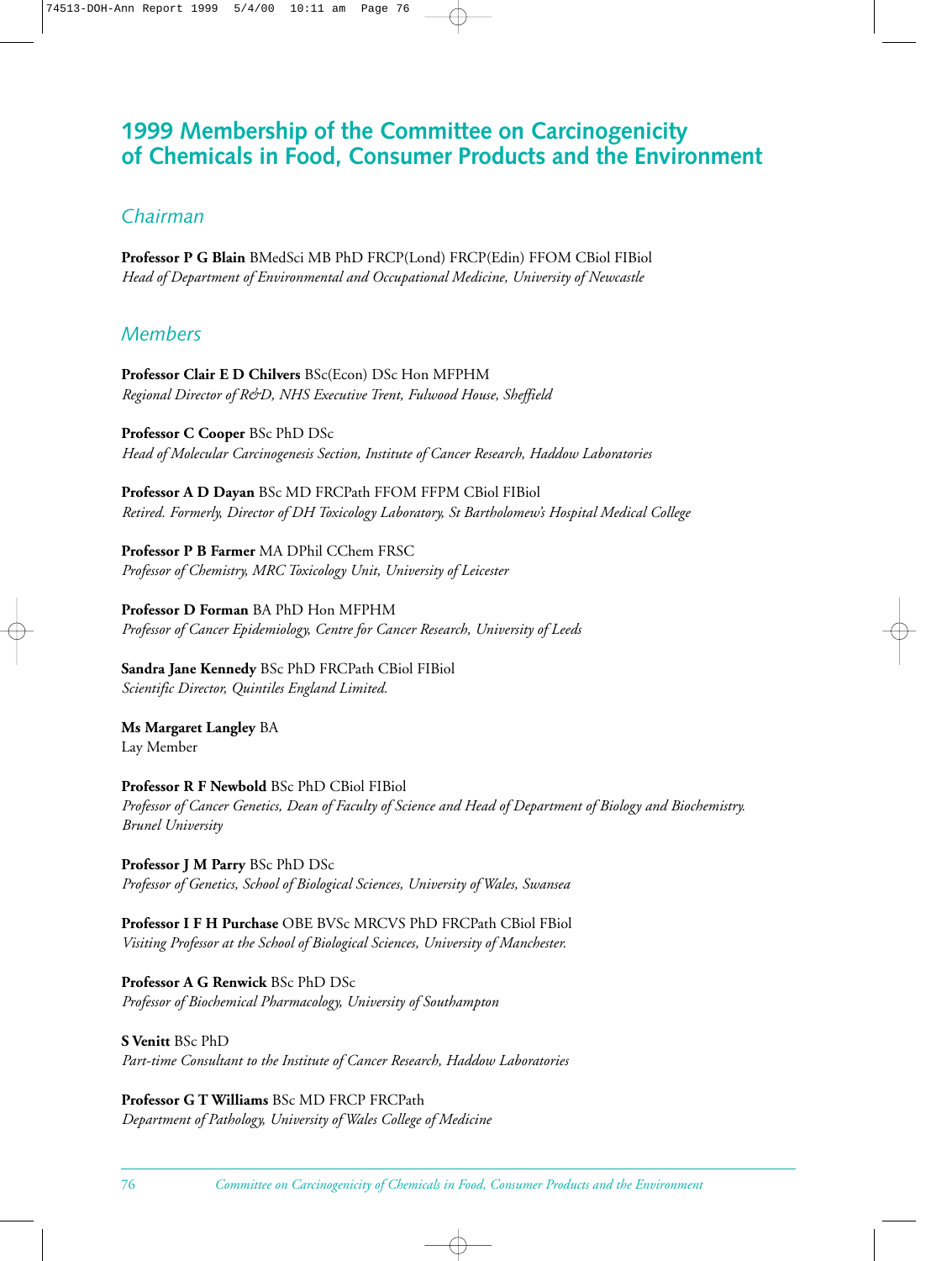## *Secretariat*

**J M Battershill** BSc MSc (Scientific) **K N Mistry** (Administrative)

**R J Fielder** BSc PhD Dip RCPath **M Al-Derzi** BSc MSc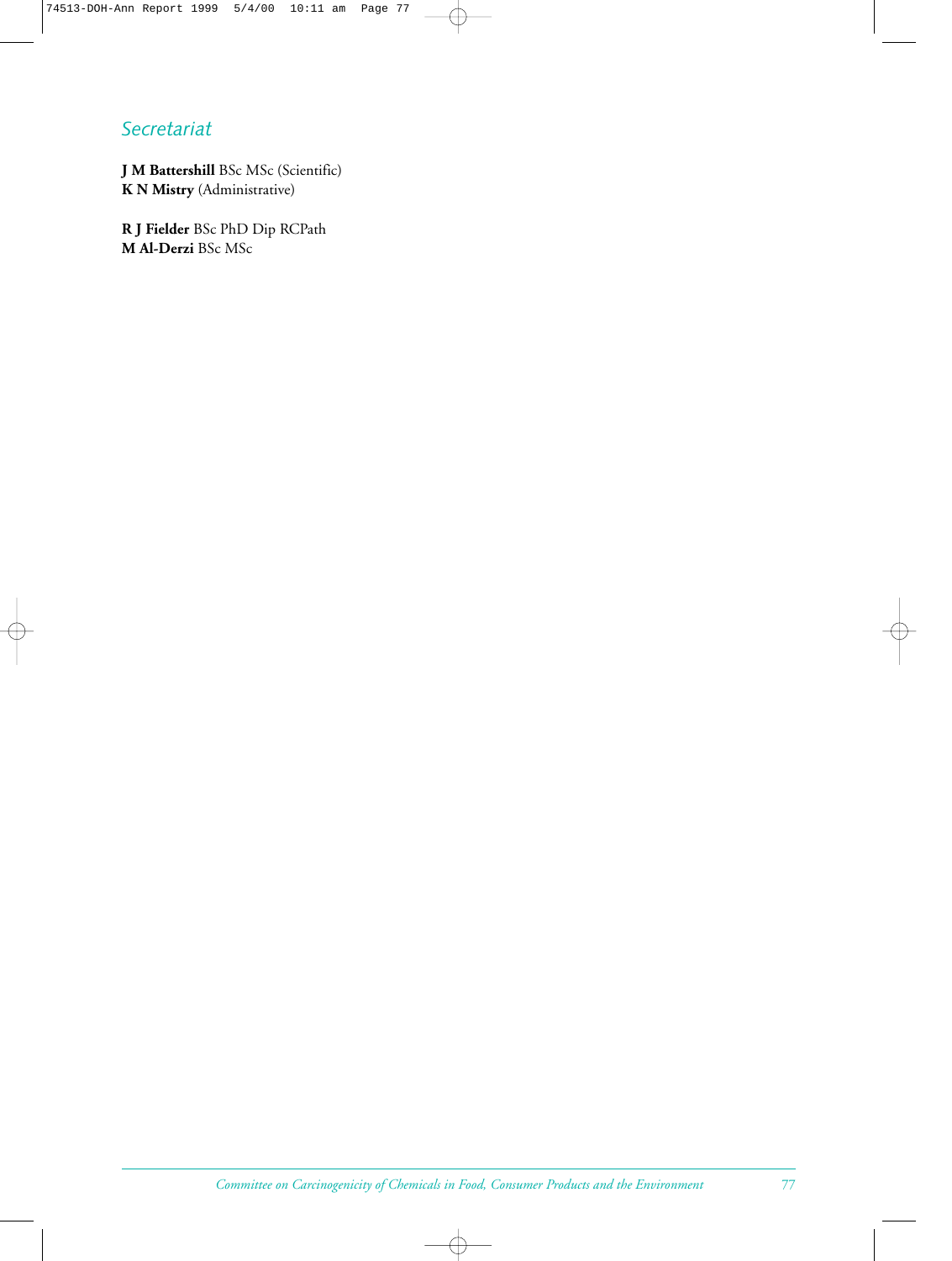# *Declaration of interests during the period of this report*

| Member                       |                                                                                                                                                                                                                              | Personal Interest                                                                                                                                                                            |                                                                              | Non-Personal Interest                                                              |  |
|------------------------------|------------------------------------------------------------------------------------------------------------------------------------------------------------------------------------------------------------------------------|----------------------------------------------------------------------------------------------------------------------------------------------------------------------------------------------|------------------------------------------------------------------------------|------------------------------------------------------------------------------------|--|
|                              | Company                                                                                                                                                                                                                      | Interest                                                                                                                                                                                     | Company                                                                      | Interest                                                                           |  |
| Prof P G Blain<br>(Chairman) | <b>NONE</b>                                                                                                                                                                                                                  | <b>NONE</b>                                                                                                                                                                                  | Unilever plc                                                                 | Research Studentship                                                               |  |
| Prof C Chilvers              | ICI plc<br><b>Tomkins</b><br>Morgan Crucible<br>Lloyds TSB<br><b>British Telecom</b><br><b>UTD Assurance Group</b><br>Hardy's & Hanson<br>Glaxo-Wellcome<br>Shell<br>Cadbury Schweppes<br>SmithKline Beecham<br>Ivory & Sime | Share Holder<br>Share Holder<br>Share Holder<br>Share Holder<br>Share Holder<br>Share Holder<br>Share Holder<br>Share Holder<br>Share Holder<br>Share Holder<br>Share Holder<br>Share Holder | <b>NONE</b>                                                                  | <b>NONE</b>                                                                        |  |
| Prof C Cooper                | Halifax<br>Norwich Union                                                                                                                                                                                                     | Share Holder<br>Share Holder                                                                                                                                                                 | <b>NONE</b>                                                                  | <b>NONE</b>                                                                        |  |
| Prof A D Dayan               | <b>British Petroleum</b><br>Glaxo-Wellcome<br>Schering Plough<br>SmithKline Beecham<br>TI<br>British Gas Research &<br>Technology<br>Daw Agrosciences                                                                        | Share Holder<br>Pension<br>Consultant<br>Consultant<br>Share Holder<br>Consultant<br>Consultant                                                                                              | <b>NONE</b>                                                                  | <b>NONE</b>                                                                        |  |
| Prof P B Farmer              | Chiroscience<br>Abbey National plc<br>Woolwich<br>Alliance & Leicester                                                                                                                                                       | Share Holder<br>Share Holder<br>Share Holder<br>Share Holder                                                                                                                                 | Glaxo<br>Scotia<br>Zeneca                                                    | Research Studentship &<br>Research Support<br>Research Support<br>Research Support |  |
| Prof D Forman                | Halifax<br>Woolwich                                                                                                                                                                                                          | Share Holder<br>Share Holder                                                                                                                                                                 | <b>NONE</b>                                                                  | <b>NONE</b>                                                                        |  |
| Dr S J Kennedy               | Unilever<br>Quintiles                                                                                                                                                                                                        | Share Holder<br>Share Holder                                                                                                                                                                 | <b>NONE</b>                                                                  | <b>NONE</b>                                                                        |  |
| Ms M Langley                 | <b>NONE</b>                                                                                                                                                                                                                  | <b>NONE</b>                                                                                                                                                                                  | <b>NONE</b>                                                                  | <b>NONE</b>                                                                        |  |
| Prof R F Newbold             | <b>NONE</b>                                                                                                                                                                                                                  | <b>NONE</b>                                                                                                                                                                                  | <b>NONE</b>                                                                  | <b>NONE</b>                                                                        |  |
| Prof J M Parry               | Albright and Wilson<br><b>Compass Catering</b><br>JIB Insurance<br>National Power<br>Powergen<br>SmithKline Beecham                                                                                                          | Share Holder<br>Share Holder<br>Share Holder<br>Share Holder<br>Share Holder<br>Consultant                                                                                                   | Boehringer<br>Pfizer<br>Welsh Water<br>Glaxo/Wellcome<br><b>BAT</b><br>Astra | Grant<br>Grant<br>Grant<br>Grant<br>Grant<br>Grant                                 |  |
| Prof I F H Purchase          | Astra Zeneca<br>Bayer<br>Celltec<br>Rhone Poulenc                                                                                                                                                                            | Consultant Share Holder<br>Consultant<br>Share Holder<br>Consultant                                                                                                                          | <b>NONE</b>                                                                  | <b>NONE</b>                                                                        |  |
| Prof A G Renwick             | International Sweeteners<br>Association                                                                                                                                                                                      | Consultant                                                                                                                                                                                   | Hoffmann-La Roche<br>Unilever<br>SmithKline Beecham<br>Pfizer<br><b>FEMA</b> | Research Support<br>Research Support<br>Research Support<br>Grant<br>Grant         |  |
| Dr S Venitt                  | Abbey National plc<br>Northern Rock                                                                                                                                                                                          | Share Holder<br>Share Holder                                                                                                                                                                 | <b>NONE</b>                                                                  | <b>NONE</b>                                                                        |  |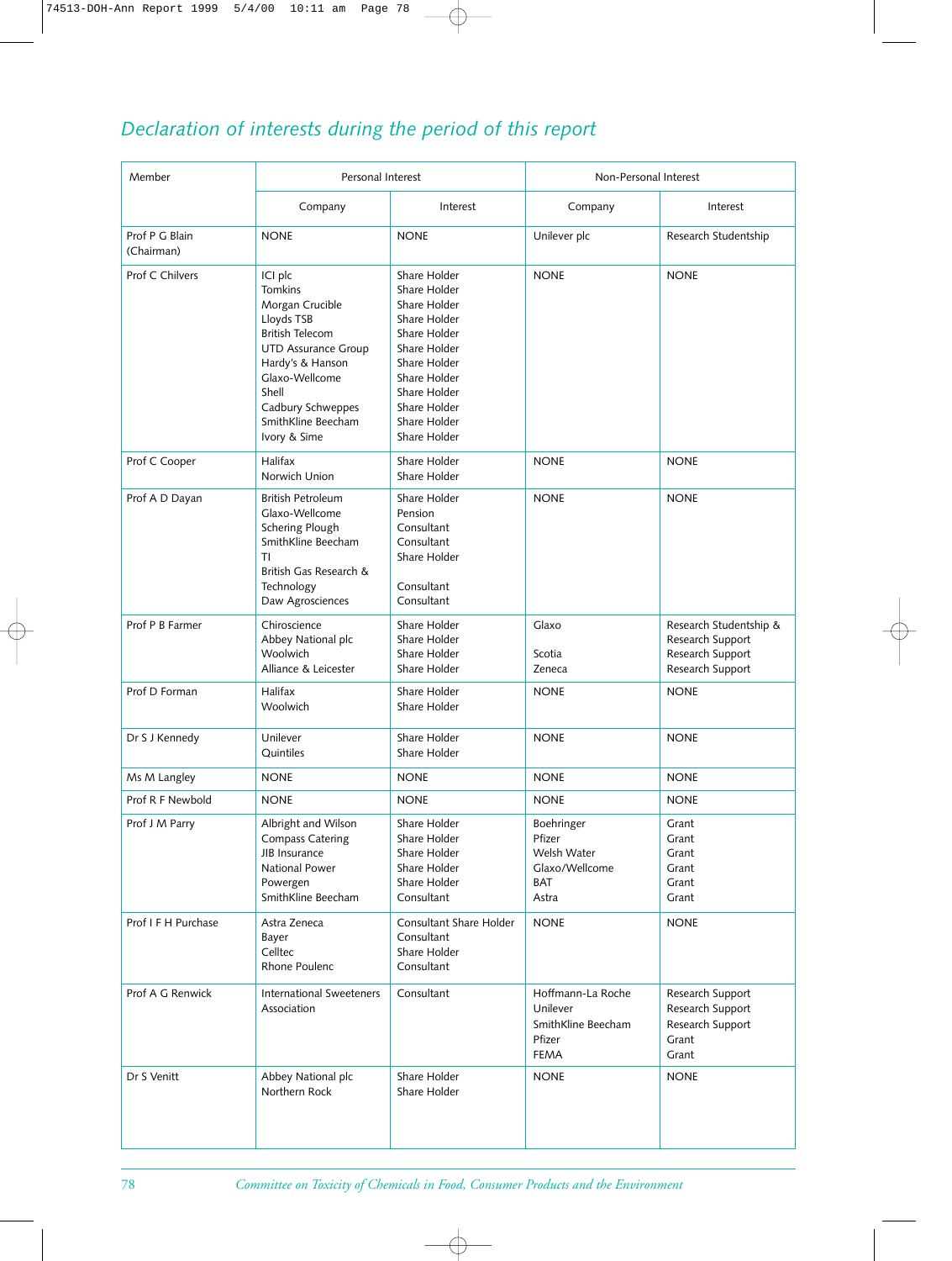| Member            | Personal Interest                                                        |                                                            | Non-Personal Interest |             |
|-------------------|--------------------------------------------------------------------------|------------------------------------------------------------|-----------------------|-------------|
|                   | Company                                                                  | Interest                                                   | Company               | Interest    |
| Prof G T Williams | Abbey National plc<br>Norwich Union plc<br>AMP Ltd<br>Aphton Corporation | Share Holder<br>Share Holder<br>Share Holder<br>Consultant | <b>NONE</b>           | <b>NONE</b> |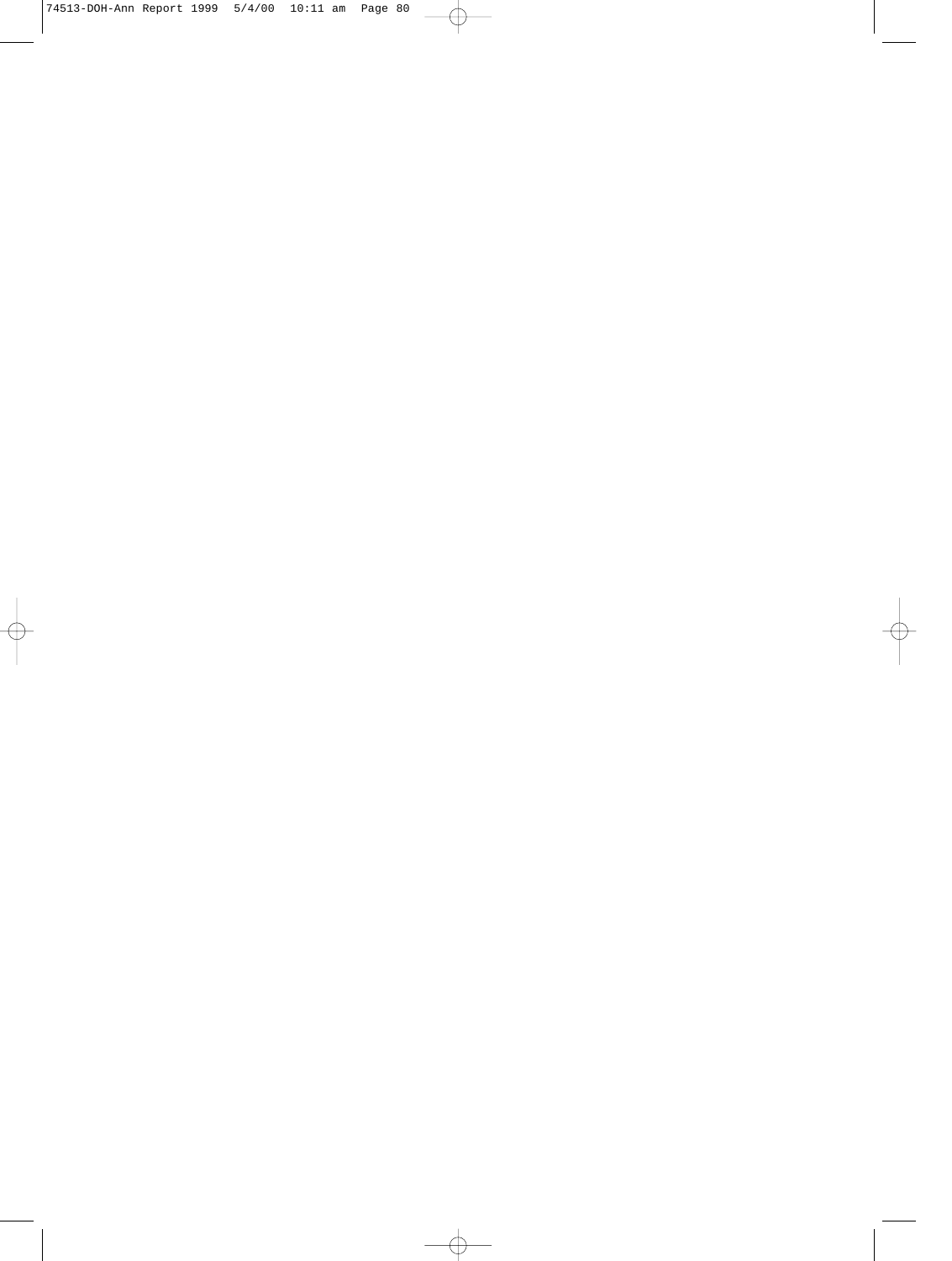# Annexes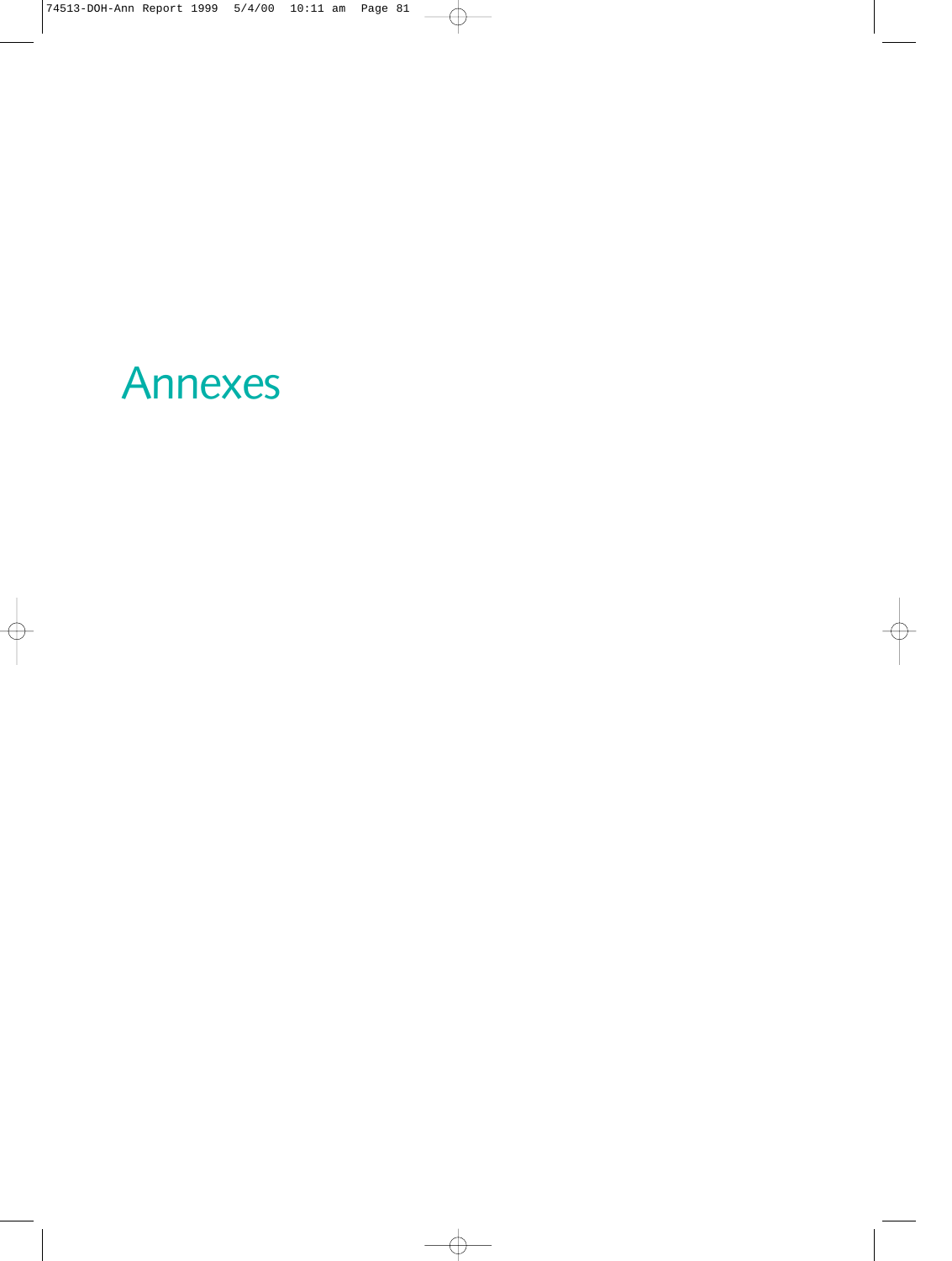## **Annex 1**

## **Terms of Reference**

To advise at the request of:

Department of Health Ministry of Agriculture, Fisheries and Food Department of the Environment, Transport and the Regions Department of Trade and Industry Health and Safety Executive Medicines Control Agency: Section 4 Committees and the Licensing Authority Committee on the Medical Aspects of Food Policy Home Office Scottish Executive National Assembly for Wales Northern Ireland Assembly Other Government Departments

- 1. To assess and advise on the toxic risk to man of substances which are:
	- a. used or proposed to be used as food additives, or used in such a way that they might contaminate food through their use or natural occurrence in agriculture, including horticulture and veterinary practice or in the distribution, storage, preparation, processing or packaging of food;
	- b. used or proposed to be used or manufactured or produced in industry, agriculture, food storage or any other workplace;
	- c. used or proposed to be used as household goods or toilet goods and preparations;
	- d. used or proposed to be used as drugs, when advice is requested by the Medicines Control Agency, Section 4 Committee or the Licensing Authority;
	- e. used or proposed to be used or disposed of in such a way as to result in pollution of the environment.

2. To advise on important general principles or new scientific discoveries in connection with toxic risks, to coordinate with other bodies concerned with the assessment of toxic risks and to present recommendations for toxicity testing.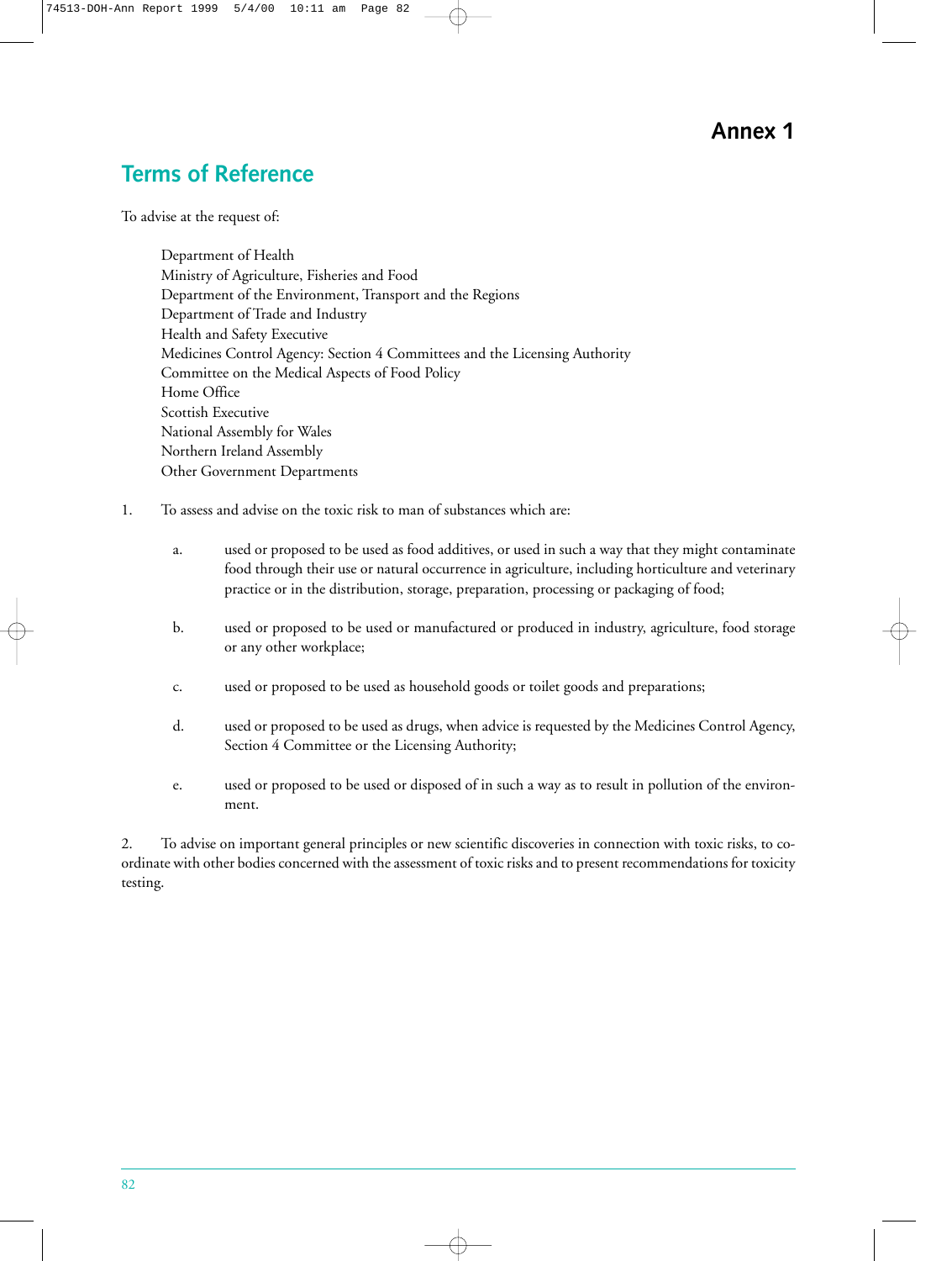**Annex 2**

# **Declaration of Interests: a Code of Practice for Members**

### *Introduction*

1. This Code of Practice is intended to act as a guide for members of these three Committees as to the circumstances in which they should declare an interest in the chemical industry.

2. The advice of these Committees concerns matters which are connected with the chemical industry and it is therefore desirable that members should have a good understanding of the work of the industry. It is also desirable that some members should have practical experience of the scientific problems of product development. To avoid any public concern that commercial interests might affect the advice of the Committees it has been decided that the arrangements which govern relationships between members and the chemical industry and information on significant and relevant interests should be on public record.

### *Definitions*

- 3. In this code, 'the chemical industry' means
	- a. companies, partnerships or individuals who are involved with the manufacture, sale or supply of products subject to the following legislation:

The Food Safety Act 1990 The Medicines Acts 1968 and 1971 The Food and Environmental Protection Act 1985 The Consumer Protection Act 1987 The Cosmetic (Safety) (Amendment) Regulations 1987 The Notification of New Substances Regulations 1982

- b. trade associations representing companies involved with such products,
- c. companies, partnerships or individuals who are directly concerned with research, development or marketing of a product which is being considered by the Committees on Toxicity, Mutagenicity or Carcinogenicity of Chemicals in Food, Consumer Products and the Environment.
- 4. In this code 'the Secretariat' means the Secretariat of the relevant Committee.

## *Different types of interest*

5. There are a number of different types of interests and the following is intended only as a guide.

A **personal interest** involves payment to the member personally. The main examples are:

*Consultancies:* any consultancy, directorship, position in or work for the chemical industry, which attracts regular or occasional payments in cash or kind.

*Fee-Paid Work:* any work commissioned by the chemical industry for which the member is paid in cash or kind.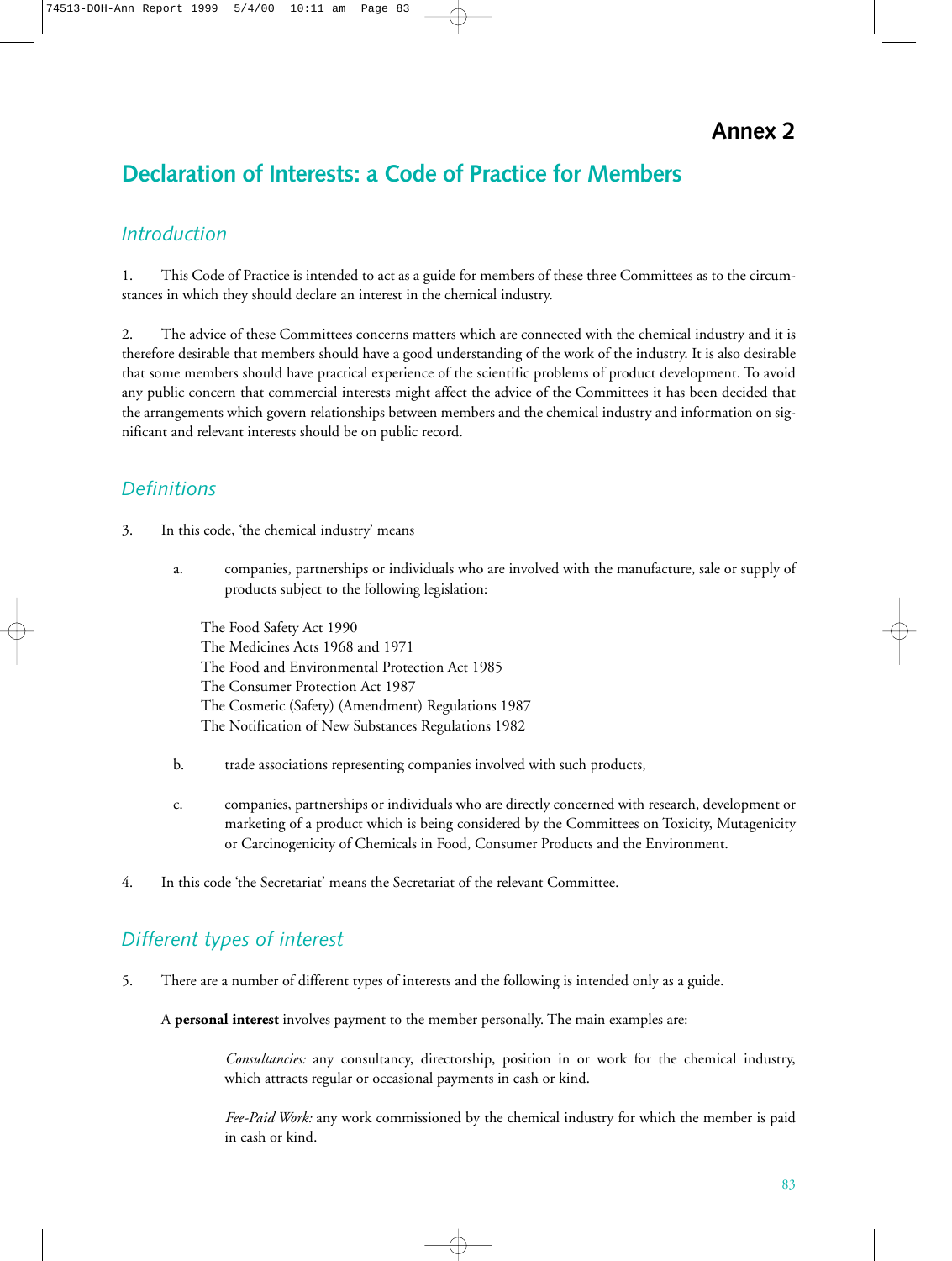*Shareholdings:* any shareholding in or other beneficial interest in shares of the chemical industry. This does not include shareholdings through unit trusts or similar arrangements where the member has no financial management.

A **non-personal interest** involves payment which benefits a department for which a member is responsible, but is not received by the member personally. The main examples are:

*Fellowships:* the holding of a fellowship endowed by the chemical industry.

*Support by industry:* any payment, other support or sponsorship by the chemical industry which does not convey any pecuniary or material benefit to a member personally but which does benefit their position or department, for example:

- i. a grant from a company for the running of a unit or department for which a member is responsible;
- ii. a grant or fellowship or other payment to sponsor a post or a member of staff in the unit for which a member is responsible. This does not include financial assistance for students;
- iii. the commissioning of research or other work by, or advice from, staff who work in a unit for which the member is responsible.

*Trusteeship:* where a member is a trustee of a charity with investments in the chemical industry, the Secretariat can agree with the member a general declaration to cover this interest rather than draw up a detailed portfolio.

6. Members are under no obligation to seek out knowledge of work done for or on behalf of the chemical industry within departments for which they are responsible if they would not normally expect to be informed.

7. Members should inform the Department in writing when they are appointed of their *current personal and non-personal* interests. Only the name of the company and the nature of the interest is required; the amount of any salary, fee, shareholding, grant etc need not be disclosed to the Department. An interest is current if the member has an on-going financial involvement with the chemical industry, eg if he or she holds shares in a chemical industry, has a consultancy contract, or if the member or the department for which he or she is responsible is in the process of carrying out work for the chemical industry. Members are asked to inform the Department at any time of any change in their *personal* interests, and will be invited to complete a declaration form once a year. It would be sufficient if changes in *non-personal* interests are reported in the annual declaration form following the change. (Nonpersonal interests involving less than £1000 from a particular company in the previous year need not be declared to the Department.)

8. Members are required to declare relevant interests at Committee meetings, and to state whether they are personal or non-personal interests and whether they are specific to the product under consideration or non-specific.

- a. A member must declare a *personal specific* interest if he or she has *at any time* worked on the product under consideration and has personally received payment for that work, in any form, from the chemical industry. If the interest is no longer current, the member may declare it as a *lapsed personal specific* interest. The member may then only take part in the proceedings at the Chairman's discretion.
- b. A member must declare a *personal non-specific* interest if he or she has a *current* personal interest in the company concerned which does not relate specifically to the product under discussion. The member may then only take part in the proceedings at the Chairman's discretion.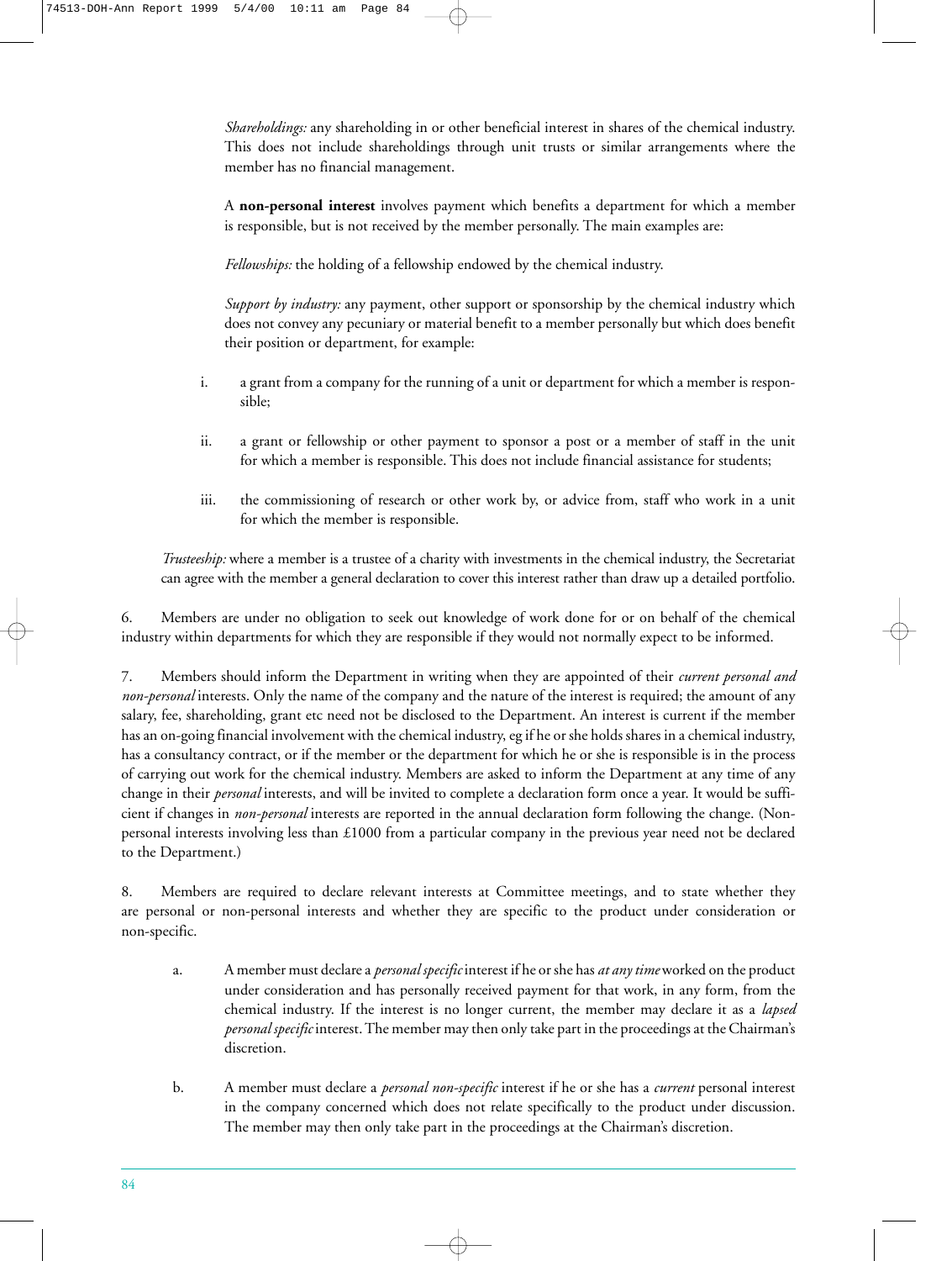- c. A member must declare a *non-personal specific* interest if he or she is aware that the department for which he or she is responsible has at any time worked on the product but the member has not personally received payment in any form from the industry for the work done. The member may then take part in the proceedings unless the Chairman should decide otherwise.
- d. A member must declare a *non-personal non-specific* interest if he or she is aware that the department for which he or she is responsible is *currently* receiving payment from the company concerned which does not relate specifically to the product under discussion. The member may then take part in the proceedings unless the Chairman should decide otherwise.

9. If a member is aware that a product under consideration is or may become a competitor of a product manufactured, sold or supplied by a company in which the member has a *current personal* interest, he or she should declare the interest in the company marketing the rival product.

10. A member who is in any doubt during a meeting as to whether he or she has an interest which should be declared, or whether to take part in the proceedings, should ask the Chairman for guidance. The Chairman has the power to determine whether or not a member with an interest shall take part in the proceedings.

11. If the Chairman should declare an interest of any kind he or she should stand down from the chair for that item and the meeting should be conducted by the Deputy Chairman.

### *Record of interests*

12. A record is kept in the Department of names of members who have declared interests to the Department on appointment, as the interest first arises or through the annual declaration, and the nature of the interest.

13. It is the responsibility of individual members to declare all relevant interests. The Secretariat does not check whether members have done so. However, members can seek advice from the Secretariat if they have any doubts as to whether or not an interest should be declared.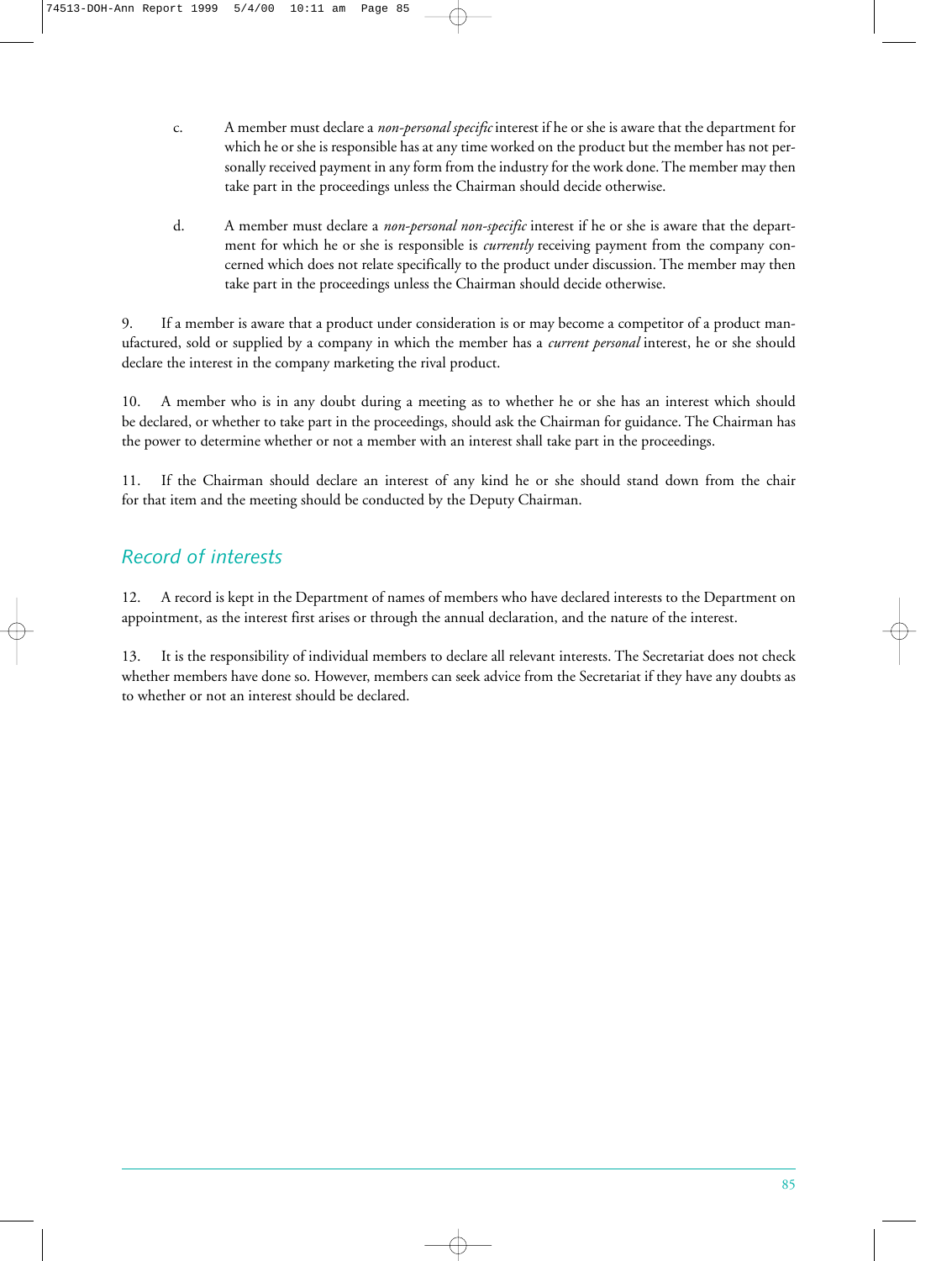# **Glossary of Terms**

ACUTE Describes a disease of rapid onset, severe symptoms and brief duration.

ACUTE TOXICITY Effects that occur over a short period of time (hours or few days) immediately following exposure.

ADDUCT A chemical grouping which is covalently bound (strong bond formed by the sharing of a pair of electrons) to a large molecule such as DNA (qv) or protein.

ADENOMA (see tumour).

Ah RECEPTOR The Ah (Aromatic hydrocarbon) receptor protein regulates gene expression. The identity of the natural endogenous chemical which bind to the Ah receptor are unknown. A range of chemical such as chlorinated dibenzodioxins and polychlorinated biphenyls bind to Ah receptor. The available research suggests that binding to the Ah receptor is an intrical part of the toxicological mechanism of these compounds.

ALANINE AMINOTRANSFERASE An enzyme that, when elevated activity is detected in serum, may indicate damage to certain organs.

ALKYLATING AGENTS Chemicals which leave an alkyl group covalently bound to biologically important molecules such as proteins and DNA (see adduct). Many alkylating agents are mutagenic, carcinogenic and immunosuppressive.

AMES TEST *In vitro* (qv) assay for bacterial gene mutations (qv) using strains of Salmonella typhimurium developed by Ames and his colleagues.

ANEUGENIC Inducing aneuploidy (qv).

ANEUPLOIDY The circumstances in which the total number of chromosomes within a cell is not an exact multiple of the normal haploid (see 'polyploidy') number. Chromosomes may be lost or gained during cell division.

ASPARTATE AMINOTRANSFERASE An enzyme that, when elevated activity is detected in serum, may indicate damage to certain organs.

ASSAY A procedure for measurement or identification.

B6C3F1 MICE a particular strain of mice.

BIAS An inference which at any stage of an epidemiological investigation tends to produce results that depart systemically from the true values (to be distinguished from random error). The term does not necessarily carry an imputation of prejudice or any other subjective factor such as the experimenter's desire for a particular outcome.

ß-ISOMER Isomers are two or more chemical compounds with the same molecular formula but having different properties owing to a different arrangement of atoms within the molecule. The ß-isomer of alitame is formed when the compound degrades and the atoms within the molecule are rearranged.

BIOAVAILABILITY A term referring to the proportion of a substance which reaches the systemic circulation unchanged after a particular route of administration.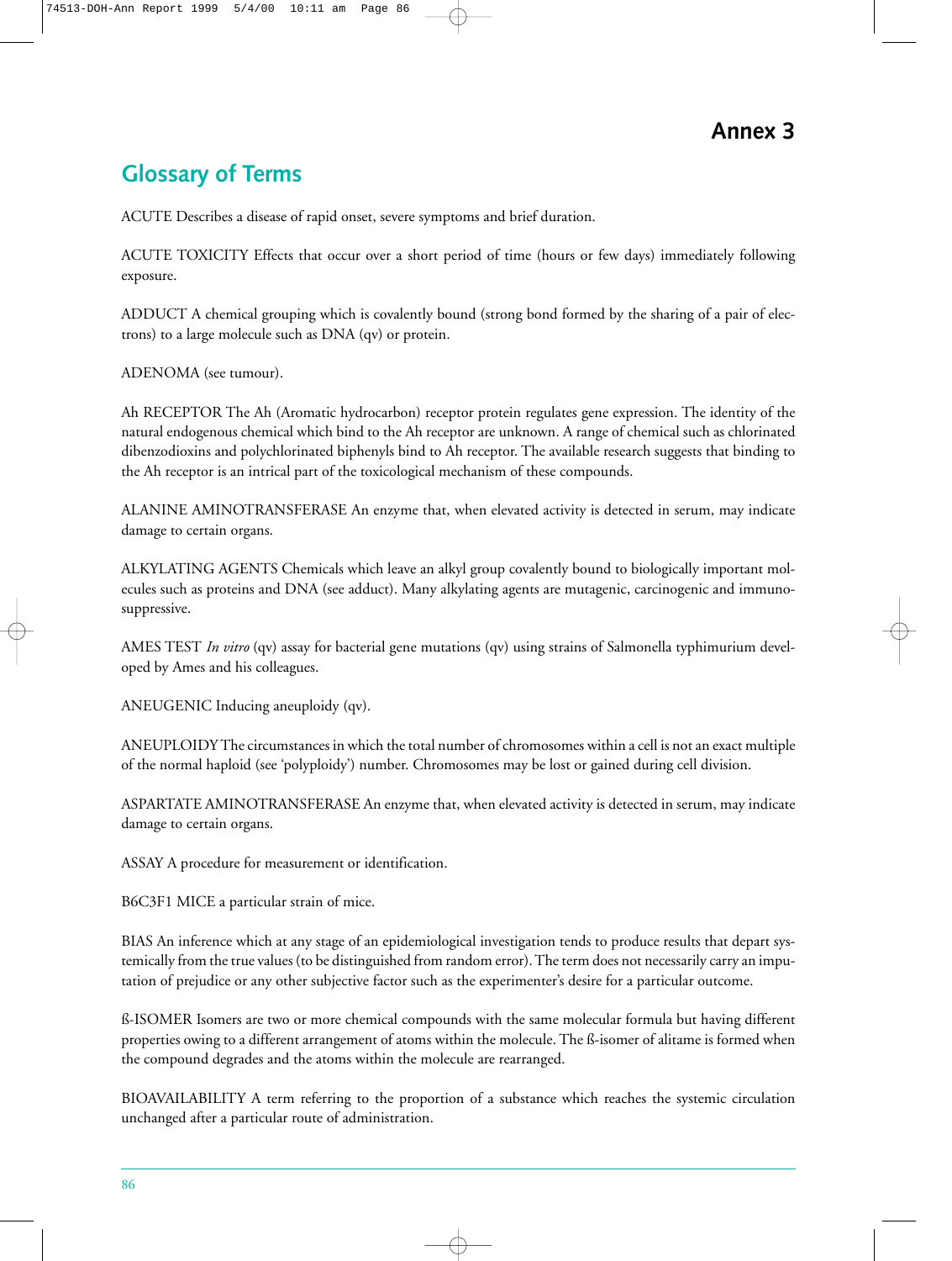BIOMARKER A readily measurable biological concentration or similar quantity which acts as a surrogate for a biological effect.

BRONCHIAL Relating to the air passages conducting air from the trachea (windpipe) to the lungs.

CARCINOGENICITY BIOASSAY Tests carried out in laboratory animals, usually rats and mice, to determine whether a substance is carcinogenic. The test material is given, usually in the diet, throughout life to groups of animals, at different dose levels.

CARCINOGENESIS The origin, causation and development of tumours. The term applies to all forms of tumours, benign as well as malignant (see 'tumour') and not just to carcinomas (qv).

CARCINOGENS The causal agents which induce tumours. They include external factors (chemicals, physical agents, viruses) and internal factors such as hormones. Chemical carcinogens are structurally diverse and include naturally-occurring substances as well as synthetic compounds. An important distinction can be drawn between *genotoxic* (qv) carcinogens which have been shown to react directly with and mutate DNA, and *non-genotoxic* carcinogens which act through other mechanisms. The activity of genotoxic carcinogens can often be predicted from their chemical structure – either of the parent compound or of activated metabolites (qv). Most chemical carcinogens exert their effects after prolonged exposure, show a dose-response relationship and tend to act on a limited range of susceptible target tissues. Carcinogens are sometimes species- or sex-specific and the term should be qualified by the appropriate descriptive adjectives to aid clarity. Several different chemical and other carcinogens may interact, and constitutional factors (genetic susceptibility, hormonal status) may also contribute, emphasising the multifactorial nature of the carcinogenic process.

CARCINOMA Malignant tumour arising from epithelial cells lining, for example, the alimentary, respiratory and urogenital tracts and from epidermis, also from solid viscera such as the liver, pancreas, kidneys and some endocrine glands. (See also 'tumour').

CASE-CONTROL STUDY (Synonyms – case comparison study, case referent study) A study that starts with the identification of persons with the disease of interest and a suitable control group of persons without the disease. The relationship of some attribute (such as occupational exposure to a carcinogen) to the disease is examined by comparing the "disease" and non-disease groups with regard to how frequently the attribute is implicated in each.

CELLS IN CULTURE Cells which have been isolated from animals and grown in the laboratory.

CELL TRANSFORMATION ASSAY See Transformation.

CENTRILOBULAR HEPATOCYTE VACUOLISATION Vacuolation of cells surrounding the central vein in a liver lobule.

CHROMOSOME ABERRATION Collective term of particular types of chromosome damage induced after exposure to exogenous chemical or physical agents which damage the DNA. (see clastogen).

CHRONIC Describing a disease of long duration involving very slow changes. Such disease is often of gradual onset. The term does not imply anything about the severity of the disease.

CLASTOGEN An agent that produces chromosome breaks and other structural aberrations such as translocations (qv). Clastogens may be viruses or physical agents as well as chemicals. Clastogenic events play an important part in the development of some tumours.

COHORT A defined population.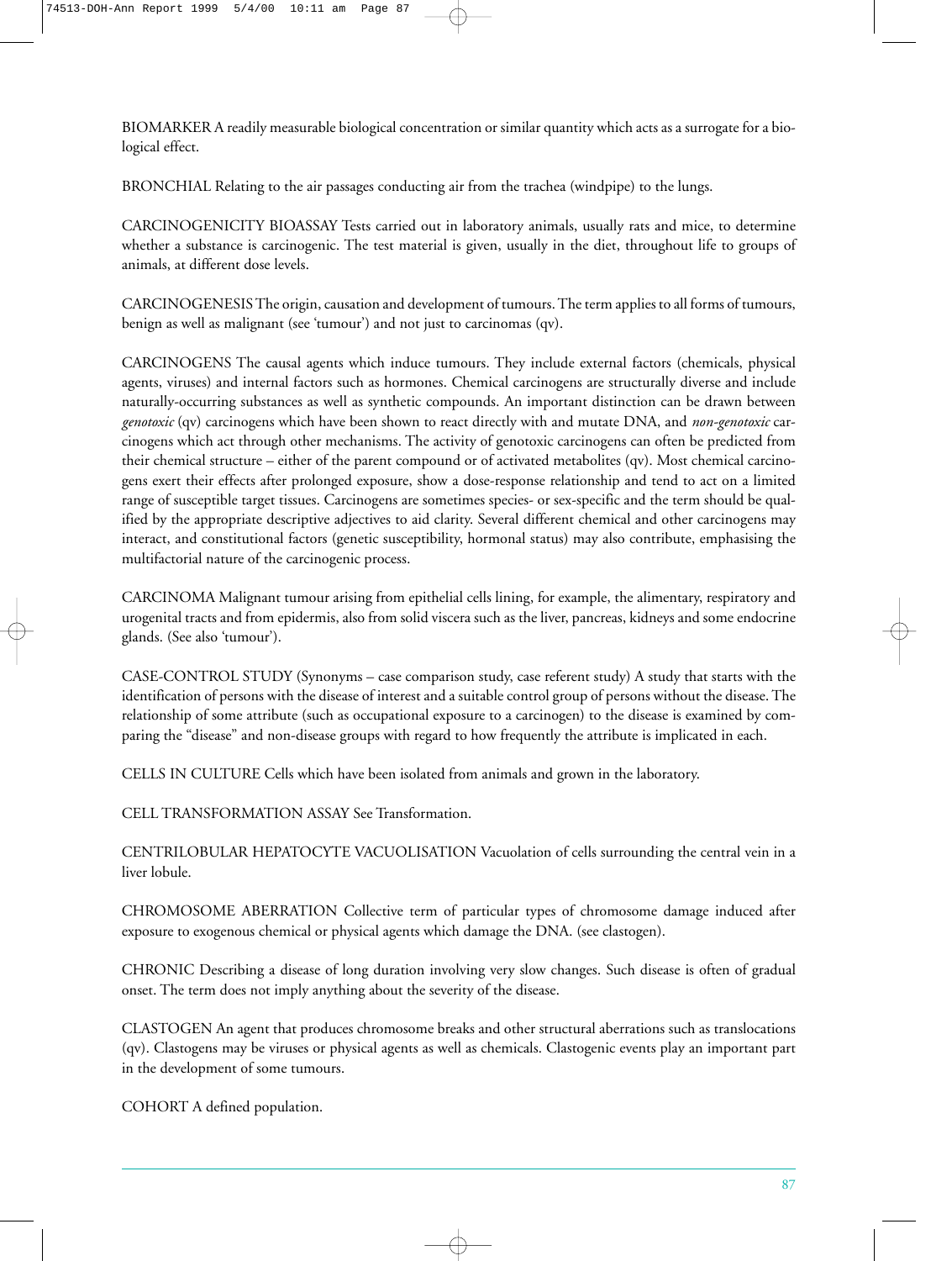COHORT STUDY (Synonyms – follow-up, longitudinal, prospective study) The method of epidemiological study in which subsets of a defined population can be identified who may be exposed to a factor or factors hypothesized to influence the probability of occurrence of a given disease. An essential feature of the method is observation of the population for a sufficient number of person-years to generate reliable incidence or mortality rates in the population subsets. This generally implies study of a large population and/or study for a prolonged period of time.

CONGENER Compounds varying in chemical structure but with similar biological properties.

COVALENT The type of binding formed by the sharing of an electron pair between two atoms. Molecules are combinations of atoms bound together by covalent bonds.

CYTOCHROME Haem proteins that catalyse electron transfer reactions. Cytochrome P450 is a collective term for an extensive family of haem proteins involved in enzymic oxidation of a wide range of substances and their conversion to forms that are more easily excreted. In some cases the metabolites produced may be reactive and may have carcinogenic potential.

CYTOGENETIC Concerning chromosomes, their origin, structure and function.

DELETION Usually a chromosome aberration in which a proportion of a chromosome is lost.

DIETARY REFERENCE VALUE (DRV) A term used to cover LRNI (qv), RNI (qv) and safe intake.

DNA (DEOXYRIBONUCLEIC ACID) The carrier of genetic information for all living organisms except the group of RNA viruses. Each of the 46 chromosomes in normal human cells consists of 2 strands of DNA containing up to 100,000 nucleotides, specific sequences of which make up genes (qv). DNA itself is composed of two interwound chains of linked nucleotides, each nucleotide consisting of 3 elements: a pentose sugar, a phosphate group and a nitrogenous base derived from either purine (adenine, guanine) or pyrimidine (cytosine, thymine).

DOMINANT LETHAL ASSAY See Dominant Lethal mutation.

DOMINANT LETHAL MUTATION A dominant mutation that causes death of an early embryo.

ENDOMETRIAL Relating to the lining of the uterus.

ENDOMETRIOSIS A condition in which the tissue lining the womb (endometrium) is present at other sites in the body. The tissue undergoes the periodic changes similar to the endometrium and causes pelvic pain and painful periods.

EPIDEMIOLOGY Study of the distribution and, in some instances, the causal factors of disease in communities and populations.

EPITHELIUM The tissue covering the outer surface of the body, the mucous membranes and cavities of the body.

ERYTHEMA Reddening of the skin due to congestion of blood.

ERYTHROCYTE Red blood cell.

EXOGENOUS Arising outside the body.

FLUORESCENCE IN-SITU HYBRIDISATION A technique which allows individual chromosomes and their centromeres (qv) to be visualised in cells.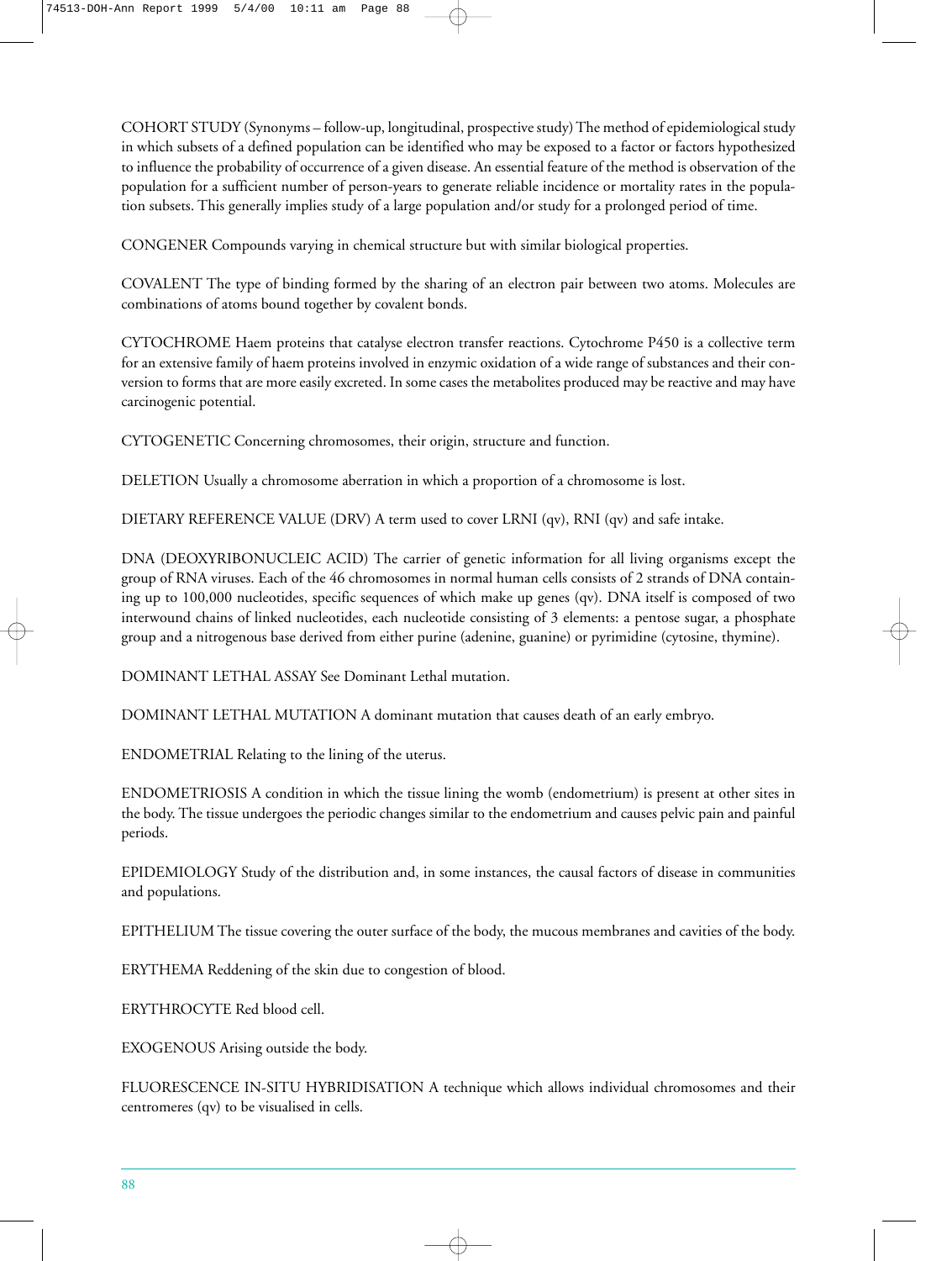FOETOTOXIC Causing toxic, potentially lethal effects to the developing foetus.

FIBROSARCOMA A malignant tumour arising from connective tissue (see 'tumour').

FORESTOMACH (See glandular stomach).

GAVAGE Administration of a liquid via a stomach tube, commonly used as a dosing method in toxicity studies.

GENE The functional unit of inheritance: a specific sequence of nucleotides along the DNA molecule, forming part of a chromosome.

GENETICALLY MODIFIED ORGANISM An organism which has had genetic material from another species inserted into its cells.

GENOTOXIC The ability of a substance to cause DNA damage, either directly or after metabolic activation (see also 'carcinogens').

GLANDULAR STOMACH The stomach in rodents consists of two separate regions – the forestomach and the glandular stomach. The glandular stomach is the only area directly comparable to human situations.

HEPATIC Pertaining to the liver (see hepatocellular).

HEPATOCYTE The principal cell type in the liver, possessing many metabolizing enzymes (see 'metabolic activation').

HEPATOTOXIC Causing damage to the liver.

HYPERPLASIA An increase in the size of organs and tissues due to an increase in the total numbers of the normal cell constituents.

HYPERTROPHY An increase in the size of cells or tissues.

INTRAPERITONEAL Within the abdominal cavity.

*IN VITRO* A Latin term used to describe effects in biological material outside the living animal.

*IN VIVO* A Latin term used to describe effects in living animals.

IPCS The World Health Organization's International Programme on Chemical Safety.

ISOMERS See ß-isomer.

LD50 The dose of a toxic compound that causes death in 50% of a group of experimental animals to which it is administered. It can be used to assess the acute toxicity of a compound.

LEUKAEMIA A group of neoplastic disorders (see tumour) affecting blood-forming elements in the bone marrow, characterised by uncontrolled proliferation and disordered differentiation (qv) or maturation (stage which forms final cell types). Examples include the lymphocytic leukaemias which develop from lymphoid (qv) cells and the myeloid leukaemias which are derived from myeloid cells (producing red blood cells, mainly in bone marrow).

LEYDIG CELL ADENOMA Benign tumour (qv) of the cells interspersed between the seminiferous tubules of the testis.

LIGAND A molecule which binds to a receptor.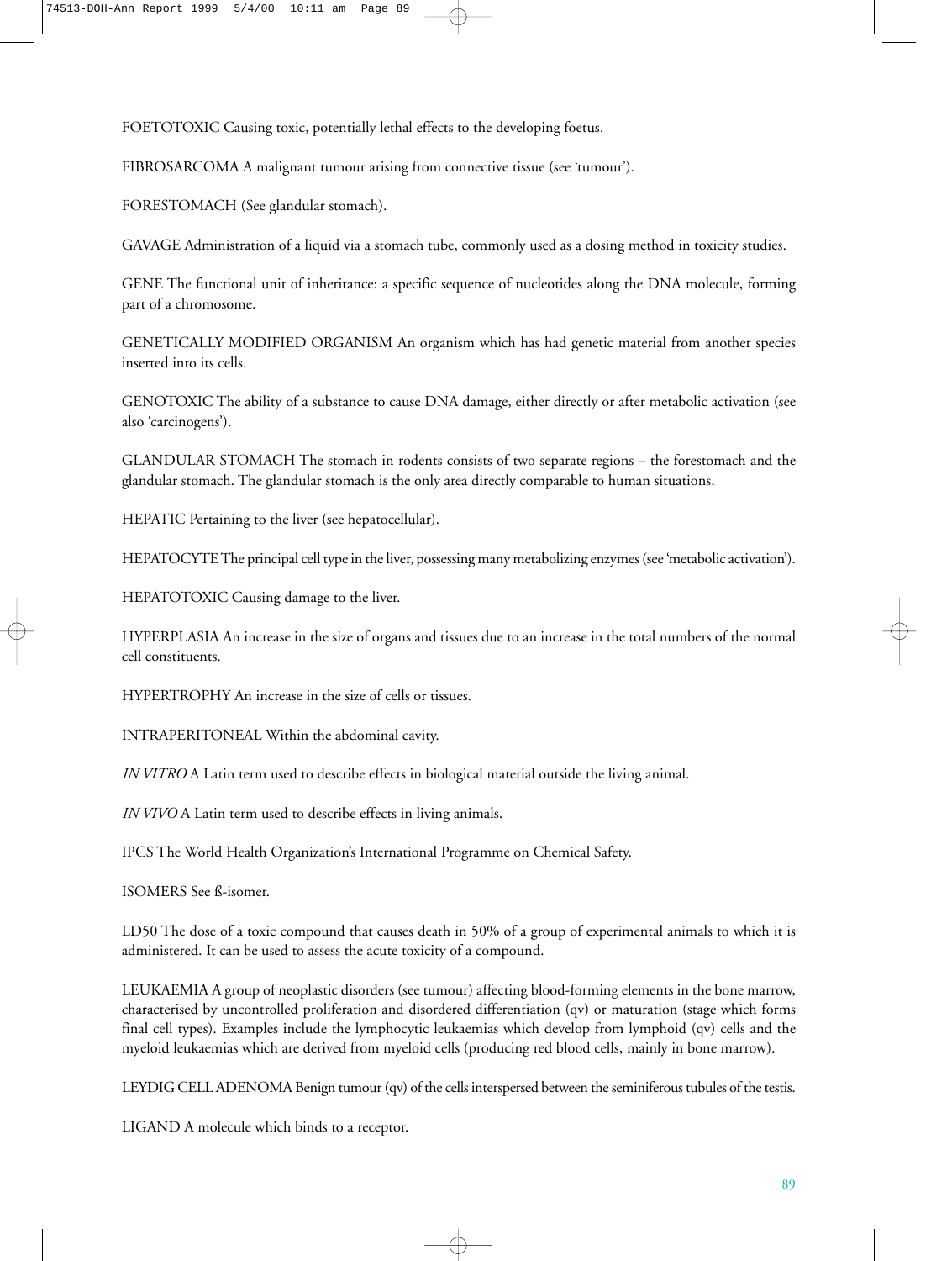LIPIDS Fats, substances containing a fatty acid and soluble in alcohols or ether, but insoluble in water.

LIPOPHILIC 'Lipid liking' – a substance which has a tendency to partition into fatty materials.

LYMPHOCYTE Type of white blood cell.

LYMPHOMA Malignant tumours arising from lymphoid tissues. They are usually multifocal, involving lymph nodes, spleen, thymus and sometimes bone marrow and other sites outside the anatomically defined lymphoid system. (See also 'tumour').

MALIGNANCY See 'tumour'.

META-ANALYSIS A statistical procedure to summarise quantitative data from several different epidemiological studies. It is most commonly used in summarising epidemiological evidence with respect to disease incidence.

METABOLIC ACTIVATION Conversion by enzymes of a chemical from one state to another, for example by chemical reactions such as hydroxylation, epoxidation or conjugation. The term is used in a more narrow sense to describe the addition of a mammalian cell free preparation from livers of rats pre-treated with a substance which stimulates production of metabolising enzymes. These preparations are added to *in vitro* short-term tests to mimic the metabolic activation typical of mammals.

METABOLISM Changes made to a compound by biological systems to modify its properties.

METABOLITE Product formed from the original compound by enzymic reactions in the body/cell.

METAPHASE Stage of cell division (mitosis and meiosis) during which the chromosomes are arranged on the equator of the nuclear spindle (the collection of microtubule filaments which are responsible for the movement of chromosomes during cell division). As the chromosomes are most easily examined in metaphase, cells are arrested at this stage for microscopical examination for chromosome aberrations (qv) – known as metaphase analysis.

METASTASIS The process whereby malignant cells become detached from the primary tumour mass, disseminate (mainly in the blood stream or in lymph vessels) and 'seed out' in distant sites where they form secondary or metastatic tumours. Such tumours tend to develop at specific sites and their anatomical distribution is often characteristic; it is non-random. The capacity to metastasise is the single most important feature of malignant tumours (see tumour).

MICRONUCLEI Isolated or broken chromosome fragments which are not expelled when the nucleus is lost during cell division, but remain in the body of the cell forming micronuclei. Centromere positive micronuclei contain DNA and/or protein material derived from the centromere (qv). The presence of centromere positive micronuclei following exposure to chemicals can be used to evaluate the aneugenic (qv) potential of chemicals.

MICRONUCLEUS TEST See Micronuclei.

MITOSIS The type of cell division which occurs in somatic cells when they proliferate. Each daughter cell has the same complement as the parent cell.

MOUSE LYMPHOMA ASSAY An *in vitro* assay for gene mutation in mammalian cells using a mouse lymphoma cell line L5178Y, which is heterozygous for the gene (carries only one functional gene rather than a pair) for the enzyme thymidine kinase (TK+/-). Mutation of that single gene is measured by resistance to toxic trifluorothymidine. Mutant cells produce two forms of colony – large, which represent mutations within the gene and small, which represent large genetic changes in the chromosome such as chromosome aberrations. Thus this assay can provide additional information about the type of mutation which has occurred if colony size is scored.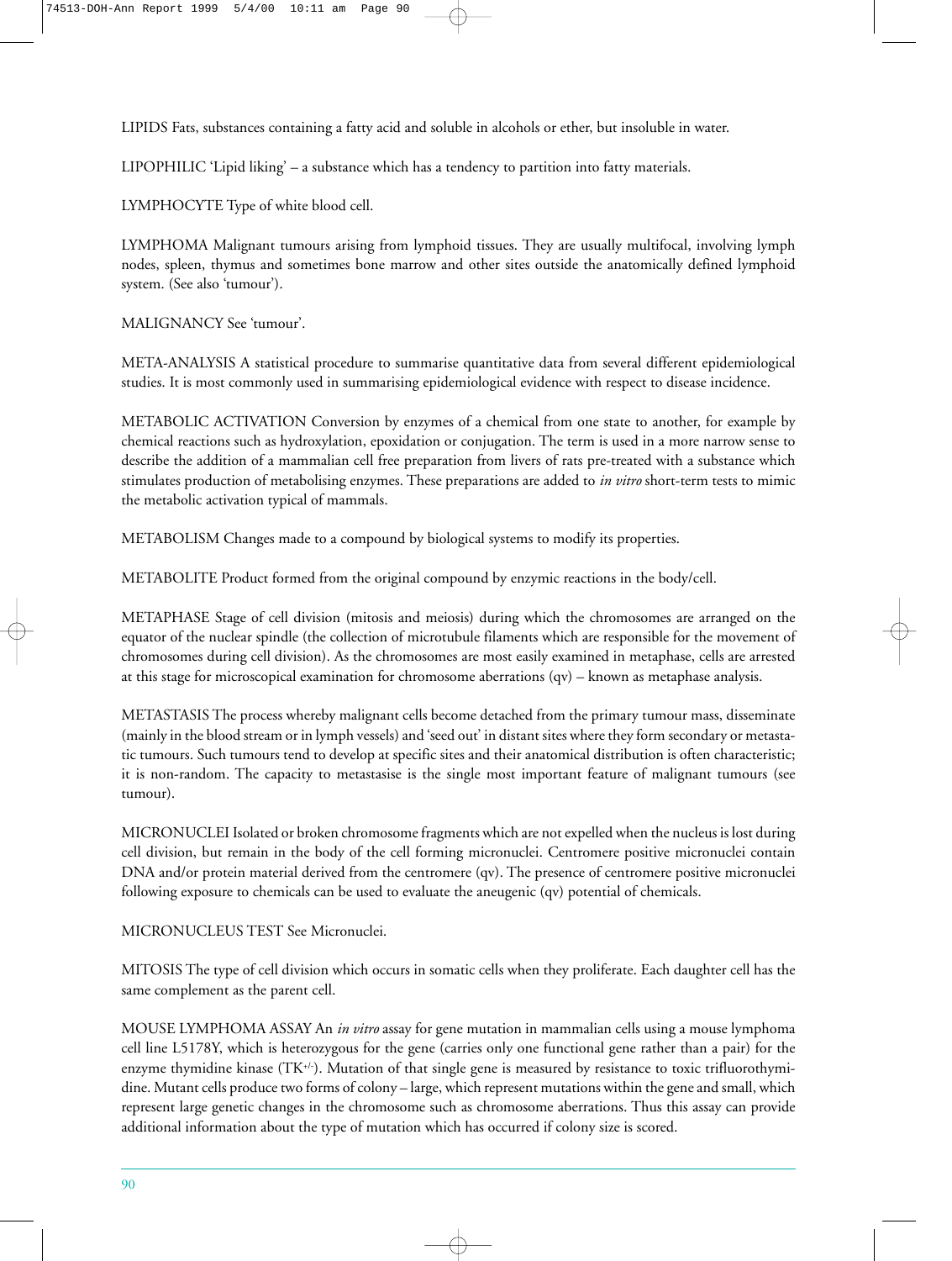MOUSE SPOT TEST An *in vivo* test for mutation, in which pregnant mice are dosed with the test compound and mutations are detected by changes (spots) in coat colour of the offspring. Mutations in the melanocytes (skin pigment cells) of the developing foetus are measured.

MRC Medical Research Council.

MUCOSAL Regarding the mucosa or mucous membranes, consisting of epithelium (qv) containing glands secreting mucus, with underlying layers of connective tissue and muscle.

MUTATION A permanent change in the amount or structure of the genetic material in an organism which can result in a change in the characteristics of the organism. The alternation may involve a single gene, a block of genes, or a whole chromosome. Mutations involving single genes may be a consequence of effects on single DNA bases (point mutations) or of large changes, including deletions, within the gene. Changes involving whole chromosomes may be numerical or structural. A mutation in the germ cells of sexually reproducing organisms may be transmitted to the offspring, whereas a mutation that occurs in somatic cells may be transferred only to descendent daughter cells.

MYCOTOXIN Toxic compound produced by a fungus.

NEOPLASM See 'tumour'.

NEOPLASTIC Abnormal cells, the growth of which is more rapid that that of other cells.

NEUROBEHAVIOURAL Of behaviour determined by the nervous system.

NEUROTOXICITY Toxicity to the nervous system.

NOAEL No Observed Adverse Effect Level, the highest administered dose at which no toxic effect has been observed.

NO OBSERVED ADVERSE EFFECT LEVEL (NOAEL) The highest administered dose at which no toxic effect has been observed.

NON-GENOTOXIC See 'carcinogens'.

ODDS RATIO (OR) A measure of association which is interpreted similarly to the Relative Risk (see Relative Risk); it is similar in magnitude to the Relative Risk in the case of rare diseases.

OECD Organization for Economic Cooperation and Development.

OEDEMA Excessive accumulation of fluid in body tissues.

OESTROGEN Is the hormone which develops and maintains female bodily characteristics.

OESTROGEN ACTIVITY Hormonal activity of the female steroid hormone oestrogen or its analogues.

ORGANOCHLORINE A group of chemical compounds used as pesticides.

32P POSTLABELLING A sensitive experimental quantitatively method designed to measure low levels of DNA adducts induced by chemical treatment.

PHYTOESTROGEN Phytoestrogens are plant chemicals that are similar to the human female hormone oestrogen but are much less potent (10,000–140,000 times less potent in animal models).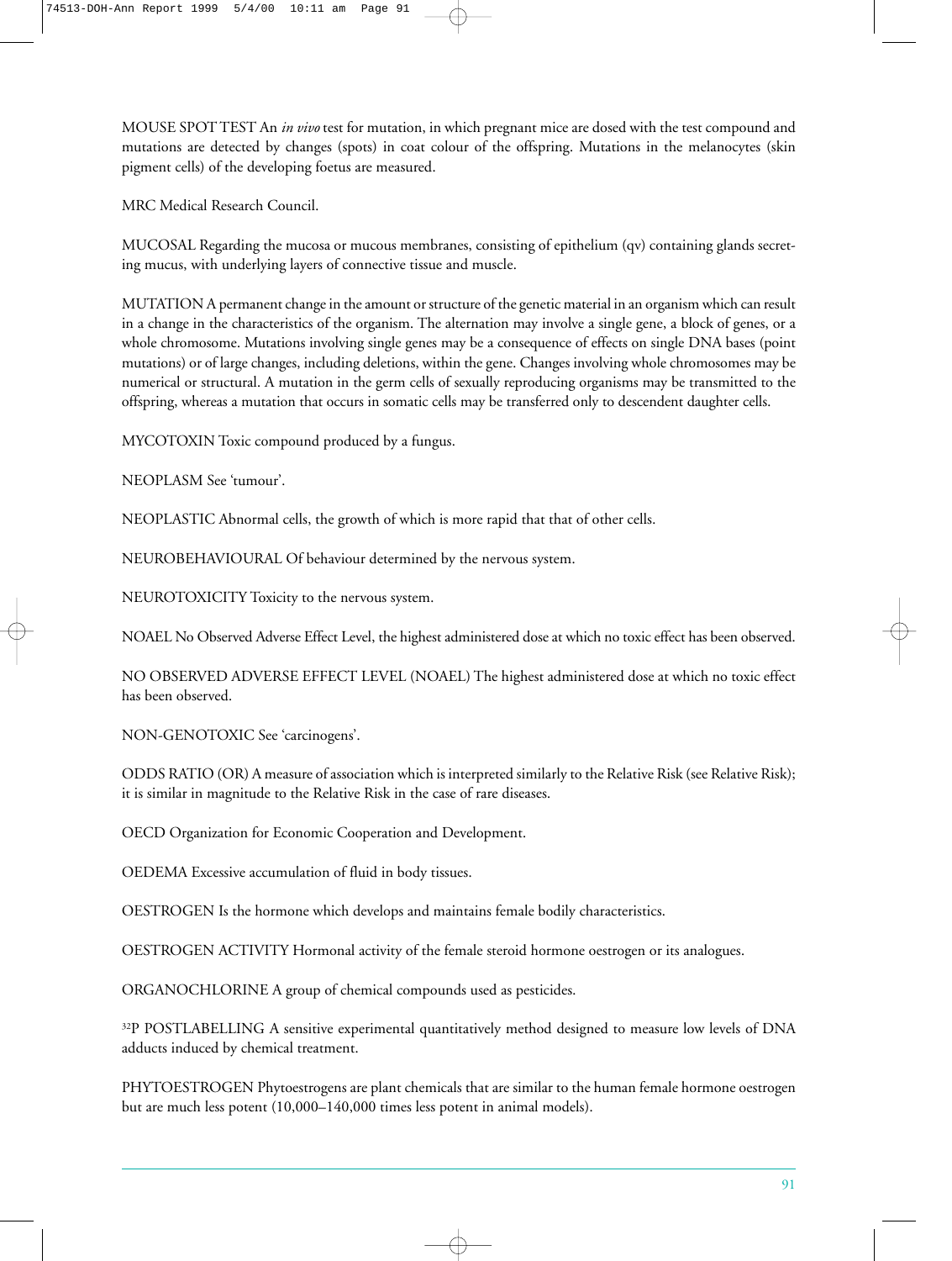PLASTICISER A substance which increases the flexibility of certain plastics.

POLYMER A very large molecule comprising a chain of many similar or identical molecular sub units (monomers) joined together (polymerized). An example is the polymer glycogen, formed from linked molecules of the monomer glucose.

PREVALENCE The number of cases of a disease that are present in a population at one point in time.

RECEPTOR A small, discrete area on the cell membrane or within the cell with which specific molecules interact to initiate a change in the working of a cell.

REFERENCE NUTRIENT INTAKE (RNI) An amount of the nutrient that is enough, or more than enough, for most (usually at least 97%) of people in a group. If the average intake of a group is at the RNI, then the risk of deficiency in the group is very small.

RELATIVE RISK A measure of the association between exposure and outcome. The rate of disease in the exposed population divided by the rate of disease among the unexposed population in a cohort study. A RR of 2 means that the exposed group has twice the disease risk compared to the unexposed group

RENAL Relating to the kidney.

SCF The European Commission's Scientific Committee on Food.

SERUM The fluid remaining after blood has clotted.

SISTER CHROMATID EXCHANGE (SCE) Exchange of genetic material between two sub-units of a replicated chromosome.

TDI See 'Tolerable Daily Intake'.

TERATOGEN A substance which, when administered to a pregnant woman or animal, can cause congenital abnormalities (deformities) in the baby or offspring.

TERATOGENIC RISK Risk that a compound will cause developmental abnormalities in the foetus.

THRESHOLD The lowest dose which will produce a toxic effect and below which no toxicity is observed.

TOLERABLE DAILY INTAKE (TDI) An estimate of the amount of contaminant, expressed on a body weight basis, that can be ingested daily over a lifetime without appreciable health risks.

TOXIC EQUIVALENCY FACTOR (TEF) A measure of relative toxicological potency of a chemical compared to a well characterised reference compound. TEFs can be used to sum the toxicological potency of a mixture of chemicals which are all members of the same chemical class, having common structural, toxicological and biochemical properties. Systems have been published for chlorinated dibenzodioxins and dibenzofurans and for polycylic aromatic hydrocarbons.

TOXICOKINETICS The description of the fate of chemicals in the body, including a mathematical account of their absorption, distribution, metabolism and excretion.

TRANSFORMATION The process by which a normal cell acquires the capacity for neoplastic growth. Complete transformation occurs in several stages both *in vitro* and *in vivo*. One step which has been identified *in vitro* is 'immortalisation' by which a cell acquires the ability to divide indefinitely in culture. Such cells do not have the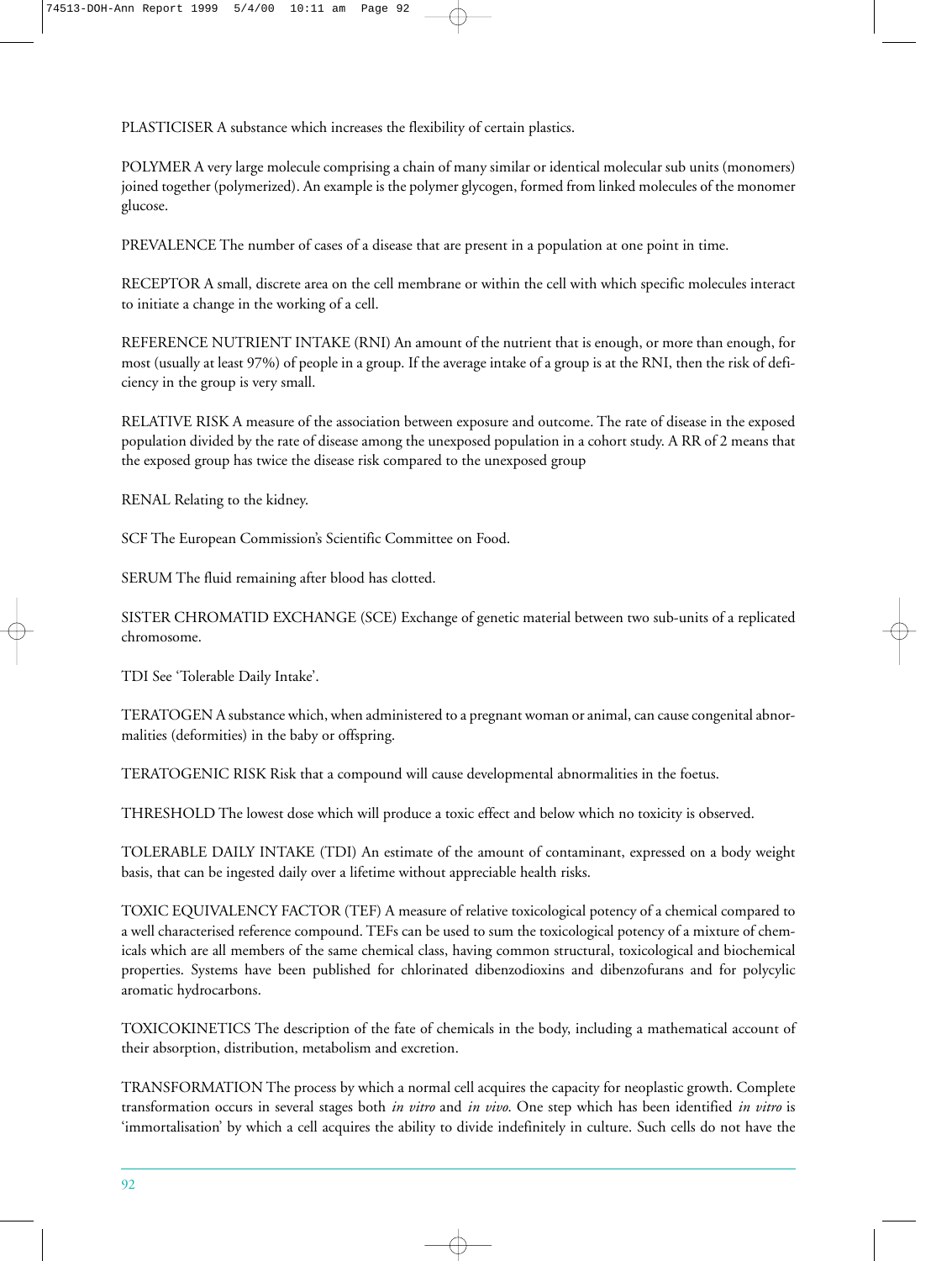capacity to form tumours in animals, but can be induced to do so by extended passage *in vitro*, by treatment with chemicals, or by transfection with oncogene DNA. The transformed phenotype so generated is usually, but not always, associated with the ability of the cells to grow in soft agar and to form tumours when transplanted into animals. It should be noted that each of these stages of transformation can involve multiple events which may or may not be genetic. The order in which these events take place, if they occur at all, *in vivo* is not known.

TRANSGENIC Genetically modified to contain genetic material from another species (see also genetically modified organism).

TRANSGENIC ANIMAL MODELS Animals which have extra (exogenous) fragments of DNA incorporated into their genomes. This may include reporter genes to assess *in-vivo* effects such as mutagenicity in transgenic mice containing a recoverable bacterial gene (*lac Z or lac I*). Other transgenic animals may have alterations of specific genes believed to be involved in disease processes (eg cancer). For example strains of mice have been bred which carry an inactivated copy of the p53 tumour suppressor gene or an activated form of the *ras* oncogene which may enhance their susceptibility of the mice to certain types of carcinogenic chemicals.

TUMOUR (Synonym – neoplasm) A mass of abnormal, disorganised cells, arising from pre-existing tissue, which are characterised by excessive and uncoordinated proliferation and by abnormal differentiation (qv). BENIGN tumours show a close morphological resemblance to their tissue of origin; grow in a slow expansile fashion; and form circumscribed and (usually) encapsulated masses. They may stop growing and they may regress. Benign tumours do not infiltrate through local tissues and they do not metastasise (qv). They are rarely fatal. MALIGNANT tumours (synonym – cancer) resemble their parent tissues less closely and are composed of increasingly abnormal cells in terms of their form and function. Well differentiated examples still retain recognizable features of their tissue of origin but these characteristics are progressively lost in moderately and poorly differentiated malignancies: undifferentiated or anaplastic tumours are composed of cells which resemble no known normal tissue. Most malignant tumours grow rapidly, spread progressively through adjacent tissues and metastasise to distant sites. Tumours are conventionally classified according to the anatomical site of the primary tumour and its microscopical appearance, rather than by cause. Some common examples of nomenclature are as follows:

Tumours arising from epithelia (qv): *benign* – adenomas, papillomas; *malignant* – adenocarcinomas, papillary carcinomas.

Tumours arising from connective tissues such as fat, cartilage or bone: *benign* – lipomas, chondromas, osteomas; *malignant* – fibrosarcomas, liposarcomas, chondrosarcomas, osteosarcomas. Tumours arising from lymphoid tissues are malignant and are called lymphomas (qv); they are often multifocal. Malignant proliferations of bone marrow cells are called leukaemias. Benign tumours may evolve to the corresponding malignant tumours; examples involve the adenoma -> carcinoma sequence in the large bowel in humans, and the papilloma -> carcinoma sequence in mouse skin.

UNSCHEDULED DNA SYNTHESIS (UDS) DNA synthesis that occurs at some stage in the cell cycle other than the S period (the normal or 'scheduled' DNA synthesis period) in response to DNA damage. It is usually associated with DNA repair.

WHO-IPCS/ECEH The World Health Organization's European Centre for Environment and Health and the WHO's International Programme on Chemical Safety.

XENOESTROGENS A 'foreign' compound, i.e. not natural to the body, with oestrogenic activity.

XENOBIOTIC A chemical foreign to the biologic system.

XENOESTROGENS Oestrogens that are foreign to the body.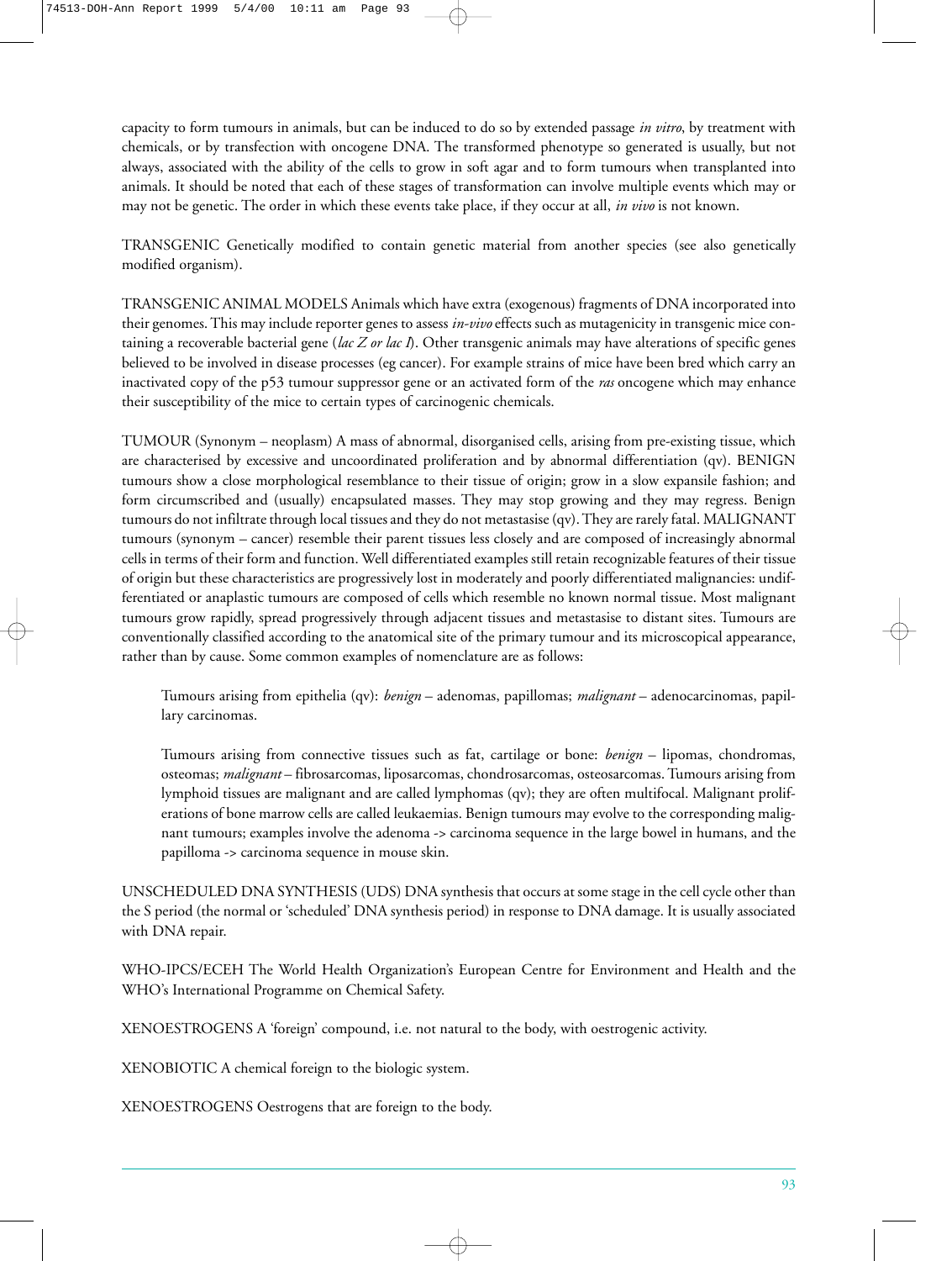## **Index to Subjects and Substances considered in previous Annual Reports of the Committees on Toxicity, Mutagenicity and Carcinogenicity of Chemicals in Food, Consumer Products and the Environment**

| Subject                                                                    | Year         | Page         |  |
|----------------------------------------------------------------------------|--------------|--------------|--|
| <b>ACNFP</b>                                                               | 1991         | 21           |  |
| Acetyl tributyl citrate (ATBC)                                             | 1994<br>1997 | 24<br>63     |  |
| Acrylamide                                                                 | 1992         | 54           |  |
| Ad hoc expert group on vitamins and minerals                               | 1997         | 6            |  |
| ADI's                                                                      | 1992         | 15           |  |
| Additives                                                                  | 1991         | 22           |  |
| Advice on research priorities                                              | 1996         | 44,75        |  |
| Advice on three paediatric leukaemia cases in Camelford,<br>North Cornwall | 1996         | 57           |  |
| Agaritine                                                                  | 1992<br>1996 | 36, 54<br>34 |  |
| Air quality guidelines                                                     | 1992         | 58           |  |
| Alcohol beverages                                                          | 1995         | 28, 46       |  |
| Alitame                                                                    | 1992         | 36           |  |
| Aniline                                                                    | 1992         | 40           |  |
| Aneupoloidy inducing chemicals                                             | 1993         | 36           |  |
| Antimony trioxide                                                          | 1997         | 62           |  |
| Arsenic in drinking water                                                  | 1994         | 32           |  |
| Ascorbyl palmitate                                                         | 1991         | 15           |  |
| Aspartame                                                                  | 1992<br>1996 | 12<br>56     |  |
| Astaxanthin in farmed fish                                                 | 1991         | 15           |  |
| Avoparcin                                                                  | 1992         | 56           |  |
| Azodicarbonamide                                                           | 1994         | 6            |  |
| <b>BDCM</b>                                                                | 1994         | 33           |  |
| Benz(a) pyrene in drinking water                                           | 1994         | 35           |  |
| Benzene                                                                    | 1991         | 45           |  |
| Betal quid, pan masala and areca nut chewing                               | 1994         | 36           |  |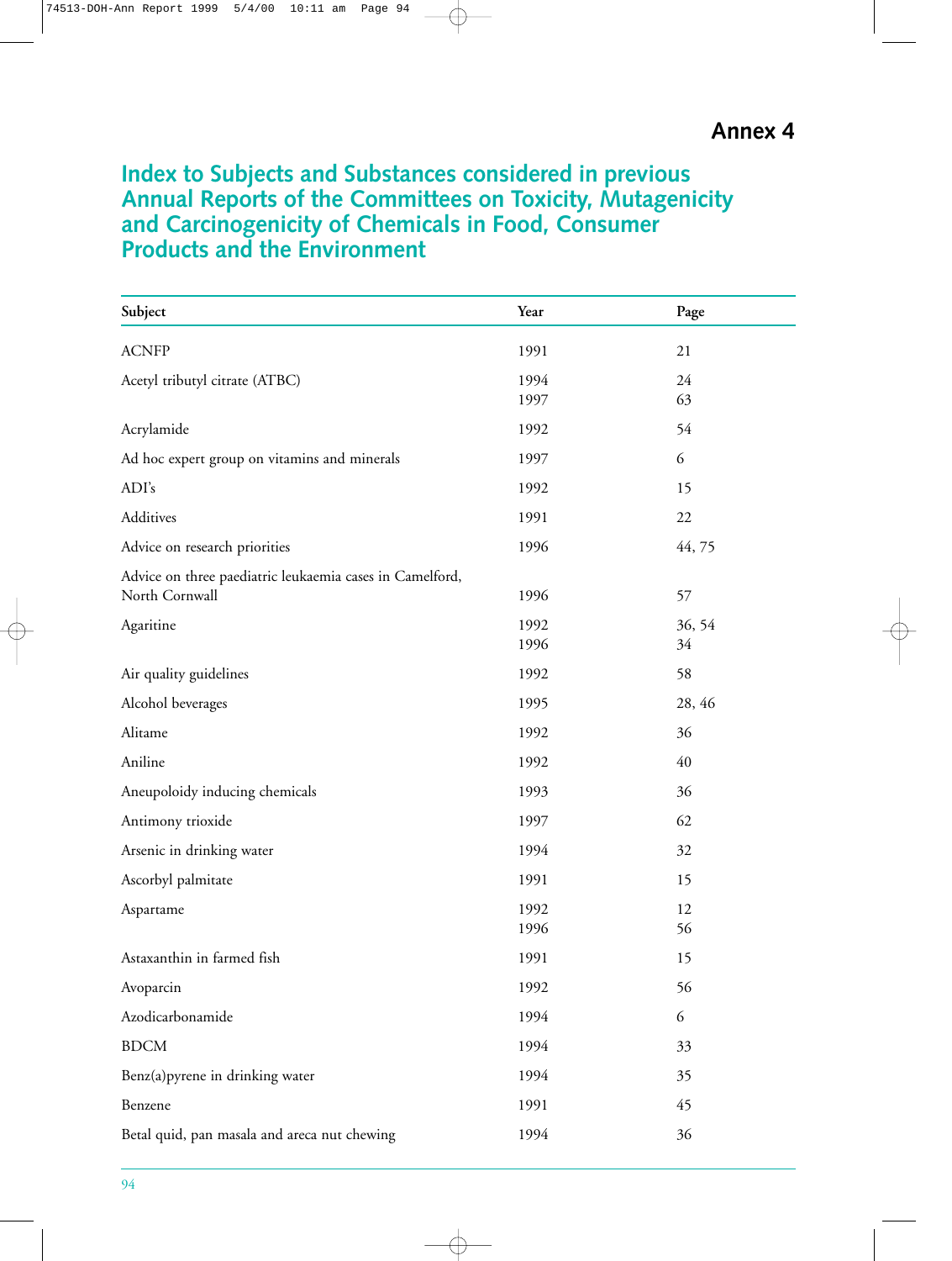| Subject                                                                                | Year                 | Page           |
|----------------------------------------------------------------------------------------|----------------------|----------------|
| Bisphenol A                                                                            | 1997                 | 6              |
| Bisphenol A Diglycidyl ether (BADGE)                                                   | 1996<br>1997         | 35<br>8        |
| Boron in drinking water and food                                                       | 1995                 | 6              |
| <b>Bracken</b>                                                                         | 1993                 | 33             |
| Breast implants                                                                        | 1992                 | 58             |
| <b>Bromate</b>                                                                         | 1993                 | 50             |
| Bromodichloromethane                                                                   | 1994                 | 22             |
| Bromoform                                                                              | 1994                 | 23, 33         |
| Butylated hydroxyanisole                                                               | 1992                 | 16             |
| 1,3-Butadiene                                                                          | 1992<br>1998         | 41,58<br>33    |
| Cancers of the upper aerodigestive tract and certain specific<br>head and neck cancers | 1995                 | 49             |
| Cancer sites not considered by IARC to be usually<br>associated with alcohol           | 1995                 | 53             |
| Captan                                                                                 | 1993                 | 35, 50         |
| Carbaryl                                                                               | 1995                 | 30, 64         |
| Carcinogenesis in rats                                                                 | 1991                 | 51             |
| Carcinogenicity of diesel exhaust: update from 1990                                    | 1996                 | 62             |
| Carcinogenicity of specific beverages in humans                                        | 1995                 | 55             |
| Carcinogenic risks of three chrysotile-substitutes                                     | 1998                 | 50             |
| Carrageenan                                                                            | 1991<br>1993<br>1997 | 14<br>12<br>11 |
| Cell transformation assays                                                             | 1994                 | 26             |
| Chemical in contact with water supplies                                                | 1998                 | 8              |
| Chemical inducing cancer                                                               | 1991                 | 36             |
| Childhood cancer and paternal smoking                                                  | 1997                 | 68             |
| Chlorinates drinking water and reproductive outcomes                                   | 1998                 | 8              |
| Chlorine                                                                               | 1993                 | 33             |
| Chlorine and chlorine dioxide as flour treatment agents                                | 1996                 | 7,36           |
| Chlorobenzenes                                                                         | 1997                 | 12             |
| 2-Chlorobenzylidene malonitrile (CS)                                                   | 1998                 | 34             |
| Chymosin                                                                               | 1991                 | 16             |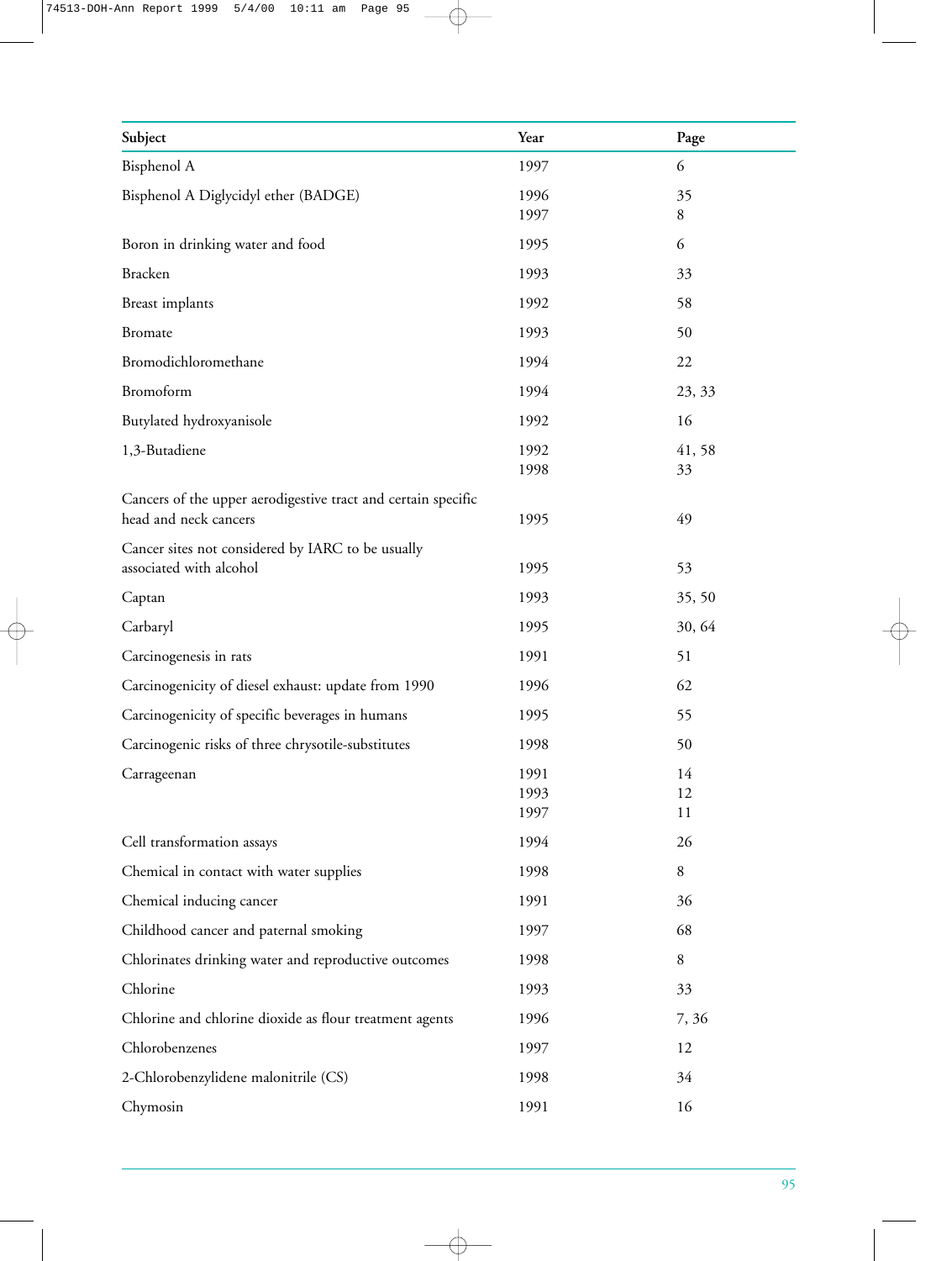| Subject                                                                          | Year         | Page           |
|----------------------------------------------------------------------------------|--------------|----------------|
| Chlorinated drinking water                                                       | 1991         | 32             |
|                                                                                  | 1992         | 55             |
| Chlorodibromomethane                                                             | 1994         | 23             |
| Chloroform                                                                       | 1994         | 22, 32         |
| COC/COM symposium on genetic susceptibility<br>to cancer                         | 1998         | 35             |
| Comfrey                                                                          | 1992<br>1994 | 19             |
|                                                                                  |              | $\overline{7}$ |
| Comet Assay                                                                      | 1998         | 35             |
| Consideration of evidence for a threshold for Benzene<br>induced carcinogenicity | 1998         | 32             |
| Consideration of short-term transgenic mouse<br>Models                           | 1997         | 114            |
| Coumarin                                                                         | 1998         | 29, 41         |
| Cyclamate                                                                        | 1995         | 6              |
| <b>DBCM</b>                                                                      | 1994         | 33             |
| Dental Amalgam                                                                   | 1997         | 13             |
| Department of Health research strategy on chemicals                              | 1996         | 9              |
| Di-2-ethylhexyl adipate                                                          | 1991         | 17, 28         |
| Diesel exhaust                                                                   | 1991         | 47             |
| Diethylstilboestrol                                                              | 1993         | 38             |
| Di-isopropylnaphthalenes                                                         | 1998         | 9              |
| Dimethyldicarbonate                                                              | 1992         | 24, 37         |
| Dimethoate                                                                       | 1992         | 39             |
| Dithiocarbamates in latex products                                               | 1994         | 18             |
| DNA gyrase inhibitors                                                            | 1992         | 42, 58         |
| Dominant Lethal Assay                                                            | 1994         | 26             |
| ECETOC Monograph on Aneuploidy                                                   | 1997         | 78             |
| Effects of alcohol on the diet                                                   | 1995         | 56             |
| Effects of ethanol intake on pregnancy, reproduction and<br>infant development   | 1995         | 8              |
| Emulsifier YN (Ammonium Phosphatides)                                            | 1994         | 7              |
| Enrofloxacin                                                                     | 1992         | 56             |
|                                                                                  | 1993         | 50             |
| Environmental Tobacco Smoke (ETS) and Lung Cancer                                | 1997         | 88             |
| Epoxidised soya bean oil                                                         | 1994         | 8              |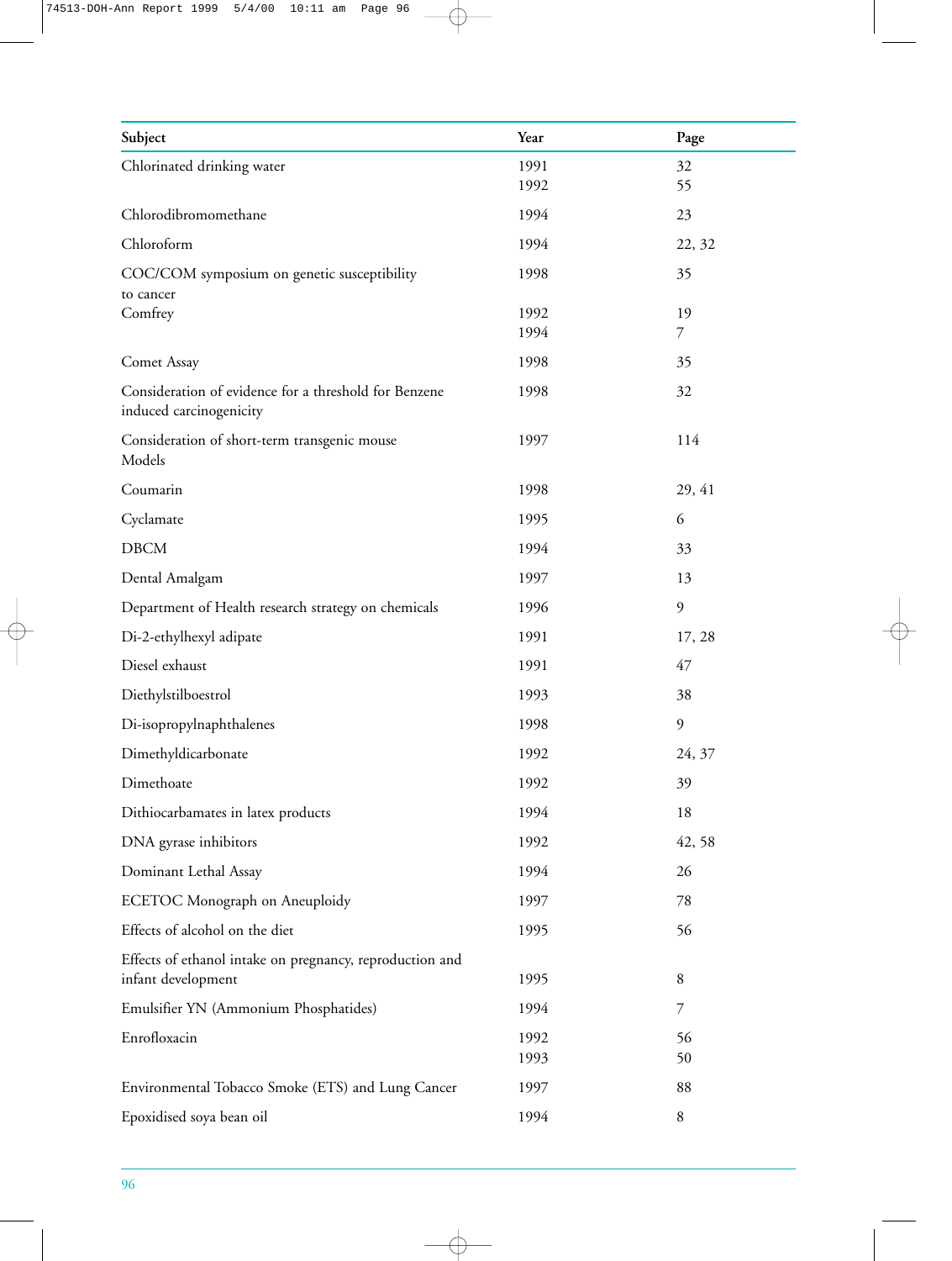| Subject                                                                                                                                               | Year                                 | Page                       |
|-------------------------------------------------------------------------------------------------------------------------------------------------------|--------------------------------------|----------------------------|
| Erythrosine                                                                                                                                           | 1991                                 | 29                         |
| Evaluation of sensible drinking message                                                                                                               | 1995                                 | 58                         |
| Florfenicol                                                                                                                                           | 1993                                 | 12                         |
| Fluoranthene in drinking water                                                                                                                        | 1994<br>1995                         | 34,70<br>33                |
| Fluoride                                                                                                                                              | 1995                                 | 35                         |
| Food Intolerance                                                                                                                                      | 1997                                 | 17                         |
| Food Surveillance Paper                                                                                                                               | 1991<br>1992<br>1993<br>1995<br>1996 | 22<br>27<br>23<br>21<br>15 |
| French Maritime Pine Bark Extract                                                                                                                     | 1998                                 | 10                         |
| Fumonisins                                                                                                                                            | 1993                                 | 48                         |
| Furocoumarines in the diet                                                                                                                            | 1994                                 | 25, 39                     |
| Gallates                                                                                                                                              | 1992                                 | 37                         |
| Gellan Gum                                                                                                                                            | 1993                                 | 13                         |
| Guar gum                                                                                                                                              | 1991                                 | 14                         |
| Hazard proximities of childhood cancers in Great<br>Britain (from 1953 to 1980)                                                                       | 1997                                 | 110                        |
| Hemicellulase from Aspergillus niger                                                                                                                  | 1994                                 | 8                          |
| Hemicellulase preparations for use in breadmaking                                                                                                     | 1995<br>1996                         | 9<br>9                     |
| Hydrocarbon propellants                                                                                                                               | 1994                                 | 9                          |
| Hydroquinone and phenol                                                                                                                               | 1994<br>1995                         | 20<br>34                   |
| Hyperactive children's support group                                                                                                                  | 1996                                 | 9                          |
| ICH guideline: Genotoxicity: A standard battery<br>for genotoxicity testing of pharmaceuticals (S2B)<br>and consideration of the mouse lymphoma assay | 1997                                 | 75                         |
| ICH guidelines on consideration of neonatal rodent bioassy                                                                                            | 1998                                 | 50                         |
| ICH guideline on testing for carcinogenicity of pharmaceaticals                                                                                       | 1997                                 | 112                        |
| Imidocarb                                                                                                                                             | 1992                                 | 38, 57                     |
| Immobilised lipase from Rhizopus niveus                                                                                                               | 1994<br>1998                         | 9<br>13                    |
| Interaction with smoking                                                                                                                              | 1995                                 | 56                         |
| In vitro Micronucleus test                                                                                                                            | 1994<br>1996                         | 26<br>47                   |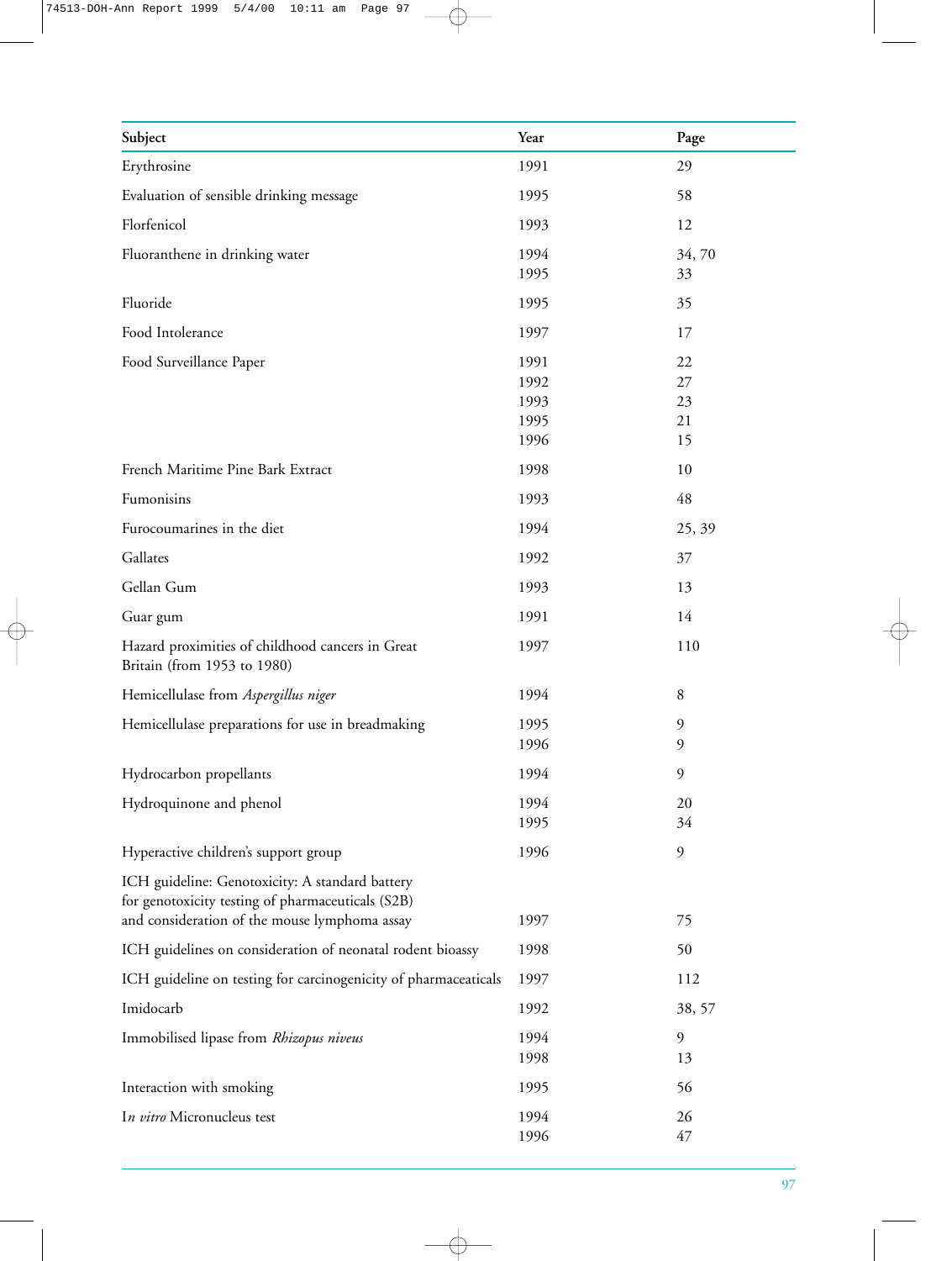| Subject                                                                                                      | Year         | Page     |
|--------------------------------------------------------------------------------------------------------------|--------------|----------|
| In vivo gene mutation assays using transgenic animal models                                                  | 1996         | 45       |
| Iodine                                                                                                       | 1992         | 25       |
| Iodine in cows' milk                                                                                         | 1997         | 17       |
| Iso water quality standard: Determination of the<br>Genotoxicity of water and waste water using the umu test | 1997         | 69       |
| Joint COC/COM Symposium on Generic Susceptibility<br>to Cancer                                               | 1998         | 35       |
| Joint Meeting of COM and COC on the significance of low<br>level exposures to DNA adduct inducing chemicals  | 1996         | 48       |
| Lactic acid producing cultures                                                                               | 1991         | 14       |
| Landfill sites and congenital anomalies                                                                      | 1998         | 13       |
| Leukaemia and drinking water in South West England                                                           | 1997         | 105      |
| Lindane                                                                                                      | 1995         | 33       |
| Long chain polyunsaturated fatty acid for use in infant formula                                              | 1997         | 19       |
| Lupins                                                                                                       | 1995         | 10       |
| Malachite Green                                                                                              | 1993<br>1995 | 14<br>12 |
| Man made mineral fibres                                                                                      | 1994<br>1996 | 38<br>65 |
| Mechanism of carcinogenicity in humans                                                                       | 1995         | 57       |
| Methylcyclopentadienyl manganese tricarbonyl                                                                 | 1995         | 12       |
| Microbial enzyme                                                                                             | 1991         | 17       |
| Mineral hydrocarbons                                                                                         | 1993         | 15       |
| Moniliformin in maize and maize products                                                                     | 1998         | 14       |
| Mycotoxins                                                                                                   | 1991         | 31, 48   |
| Multielement survey in various items in the diet                                                             | 1998         | 15       |
| Mutagenic properties                                                                                         | 1992         | 43       |
| Mutagenicity/Carcinogenicity                                                                                 | 1991         | 48       |
| Mutagenicity testing                                                                                         | 1991<br>1992 | 33<br>43 |
| Mutagens                                                                                                     | 1991         | 31       |
| Mouse Spot Test                                                                                              | 1992         | 44       |
| Natural toxins                                                                                               | 1992         | 44, 59   |
| Nitrate Metabolism in man                                                                                    | 1998         | 16       |
| Nitrous oxide                                                                                                | 1995         | 14       |
| N-Nitroso compounds                                                                                          | 1992         | 59       |
|                                                                                                              |              |          |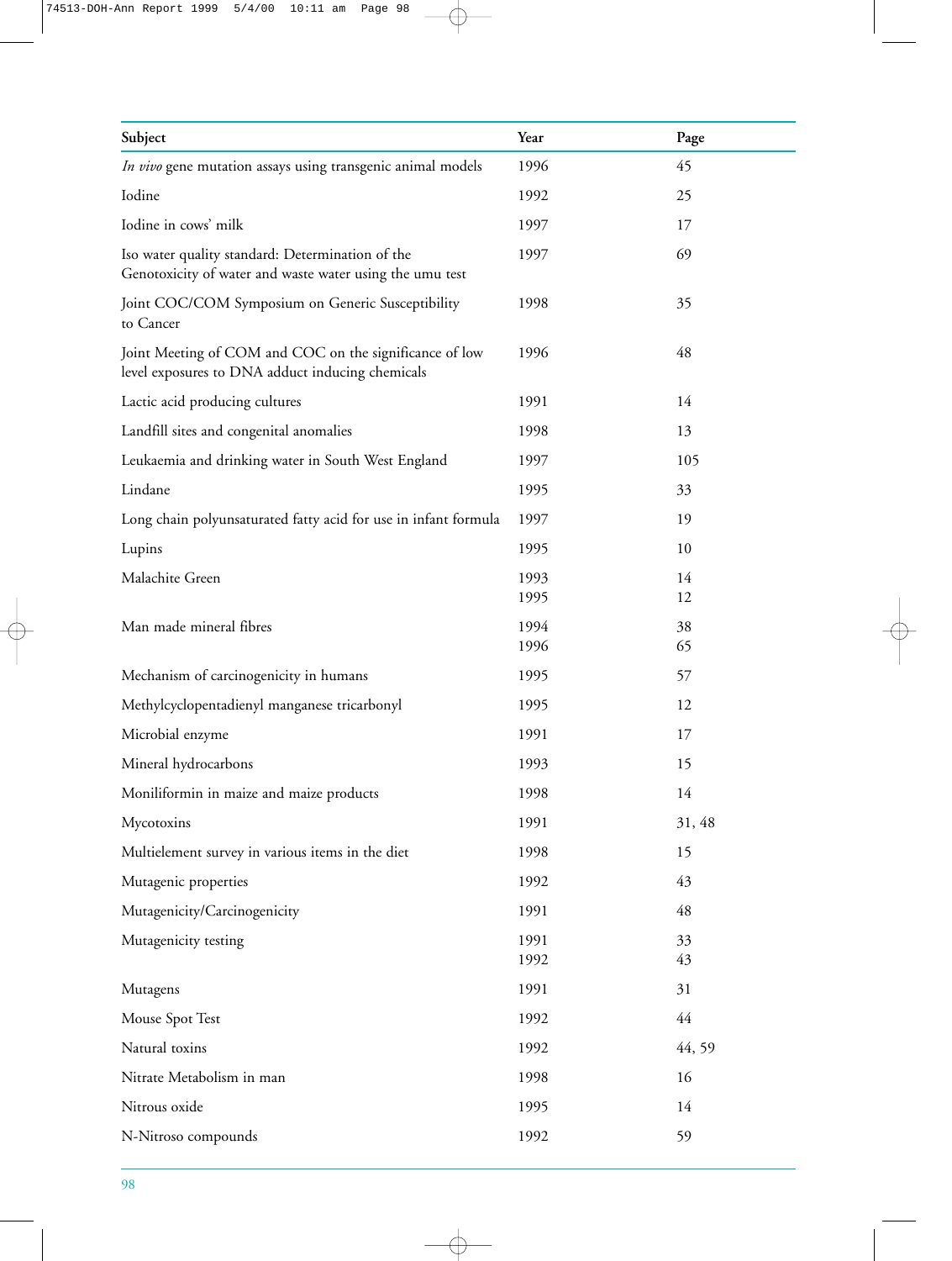| Subject                                                  | Year         | Page     |
|----------------------------------------------------------|--------------|----------|
| Non-Hodgkin's Lymphoma                                   | 1993         | 51       |
| Novel fat                                                | 1992         | 18       |
| Novel oils for use in infant formulae                    | 1995         | 14       |
| Ochratoxin A                                             | 1997         | 20       |
|                                                          | 1998         | 17       |
| Ohmic heating                                            | 1991         | 19       |
| Olestra                                                  | 1993         | 35       |
| Omethoate                                                | 1992         | 38       |
| Organochlorines and breast cancer                        | 1995         | 66       |
| Organophosphorus esters                                  | 1998         | 17       |
| Oxibendazole                                             | 1995         | 36       |
|                                                          | 1996         | 41       |
| Passive smoking                                          | 1993         | 52       |
| P-53 Tumour Suppressor Gene                              | 1993         | 39       |
| Peanut allergy                                           | 1996         | 10       |
|                                                          | 1997         | 23       |
|                                                          | 1998         | 18       |
| Perchloroethylene (Tetrachloroethylene)                  | 1993         | 21, 48   |
| Peroxisome Proliferators                                 | 1992         | 45       |
| 2-Phenylphenol                                           | 1992         | 39       |
|                                                          | 1997         | 64       |
| Phosphine and metal phosphides                           | 1997         | 65       |
| Phthalates in infant formulae                            | 1996         | 10       |
| Phytoestrogens in soya-based infant formulae             | 1998         | 18       |
| Platinum-based fuel catalyst for diesel fuel             | 1996         | 12       |
| Polychlorinated biphenyls (PCBs)                         | 1994         | 21, 37   |
|                                                          | 1997         | 23       |
| Polycyclic aromatic hydrocarbons                         | 1994         | 19, 34   |
|                                                          | 1995<br>1996 | 32<br>67 |
|                                                          |              |          |
| Polyurethane                                             | 1991         | 46       |
| Polyurethane coated breast implants                      | 1994         | 36       |
| Potassium and sodium ferrocyanides                       | 1994         | 10       |
| Potency ranking of nitrosamines in tobacco smoke         | 1995         | 71       |
| Presentation by Dr Jane Cole on the Mouse Lymphoma Assay | 1997         | 77       |
| Prioritisation of carcinogenic chemicals                 | 1994         | 41       |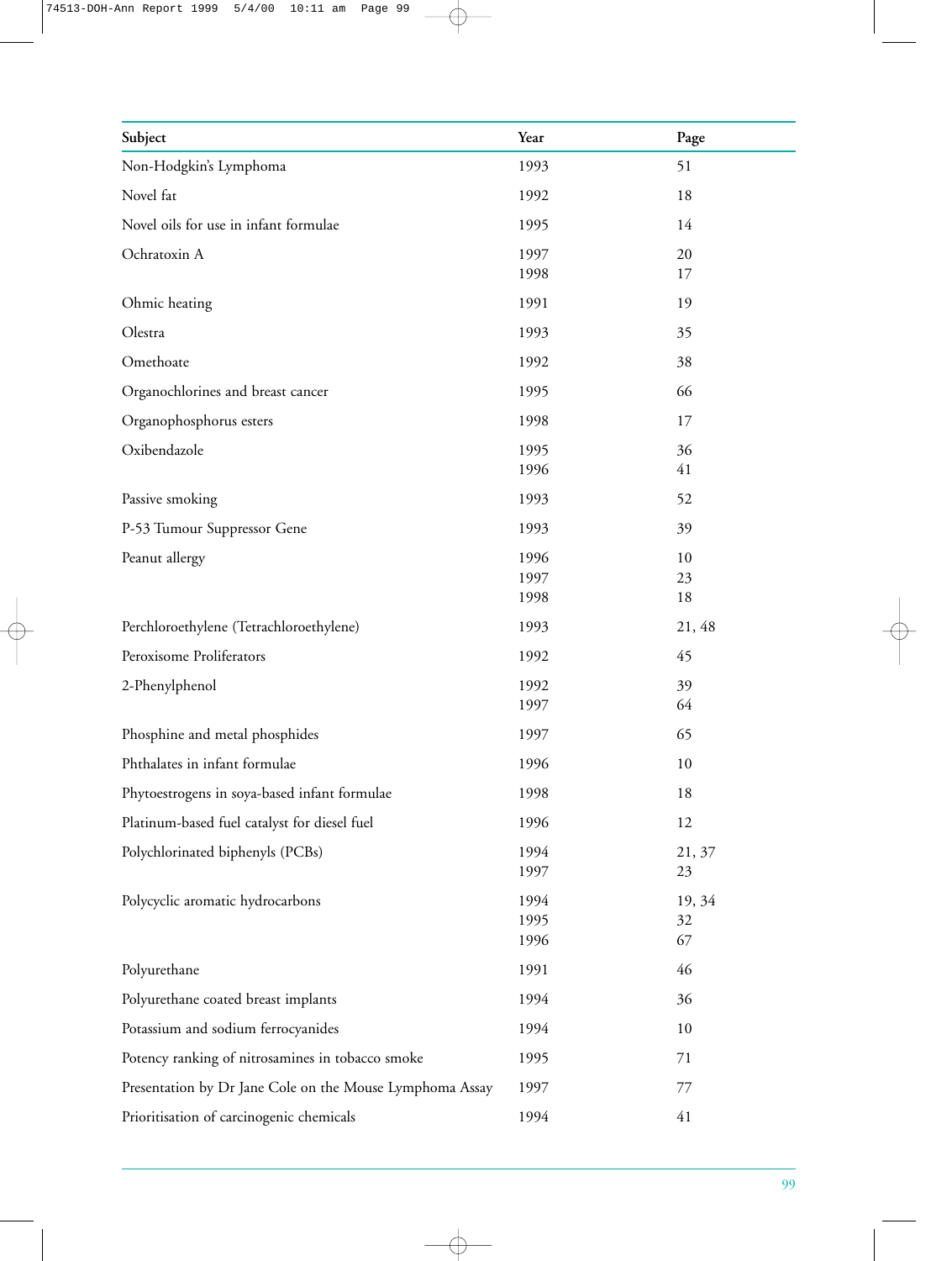| Subject                                                                      | Year | Page    |
|------------------------------------------------------------------------------|------|---------|
|                                                                              |      |         |
| Propoxur                                                                     | 1991 | 47      |
| Propylene Carbonate                                                          | 1992 | 26      |
| Refractory ceramic fibres                                                    | 1995 | 68      |
| Salmonella                                                                   | 1991 | 35      |
| Scientific Committee for Food Guidelines on the Assessment<br>of Novel Foods | 1996 | 13      |
| Sellafield                                                                   | 1991 | 35      |
| Single cell protein                                                          | 1996 | 14      |
| SHE cell transformation assay                                                | 1996 | 46      |
| Short and Long Chain Triacyl Glycerol Molecules (Salatrims)                  | 1997 | 39      |
| Soluble fibre derived from guar gum                                          | 1996 | 15      |
|                                                                              | 1997 | 46      |
| Sterigmatocystin                                                             | 1998 | 19      |
| Sucralose                                                                    | 1993 | 34      |
|                                                                              | 1994 | 24      |
| Sulphur dioxide                                                              | 1991 | 19, 30  |
| 2,3,7,8-Tetrachlorodibenzo-p-dioxin                                          | 1993 | 49      |
|                                                                              | 1995 | 15,64   |
| Test methods                                                                 | 1993 | 39      |
|                                                                              | 1994 | 25      |
| Test strategies and evaluations                                              | 1995 | 37      |
|                                                                              | 1996 | 44,75   |
|                                                                              | 1997 | 75, 112 |
|                                                                              | 1998 | 34,50   |
| 2,3,7,8-Tetrachlorodibenzo-p-dioxin review                                   | 1998 | 45      |
| Tetrachloroethylene                                                          | 1996 | 37,68   |
|                                                                              | 1997 | 47      |
| Thalidomide                                                                  | 1997 | 62      |
| The Comet Assay                                                              | 1995 | 39      |
| Thiabendazole                                                                | 1991 | 20      |
|                                                                              | 1995 | 20      |
|                                                                              | 1996 | 40      |
|                                                                              | 1997 | 50      |
| Thiamphenicol                                                                | 1992 | 26      |
| Thresholds for aneuploidy inducing chemicals                                 | 1995 | 37      |
|                                                                              | 1996 | 42      |
| Toltrazuril                                                                  | 1992 | 57      |
| Toxic equivalency factors for dioxin analogues                               | 1998 | 19      |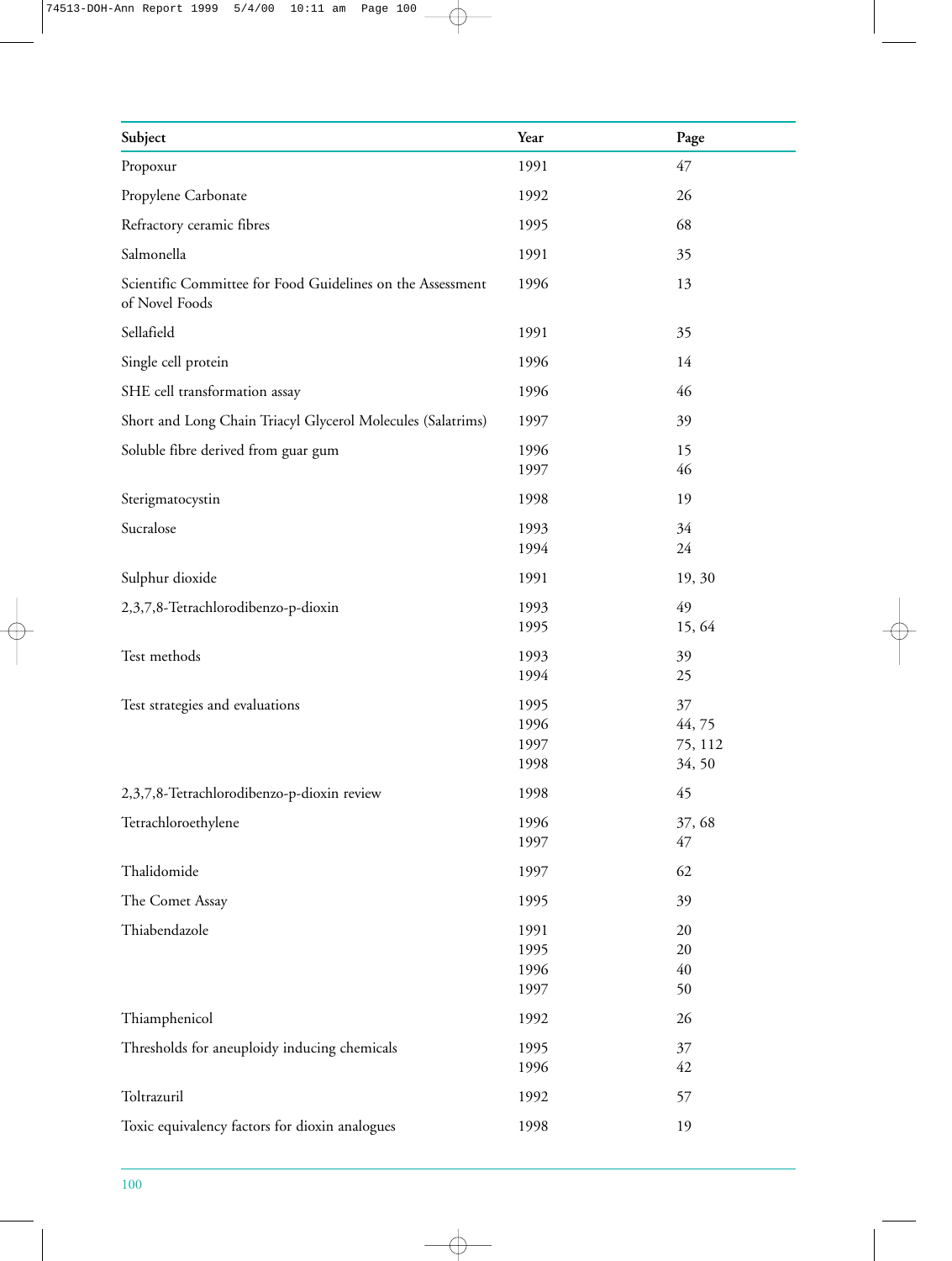| Subject                                                                                       | Year         | Page             |
|-----------------------------------------------------------------------------------------------|--------------|------------------|
| Trichloroethylene                                                                             | 1996         | 39,71            |
| Trihalomethanes in drinking water                                                             | 1994<br>1995 | 22, 32, 69<br>35 |
| Type I caramel                                                                                | 1991         | 30               |
| Unlicensed traditional remedies                                                               | 1994         | 10               |
| Use of cell lines expressing human xenobiotic metabolising<br>enzymes in mutagenicity testing | 1995         | 38               |
| Use of historical control data in mutagenicity studies                                        | 1996         | 47               |
| Use of $T_{25}$ to estimate carcinogenic potency                                              | 1995         | 72               |
| Utility of carcinogenicity bioassays in the mouse                                             | 1997         | 70, 117          |
| Vitamin A                                                                                     | 1993         | 22               |
| Vitamin B6                                                                                    | 1997         | 51               |
|                                                                                               | 1998         | 20               |
| Zearalenone                                                                                   | 1998         | 29               |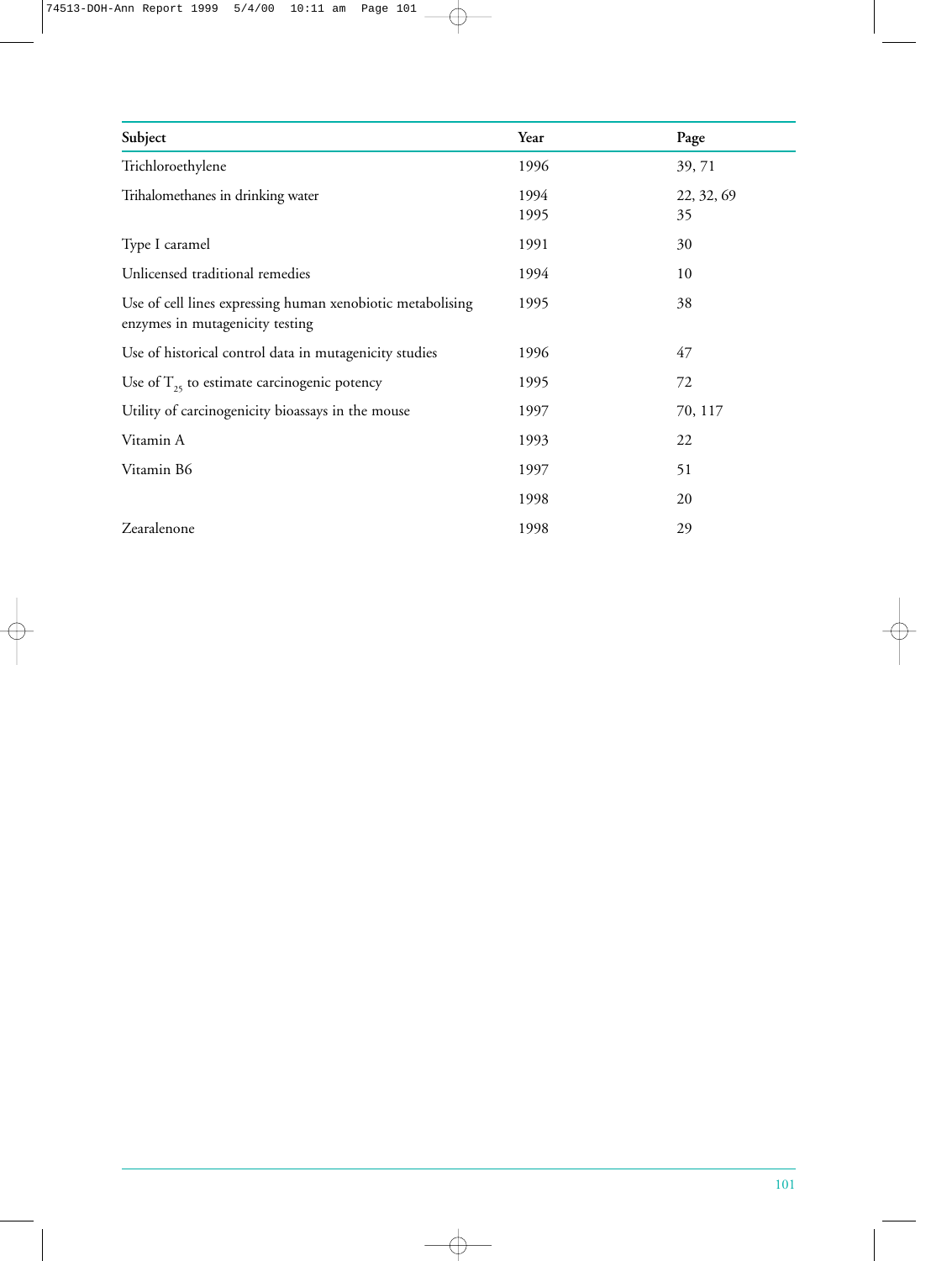## **Index of Considerations by the Committee on Toxicity of Chemicals in Food, Consumer Products and the Environment of MAFF Food Surveillance Papers**

| Subject                                                                                                                                                                                                                                                                                                                       | FSP No. | Page                                                                 | Year |
|-------------------------------------------------------------------------------------------------------------------------------------------------------------------------------------------------------------------------------------------------------------------------------------------------------------------------------|---------|----------------------------------------------------------------------|------|
| Nitrate, Nitrite and N-Nitroso                                                                                                                                                                                                                                                                                                |         |                                                                      |      |
| Compounds in Food                                                                                                                                                                                                                                                                                                             | 20      | 52                                                                   | 1987 |
| Survey of Plasticiser Levels in                                                                                                                                                                                                                                                                                               |         |                                                                      |      |
| Food Contact Materials and in Foods<br>Di-2-ethylhexyl adipate<br>Di-2-ethylhexyl phthalate<br>Dibutyl phthalate<br>Butyl benzyl phthalate<br>Diethyl phthalate<br>Dicyclohexyl phthalate<br>Di-isooctyl phthalate<br>Di-isodecyl phthalate<br>Diphenyl 2-ethylhexyl phosphate<br>Acetyl tributyl citrate<br>Dibutyl sebacate | 21      | 45<br>47<br>48<br>49<br>50<br>50<br>51<br>51<br>52<br>52<br>52<br>53 | 1987 |
| Anabolic, Anthelmintic and Antimicrobial Agents                                                                                                                                                                                                                                                                               | 22      | 28                                                                   | 1987 |
| Report of the Working Party on Pesticide Residues: 1985-88                                                                                                                                                                                                                                                                    | 25      | 58                                                                   | 1989 |
| Reports of the Working Party on Pesticide Residues: 1991-93                                                                                                                                                                                                                                                                   | 50      | 56                                                                   | 1996 |
| Lead in Food: Progress Report                                                                                                                                                                                                                                                                                                 | 27      | 34                                                                   | 1989 |
| <b>Inherent Natural Toxicants in Food</b>                                                                                                                                                                                                                                                                                     | 51      | 59                                                                   | 1996 |
| Intakes of Intense and Bulk Sweeteners in the UK 1987-88                                                                                                                                                                                                                                                                      | 29      | 48                                                                   | 1990 |
| Plasticisers: Continuing Surveillance<br>Di-2-ethylhexyl adipate<br>Acetyl tributyl citrate<br>Polymeric plasticisers<br>Epoxidised soya bean oil<br>Azelates<br>Phthalates<br><b>Baby</b> foods                                                                                                                              | 30      | 27<br>28<br>29<br>30<br>30<br>31<br>31<br>31                         | 1990 |
| Dioxins in Food                                                                                                                                                                                                                                                                                                               | 31      | 46                                                                   | 1992 |
| Nitrate, Nitrite and N-Nitroso Compounds in Food:<br>Second Report                                                                                                                                                                                                                                                            | 32      | 39                                                                   | 1992 |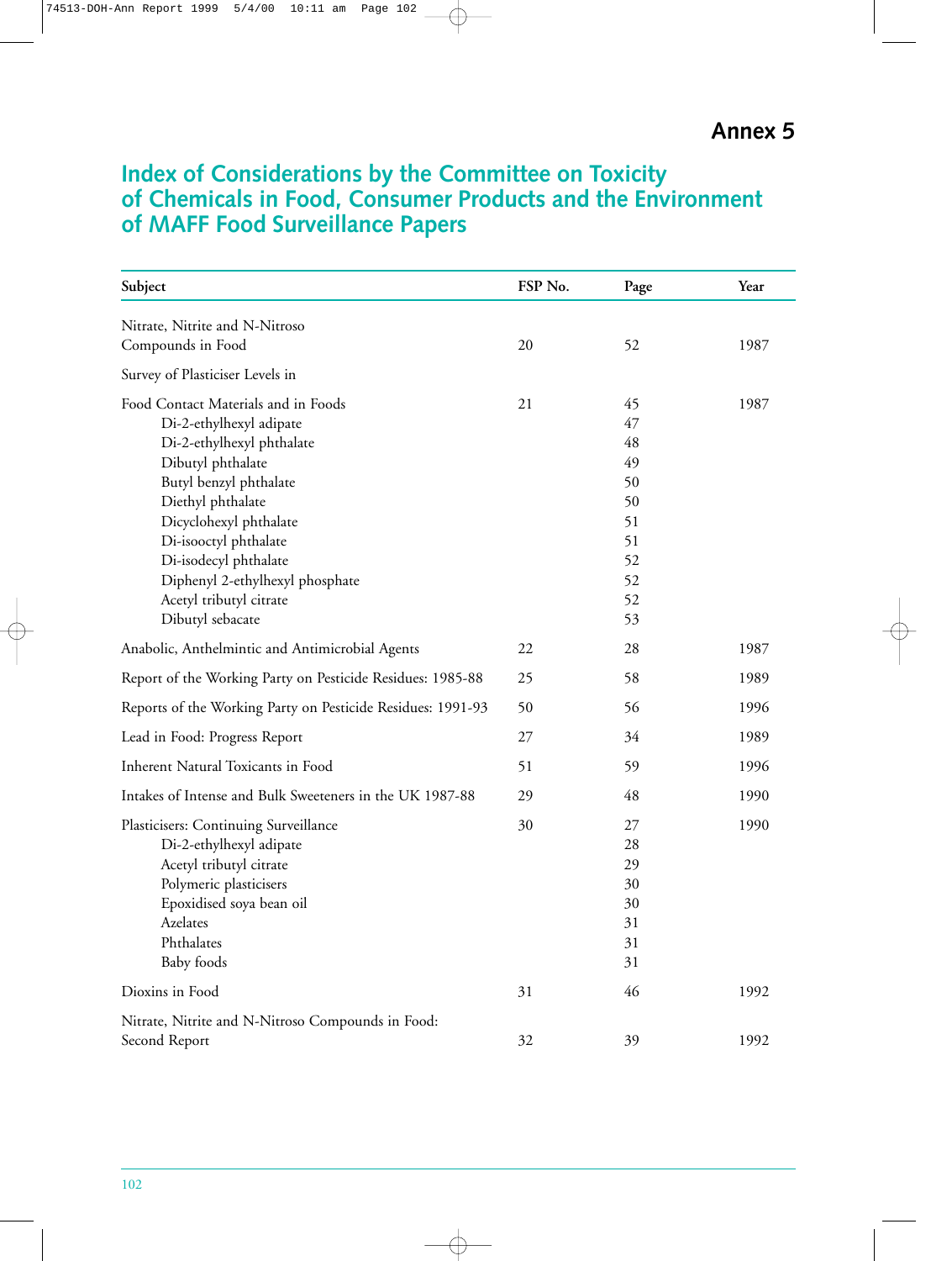| Subject                                                     | FSP No. | Page | Year |
|-------------------------------------------------------------|---------|------|------|
| Veterinary Residues and Animal Products 1986-90             | 33      | 54   | 1992 |
| Stibines                                                    |         | 54   |      |
| Growth-promoting hormones                                   |         | 55   |      |
| Sulphonamides                                               |         | 55   |      |
| Chloramphenicol                                             |         | 55   |      |
| Furazolidone                                                |         | 56   |      |
| Tetracyclines                                               |         | 56   |      |
| Other antimicrobial agents                                  |         | 56   |      |
| Clenbuterol                                                 |         | 56   |      |
| Benzimidazoles                                              |         | 56   |      |
| Levamisole                                                  |         | 57   |      |
| Nitroxynil                                                  |         | 57   |      |
| Lasalocid                                                   |         | 57   |      |
| Oxolinic acid                                               |         | 58   |      |
| Oxytetracycline                                             |         | 58   |      |
| Report of the Working Party on Pesticides Residues: 1988-90 | 34      | 83   | 1992 |
| Mycotoxins: Third Report                                    | 36      | 59   | 1993 |
| Aflatoxins                                                  |         | 59   |      |
| Ochratoxin A                                                |         | 59   |      |
| Moniliformin                                                |         | 60   |      |
| Patulin                                                     |         | 61   |      |
| Aluminium in Food                                           | 39      | 49   | 1993 |
| Naturally occurring Toxicants in Food                       | 42      | 50   | 1994 |
| Aquatic biotoxins                                           | 50      |      |      |
| Non-licensed herbal preparations                            |         |      |      |
| and other selected foods                                    |         | 51   |      |
| Pyrrolizidine alkaloids in herbal                           |         |      |      |
| products and other selected foods                           |         | 51   |      |
| Other alkaloids in herbal products                          |         | 52   |      |
| Ethyl carbamate                                             |         | 52   |      |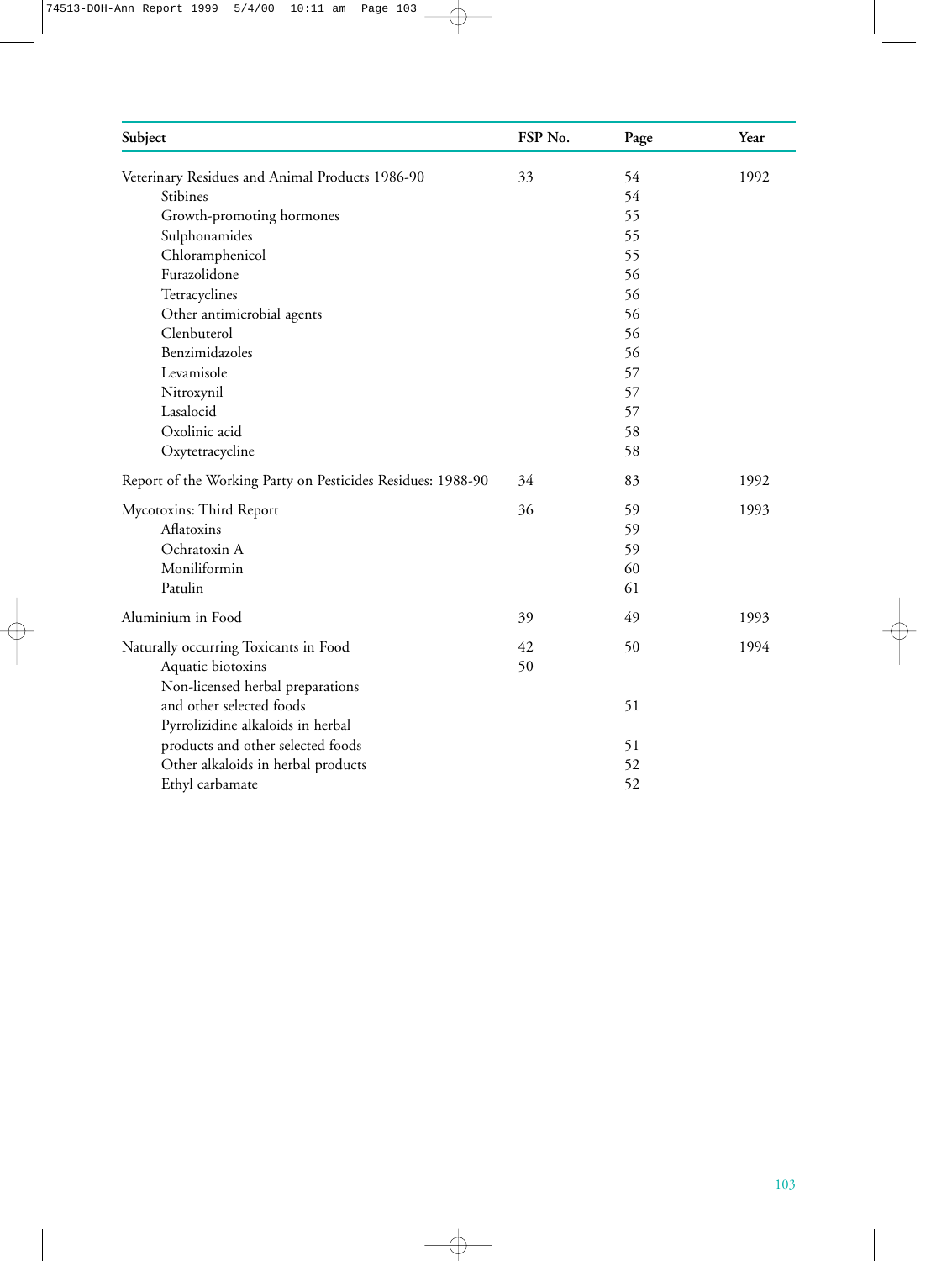**Annex 6**

### **Publications Produced by the Committees on Toxicity, Mutagenicity and Carcinogenicity of Chemicals in Food, Consumer Products and the Environment**

1991 Annual Report of Committees on Toxicity, Mutagenicity and Carcinogenicity of Chemicals in Food, Consumer Products and the Environment. HMSO ISBN 0 11 321529 0 Price £9.50.

1992 Annual Report of Committees on Toxicity, Mutagenicity and Carcinogenicity of Chemicals in Food, Consumer Products and the Environment. HMSO ISBN 0 11 321604-1 Price £11.70.

1993 Annual Report of Committees on Toxicity, Mutagenicity and Carcinogenicity of Chemicals in Food, Consumer Products and the Environment. HMSO ISBN 0 11 321808-7 Price £11.95.

1994 Annual Report of Committees on Toxicity, Mutagenicity and Carcinogenicity of Chemicals in Food, Consumer Products and the Environment. HMSO ISBN 0 11 321912-1 Price £12.50.

1995 Annual Report of Committees on Toxicity, Mutagenicity and Carcinogenicity of Chemicals in Food, Consumer Products and the Environment. HMSO ISBN 0 11 321988-1 Price £18.50.

1996 Annual Report of Committees on Toxicity, Mutagenicity and Carcinogenicity of Chemicals in Food, Consumer Products and the Environment. The Stationery Office ISBN 0 11 322115-0 Price £19.50.

1997 Annual Report of Committees on Toxicity, Mutagenicity and Carcinogenicity of Chemicals in Food, Consumer Products and the Environment. Department of Health.

1998 Annual Report of Committees on Toxicity, Mutagenicity and Carcinogenicity of Chemicals in Food, Consumer Products and the Environment. Department of Health.

Guidelines for the Testing of Chemicals for Toxicity DHSS Report on Health and Social Subjects 27 HMSO ISBN 0 11 320815 4 Price £4.30.

Guidelines for the Evaluation of Chemicals for Carcinogenicity DH Report on Health and Social Subjects 42 HMSO ISBN 0 11 321453 7 Price £7.30.

Guidelines for the Testing of Chemicals for Mutagenicity DH Report on Health and Social Subjects 35 HMSO ISBN 0 11 321222 4 Price £6.80.

Guidelines for the Preparation of Summaries of Data on Chemicals in Food, Consumer Products and the Environment submitted to DHSS Report on Health and Social Subjects 30 HMSO ISBN 0 11 321063 9 Price £2.70.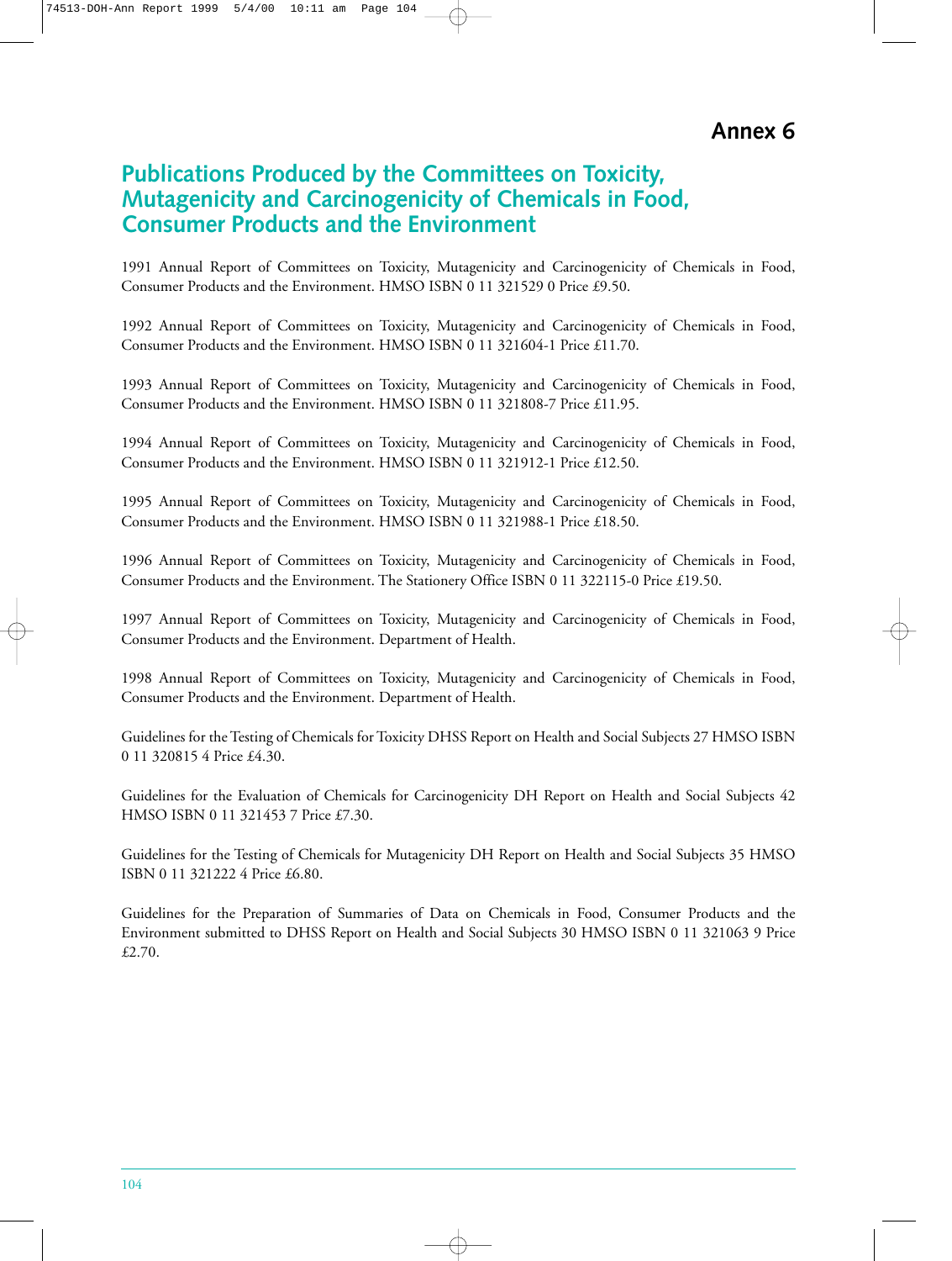# **Improved Arrangements for Openness**

### *Introduction*

1. The Committee on Toxicity (COT) and its sister committees the Committee on Mutagenicity (COM) and Committee on Carcinogenicity (COC) are non-statutory independent advisory committees who advise the CMO and, through the CMO, the Government on a wide range of matters concerning chemicals in food, consumer products and the environment.

2. The Government is committed to make the operation of advisory committees such as the COT/COM/COC more open and to increase accountability. Proposals have been published in "Quangos-Opening the Doors" (Cabinet Office, July 1998). The COT/COM/COC have recently considered a number of options for greater openness of Committee business. There was a high level of agreement between the COT/COM/COC regarding the adoption of proposals for greater openness.

3. In discussing these proposals the Committees were aware that the disclosure of information which is of a confidential nature and was communicated in circumstances importing an obligation of confidence is subject to the common law of confidentiality. Guidance is set out in the Code of Practice on Access to Government Information (second edition, 1997). Thus an important aspect of implementing initiatives for greater openness of Committee business concerns setting out clear guidelines for the handling of information submitted on a confidential basis.

### *General procedures for greater openness*

4. The Committees agreed that the publication of agendas, finalised minutes, agreed conclusions and statements (subject to the adoption of appropriate procedures for handling commercially sensitive information) and appointment of a lay/public interest member to each Committee would help to increase public scrutiny of Committee business. The Committees also agreed that additional open meetings on specific topics where interest groups, consumer organisations etc could attend and participate should be held.

5. A summary of the proposals is tabulated below. A more detailed outline of procedures regarding products where confidential data has been reviewed is given in paragraphs 11-13.

6. The Committees stressed that, in view of the highly technical nature of the discussions, there was a need for all documents released to be finalised and agreed by the Committee, ie any necessary consultation with Members and Chairman should be completed before disclosure.

7. Statements and conclusions should summarise all the relevant data, such as information regarding potential hazards/risks for human health in respect of the use of products and chemicals, and any recommendations for further research.

8. The Committees will be asked for an opinion based on the data available at the time of consideration. It is recognised that, for many chemicals, the toxicological information is incomplete and that recommendations for further research to address these gaps will form part of the Committee's advice.

9. The release of documents (papers, minutes, conclusions and statements) where the COT/COM/COC has agreed an opinion on the available data but where further additional information is required in order to finalise the Committee's conclusions, needs to be considered on a case-by case basis. The relevant considerations include the likelihood that such additional data would alter the Committee's conclusion, any representations made by a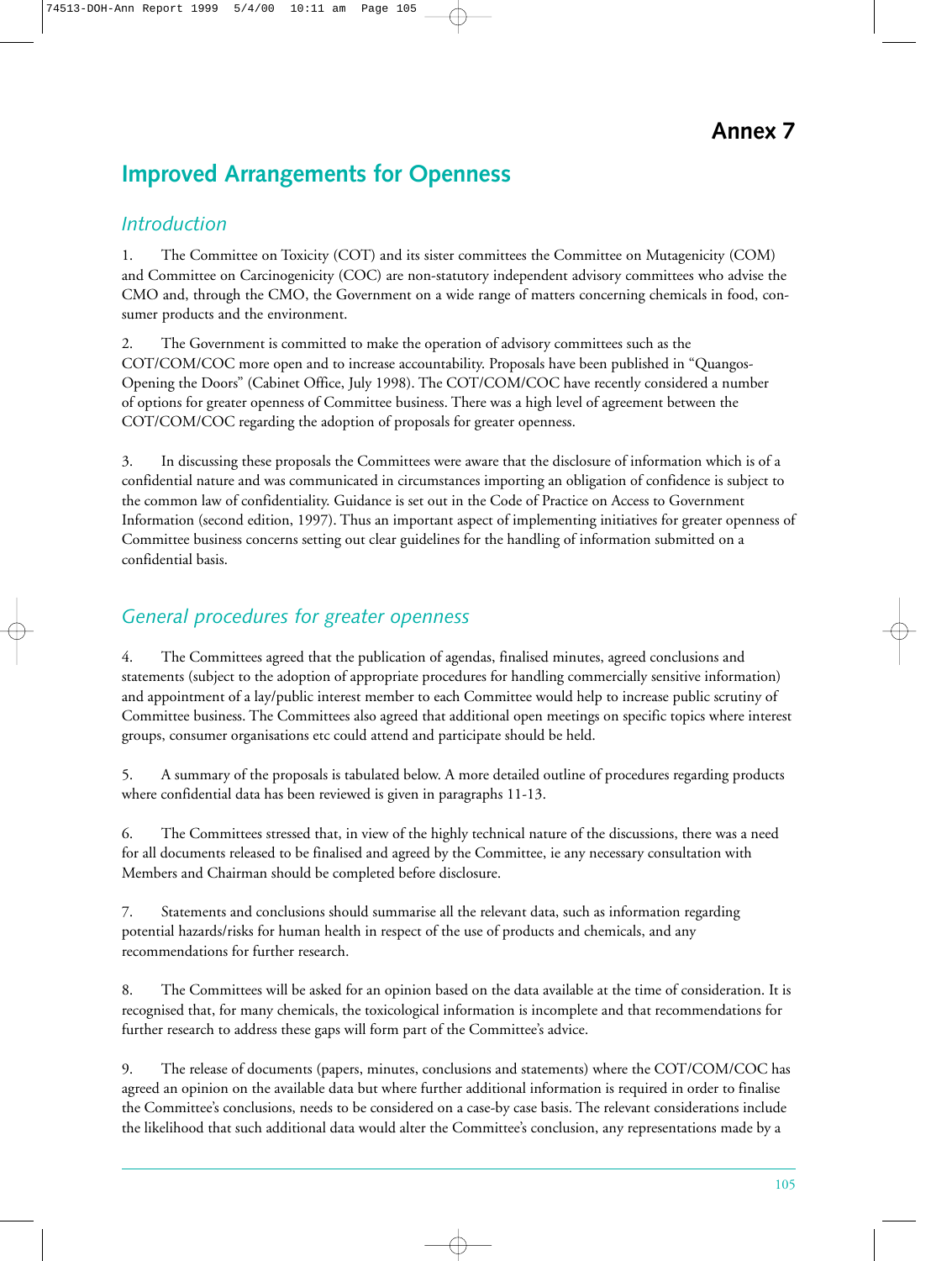company about, for example, commercial harm that early disclosure could cause and also the public interest in disclosure.

10. In the event that the Committees need to consider an item over several meetings, it might be necessary to keep relevant documents (eg papers and minutes) confidential until an agreed opinion (eg statement) is available.

|  |  | Summary of proposals for committee openness. |  |
|--|--|----------------------------------------------|--|
|  |  |                                              |  |

| <b>Issue</b>                                                                                                                       | Proposals                                                                                                                                           | Comment                                                                                                                                                                                       |
|------------------------------------------------------------------------------------------------------------------------------------|-----------------------------------------------------------------------------------------------------------------------------------------------------|-----------------------------------------------------------------------------------------------------------------------------------------------------------------------------------------------|
| Open meetings on specified topics<br>(eg invited audience, interest groups,<br>consumer organisations,<br>professional societies). | Agreed. Suggestions include<br>meeting at time of release of<br>Annual Report. External<br>consultation on identifying topics<br>for such meetings. | Meetings would be on generic<br>issues in chemical toxicology,<br>carcinogencity, mutagenicity and<br>risk assessment. There would be<br>no discussions of individual<br>commercial products. |
| Agenda                                                                                                                             | Agreed                                                                                                                                              | Made publicly available via<br>Internet site prior to meeting.                                                                                                                                |
| Papers                                                                                                                             | Agreed                                                                                                                                              | Finalised papers in to be made<br>available upon request. Confidential<br>information/annexes to be removed.                                                                                  |
| Minutes*                                                                                                                           | Agreed                                                                                                                                              | Anonymised minutes made available<br>upon request and on Internet site<br>after appropriate consultation with<br>members and agreement by the full<br>committee.                              |
| Conclusions/statements*                                                                                                            | Agreed                                                                                                                                              | Agreed conclusions/statements<br>published as appropriate including via<br>the Internet and also made available<br>on request.                                                                |
| Annual Report*                                                                                                                     | Agreed                                                                                                                                              | Publish in accordance with procedures<br>for previous years.                                                                                                                                  |

\* Procedures for handling confidential information outlined in para 11-13 below.

## *Procedures for handling confidential information*

### *Background*

11. COT/COM/COC quite often consider information which has been supplied in confidence. For the most part this comprises information which is commercially sensitive. For example, this could include product formulations/specifications, methods of manufacture, and reports of toxicological investigations and company evaluations and safety assessments.

12. The normal procedure in the past has been to publish a summary of the Committee's advice in the Annual Report and to ask companies to release full copies of submitted reports for retention by the British Library at the completion of a review. Given the clear Ministerial commitment to the publication of detailed information regarding the activities of advisory committees, and in particular following the assessment of products which are already available to the general public, the COT/COM/COC have begun to adopt where possible a more open style of business where detailed statements have been published via the Internet soon after they have been finalised.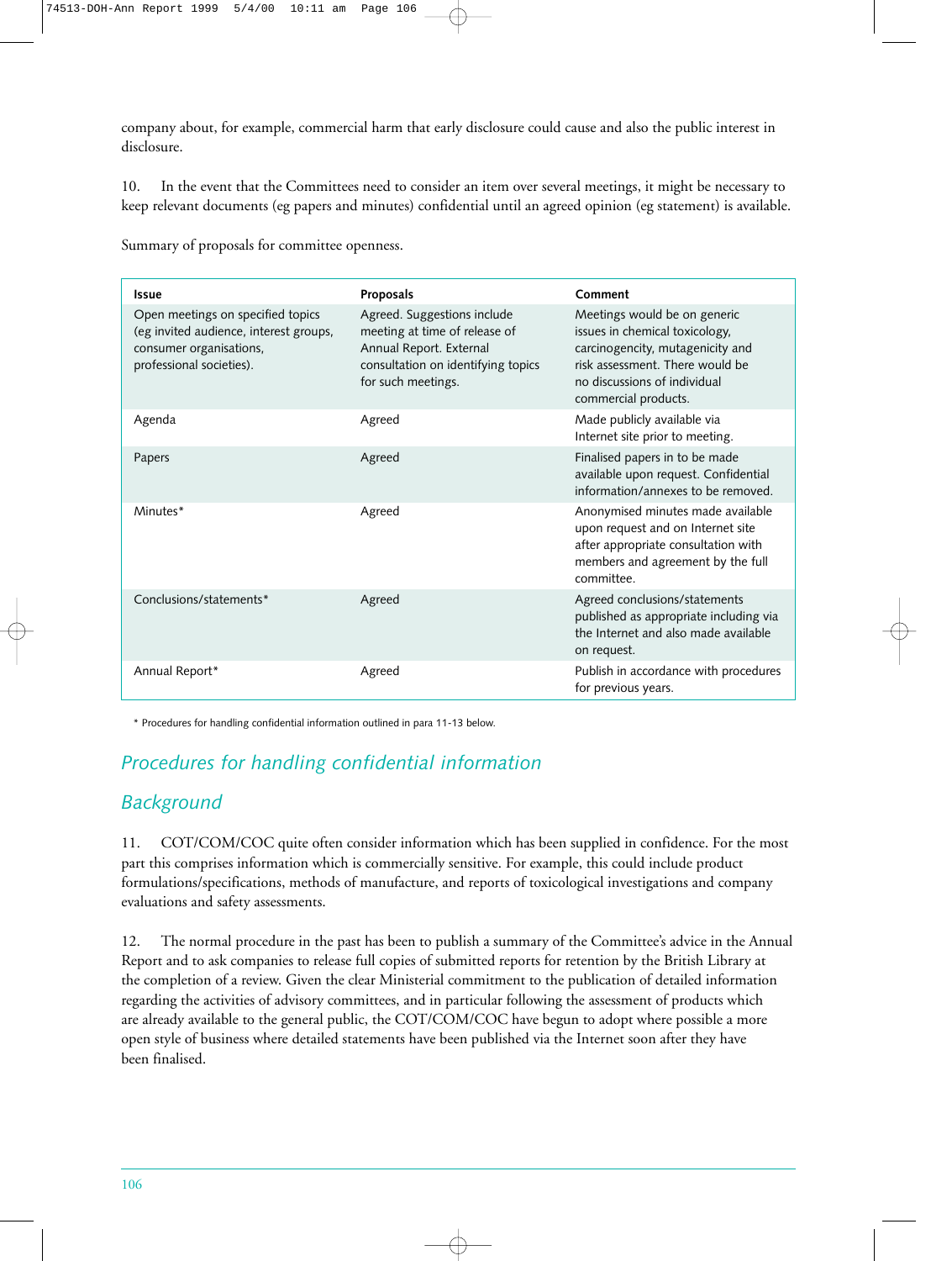13. Except in cases where there is legislation under which information has been submitted and which deals with disclosure and non-disclosure, the general principle of the common law duty of confidentiality will apply. This means that any information which is of a confidential character and has been obtained in circumstances importing a duty of confidence may not be disclosed unless consent has been given or there is an overriding public interest in disclosure (such as the prevention of harm to others). The following procedure will be adopted which allows confidential information to be identified, assessed and appropriate conclusions/statements to be drafted and published on the basis of a prior mutual understanding with the companies. There is scope for companies to make representations also after submission of the information and prior to publication regarding the commercial sensitivity of data supplied and to comment on the text of statements which are to be published. However, companies would not have a right of veto in respect of such statements.

### *Procedures prior to committee consideration*

#### **Initial discussions**

Upon referral to COT/COM/COC the Secretariat will liaise with the relevant company supplying the product in the UK to;

- i) Clearly state the policy of Committee openness (as summarised above).
- ii) To identify and request the information needed by the COT/COM/COC (eg test reports, publications etc).

#### **Confidential data**

iii) The company will be asked to clearly identify any confidential data and the reason for confidentiality.

#### **Handling confidential data**

- iv) The procedures by which the COT/COM/COC will handle confidential data and the public availability of papers, minutes, conclusions and statements where reference is made to such data will be discussed with the company prior to submission of papers to the Committee(s). The general procedures for handling documents are outlined in paragraphs 4-10 above. Companies will be informed that confidential annexes to Committee papers (eg where detailed information supplied in confidence such as individual patient information and full study reports of toxicological studies) will not be disclosed but that other information will be disclosed unless agreed otherwise with an individual company.
- v) The following is a suggested list of information which might be disclosed in COT/COM/COC documents (papers, minutes, conclusions and statements). The list is not exhaustive and is presented as a guide.
	- a) name of product (or substance/chemical under consideration),
	- b) information on physico-chemical properties,
	- c) methods of rendering harmless,
	- d) a summary of the results and evaluation of the results of tests to establish harmlessness to humans,
	- e) methods of analysis,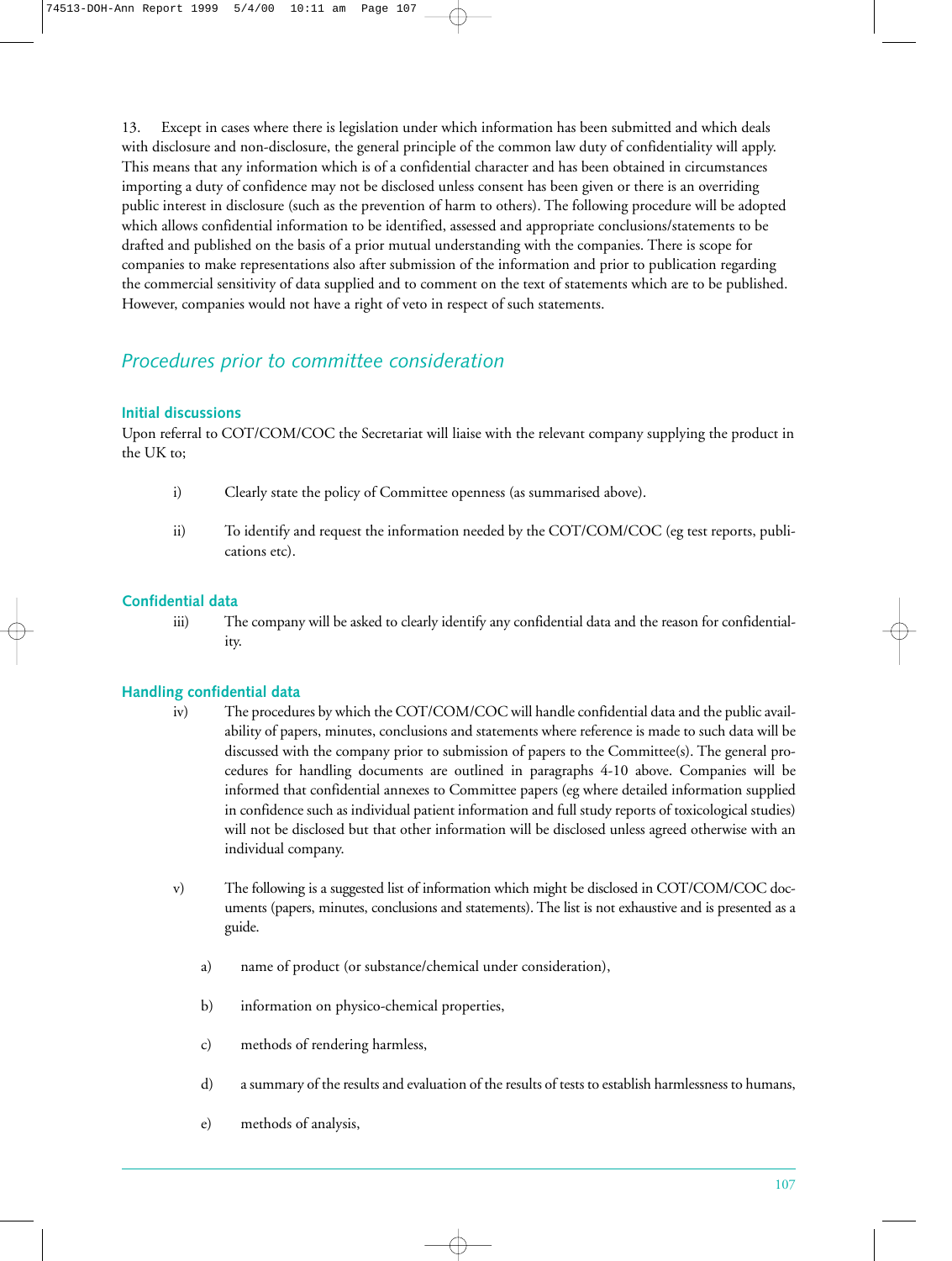- f) first aid and medical treatment to be given in the case of injury to persons.
- g) surveillance data (eg monitoring for levels in food, air, or water).

### *Procedures during and after Committee consideration.*

- vi) The timing of release of Committee documents (papers, minutes, conclusions and statements) where the item of business involved the consideration of confidential data would be subject to the general provisions outlined in paragraphs 4-10 above. Documents would not be released until a Committee – agreed conclusion or statement was available.
- vii) The most important outcome of the Committee consideration is likely to be the agreed statement. Companies will be given an opportunity to comment on the statement prior to publication and to make representations (for example, as to commercial sensitivities in the statement). The Chairman would be asked to consider any comments provided, but companies would not be able to veto the publication of a statement or any part of it. Companies will continue to be asked to release full copies of submitted reports for retention by the British Library at the completion of a review.

### *Introduction of new arrangements*

14. These new arrangements will be announced by press release and publication on the Committees' Internet sites and will be adopted by the COT/COM/COC during 1999.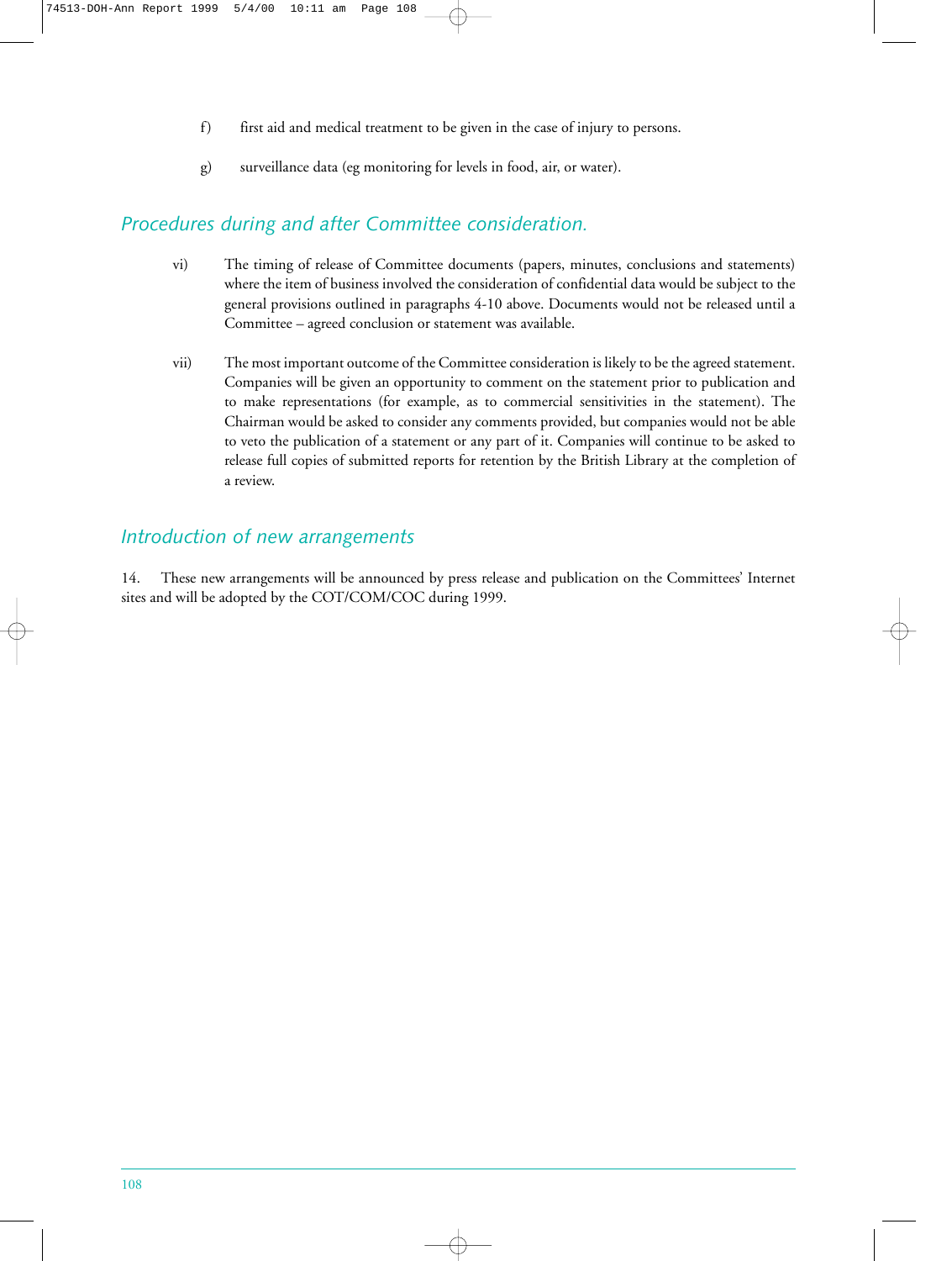## **References**

- 1 Himsworth H, Dornhorst HC, Thompson RHS. Report of the enquiry into the medical and toxicological aspects of CS (orthochlorobenzylidene malononitrile). Part I. Enquiry into the medical situation following the use of CS in Londonderry on the 13 and 14 August 1969, London:HMSO, 1969.
- 2 Himsworth H. Report of an enquiry into the medical and toxicological aspects of CS. Part II. Enquiry into the toxicological aspects of CS and its use for civil purposes, London:HMSO, 1971.
- 3 National Police Training Personal Safety Programme. Module Four 'Incapacitant Sprays', Version 7/97, 1997.
- 4 Lacy R, Hewlett D. Evaluation of o-chlorobenzylidene malononitrile (CS) and methyl isobutyl ketone (MIBK) exposure during CS spray use. Report submitted to the Committee on Toxicity of Chemicals in Food, Consumer Products and the Environment by the Home Office Police Scientific Development Branch, St Albans, UK:Police Scientific Development Branch, 1999.
- 5 Parker R, Knight D. CS spray droplet sizing. Report AEAT-4596 by AEA Technology plc, Abingdon, Oxfordshire, UK, with additional data reported to the Police Scientific Development Branch in February 1999. Submitted to the Committee on Toxicity of Chemicals in Food, Consumer Products and the Environment by the Police Scientific Development Branch, 1998.
- 6 Health and Safety Executive. EH40 Occupational Exposure Limits, 1999.
- 7 Ballantyne B, Swanston DW (1978). The comparative acute mammalian toxicity of 1-chloroacetophenone (CN) and 2-chlorobenzylidene malononitrile (CS). Arch Toxicol; 40:75-95.
- 8 Patai S, Rappoport Z (1962). Nucleophilic attacks on carbon-carbon double bonds. Part II. Cleavage of arylmethylenemalononitriles by water in 95% ethanol. J Chem Soc; 383-392.
- 9 Boyland E, Chasseaud LF (1967). Enzyme-catalysed conjugations of glutathione with unsaturated compounds. Biochem J; 104:95-102.
- 10 Cucinell SA, Swentzel KC, Biskup R, Snodgrass H, Lovre S, Stark W, Feinsilver L, Vocci F (1971). Biochemical interactions and metabolic fate of riot control agents. Fed Proc; 30:86-91.
- 11 Leadbeater L (1973). The absorption of ortho-chlorobenzylidenemalononitrile (CS) by the respiratory tract. Toxicol Appl Pharmacol; 25:101-110.
- 12 Brewster K, Harrison JM, Leadbeater L, Newman J, Upshall DG (1987). The fate of 2-chlorobenzylidene malononitrile (CS) in rats. Xenobiotica; 17:911-924.
- 13 Ballantyne B, Callaway S (1972). Inhalation toxicology and pathology of animals exposed to o-chlorobenzylidene malononitrile (CS). Med Sci Law; 12:43-65.
- 14 Rothberg S (1970). Skin sensitization potential of the riot control agents BBC, DM, CN, and CS in guinea-pigs. Mil Med; 135:552-556.
- 15 Chung CW, Giles AL,Jr (1972). Sensitisation of guinea pigs to alpha-chloroacetophenone (CN) and orthochlorobenzylidenemalononitrile (CS), tear gas chemicals. J Immunol; 109:284-293.
- 16 Ballantyne B, Gazzard MF, Swanston DW, Williams P (1974). The ophthalmic toxicology of o-chlorobenzylidene malononitrile (CS). Arch Toxicol; 32:149-168.
- 17 Gaskins JR, Hehir RM, McCaulley DF, Ligon EW,Jr (1972). Lachrimating agents (CS and CN) in rats and rabbits. Acute effects on mouth, eyes, and skin. Arch Environ Health; 24:449-454.
- 18 Marrs TC, Colgrave HF, Cross NL, Gazzard MF, Brown RF (1983). A repeated dose study of the toxicity of inhaled 2 chlorobenzylidene malononitrile (CS) aerosol in three species of laboratory animal. Arch Toxicol; 52:183-198.
- 19 Rietveld EC, Delbressine LPC, Waegemaekers THJM, Seutter-Berlage F (1983). 2-Chlorobenzylmercapturic acid, a metabolite of the riot control agent 2-chlorobenzylidene malononitrile (CS) in the rat. Arch Toxicol; 54:139-144.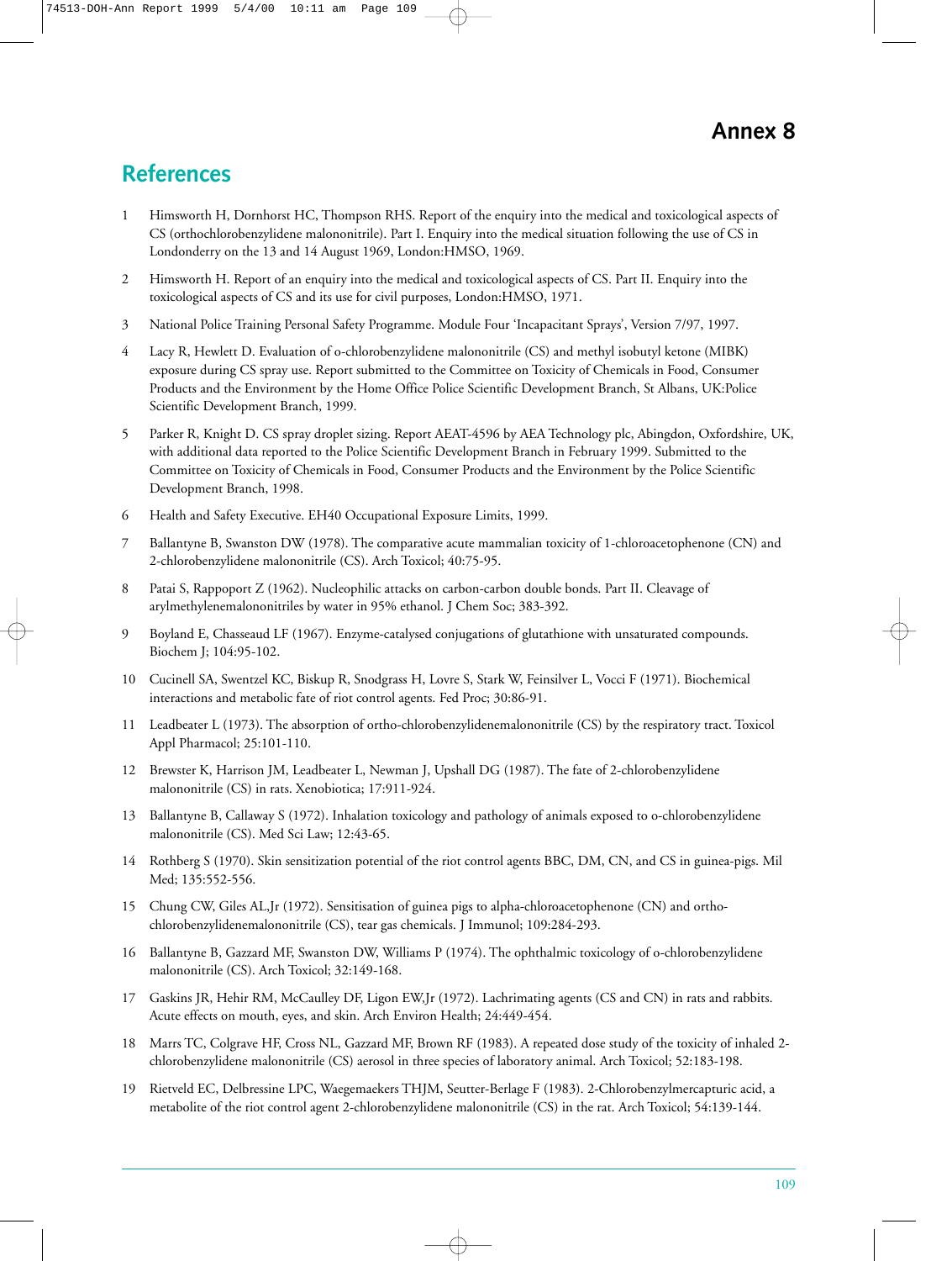- 20 National Toxicology Program. Toxicology and carcinogenesis studies of CS2 (94% CS) in rats and mice. US National Toxicology Program Technical Report No 377. Unknown 1983.
- 21 Von Daniken A, Friederich U, Lutz WK, Schlatter C (1981). Tests for mutagenicity in Salmonella and covalent binding to DNA and proteins in the rat of the riot control agent CS. Arch Toxicol; 49:15-27.
- 22 Meshram GP, Malini RP, Rao KM (1992). Mutagenicity evaluation of riot control agent CS in the Ames Salmonella microsome test. J Appl Toxicol; 12:377-384.
- 23 Wild D, Eckhardt K, Harnasch D, King MT (1983). Genotoxicity study of CS in Salmonella, Drosophila and mice. Arch Toxicol; 54:167-170.
- 24 McGregor DB, Brown A, Cattanach P, Edwards I, McBride D, Caspary WJ (1988). Responses of the L5178Y tk+/tkmouse lymphoma cell forward mutation assay. II. 18 coded chemicals. Environ Mol Mutagen; 11:91-118.
- 25 Ziegler-Skylakakis K, Summer KH, Andrae U (1989). Mutagenicity and cytotoxicity of 2-chlorobenzylidene malonitrile (CS) and metabolites in V79 Chinese hamster cells. Arch Toxicol; 63:314-319.
- 26 Bauchinger M, Schmid E (1992). Clastogenicity of 2-chlorobenzylidene malonitrile (CS) in V79 Chinese hamster cells. Mutat Res; 282:231-234.
- 27 Schmid E, Bauchinger M, Ziegler-Skylakakis K, Andrae U (1989). 2-Chlorobenzylidene malononitrile (CS) causes spindle disturbances in V79 Chinese hamster cells. Mutat Res; 226:133-136.
- 28 Salassidis K, Schmid E, Bauchinger M (1991). Mitotic spindle damage induced by 2-chlorobenzylidene malonitrile (CS) in V79 Chinese hamster cells examined by differential staining of the spindle apparatus and chromosomes. Mutat Res; 262:263-266.
- 29 Schmid E, Bauchinger M (1991). Analysis of the aneuploidy inducing capacity of 2-chlorobenzylidene malonitrile (CS) and metabolites in V79 Chinese hamster cells. Mutagenesis; 6:303-305.
- 30 Nusse M, Recknagel S, Beisker W (1992). Micronuclei induced by 2-chlorobenzylidene malonitrile (CS) contain single chromosomes as demonstrated by the combined use of flow cytometry and immunofluorescent staining with antikinetochore antibodies. Mutagenesis; 7:57-67.
- 31 Weller EM, Kubbies M, Nusse M (1992). Induction of cell cycle perturbations by the tear gas 2-chlorobenzylidene malononitrile (CS) in synchronously and asynchronously proliferating mammalian cells. Cytometry; 19:334-342.
- 32 Miller BM, Nusse M (1993). Analysis of micronuclei induced by 2-chlorobenzylidene malononitrile (CS) using fluorescence in situ hybridization with telomeric and centromeric DNA probes, and flow cytometry. Mutagenesis; 8:35-4.
- 33 Grawe J, Nusse M, Adler ID (1997). Quantitative and qualitative studies of micronucleus induction in mouse erythrocytes using flow cytometry. I. Measurement of micronucleus induction in peripheral blood polychromatic erythrocytes by chemicals with known and suspected genotoxicity. Mutagenesis; 12:1-8.
- 34 Upshall DG (1973). Effects of o-chlorobenzylidene malononitrile (CS) and the stress of aerosol inhalation upon rat and rabbit embryonic development. Toxicol Appl Pharmacol; 24:45-59.
- 35 Punte CL, Owens EJ, Gutentag PJ (1963). Exposures to CS. Arch Environ Health; 6:72-80.
- 36 Beswick FW, Holland P, Kemp KH (1972). Acute effects of exposure to orthochlorobenzylidene malononitrile (CS) and the development of tolerance. Br J Ind Med; 29:298-306.
- 37 Ballantyne B, Gall D, Robson D (1976). Effects on man of drenching with dilute solutions of o-chlorobenzylidene malononitrile (CS) and dibenz(b.f)-1:4-oxazepine (CR). Med Sci Law; 16:159-170.
- 38 Holland P, White RG (1972). The cutaneous reactions produced by CS and chloroacetophenone when applied directly to the skin of human subjects. Br J Dermatol; 86:150-154.
- 39 Shmunes E, Taylor JS (1973). Industrial contact dermatitis. Effect of riot control agent CS. Arch Dermatol; 107:212-216.
- 40 Zekhri AMB, King WWK, Yeung R, Taylor WRJ (1995). Acute mass burns caused by CS tear gas. Burns; 21:586-589.
- 41 Anderson PJ, Lau GSN, Taylor WRJ, Critchley JAJH (1996). Acute effects of the potent lacrimator o-chlorobenzylidene malononitrile (CS) tear gas. Hum Toxicol; 15:461-465.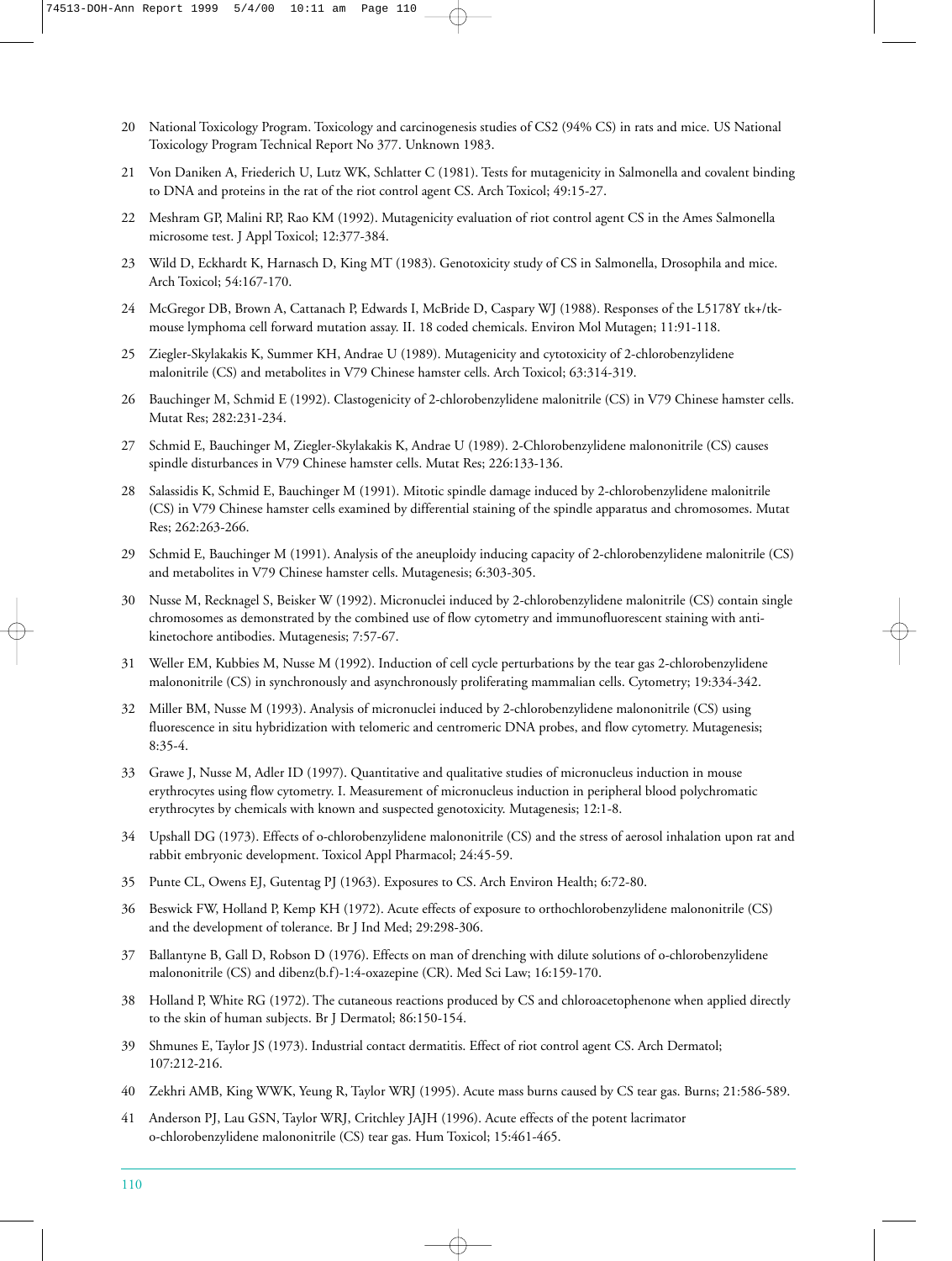- 42 Gollharsen R, Holzmann H, Ring J (1988). Contact dermatitis through tear gas. Munch Med Wochenschr; 130:680-683.
- 43 Such Y, Lee CW (1991). Tear gas dermatitis; allergic contact sensitisation due to CS. Cameo; 30:576-577.
- 44 Kanerva L, Tarvainen K, Pinola A, Leino T, Granlund H, Estlander T, Jolanki R, Forstrom L (1994). A single accidental exposure may result in a chemical burn, primary sensitisation and allergic contact dermatitis. Contact Dermatitis; 31:229-235.
- 45 Rengstorff RH, Mershon MM (1971). CS in water. II. Effects on human eyes. Mil Med; 136:149-151.
- 46 Rengstorff RH, Mershon MM (1971). CS in trioctylphosphate: effects on human eyes. Mil Med; 136:152-153.
- 47 Rengstorff RH (1969). The effects of the riot control agent CS on visual acuity. Mil Med; 134:219-221.
- 48 MIND. Letter to the COT Secretariat from MIND, the Mental Health Charity, 7th October 1998, 1998.
- 49 Duguay AB, Plaa GL (1995). Tissue concentrations of methyl isobutyl ketone, methyl n-butyl ketone and their metabolites after oral and inhalation exposure. Toxicol Lett; 75:51-58.
- 50 Granvil CP, Sharkawi M, Plaa GL (1994). Metabolic fate of methyl n-butyl ketone, methyl isobutyl ketone and their metabolites in mice. Toxicol Lett; 70:263-267.
- 51 DiVicenzo GD, Kaplan CJ, Dedinas J (1976). Characterization of the metabolites of methyl n-butyl ketone, methyl iso-butyl ketone, and methyl ethyl ketone in guinea pig serum and their clearance. Toxicol Appl Pharmacol; 36:511-522.
- 52 Hjelm EW, Hagberg M, Iregren A, Lof A (1990). Exposure to methyl isobutyl ketone: toxicokinetics and occurrence of irritative and CNS symptoms in man. Int Arch Occup Environ Health; 62:19-26.
- 53 Abou-Donia MB, Lapadula DM, Campbell G, Timmons PR (1985). The synergism of n-hexane-induced neurotoxicity by methyl isobutyl ketone following subchronic (90 days) inhalation in hens: induction of hepatic microsomal cytochrome P-450. Toxicol Appl Pharmacol; 81:1-16.
- 54 Smyth HF, Carpenter CP, Weil CS (1951). Range finding toxicity data: list IV. Arch Ind Hyg Occup Med; 4:119-122.
- 55 Batyrova TF (1973). Substantiation of the maximum permissible concentration of MIBK in air of workrooms. Gig Tr Prof Zabol; 17:52-53.
- 56 Zakhari S, Levy P, Liebowitz M and Avia DM. Acute oral, intraperitoneal and inhalation toxicity of MIBK in the mouse. In: Isopropanol and ketones in the environment. Part 3, edited by Golberg, L. Cleveland, Ohio: CRC Press, 1977, p. 93-133.
- 57 Krasavage, W.J., O'Donoghue, J.L. and DiVicenzo, G.D. Unpublished data on MIBK cited in: Patty's Industrial Hygiene and Toxicity, edited by Clayton, G.D. and Clayton, F.E. 1994.
- 58 Weil CS, Scala A (1971). Study of intra- and inter-laboratory variability in the results of rabbit eye and skin irritation tests. Toxicol Appl Pharmacol; 19:276-360.
- 59 Phillips RD, Moran EJ, Dodd DE, Fowler EH, Kary CD, O'Donoghue J (1987). A 14-week vapor inhalation toxicity study of methyl isobutyl ketone. Fund Appl Toxicol; 9:380-388.
- 60 US Environment Protection Agency. Alpha-2u-globulin. Association with chemically induced renal toxicity and neoplasia in the male rat. Risk Assessment Forum (EPA-625-3-91-019F), Washington DC:US Environment Protection Agency, 1991.
- 61 Microbial Associates. Subchronic toxicity of methyl isobutyl ketone in SD rats. Preliminary report. Research Triangle Park, North Carolina, Study No. 5221.04. Cited in IPCS, Environmental Health Criteria Document 117. Methyl isobutyl ketone, 1990.
- 62 Brooks TM, Meyer AL, Hutson DH (1988). The genetic toxicology of some hydrocarbon and oxygenated solvents. Mutagenesis; 3:227-232.
- 63 O'Donoghue JL, Haworth SR, Curren RD, Kirby PE, Lawlor T, Moran EJ, Phillips RD, Putnam DL, Rogers-Back AM, Slesinski RS, Thilagar A (1988). Mutagenicity studies on ketone solvents: methyl ethyl ketone, methyl isobutyl ketone, and isophorone. Mutat Res; 206: 149-161.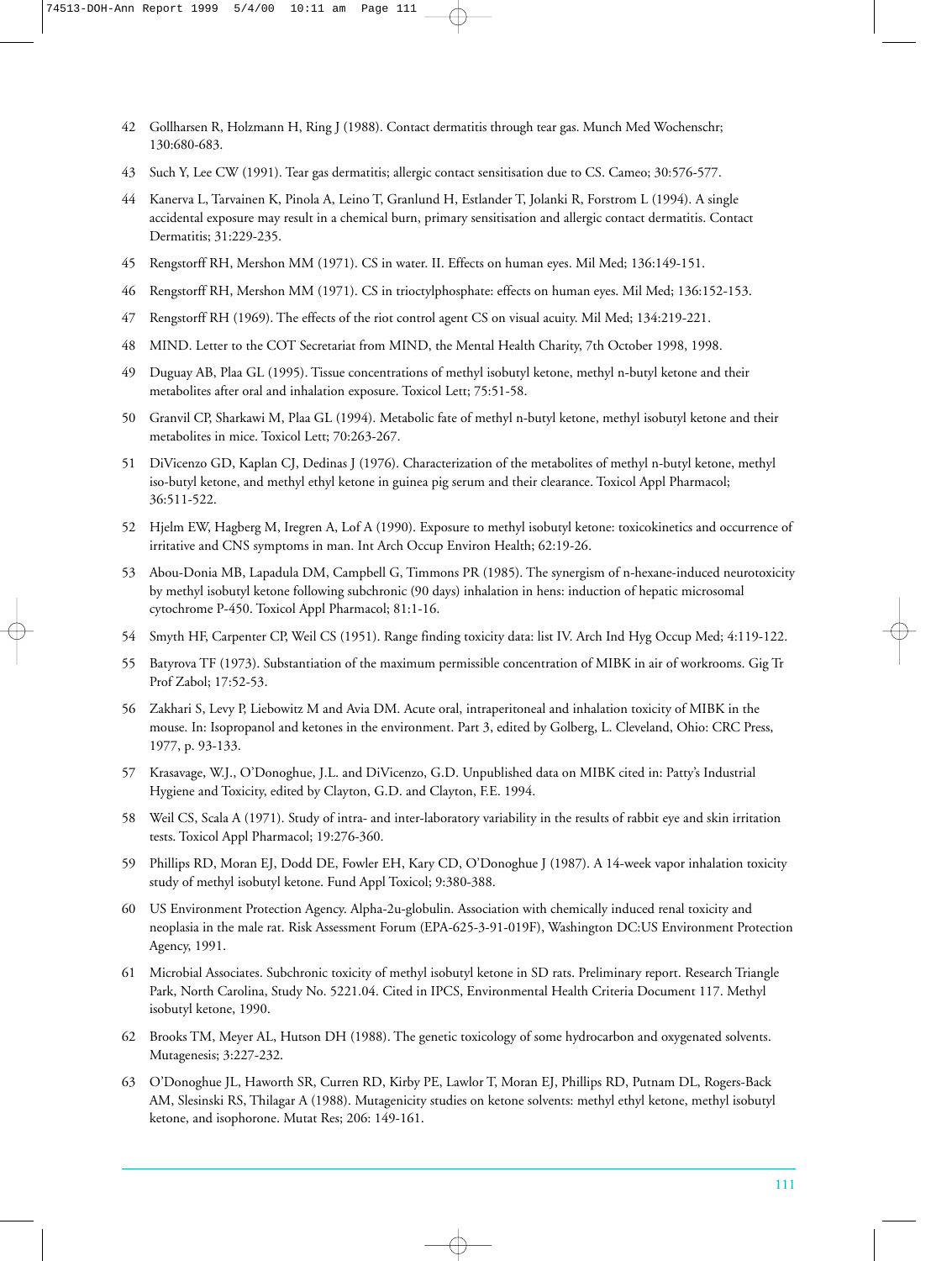- 64 Tyl RW, France KA, Fisher LC, Pritts IM, Tyler TR, Phillips RD, Moran EJ (1987). Developmental toxicity evaluation of inhaled methyl isobutyl ketone in Fischer 344 rats and CD-1 mice. Fund Appl Toxicol; 8:319-327.
- 65 Dick RB, Krieg EF,Jr., Setzer J, Taylor B (1992). Neurobehavioral effects from acute exposures to methyl isobutyl ketone and methyl ethyl ketone. Fund Appl Toxicol; 19:453-473.
- 66 Cagon P, Meigler D, Lapere J (1994). Olfactory adaption, threshold shift and recovery at low levels of exposure to MIBK. Neurotoxicology; 15:637-642.
- 67 Ruth JH (1986). Odor thresholds and irritation levels of several chemical substances: a review. Am Ind Hyg Assoc J; 47:A142-A151.
- 68 Bouchet Study Centre. Comparison of ocular irritation in the New Zealand rabbit of two products CAP-STUN and CS (7% in MIBK). Unpublished report for the French authorities. Bouchet study centre report RT 93009, 1993.
- 69 Wheeler H, MacLehose R, Euripidou E, Murray V (1998). Surveillance into crowd control agents [Correspondence]. Lancet; 352:991-992.
- 70 Euripidou E. A pilot investigation into the short/medium term health impacts of Crowd Control Agents. A follow-up of patients reported to NPIS. MSc Thesis (London School of Hygiene and Tropical Medicine), 1998.
- 71 Parneix-Spake A, Theisen A, Roujeau JC, Revuz J (1993). Severe cutaneous reactions to self-defense sprays [Letter]. Arch Dermatol; 129:913.
- 72 Committee on Toxicity. Statement on supplements containing French maritime pine bark extract. Committee on Toxicity of Chemicals in Food, Consumer Products and the Environment, September 1998.
- 73 Rohdewald P. Pycnogenol®: product specifications, analytical method validation and batch to batch analysis. Report of study performed at the Institute of Pharmaceutical Chemistry, Westfalische Wilhelms-Universität Münster, Hittorfstraße 58-62, 48149 Münster, Germany. Submitted to the Committee on Toxicity of Chemicals in Food, Consumer Products and the Environment by Horphag Research, Geneva, 1999.
- 74 Gulati O P. Explanation of the history of changes in the nomenclature of Pycnogenol® (in relation to safety and specification data on this product). Report submitted to the Committee on Toxicity of Chemicals in Food, Consumer Products and the Environment by Horphag Research, Geneva, 1999.
- 75 Wollny. Salmonella typhimurium reverse mutation assay with Pycnogenol. Report of RCC CCR Project 613800, RCC Cytotest Cell Research Gmbh, In den Leppsteinswiesen 19, D-64380 Roßdorf. Submitted to the Committee on Toxicity of Chemicals in Food, Consumer Products and the Environment by Horphag Research, Geneva, 1998.
- 76 International Bio-research. Chronische Toxizitätsprüfung von Flavan nach oraler Applikation über 6 Monate an Hunden [Chronic toxicity test of Flavan after oral application over 6 months in dogs]. Report, reference 3-2-411-74, from International Bio-research, Inc., HTS Miamiville, Hanover Laboratory, Südkampen Ancillary Laboratory submitted to the Committee on Toxicity of Chemicals in Food, Consumer Products and the Environment by Horphag Research, Geneva, 1975.
- 77 McLean A. Expert opinion on the repeated dose (chronic toxicity) study with Pycnogenol® of six months duration in beagle dogs. Report dated 16 March 1999 by Prof Andre McLean of University College London Medical School. Submitted to the Committee on Toxicity of Chemicals in Food, Consumer Products and the Environment by Horphag Research, Geneva, 1999.
- 78 Rohdewald P. Pycnogenol®: Evidence of no proteins. Statement of results of study performed at the Institute of Pharmaceutical Chemistry, Westfalische Wilhelms-Universität Münster, Hittorfstraße, 58-62, 48149 Münster, Germany. Submitted to the Committee on Toxicity of Chemicals in Food, Consumer Products and the Environment by Horphag Research, Geneva, 1999.
- 79 Joint Food Safety and Standards Group. Iodine in milk. Food Surveillance Information Sheet No. 198, 2000.
- 80 Department of Health. Committee on Toxicity of Chemicals in Food, Consumer Products and the Environment (COT). Statement on Iodine in Cows' Milk. September 1997.
- 81 Nelson M, Philips DIW, Morris JA and Wood TJ (1987). Urinary iodine excretion correlates with milk iodine content in seven British towns. Journal of Epidemiology and Community Health, 42, 72-75.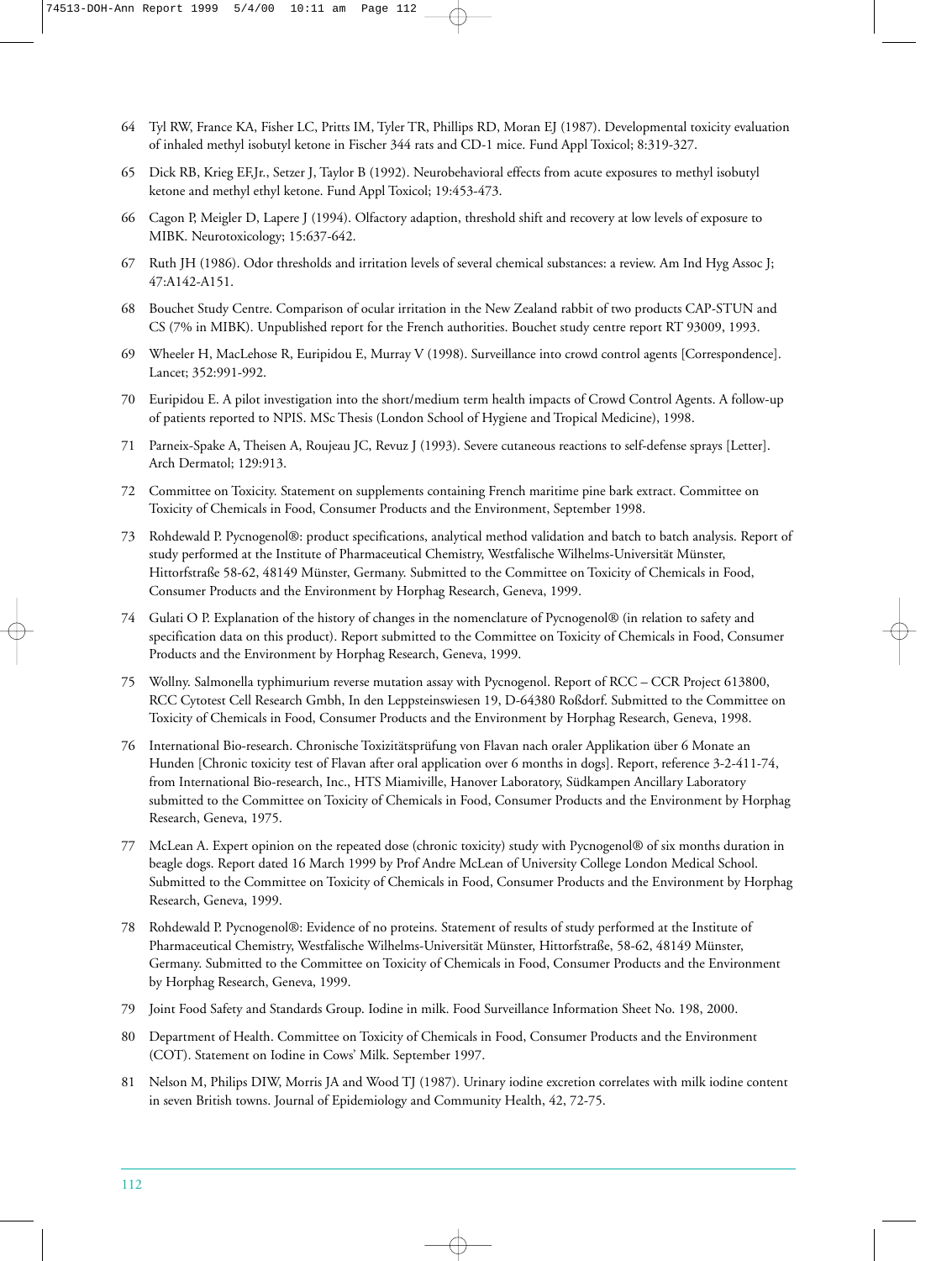- 82 Wenlock RW, Buss DH, Moxon RE and Bunton NL (1982). Trace nutrients 4. Iodine in British Foods. British Journal of Nutrition, 47, 381-390.
- 83 Lee SM, Lewis J, Buss DH, Holcombe GD and Lawrence PR (1994). Iodine in British foods and diet. British Journal of Nutrition, 72, 435-446.
- 84 Dietary Reference Values for Food, Energy and Nutrients for the United Kingdom. Report on Health and Social Subjects No 41. London: HMSO, 1991.
- 85 Saxena KM, Chapman EM, Pryles CV (1962). Minimal dosage of iodide required to suppress uptake of iodide-131 by normal thyroid. Science; 138:430-431.
- 86 World Health Organization. Toxicological Evaluation of certain Food Additives and Contaminants: the 33rd meeting of the Joint FAO/WHO Expert Committee on Food Additives, Geneva 21-30 March, 1989; WHO Food Additives Series No.24; Cambridge: Cambridge University Press, pp 267-294, 1989.
- 87 Gregory J, Foster K, Tyler H and Wiseman M. The Dietary and Nutritional Survey of British adults. HMSO, London, 1990.
- 88 Gregory JR, Collins PL, Davies PSW, Hughes JB and Clarke PC. National Dietary and Nutritional Survey: children aged 11 ⁄2 to 41 ⁄2 years. Volume 1: Report of the Diet and Nutritional Survey. The Stationery Office, London, 1995.
- 89 Ministry of Agriculture, Fisheries and Food. Dietary Intake of Iodine and Fatty Acids. Food Surveillance Sheet No: 127, 1997.
- 90 Department of Health (1994). 1993 Annual Report of the Committees on Toxicity Mutagenicity Carcinogenicity of Chemicals in Food, Consumer Products and the Environment, London:HMSO.
- 91 Department of Health (1996). 1995 Annual Report of the Committees on Toxicity Mutagenicity Carcinogenicity of Chemicals in Food, Consumer Products and the Environment, London:HMSO.
- 92 Culp SJ, Mulligan TL and Beland FA (1998a). Twenty eight day range finding study in mice and rats administered malachite green and leucomalachite green in the diet (2118.03/04 -leucomalachite green). NCTR Technical Report for Experiment No. 2118.03/04, May 1998, National Center for Toxicological Research, Jefferson, Arkansas 72079.
- 93 Culp SJ, Beland FA and Mulligan TL (1998b). Twenty eight day range finding study in mice and rats administered malachite green and leucomalachite green in the diet (2118.01/02 -malachite green). NCTR Technical Report for Experiment No. 2118.01/02, September 1998, National Center for Toxicological Research, Jefferson, Arkansas 72079.
- 94 Committee on Mutagenicity of Chemicals in Food, Consumer Products and the Environment (1999). Statement for COT: Malachite Green and Leucomalachite Green.
- 95 Joint Food Safety and Standards Group, Ministry of Agriculture, Fisheries and Food (1999). Metals and other elements in infant foods, Food Surveillance Information Sheet No.190.
- 96 World Health Organization (1982). Toxicological evaluation of certain food additives. Joint WHO/FAO Expert Committee on Food Additives. WHO Food Additives Series: 17. Geneva: WHO.
- 97 World Health Organization (1989). Toxicological evaluation of certain food additives and contaminants. Joint WHO/FAO Expert Committee on Food Additives. WHO Food Additives Series: 24. Cambridge: Cambridge University Press.
- 98 World Health Organization (1993). Toxicological evaluation of certain food additives and contaminants. Joint WHO/FAO Expert Committee on Food Additives. WHO Technical Report Series: 837. Geneva: WHO.
- 99 World Health Organization (1993), Guidelines for drinking-water quality. Volume 1. Recommendations. Second Edition. Geneva:WHO.
- 100 Department of Health (1996). 1995 Annual Report of the Committees on Toxicity Mutagenicity Carcinogenicity in Food, Consumer Products and the Environment. London:HMSO.
- 101 Joint Food Safety and Standards Group (2000). Multi-element survey of wild fungi and blackberries. Food Surveillance Information Sheet No. 199.
- 102 World Health Organization (1987). Toxicological evaluation of certain food additives and contaminants. Thirtieth Report of Joint FAO/WHO Expert Committee on Food Additives. WHO Food Additives Series 21: WHO, Geneva.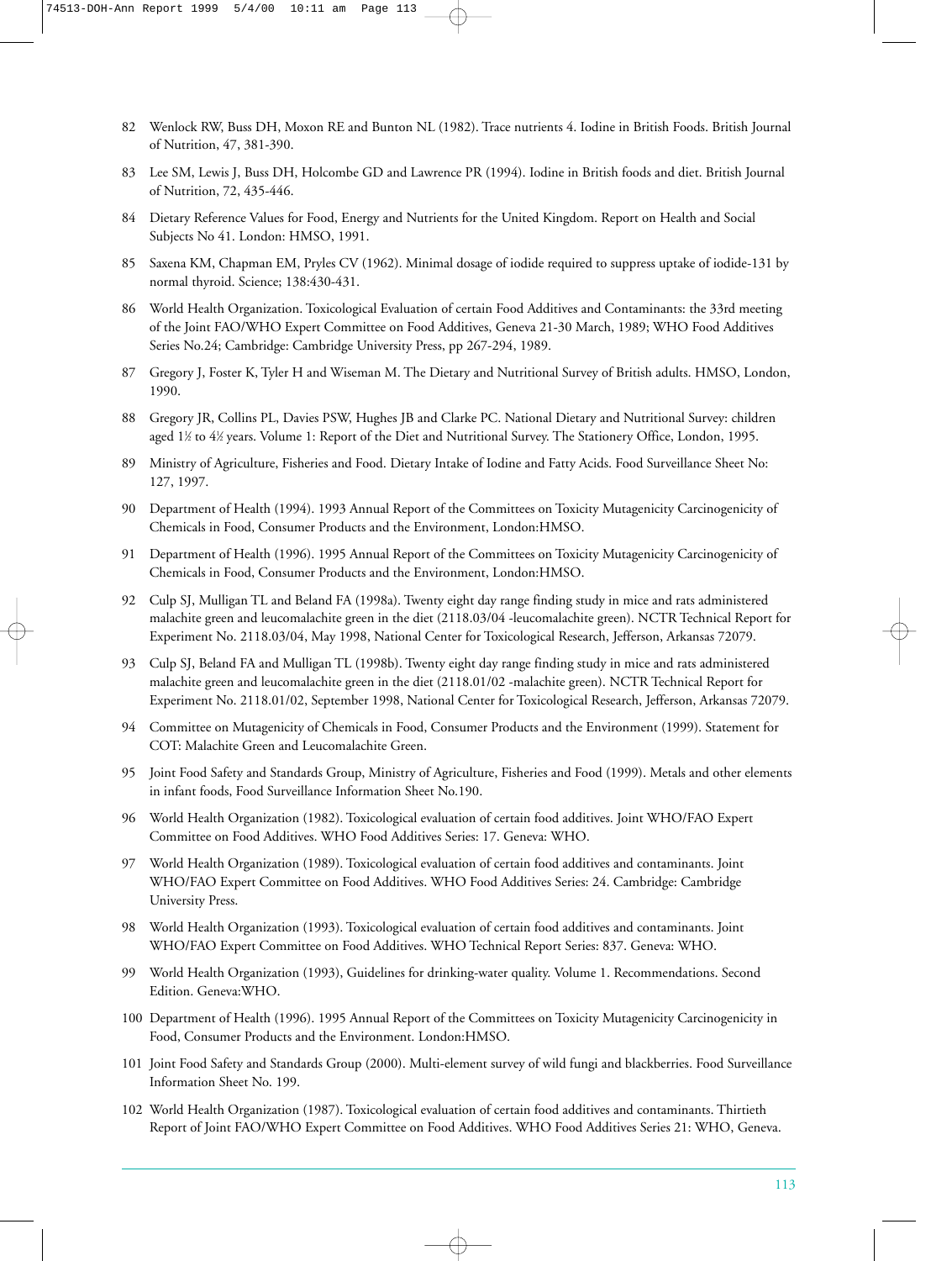- 103 Joint Food Safety and Standards Group (1997). 1994 Total Diet Study: Metals and other elements. Food Surveillance Information Sheet No. 131.
- 104 Joint Food Safety and Standards Group (1998). 1994 Total Diet Study (Part 2): Metals and other elements. Food Surveillance Information Sheet No. 149.
- 105 Joint Food Safety and Standards Group (1999). 1997 Total Diet Study: Metals and other elements. Food Surveillance Information Sheet No. 191.
- 106 Committee on Toxicity (1999). Organophosphates. London: Department of Health.
- 107 Joint Food Safety and Standards Group, Ministry of Agriculture, Fisheries and Food (1999). Dioxins and PCBs in UK and imported marine fish, Food Surveillance Information Sheet No.184.
- 108 Ministry of Agriculture, Fisheries and Food (1992). Dioxins in Food. The thirty-first report of the Steering Group on Chemical Aspects of Food Surveillance. Food Surveillance Paper No. 31, London:HMSO.
- 109 Department of Health (1997). Statement by the Committee on Toxicity of Chemicals in Food, Consumer Products and the Environment on the Health Hazards of Polychlorinated Biphenyls.
- 110 Van den Berg M, Birnbaum L, Bosveld ATC, Brunström B, Cook P, Feeley M, Giesy JP, Hanberg A, Hasegawa R, Kennedy SW, Kubiak T, Larsen JC, van Leeuwen FXR, Liem AKD, Nolt C, Peterson RE, Poellinger L, Safe S, Schrenk D, Tillitt D, Tysklind M, Younes M, Wærn F, and Zacharewski T (1998). Toxic equivalency factors (TEFs) for PCBs, PCDDs, PCDFs for humans and wildlife. Environmental Health Perspectives, 106:775-792.
- 111 World Health Organization (1998). WHO experts re-evaluate health risks from dioxins. Press Release WHO/45, 3 June 1998.
- 112 van Leeuwen FXR, Younes M (1998). WHO revises the Tolerable Daily Intake (TDI) for dioxins. Organohalogen Compounds, 38:295-298.
- 113 Department of Health (1989). The diets of British schoolchildren. Report on Health and Social Subjects no. 36. London:HMSO.
- 114 Gregory JR, Collins DL, Davies PSW, Hughes JM and Clarke PC (1995). National Dietary and Nutritional Survey: children aged 1½ to 4½ years. Volume 1: report of the diet and nutritional study. London:HMSO.
- 115 World Health Organization European Centre for Environment and Health (1996) Levels of PCBs, PCDDs and PCDFs in human milk: Second round of WHO-coordinated exposure study. Environmental Health in Europe no.3. Denmark:WHO.
- 116 Department of Health (1994). Nutritional Aspects of Cardiovascular Disease. Report on Health and Social Subjects no.49. London:HMSO.
- 117 Department of Health (1997). 1996 Annual Report of the Committees on Toxicity Mutagenicity and Carcinogenicity of Chemicals in Food, Consumer Products and the Environment. London:The Stationery Office.
- 118 Bourne FJ, Chesson A, Davies H and Flint H (1998). SOAEFD flexible fund project RO 818: Audit of data produced at the Rowett Research Institute (Date of audit: 21st August 1998.
- 119 Anon. (1999). The effects of raw and cooked transgenic (GNA-expressing) potatoes on metabolism of rats were evaluated in a 10 day feeding trial [D227], pp 6.
- 120 Bourne FJ, Chesson A, Davies H and Flint H (1999). The Audit Committee's Response to Dr Arpad Pusztai's Alternative Report of 22 October 1998. 16 February 1999.
- 121 Ewen SWB and Pusztai A (1999). Diets containing genetically modified (GM) potatoes expressing Galanthus nivalis (GNA) lectin are associated with proliferation of the mucosal cells of the rat gut, unpublished manuscript.
- 122 Horgan GW and Glasbey CA (1999). Statistical analysis of experiments on genetically modified potatoes conducted at the Rowett Research Institute. Preliminary Report. 1 March 1999. Biomathematics and Statistics Scotland.
- 123 [Pusztai A] (1998). SOAEFD Flexible Fund Project RO 818: Report of Project Coordinator on data produced at the Rowett Research Institute (RRI). [22 October 1998].
- 124 Pusztai A (1999). Letter of 23 April 1999 to Dr JB Greig, COT Secretariat.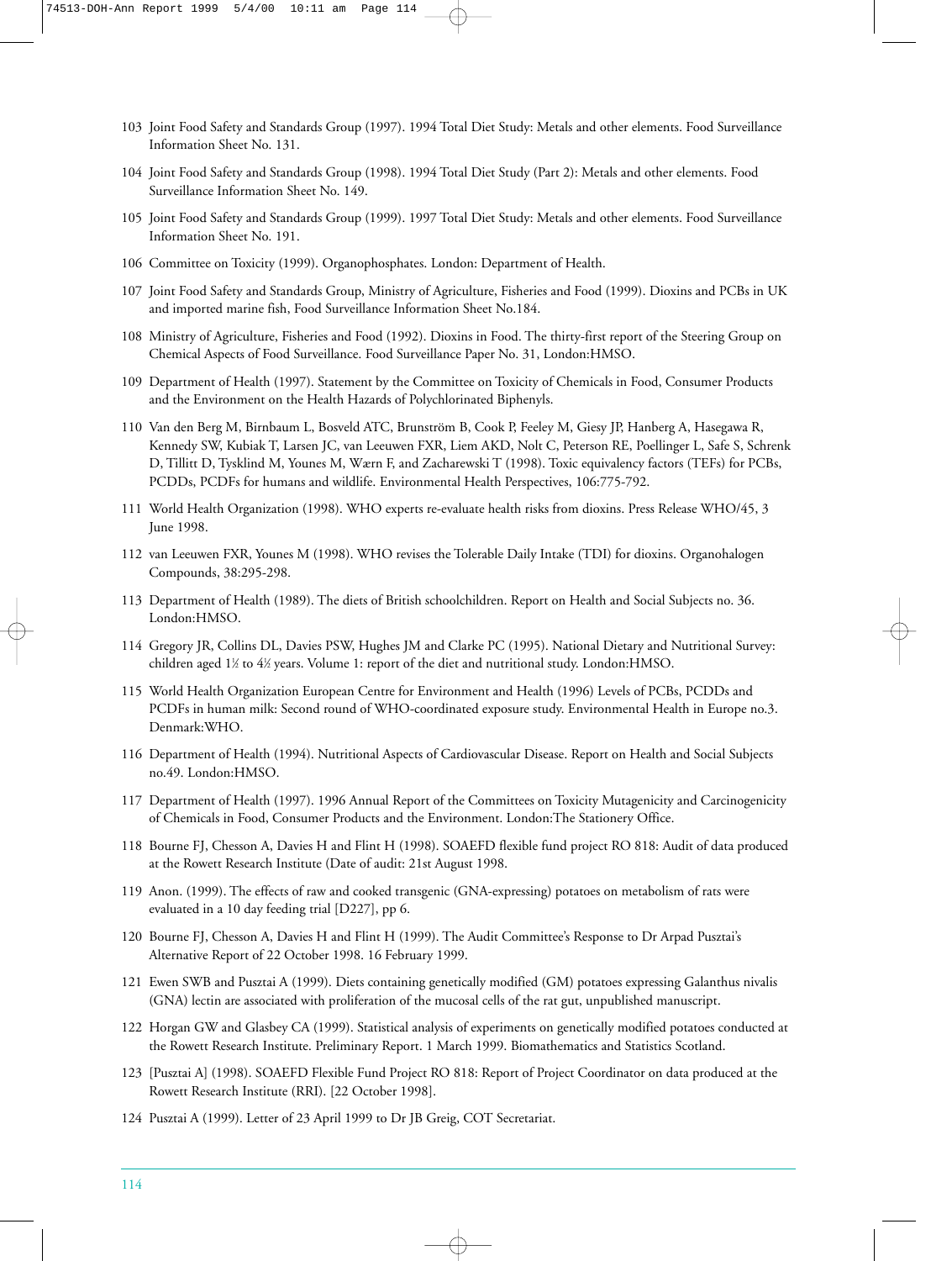- 125 Committee on Toxicity (1997). Statement for the Advisory Committee on Novel Foods and Processes on short and long chain triacyl glycerol molecules (Salatrims) – a family of low calorie fats. Committee on Toxicity of Chemicals in Food, Consumer Products and the Environment, December 1997.
- 126 Cultor Food Science (1999). Submission for approval under Regulation (EC) No 258/97 of the European Parliament and of the Council of 27th January 1997 concerning novel foods and novel food ingredients, for the use in bakery and confectionery food products of the family of low calorie fats known as "SALATRIMS". Submitted to the Advisory Committee on Novel Foods and Processes by Cultor Food Science, Redhill, Surrey, U.K., June 1999, with additional material submitted in August 1999.
- 127 Pronczuk A, Lipinski B and Hayes WJ (1999). Butyrate-rich Salatrim induces minimal lipemia without altering fibrinogen or fibrinolysis in men (submitted for publication). In: Cultor Food Science, 1999.
- 128 Nestel PJ, Pomeroy S, Kay S, Sasahara T and Yamashita T (1998). Effect of a stearic acid-rich, structured triacylglycerol on plasma lipid concentrations. Am J Clin Nutr, 68:1196-1201.
- 129 Clemmensen S, Jensen JC, Jensen NJ et al (1984). Toxicological studies on malachite green: a triphenylmethane dye. Arch. Toxicol. 56 43-5.
- 130 Ishidate M (1981). Application of chromosome aberration test in vitro to the primary screening for chemicals with carcinogenic and/or genetic hazards. Tests Courts Cancerog. Quo Vadis Symposium 57-79.
- 131 National Centre for Toxicological Research USA. Notification of approved protocol. 2 year bioassay in rats administered malachite green or leucomalachite green in the diet. Project 2128.01. July 1998.
- 132 Culp SJ, Blankenship LR, Kusewitt DF et al. Metabolic changes occurring in mice and rats fed leucomalachite green a reduced derivative of the antifungal agent malachite green. Proceedings of the 88th Annual Meeting of the American Society for Cancer Research San Diego. p121 (1997).
- 133 SCF (1994). Opinion on 3-Monochloro-propane 1,2-diol (3-MCPD). Expressed 16 December 1994. Reports of the Scientific Committee for Food (thirty-sixth series), 1994.
- 134 Lynch BS, Bryant DW, Hook GJ, Nestmann ER, and Munro IC (1998). Carcinogenicity of monochloro-1,2 propanediol (a-chlorohydrin, 3-MCPD). International Journal of Toxicology, 17, 47-76.
- 135 Olsen P (1993). Chloropropanols In JECFA. Toxicological Evaluation of Certain Food Additives and Contaminants. 41st Meeting of WHO Food Additives Series, 32, 267-285. World Health Organisation, Geneva, Switzerland.
- 136 Jaccaud E and Aeschbacher HU (1989). Evaluation of 3-chloro-1,2-propanediol (3-MCPD) in the bone marrow and colonic micronucleus test in mice. Unpublished report No 1265, pp1-57, Nestec Ltd, Research Centre.
- 137 Zeiger E, Anderson B, Haworth S, Lawlor T and Mortlemans K (1988). Salmonella mutagenicity tests: IV. Results from the testing of 300 chemicals. Environmental and Molecular Mutagenesis, 11, (S12), 1-158.
- 138 Silhankova L, Smid F, Cerna M, Davidek J and Velisek J (1982). Mutagenicity of glycerol chlorohydrins and of their esters with higher fatty acids present in protein hydrolysates. Mutation Research, 103, 77-81.
- 139 Stolzenberg SJ and Hine CH (1979). Mutagenicity of halogenated and oxygenated three-carbon compounds. Journal of Toxicology and Environmental Health, 5, (6), 1149-1158.
- 140 Stolzenberg SJ and Hine CH (1980). Mutagenicity of 2- and 3- carbon halogenated compounds in the Salmonella/mammalian microsome test. Environmental Mutagenesis, 2, 5946.
- 141 Rossi AM, Miglore L, Lasialfari D, Sbrana I, Loprieno N, Tororeto M, Bidoli F and Pantarotto C (1983). Genotoxicity, metabolism and blood kinetics of epichlorhydrin in mice. Mutation Research, 118, 213-226.
- 142 Jones AR and Murcott C (1976). Antifertility and dominant lethal mutation studies in male rats with dl-alphachlorohydrin and an amino analogue. Contraception, 13 (5), 639-646.
- 143 Epstein SS, Arnold E, Andrea J, Bass W, and Bishop Y (1972). Detection of chemical mutagens by the dominant lethal assay in the mouse. Toxicology and Applied Pharmacology, 23, 288-325.
- 144 Safe S (1990). Polychlorinated biphenyls, dibenzo-p-dioxins (PCDDs), dibenzofurans (PCDFs) and related compounds: environmental and mechanistic considerations which support the development of toxic equivalency factors (TEFs). CRC Critical Reviews in Toxicology, 21, 51-88.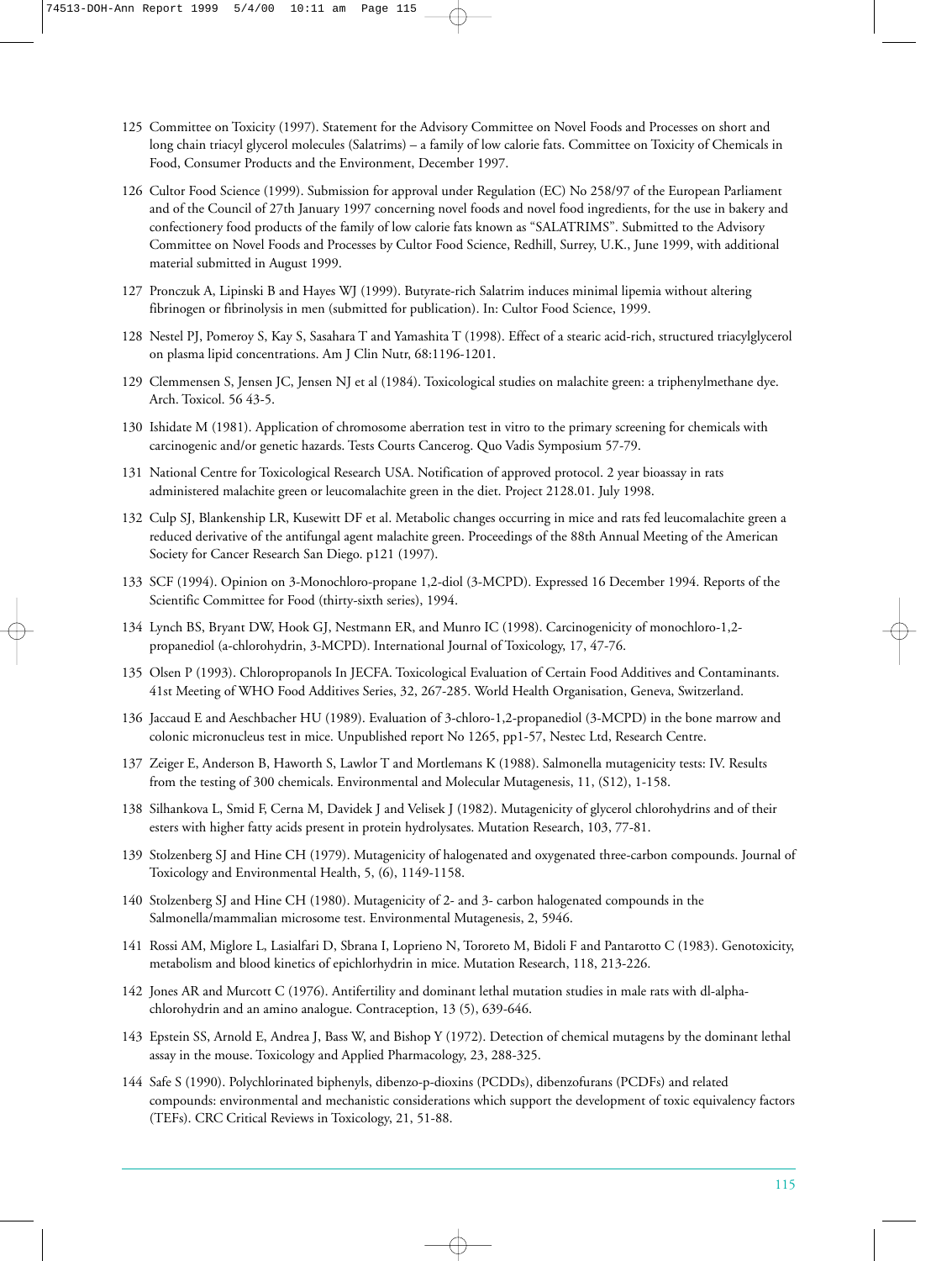- 145 IARC (1997). IARC Monographs on the evaluation of carcinogenic risks to humans. Polychlorinated dibenzo-paradioxins and polychlorinated-para-dibenzofurans. Volume 69, pp1-666, WHO, Lyons, France.
- 146 Blevis RD (1991). 2,3,7,8-tetrachlorodibenzo-p-dioxin in fish from Pigeon River of Eastern Tennessee, USA, its toxicity and mutagenicity as revealed by the Ames test. Arch Environ Contam Toxicol, 20, 366-370.
- 147 McGreegor DB et al (1991). Responses of the L5178Y mouse lymphoma cell forward mutation assay. 527 coded chemicals. Environ Mol Mut, 17, 196-219.
- 148 Nagayama J and Masuda Y (1993). Effects of 3-methylsulphonyl-4,5,3,4- tetrachlorobiphenyl and 7,8-benzoflavone on aryl hydrocarbon hydroxylase activities of murine hepatic microsomes prepared from inbred strains with different Ah responsiveness. Fukuoka Acta Med, 84, 195-202.
- 149 Nagayama J et al (1995). Effect of 2,3,4,7,8-pentachlorodibenzofuran and its analogues on induction of sister chromatid exchanges in cultured lymphocytes. Fukuoka Acta Med, 86, 184-189.
- 150 Brooks Al et al (1988). The cytogenetic and hepatotoxic effects of dioxin on mouse liver cells. Cell Biol Toxicol, 4, 31-40.
- 151 Lim M et al (1987). Effect of chronic exposure to 2,3,7,8-tetrachlorodibenzo-p-dioxin on sister chromatid exchange levels in peripheral lymphocytes in Rhesus Monkey. Cell Biol Toxicol, 3, 279-284.
- 152 Mustonen J et al (1989). Effects of commercial chlophenate, 2,3,7,8-TCDD, and pure phenoxyacetic acids on hepatic peroxysome proliferation, xenobiotic metabolism and sister chromatid exchange in the rat. Arch Toxicol, 63, 203-208.
- 153 Alsharif NZ et al (1994). Stimulation of NADPH-dependent reactive oxygen species formation and DNA damage by 2,3,7,8-tetrachlorodibenzo-p-dioxin in rat peritoneal lavage cells. Arch Environ Contam Toxicol, 26, 392-397.
- 154 Schiestl RH et al (1997). Polychlorinated biphenyls and 2,3,7,8-tetrachlorodibenzo-p-dioxin induce intrachromosomal recombination in-vitro and in-vivo. Cancer Research,57, 4378-4383.
- 155 Fahrig R (1993). Genetic effects of dioxins in the spot test with mice. Environ Health Perspect ,101, 257-261.
- 156 Sills RC, Hong HL, Greenwell A et al (1995). Increased frequency of K-ras mutations in lung neoplasms from female B6C3F1 mice exposed to ozone for 24 or 30 months. Carcinogenesis, 16, 1623-8.
- 157 Christensen E, Giese AC (1954). Changes in absorption spectra of nucleic acids and their derivatives following exposure to ozone and ultraviolet radiation. Arch Biochem Biophys, 51, 208-16.
- 158 Prat R, Nofre C, Cier A (1968). Effects de l'hyperchlorite de sodium, de l'ozone et des radiations ionisantes sur les constituants pyrimidiques d'esherichia coli. Ann Inst Pasteur, 114, 595-607.
- 159 Omura H, Tsutsumi M, Ariyhsi K, Ishikita R (1972). Variation of nucleic acids by ozonation [in Japanese with English summary]. Sci Bull Fac Agr Kyushu Univ, 26, 517-23.
- 160 Ishizaki K, Shinriki N, Ikehata A, Ueda T (1981). Degradation of nucleic acids with ozone, I. Degradation of nucleobases, ribonucleosides and ribonucleoside-5'-monophosphates. Chem Pharm Bull, 29, 868-72.
- 161 Shinriki N, Isizaki K, Ikehata A et al (1981). Degradation of nucleic acids with ozone. II: Degradation of yeast RNA, yeast phenylalanine tRNA and tobacco mosaic virus RNA. Biochem Biophys Act, 655, 323-8.
- 162 Shinriki N, Ishizaki K, Sato S et al (1984). Degradation of nucleic acids with ozone, VI: Labilization of the doublehelical structure of calf thymus deoxyribonucleic acid. Chem Pharm Bull, 32, 3636-3640.
- 163 Sawadaishi K, Miura K, Ohthuka E et al (1984). Mode of degradation of plasmid DNA with ozone. Nucleic Acids Symp Ser, 15, 151-4.
- 164 Sawadaishi K, Miura K, Ohtsuka E et al (1985). Sequence specificity of ozone-degradation of bases in supercoiled plasmid DNA. Nucleic Acids Symp Ser, 16, 205-8.
- 165 Sawadaishi K, Miura K, Ohthuka E et al (1986). Structure- and sequence-specificity of ozone degradation of supercoiled plasmid DNA. Nucleic Acids Res, 14, 1159-69.
- 166 Hamelin C (1985). Production of single- and double-strand breaks in plasmid DNA by ozone. Int J Radiat Oncol Biol Phys, 11, 253-7.
- 167 Shepson PB, Kleindienst TE, Edney GR et al (1985). The mutagenic activity of irradiated toluene, NO2, H2O, air mixtures. Env. Sci. Technol, 19, 249-55.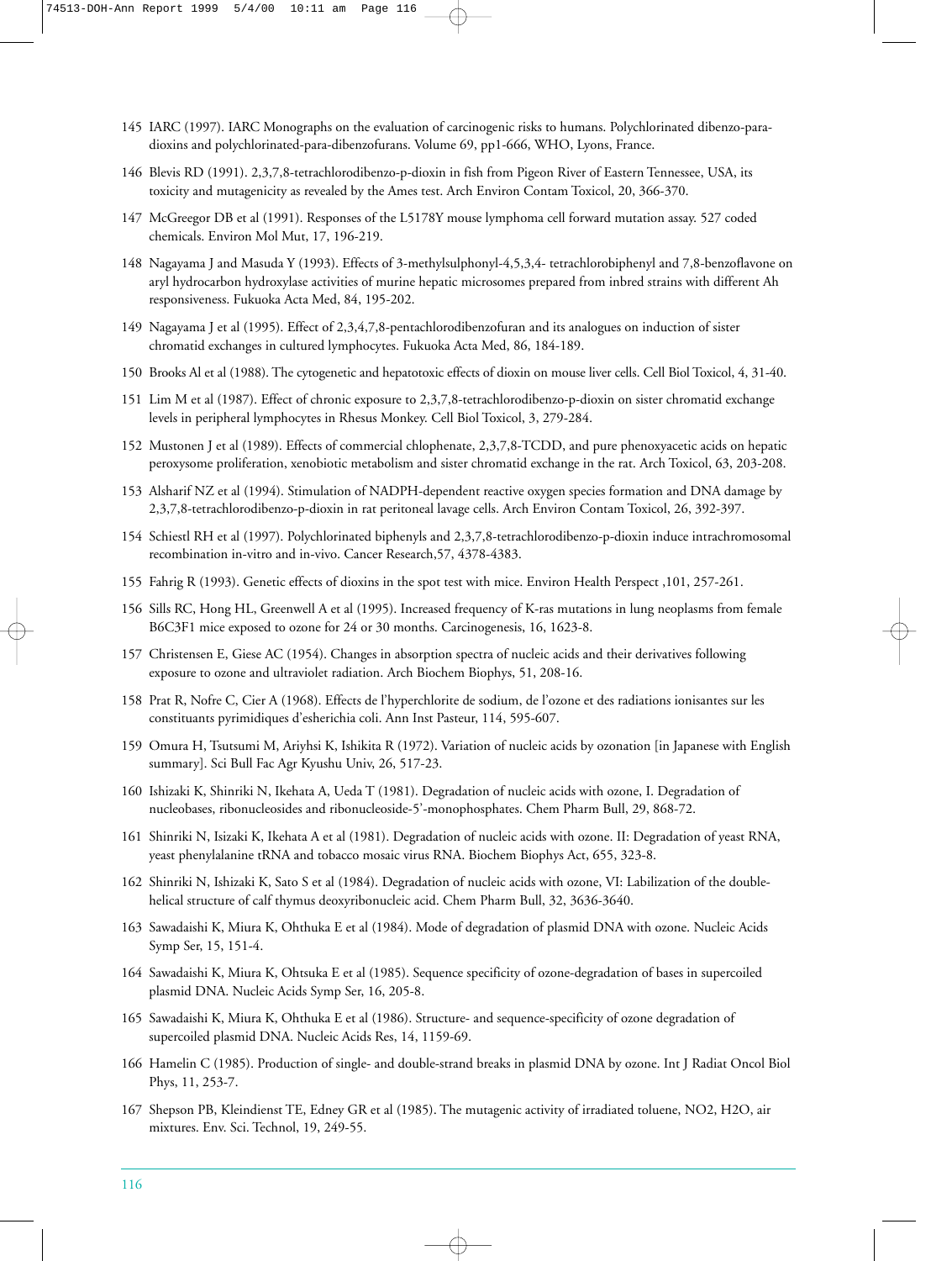- 168 Victoria K, Stahlberg M (1988). A method for studying the mutagenicity of some gaseous compounds in Salmonella typhimurium. Env. Mol. Mut, 11, 65-77.
- 169 Dillon D, Combes R, McConville M, Zeiger E (1992). Ozone is mutagenic in Salmonella. Env. Mol. Mut, 19, 331-7.
- 170 Fetner RH (1958). Chromosome breakage in vicia faba by ozone. Nature, 181, 504-5.
- 171 Guerrero RR, Rounds DE, Olson RS, Hackney JD (1979). Mutagenic effects of ozone on human cells exposed in vivo and in vitro based on SCE analysis. Env. Res,. 18, 336-46.
- 172 Shiraishi F, Bandow H (1985). The genetic effects of the photochemical reaction products of propylene plus NO2 on cultured Chinese hamster cells exposed in vitro. J. Toxicol. Environ. Health, 15, 531-8.
- 173 Hsueh JL, Xiang W (1984). Environmental mutagenesis research at Fudan University. Env. Sci. Res, 31, 755-69.
- 174 Zalac RE, Comroy HL, Bolch WE et al (1971). Inhaled ozone as a mutagen I chromosome aberrations induced in Chinese hamster lymphocytes. Environ. Res, 4, 262-82.
- 175 Tice RR, Bender MA, Ivett JL, Drew RT (1978). Cytogenetic effects of inhaled ozone. Mut. Res, 58, 293-304.
- 176 Gooch PC, Creasia DA, Breven JG (1976). The cytogenetic effects of ozone: inhalation and in vitro exposure. Env. Res, 12, 188-95.
- 177 Zhurkov VS, Pechennikova EV, Feldt EG et al (1979). Analysis of chromosome aberrations in bone marrow cells of rats after inhalation exposure to ozone. Gig Sanit, 9, 12-4.
- 178 Rithidech K, Hotchkiss JA, Griffith WC et al (1990). Chromosome damage in rat pulmonary alveolar macrophages following ozone inhalation. Mut Res, 241, 67-73.
- 179 Rietveld EC, Delbressine LPC, Waegemaekers THJM, Seutter-Berlage F (1983). 2-Chlorobenzylmercapturic acid, a metabolite of the riot control agent 2-chlorobenzylidene malononitrile (CS) in the rat. Arch Toxicol; 54:139-144.
- 180 National Toxicology Program. Toxicology and carcinogenesis studies of CS2 (94% CS) in rats and mice. US National Toxicology Program Technical Report N o 377. Unknown 1983;
- 181 Von Daniken A, Friederich U, Lutz WK, Schlatter C (1981). Tests for mutagenicity in Salmonella and covalent binding to DNA and proteins in the rat of the riot control agent CS. Arch Toxicol; 49:15-27.
- 182 Meshram GP, Malini RP, Rao KM (1992). Mutagenicity evaluation of riot control agent CS in the Ames Salmonella microsome test. J Appl Toxicol; 12:377-384.
- 183 Wild D, Eckhardt K, Harnasch D, King MT (1983). Genotoxicity study of CS in Salmonella, Drosophila and mice. Arch Toxicol; 54:167-170.
- 184 McGregor DB, Brown A, Cattanach P, Edwards I, McBride D, Caspary WJ (1988). Responses of the L5178Y tk + /tk mouse lymphoma cell forward mutation assay. II. 18 coded chemicals. Environ Mol Mutagen; 11:91-118.
- 185 Ziegler-Skylakakis K, Summer KH, Andrae U (1989). Mutagenicity and cytotoxicity of 2-chlorobenzylidene malononitrile (CS) and metabolites in V79 Chinese hamster cells. Arch Toxicol; 63:314-319.
- 186 Bauchinger M, Schmid E (1992). Clastogenicity of 2-chlorobenzylidene malonitrile (CS) in V79 Chinese hamster cells. Mutat Res; 282:231-234.
- 187 Schmid E, Bauchinger M, Ziegler-Skylakakis K, Andrae U (1989). 2-Chlorobenzylidene malononitrile (CS) causes spindle disturbances in V79 Chinese hamster cells. Mutat Res; 226:133-136.
- 188 Salassidis K, Schmid E, Bauchinger M (1991). Mitotic spindle damage induced by 2-chlorobenzylidene malononitrile (CS) in V79 Chinese hamster cells examined by differential staining of the spindle apparatus and chromosomes. Mutat Res; 262:263-266.
- 189 Schmid E, Bauchinger M (1991). Analysis of the aneuploidy inducing capacity of 2-chlorobenzylidene malononitrile (CS) and metabolites in V79 Chinese hamster cells. Mutagenesis; 6:303-305.
- 190 Nusse M, Recknagel S, Beisker W (1992). Micronuclei induced by 2-chlorobenzylidene malononitrile (CS) contain single chromosomes as demonstrated by the combined use of flow cytometry and immunofluorescent staining with anti-kinetochore antibodies. Mutagenesis; 7:57-67.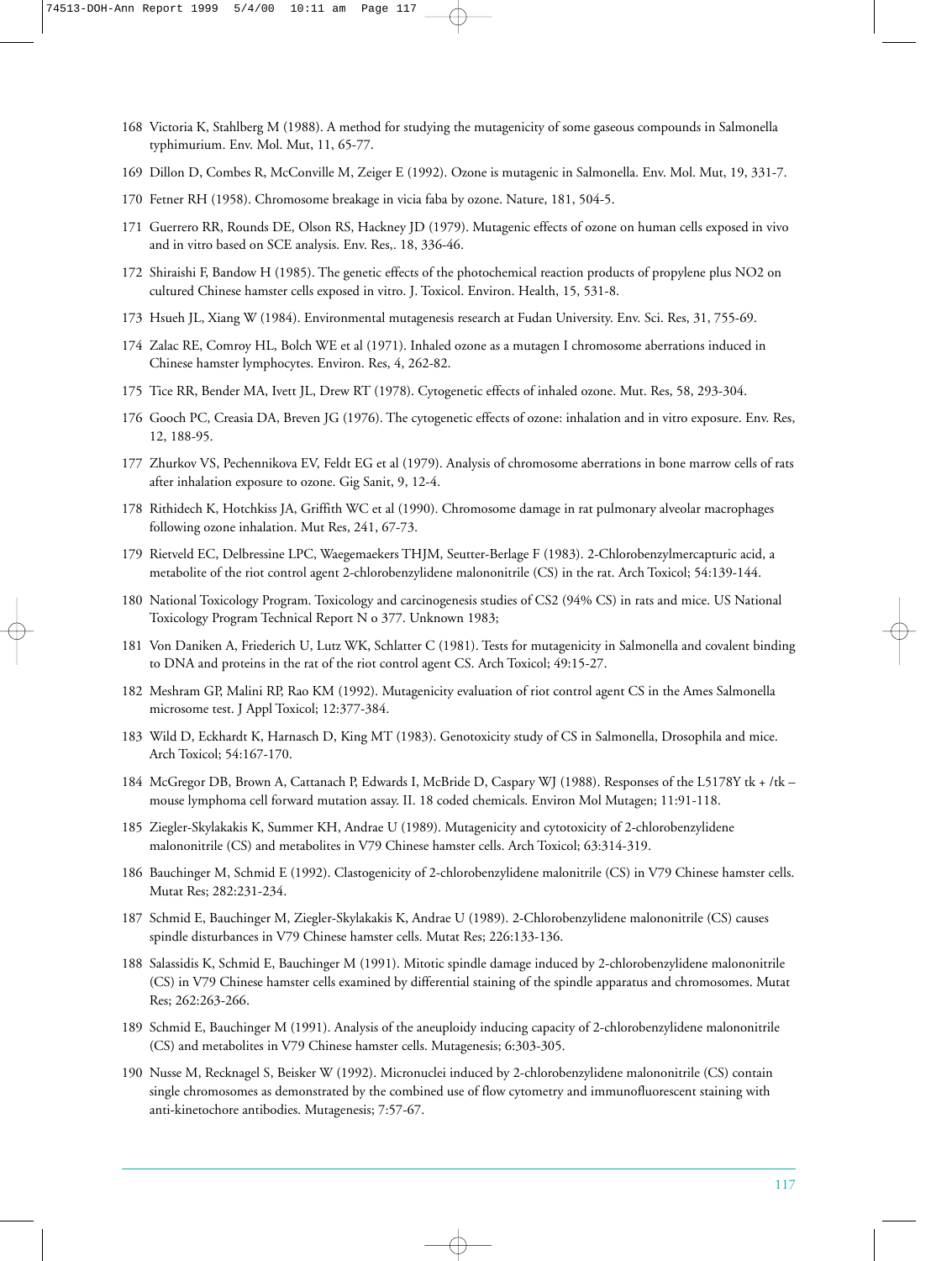- 191 Weller EM, Kubbies M, Nusse M (1995). Induction of cell cycle perturbations by the tear gas 2-chlorobenzylidene malononitrile (CS) in synchronously and asynchronously proliferating mammalian cells. Cytometry; 19:334-342.
- 192 Miller BM, Nusse M (1993). Analysis of micronuclei induced by 2-chlorobenzylidene malononitrile (CS) using fluorescence in situ hybridization with telomeric and centromeric DNA probes, and flow cytometry. Mutagenesis; 8:35-41.
- 193 Grawe J, Nusse M, Adler ID (1997). Quantitative and qualitative studies of micronucleus induction in mouse erythrocytes using flow cytometry. I. Measurement of micronucleus induction in peripheral blood polychromatic erythrocytes by chemicals with known and suspected genotoxicity. Mutagenesis; 12:1-8.
- 194 Morris RD, Audet AM, Angelillo IF, Chalmers TC, Mosteller F (1992). Chlorination, chlorination by-products and cancer: a meta-analysis. Am J Public Health; 82: 955-963.
- 195 Cantor KP, Lynch CF, Hildesheim ME, Dosemeci M, Lubin J, Alavanja M, Craun G (1998). Drinking water source and chlorination byproducts I. Risk of bladder cancer. Epidemiology; 9: 21-28.
- 196 Cantor KP, Lynch CF and Hildesheim M (1996). Chlorinated drinking water and risk of glioma: a case control study Iowa, USA. Epidemiology; 7(4): pS83 (T25).
- 197 Cantor KP, Lynch CF and Hildesheim M (1996). Chlorinated drinking water and risk of glioma: a case control study Iowa, USA. Epidemiology; 7(4): pS83 (T25).
- 198 Doyle TJ, Zheng W, Cerhan JR, Hong CP, Sellers TA, Kushi LH, Folsom AR (1997). The association of drinking water source and chlorination by-products with cancer incidence among postmenopausal women in Iowa: a prospective cohort study. Am J Public Health; 87: 1168-1176.
- 199 Fagliano J, Berry M, Bove F and Burke T (1990). Drinking water contamination and the incidence of leukaemia: an ecologic study. Amer J Pub Health; 80 1209-1212
- 200 Freedman DM, Cantor KP, Lee NL, Chen LS, Lei HH, Ruhl CE, Wang SS (1997). Bladder cancer and drinking water: a population-based case-control study in Washington County, Maryland (United States). Cancer Causes and Control; 8: 738-744.
- 201 Hildesheim ME, Cantor K, Lynch CF, Dosemeci M, Lubin J, Alavanja M, and Craun G (1998). Drinking water and chlorination byproducts II. Risk of colon and rectal cancers. Epidemiology; 9: 29-35.
- 202 Hoff G, Moen IE, Mowinkel P Rosef O, Nordbro E, Sauar J Vatn MH and Torgrimsen T (1992). Drinking water and the prevalence of colorectal adenomas; an epidemiologic study in Telemark, Norway. Eur J Cancer Prev: 1 423-428.
- 203 Ijsselmuiden CB, Gaydos C, Feighner B, Novakoski WL, Serwadda D, Caris LH and Comstock GW (1992). Cancer of the pancreas and drinking water: a population based case-control study in Washington County, Maryland. Am J Epidemiol; 139: 836-42.
- 204 King W. Great Lakes water and your health. A summary of "Great Lakes Basin Cancer risk Assessment: A case control study of cancers of the bladder, colon and rectum" Health Canada publication. December 1995
- 205 King WD, Marrett LD (1996). Case-control study of bladder cancer and chlorination by-products in treated water (Ontario, Canada). Cancer Causes and Control; 7: 596-604.
- 206 Koivusalo M, Hakulinen T, Vartiainen T, Pukkala E, Jaakkola JJK, Tuomisto J (1998). Drinking water mutagenicity and urinary tract cancers: a population-based case-control study in Finland. Am J Epidemiol; 148: 704-12.
- 207 Koivusalo M, Jaakkola JJK, Vartiainen T, Hakulinen T, Karjalainen S, Pukkala E, Tuomisto J (1994). Drinking water mutagenicity and gastrointestinal and urinary tract cancers: an ecological study in Finland. Am J Public Health; 84: 1223-1228.
- 208 Koivusalo M, Pukkala E, Vartiainen T, Jaakkola JJK, Hakulinen T (1997). Drinking water chlorination and cancer a historical cohort study in Finland. Cancer Causes and Control; 8: 192-200
- 209 Koivusalo M, Vartiainen T, Hakulinen T, Pukkala E and Jaakkola J (1995). Drinking water mutagenicity and leukaemia, lymphomas and cancers of the liver, pancreas and soft tissue. Arch Environ Health; 50 269-276
- 210 Kukkula M and Lofroth G (1997). Chlorinated drinking water and pancreatic cancer. A population based case-control study. Eur J Pub Health; 7: 297-301.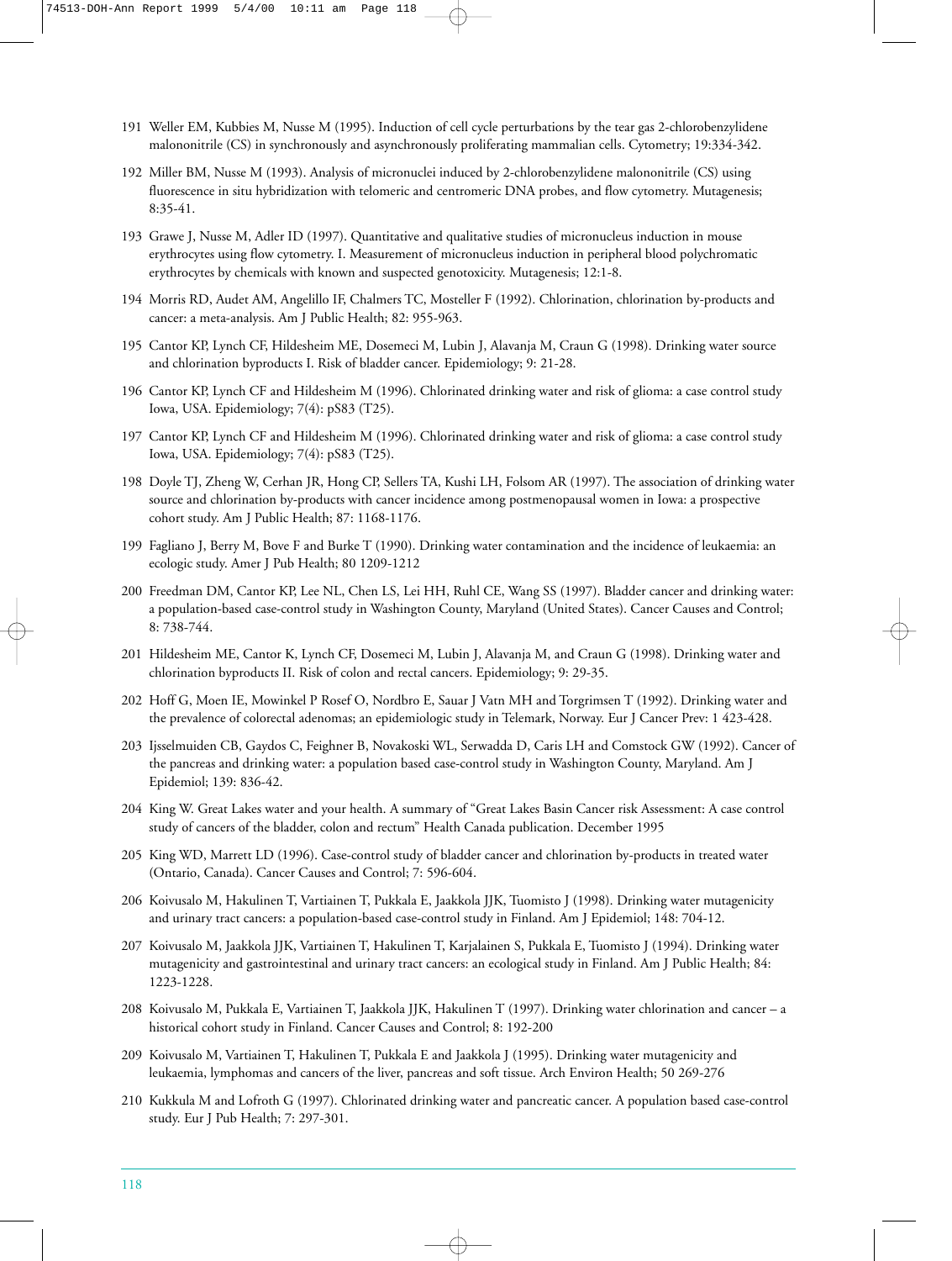- 211 Marcus PM, Savitz DA, Millikan RC and Morgenstern H (1998). Female breast cancer and trihalomethane levels in drinking water in North Carolina. Epidemiol; 9: 156-160.
- 212 McGeehin MA, Reif JS, Becher JC, Mangione EJ (1993). Case-control study of bladder cancer and water disinfection methods in Colorado. Am J Epidemiol; 138: 492-501.
- 213 Savrin JE, Cohn PD (1996). Comparison of bladder and rectal cancer incidence with trihalomethanes in drinking water [Abstract]. Epidemiology; 7(4 Suppl): S63.
- 214 Suarez-Varela MMM, Gonzales AL, Perez MLT, Caraco EF (1994). Chlorination of drinking water and cancer incidence. J Environ Pathol Toxicol Oncol; 13:39-41.
- 215 Yang C-Y, Chiu H-F, Cheng M-F and Tsai S-S (1998). Chlorination of drinking water and cancer mortality in Taiwan. Environ Res; Section A78 1-6.
- 216 Cantor KP, Hoover R, Hartge P, Mason TJ, Silverman DT, Altman R, Austin DF, Child MA, Key CR, Marrett LD, Myers MH, Narayana AS, Levin LI, Sullivan JW, Swanson GM, Thomas DB, West DWt (1987). Bladder cancer, drinking water source, and tap water consumption: a case-control study. J Natl Cancer Ins; 79: 1269-1279.
- 217 Pesticides Safety Directorate, Health and Safety Executive (1999). Pesticides 1999. Your guide to Approved Pesticides. Pesticides approved under the Control of Pesticides Regulations (1986) and the Plant Products Regulations (1995). The Stationary Office, London, pp590.
- 218 IARC (1990). Cancer Causes, Occurrence and Control. IARC Scientific Publications, No 100, pp352, Editor, in Chief L.Tomatis, Lyon, France.
- 219 Davis DL and Bradlow HL. (1995). Can environmental estrogens cause breast cancer? Scientific American, 273, 166-172,
- 220 Hunter DJ, Kesley KT (1993). Pesticide residues and breast cancer: the harvest of a silent spring? Journal of the National Cancer Institute, 85, 598-9.
- 221 Ahlborg UG, Lipworrt L, Titus-Ernstoff L, Hsieh CC, Hannberg A, Baron J, Trichopoulos D and Adami HO (1995). Organochlorine compounds in relation to breast cancer, endometrial cancer, and endometriosis: An assessment of the biological and epidemiological evidence. Critical Reviews in Toxicology, 25, 463-531.
- 222 Steinmetz R, Young CM, Caperell-Grant A, Gize EA, Madhukar BV, Ben-Jonathan N, Bigsby RM (1996). Novel estrogenic action of the pesticide residue –Hexachlorocyclohexane in human breast cancer cells. Cancer Research, 56, 5403-5409.
- 223 HSE (1992). Evaluation on Gamma HCH (Lindane II). Evaluation of fully approved or provisionally approved products, No 64.
- 224 Soto AM, Sonnenschein C, Chung KL, Fernandez MF, Olea N and Serrano FM (1995). The E-SCREEN assay as a tool to identify estrogens. An update on estrogenic environmental pollutants. Environmental Health Perspectives , 103, supplement 7, 113-122.
- 225 IARC (1987). IARC Monographs on the evaluation of carcinogenic risks to humans. Overall evaluations of carcinogenicity: An update of IARC Monographs volumes 1-42, supplement 7, pp403, Lyon, France.
- 226 IPCS (1989). Environmental Health Criteria 91. Aldrin and Dieldrin. International Programme on Chemical Safety, World Health Organisation (WHO), pp 335, published WHO, Geneva.
- 227 Loeber JG and van Velsen FL (1984). Uterotrophic effect of β-HCH, a food chain contaminant. Food Additives and Contaminants, 1, 63-66.
- 228 Enan E and Matsumura F (1998). Activation of c-Neu Tyrosine kinase by 0,p'-DDT and  $\beta$  -HCH in cell free and intact cell preparations from MCF-7 human breast cancer cells. Journal of Biochemistry and Molecular Toxicology, 12, 83-92.
- 229 Bigsby RM, Caperell-Grant A and Madhukar BV (1997). Xenobiotics released from fat during fasting produce estrogenic effects in ovariectomised mice. Cancer Research, 57, 865-869.
- 230 Tiemann U, Schneider F and Tuscherer A (1996). Effects of organochlorine pesticides on DNA synthesis of cultured oviductal and uterine cells and on estrogen receptor of uterine tissues from heifers. Archives of Toxicology, 70, 490-496.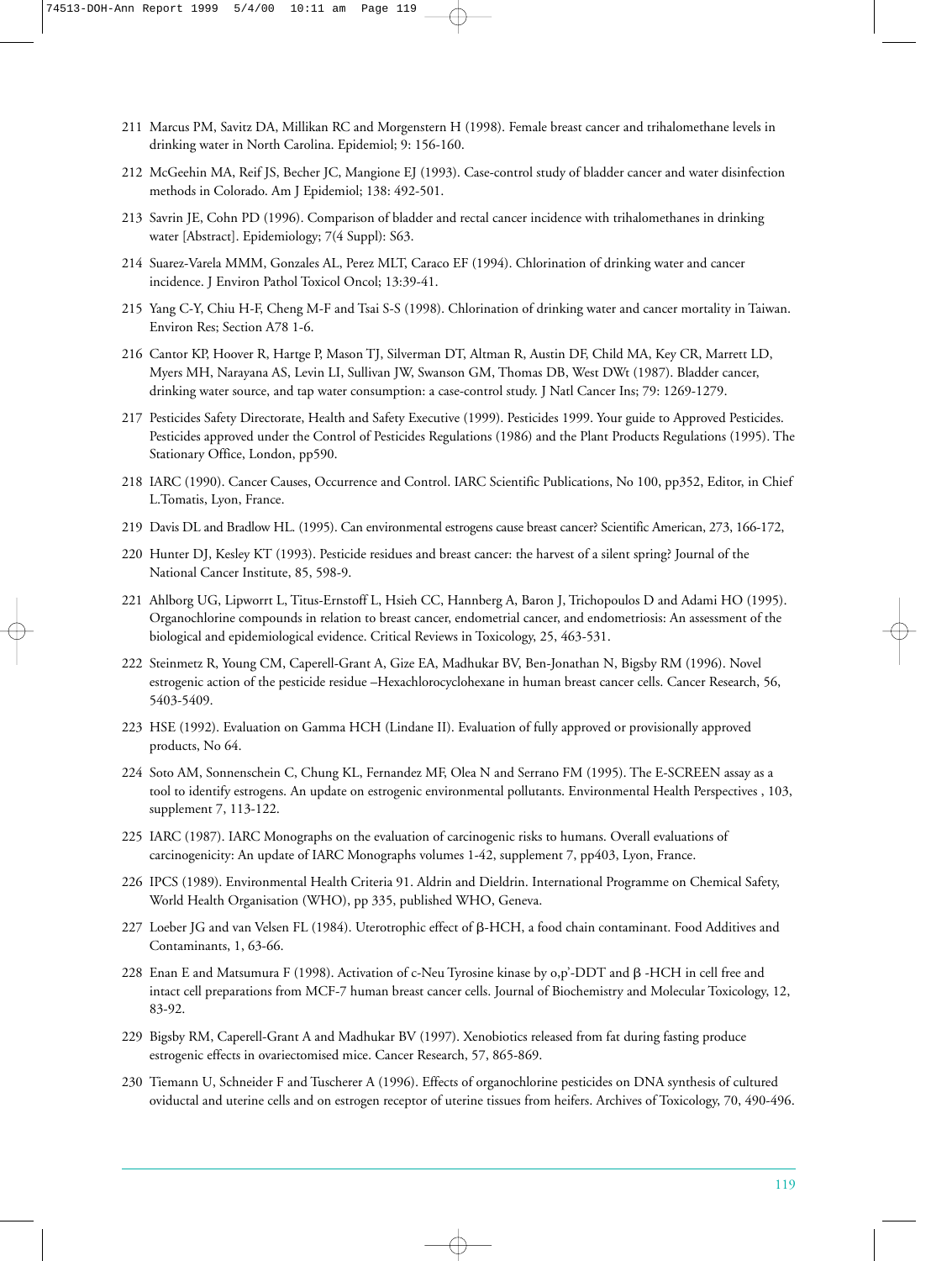- 231 Bradlow HL, Davis DL, Lin G, Ssepkovic D and Tiwari R (1995). Effects of pesticides on the ratio of  $16\alpha/2$ hydroxyestrone: A biologic marker of breast cancer risk. Environmental Health Perspectives, 105, 147-150.
- 232 Bradlow HL, Davis D, Sepkovic DW, Tiwari R and Osborne MP, (1997). Role of the estrogen receptor in the action of organochlorine pesticides on estrogen metabolism in human breast cancer cell lines. The Science of the Total Environment, 208, 9-14.
- 233 Safe SH (1997). Is there an association between exposure to environmental estrogens and breast cancer? Environmental Health Perspectives, 105, (suppl 3), 675-678.
- 234 Laws SC, Carey SA, Hart DW and Cooper RL (1994). Lindane does not alter estrogen receptor or estrogen-dependent induction of progesterone receptors in sexually immature or ovariectomised adult rats. Toxicology, 92, 127-142.
- 235 Dalsenter PR, Faqi AS, Webb J, Merker HJ and Chahoud, (1997). Reproductive toxicity and toxicokinetics of lindane in male offspring of rats exposed during lactation. Human and Experimental Toxicology, 16, 146-153.
- 236 HSE (1992). Evaluation on Gamma HCH (Lindane II). Evaluation of fully approved or provisionally approved products, No 64.
- 237 MAFF (1996). Evaluation on: Review of lindane (Gamma HCH). Evaluation of fully approved or provisionally approved products, No 151.
- 238 MAFF PSD (1999). In confidence summary of reproduction studies on lindane.
- 239 Dees G, Askari M, Foster JS, Ahamed S and Wilamasena J (1997). DDT mimics estradiol stimulation of breast cancer cells to enter the cell cycle. Molecular Carcinogenesis, 18, 107-114.
- 240 Golden RJ, Noller KL, Titus-Ernstoff, Kaufman RH, Mittendorf R, Stillman R and Reese EA (1998). Environmental endocrine modulators and human health: An assessment of the biological evidence. Critical Reviews in Toxicology, 28, 109-227.
- 241 Arcaro KF, Vakharia DD, Yang Y, and Gierthy JF (1998). Lack of synergy by mixtures of weakly estrogenic hydoxylated polychlorinated biphenyls and pesticides. Environmental Health Perspectives, 106, 1041-1046.
- 242 Ashby J, Lefevre PA, Odum J, Harris CA, Routledge EJ and Sumpter JP (1997). Synergy between synthetic oestrogens? Nature, 385, 494.
- 243 Bolger R, Wiese TE, Ervin K Nestich S and Checovich W. Rapid screening of Environmental Chemicals for Estrogen Receptor Binding Capacity. Environmental Health Perspectives , 106, 551-557.
- 244 Danzo BJ (1997). Environmental Xenobiotics may disrupt normal endocrine function by interfering with the binding of physiological ligands to steroid receptors and binding proteins. Environmental Health Perspectives , 105, 294-301.
- 245 Ramamoorthy K, Wang F, Chen IC, Norris JD, McConnell DP, Leonard LS, Gaido KW, Bocchinfuso WP, Korach KS and Safe S (1997). Estrogenic activity of a dieldrin/toxaphene mixture in the mouse uterus, MCF-7 human breast cancer cells, and yeast-based estrogen receptor assays: No apparent synergism. Endocrinology, 138, 1520-1527.
- 246 Soto AM, Chung KL and Sonnenschein C (1994). The pesticides endosulfan, toxaphene and dieldrin have estrogenic effects on human estrogen-sensitive cells. Environmental Health Perspectives , 102, 380-383.
- 247 Wade MG, Desauliniers D, Leingartner K and Foster WG. (1997). Interactions between endosulfan and dieldrin on estrogen-mediated processes in-vitro and in-vivo. Reproductive Toxicology, 11, 791-798.
- 248 Safe SH (1995). Environmental and Dietary Estrogens and Human Health: Is there a problem? Environmental Health Perspectives, 103, 346-351.
- 249 Arnold SF, Klotz DM, Collins BM, Vonier PM, Guillette LJ Jr, McLachlan JA. (1996). Synergistic activation of estrogen receptor with combinations of environmental chemicals. Science, 272, 1489-1492.
- 250 Arnold SF, Klotz DM, Vonier PM, Collins BM, McLachlan JA. At the cutting edge. Synergism in estrogen related gene expression. Molecular and Cellular Endocrinology, 123, 119-122.
- 251 McLachlan JA (1997). Synergistic effect of environmental estrogens: Report withdrawn. Science, 277, 462-463.
- 252 Shen Ke and Novak RF (1997). DDT stimulates c-erbB2, c-met, and STATS Tyrosine phosphorylation, Grb2-Sos association, MAPK phosphorylation and proliferation of human breast epithelial cells. Biochemical and Biophysical Research Communications, 231, 17-21.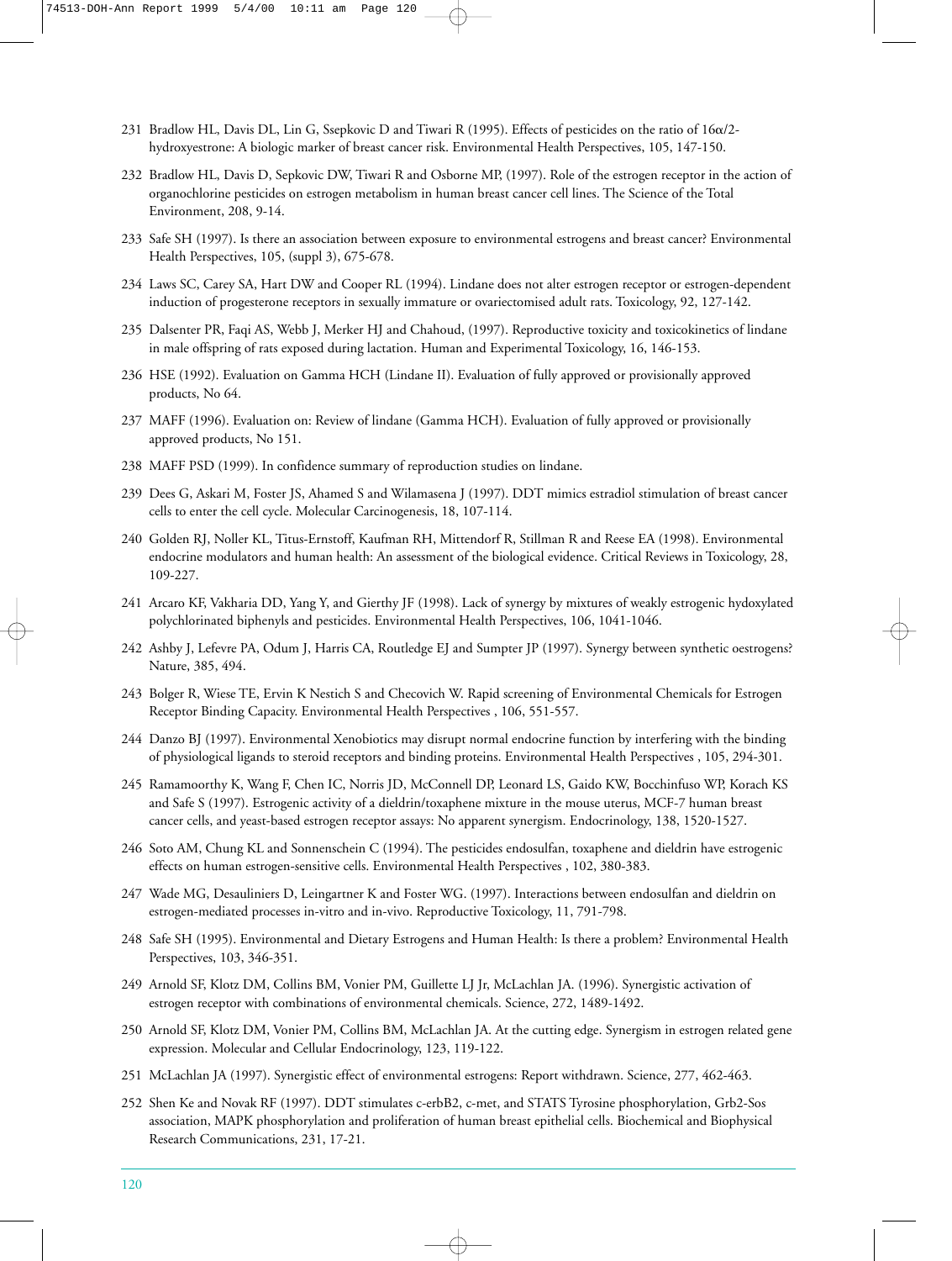- 253 Kortenkamp A and Altenburger R (1998). Synergisms with mixtures of xenoestrogens: A reevaluation using the method of isoboles. The Science of the Total Environment, 221, 59-73.
- 254 MAFF, HSE (1998). Annual report of the working party on pesticide residues: 1997. Supplement to the Pesticides Register 1998,
- 255 MAFF, HSE (1997). Annual report of the working party on pesticide residues: 1996. Supplement to the Pesticides Register 1997,
- 256 Liem AKD, Alders JMC, Baumann RA, van Beuzekom AC, den Hartog RS, HoogerbruggeR, de Jong APJM and Marsman JA (1995). PCBs, PCDDs, PCDFs and organochlorine pesticides in human milk in the Netherlands. Levels and Trends. Organohalogen compounds, 26, 69-74.
- 257 Greve PA and van Zoonen P (1990). Organochlorine pesticides and PCBs in tissues from dutch citizens (1968-1986). International Journal of Environmental and Analytical Chemistry, 38, 265-277.
- 258 Schade G and Heinzow B (1998). Organochlorine pesticides and polychlorinated biphenyls in human milk of mother living in northern germany: Current extent of contamination, time trend from 1986 to 1997 and factors that influence the levels of contamination. The Science of the Total Environment, 215, 31-39.
- 259 Kutz FW, Wood PH and Bottimore DP (1991). Organochlorine pesticides and polychlorinated biphenyls in human adipose tissue. Reviews of Environmental Contamination and Toxicology, 120, 1-82.
- 260 IPCS (1991). Environmental Health Criteria 124. Lindane. United Nations Environment Programme, the International Labour Organisation and the World Health Organisation, pp 1-208, WHO Geneva.
- 261 IPCS (1989). Environmental Health Criteria 91. Aldrin and Dieldrin . United Nations Environment Programme, the International Labour Organisation and the World Health Organisation, pp 1-335, WHO Geneva.
- 262 Riva A, Olea N and Olea-Serrano F (1997). Human exposure to endocrine-disrupting chemicals: assessing the total estrogenic xenobiotic burden. Trends in Analytical Chemistry, 16, 613-619.
- 263 Soto AM, Fernandez MF, Luizzi MF, Oles Karasko AS and Sonnenschein C (1997). Environmental Health Perspectives, 105, suppl 3, 647-654.
- 264 Zava DT, Blen M and Duwe G (1997). Estrogenic activity of natural and synthetic estrogens in human breast cancer cells in culture. Environmental Health Perspectives, 105, suppl 3, 637-645.
- 265 Unger M, Kiaer H, Blichert-Toft M, Olsen J and Clausen J (1984). Organochlorine compounds in human breast fat from deceased with or without breast cancer and in biopsy material from newly diagnosed patients undergoing breast surgery. Environmental Research, 34, 24-28.
- 266 Mussalo-Rauhamaa H, Hasanen E, Pyysalo H et al (1990). Occurrence of beta-hexachlorocyclohexane in breast cancer patients. Cancer, 66, 2124-2128.
- 267 Falck F, Ricci A, Wolff MS, Godbold J and Deckers P (1992). Pesticides and polychlorinated biphenyl residues in human breast lipids and their relation to breast cancer. Archives of Environmental Health, 47, 143-146.
- 268 Wolff MS, Toniolo PG, Lee EW, Rivera M and Dublin N (1993). Blood levels of organochlorine residues and risk of breast cancer. Journal of the National Cancer Institute, 85, 648-652, 1993.
- 269 Dewailly E, Dodin S, Verreault R et al (1994). High organochlorine body burden in women with estrogen receptorpositive breast cancer. Journal of the National Cancer Institute, 86, 22-23.
- 270 Kreiger N, Wolff MS, Hiatt RA et al (1994). Breast cancer and serum organochlorines: a prospective study among white, black and asian women. Journal of the National Cancer Institute, 86, 589-599.
- 271 Lopez-Carrillo L, Blaie A, Lopez-Cervantes M, Cebrian M, Rueda C, Reyes R, Mohar A and Bravo J. (1997). Dichlorodiphenyltrichloroethane serum levels and breast cancer risk: A case-control study from Mexico. Cancer Research, 57, 3728-3732.
- 272 Hunter DJ, Hankinson SE, Laden F, Colditz GA, Manson JE, Willett W, Speizer FE and Wolff MS. (1997). Plasma organochlorine levels and the risk of breast cancer. The New England Journal of Medicine, 337, 1253-1258.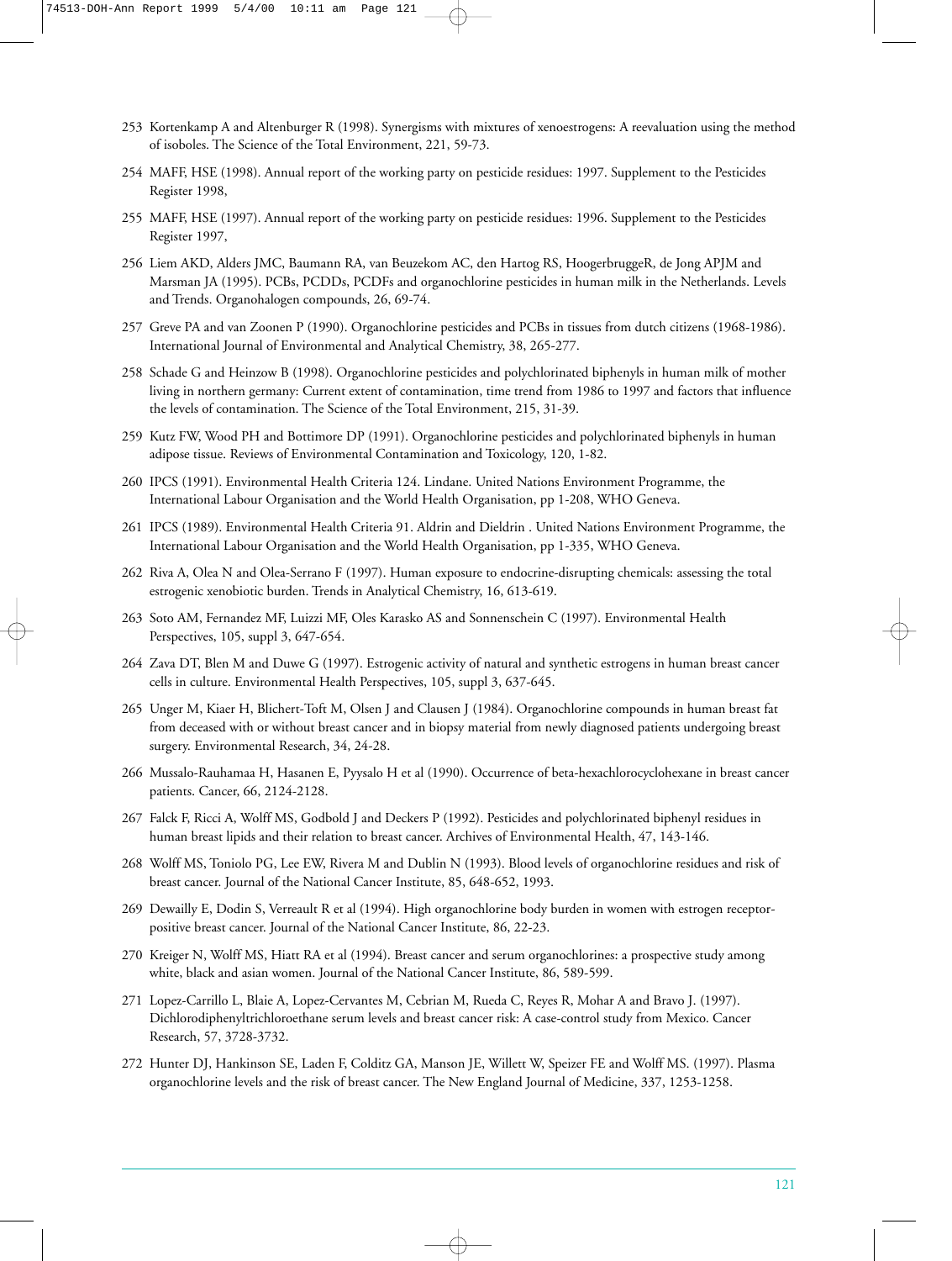- 273 van't Veer P, Lobbezoo IE, Martin-Moreno JM, Guallar E, Gomez-Aracena J, Kardinaal AFM, Kohlmeier L, Martin BC, Strain JJ, Thamm M, van Zoonen P, Baumann BA, Huttunen JK and Kok FJ. (1997). DDT (diclophane) and postmenopausal breast cancer in Europe: a case-control study. BMJ, 315, 81-85.
- 274 Guttes S, Failing K, Neumann K, Kleinstein J, Georgii S and Brunn H. Chlorogenic pesticides and polychlorinated biphenyls in breast tissue of women with benign and malignant breast disease. (1998). Archives of Environmental Contamination and Toxicology, 35, 140-147.
- 275 Hoyers PA, Grandjean P, Jorgensen T, Brock JW, and Hartvig HB (1998). Organochlorine exposure and risk of breast cancer. The Lancet, 352, 1816-1820.
- 276 Olaya-Conteras P, Rodriguez-Villamil J, Posso-Valencia HJ and Cortez JE (1998). Organochlorine exposure and breast cancer risk in Colombian women. Cad. Saude Publica, Rio de Janeiro,14 (suppl 3), 125-132.
- 277 Dorgan JF, Brock JW, Roltman N, Neddleman LL, Miller R, Stephensen HE Jr, Schussler N and Taylor PR (1999). Serum organochlorine pesticides and PCBs and breast cancer risk: results from a prospective analysis (USA). Cancer Causes and Control, 10, (1), 1-11.
- 278 Moyish, Ambrose CB et al (1998). Environmental organochlorine exposure and postmenopausal breast cancer risk. Cancer Epidemiology, Biomarkers and Prevention, 7, 181-188.
- 279 SCF (1994). Opinion on 3-Monochloro-propane 1,2-diol (3-MCPD). Expressed 16 December 1994. Reports of the Scientific Committee for Food (thirty-sixth series), 1994.
- 280 Lynch BS, Bryant DW, Hook GJ, Nestmann ER, and Munro IC (1998). Carcinogenicity of monochloro-1,2 propanediol ( $\alpha$ -chlorohydrin, 3-MCPD). International Journal of Toxicology, 17, 47-76.
- 281 Olsen P (1993). Chloropropanols In JECFA. Toxicological Evaluation of Certain Food Additives and Contaminants. 41st Meeting of WHO Food Additives Series, 32, 267-285. World Health Organisation, Geneva, Switzerland.
- 282 Van Duuren BL, Goldschrnidt BM, Katz C, Seidman CK and Paul JS (1974). Carcinogenic activity of alkylating agents. Journal of the National Cancer Institute, 53, 695-700.
- 283 Weisburger EK, Ulland BM, Nam J, Gart JJ and Weisburger JH (1981). Carcinogenicity tests of certain environmental and industrial chemicals. Journal of the National Cancer Institute, 67, 75-88.
- 284 Sunahara G, Perrin I, and Marchessini M (1993). Carcinogenicity study on 3-monochloro propane 1,2,-diol (3- MCPD) administered in drinking water to Fischer 344 rats. Report No RE-SR93003 Nestec Ltd, Research and Development Switzerland.
- 285 Department of Health (1998). 1997 Annual report of the Committees on Toxicity, Mutagenicity, Carcinogenicity of Chemicals in Food, Consumers Products and the Environment.
- 286 Battershill JM and Fielder RJ (1998). Mouse-specific carcinogens: an assessment of hazard and significance for validation of short-term carcinogenicity bioassays in transgenic mice. Human and Experimental Toxicology, 17, 193-205.
- 287 Sills RC, Hong HL, Greenwell A, Herbet RA, Boorman GA, Devereux TR (1995). Increased frequency of K-*ras* mutations in lung neoplasms from female B6C3F1 mice exposed to ozone for 24 or 30 months. Carcinogenesis, 16, (7), 1623-1628.
- 288 National Toxicology Program (1994). NTP Technical report on the toxicology and carcinogenesis studies of ozone and ozone/NNK in F344/N rats and B6C3F1 mice (inhalation studies). NTP, Research Triangle Park, NC 27709, October 1994, NIH Publication No-95-3371.